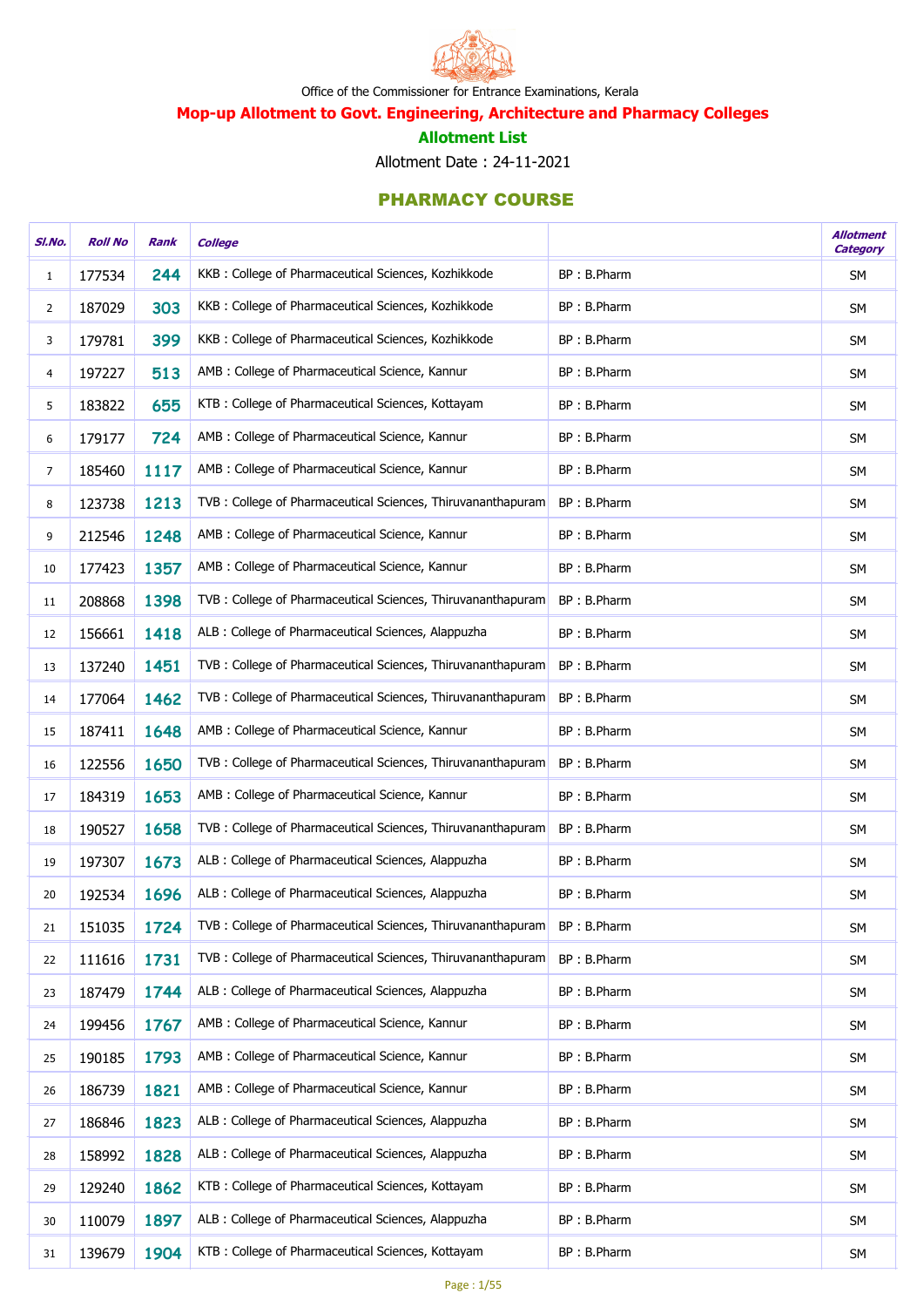

# Mop-up Allotment to Govt. Engineering, Architecture and Pharmacy Colleges

#### Allotment List

Allotment Date : 24-11-2021

| SI.No. | <b>Roll No</b> | Rank | <b>College</b>                                               | <b>Course</b> | <b>Allotment</b><br>Category |
|--------|----------------|------|--------------------------------------------------------------|---------------|------------------------------|
| 32     | 129451         | 1912 | KTB: College of Pharmaceutical Sciences, Kottayam            | BP: B.Pharm   | <b>SM</b>                    |
| 33     | 123557         | 1929 | TVB: College of Pharmaceutical Sciences, Thiruvananthapuram  | BP: B.Pharm   | SM                           |
| 34     | 191017         | 1955 | AMB : College of Pharmaceutical Science, Kannur              | BP: B.Pharm   | <b>MU</b>                    |
| 35     | 130115         | 1964 | KTB: College of Pharmaceutical Sciences, Kottayam            | BP: B.Pharm   | <b>SM</b>                    |
| 36     | 142934         | 1966 | KTB: College of Pharmaceutical Sciences, Kottayam            | BP: B.Pharm   | <b>SM</b>                    |
| 37     | 126023         | 1982 | TVB : College of Pharmaceutical Sciences, Thiruvananthapuram | BP: B.Pharm   | <b>SM</b>                    |
| 38     | 186669         | 2009 | KTB: College of Pharmaceutical Sciences, Kottayam            | BP: B.Pharm   | <b>SM</b>                    |
| 39     | 198280         | 2027 | AMB : College of Pharmaceutical Science, Kannur              | BP: B.Pharm   | MU                           |
| 40     | 106913         | 2035 | TVB : College of Pharmaceutical Sciences, Thiruvananthapuram | BP: B.Pharm   | <b>SM</b>                    |
| 41     | 210331         | 2039 | KTB: College of Pharmaceutical Sciences, Kottayam            | BP: B.Pharm   | <b>SM</b>                    |
| 42     | 195902         | 2051 | AMB : College of Pharmaceutical Science, Kannur              | BP: B.Pharm   | <b>MU</b>                    |
| 43     | 187703         | 2065 | TVB : College of Pharmaceutical Sciences, Thiruvananthapuram | BP: B.Pharm   | <b>SM</b>                    |
| 44     | 197715         | 2078 | TVB : College of Pharmaceutical Sciences, Thiruvananthapuram | BP: B.Pharm   | <b>SM</b>                    |
| 45     | 112220         | 2080 | TVB : College of Pharmaceutical Sciences, Thiruvananthapuram | BP: B.Pharm   | <b>SM</b>                    |
| 46     | 207483         | 2136 | KTB: College of Pharmaceutical Sciences, Kottayam            | BP: B.Pharm   | <b>SM</b>                    |
| 47     | 160705         | 2139 | KTB: College of Pharmaceutical Sciences, Kottayam            | BP: B.Pharm   | <b>SM</b>                    |
| 48     | 177199         | 2143 | TVB : College of Pharmaceutical Sciences, Thiruvananthapuram | BP: B.Pharm   | <b>SM</b>                    |
| 49     | 128642         | 2156 | TVB: College of Pharmaceutical Sciences, Thiruvananthapuram  | BP: B.Pharm   | <b>SM</b>                    |
| 50     | 196017         | 2169 | AMB : College of Pharmaceutical Science, Kannur              | BP: B.Pharm   | MU                           |
| 51     | 147961         | 2270 | KTB: College of Pharmaceutical Sciences, Kottayam            | BP: B.Pharm   | <b>SM</b>                    |
| 52     | 190250         | 2277 | AMB : College of Pharmaceutical Science, Kannur              | BP: B.Pharm   | <b>MU</b>                    |
| 53     | 201830         | 2286 | KTB: College of Pharmaceutical Sciences, Kottayam            | BP: B.Pharm   | <b>SM</b>                    |
| 54     | 176508         | 2289 | KTB: College of Pharmaceutical Sciences, Kottayam            | BP: B.Pharm   | <b>SM</b>                    |
| 55     | 120134         | 2292 | KTB: College of Pharmaceutical Sciences, Kottayam            | BP: B.Pharm   | SM                           |
| 56     | 197414         | 2314 | KTB: College of Pharmaceutical Sciences, Kottayam            | BP: B.Pharm   | <b>SM</b>                    |
| 57     | 180280         | 2322 | TVB: College of Pharmaceutical Sciences, Thiruvananthapuram  | BP: B.Pharm   | MU                           |
| 58     | 174354         | 2325 | TVB : College of Pharmaceutical Sciences, Thiruvananthapuram | BP: B.Pharm   | MU                           |
| 59     | 103059         | 2330 | TVB : College of Pharmaceutical Sciences, Thiruvananthapuram | BP: B.Pharm   | EW                           |
| 60     | 160701         | 2342 | TVB: College of Pharmaceutical Sciences, Thiruvananthapuram  | BP: B.Pharm   | EZ                           |
| 61     | 180004         | 2389 | KTB: College of Pharmaceutical Sciences, Kottayam            | BP: B.Pharm   | SM                           |
| 62     | 198695         | 2397 | TVB: College of Pharmaceutical Sciences, Thiruvananthapuram  | BP: B.Pharm   | EZ                           |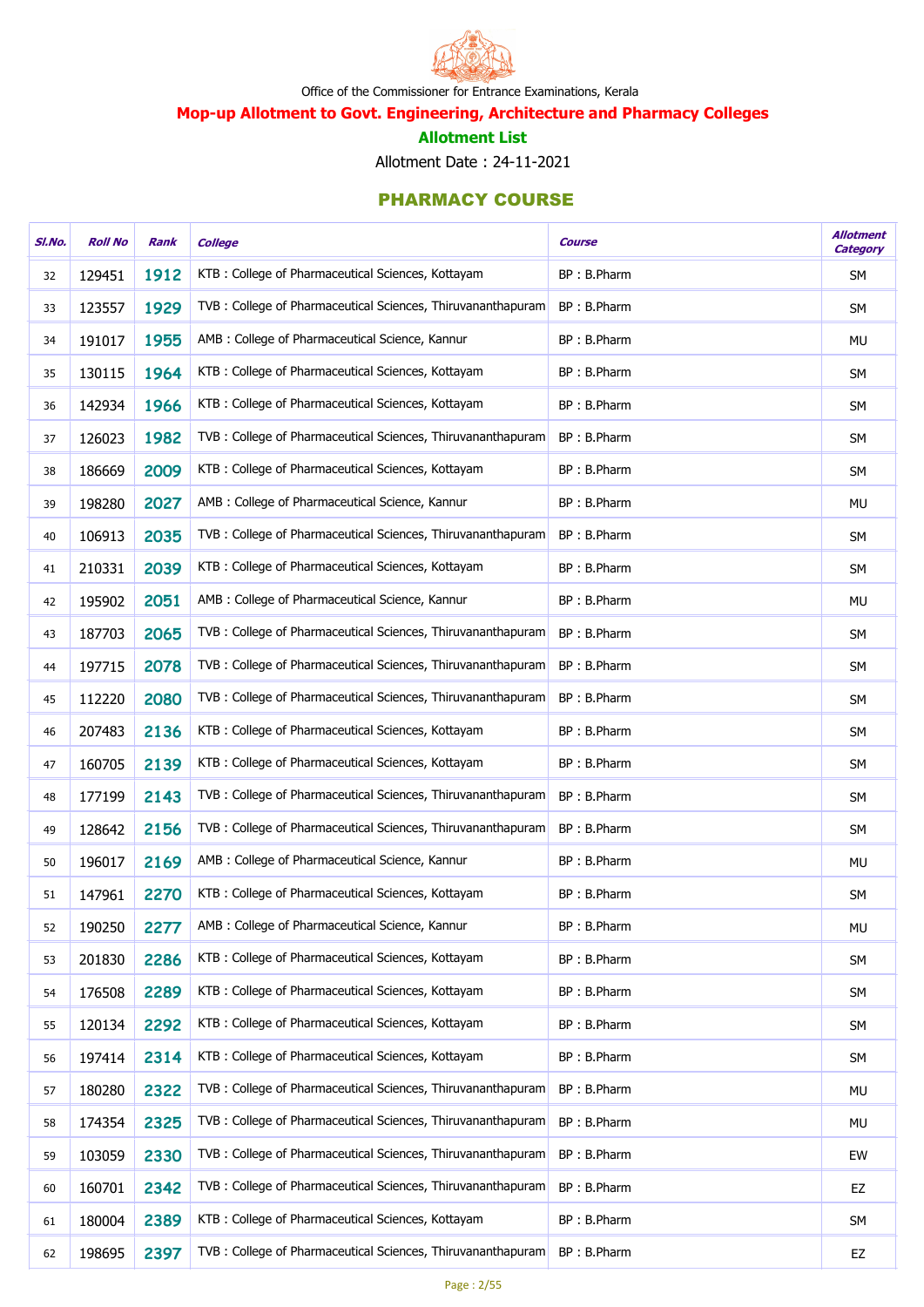

# Mop-up Allotment to Govt. Engineering, Architecture and Pharmacy Colleges

#### Allotment List

Allotment Date : 24-11-2021

| SI.No. | <b>Roll No</b> | Rank | <b>College</b>                                               | <b>Course</b> | <b>Allotment</b><br><b>Category</b> |
|--------|----------------|------|--------------------------------------------------------------|---------------|-------------------------------------|
| 63     | 199293         | 2403 | KTB: College of Pharmaceutical Sciences, Kottayam            | BP: B.Pharm   | MU                                  |
| 64     | 206699         | 2406 | AMB : College of Pharmaceutical Science, Kannur              | BP: B.Pharm   | EZ                                  |
| 65     | 186187         | 2436 | KTB: College of Pharmaceutical Sciences, Kottayam            | BP: B.Pharm   | MU                                  |
| 66     | 113622         | 2455 | KTB: College of Pharmaceutical Sciences, Kottayam            | BP: B.Pharm   | MU                                  |
| 67     | 208619         | 2468 | AMB : College of Pharmaceutical Science, Kannur              | BP: B.Pharm   | EZ                                  |
| 68     | 192155         | 2471 | KTB: College of Pharmaceutical Sciences, Kottayam            | BP: B.Pharm   | VK                                  |
| 69     | 183338         | 2474 | KTB: College of Pharmaceutical Sciences, Kottayam            | BP: B.Pharm   | MU                                  |
| 70     | 131803         | 2478 | ALB : College of Pharmaceutical Sciences, Alappuzha          | BP: B.Pharm   | EZ                                  |
| 71     | 138774         | 2583 | KTB: College of Pharmaceutical Sciences, Kottayam            | BP: B.Pharm   | EZ                                  |
| 72     | 203967         | 2605 | KKB: College of Pharmaceutical Sciences, Kozhikkode          | BP: B.Pharm   | BH                                  |
| 73     | 143038         | 2624 | AMB : College of Pharmaceutical Science, Kannur              | BP: B.Pharm   | EW                                  |
| 74     | 176526         | 2647 | TVB: College of Pharmaceutical Sciences, Thiruvananthapuram  | BP: B.Pharm   | VK                                  |
| 75     | 139681         | 2676 | KTB: College of Pharmaceutical Sciences, Kottayam            | BP: B.Pharm   | EZ                                  |
| 76     | 210386         | 2690 | TVB : College of Pharmaceutical Sciences, Thiruvananthapuram | BP: B.Pharm   | EZ                                  |
| 77     | 140803         | 2730 | KTB: College of Pharmaceutical Sciences, Kottayam            | BP: B.Pharm   | EW                                  |
| 78     | 199984         | 2734 | ALB : College of Pharmaceutical Sciences, Alappuzha          | BP: B.Pharm   | EZ                                  |
| 79     | 206585         | 2761 | TVB: College of Pharmaceutical Sciences, Thiruvananthapuram  | BP: B.Pharm   | <b>BH</b>                           |
| 80     | 161896         | 2780 | KTB: College of Pharmaceutical Sciences, Kottayam            | BP: B.Pharm   | EZ                                  |
| 81     | 167594         | 2831 | KTB: College of Pharmaceutical Sciences, Kottayam            | BP: B.Pharm   | EZ                                  |
| 82     | 200444         | 2880 | ALB : College of Pharmaceutical Sciences, Alappuzha          | BP: B.Pharm   | BH                                  |
| 83     | 135395         | 2934 | KTB: College of Pharmaceutical Sciences, Kottayam            | BP: B.Pharm   | EZ                                  |
| 84     | 192092         | 2940 | KTB: College of Pharmaceutical Sciences, Kottayam            | BP: B.Pharm   | EZ                                  |
| 85     | 102381         | 2968 | KTB: College of Pharmaceutical Sciences, Kottayam            | BP: B.Pharm   | BX                                  |
| 86     | 104176         | 3118 | KTB: College of Pharmaceutical Sciences, Kottayam            | BP: B.Pharm   | EW                                  |
| 87     | 120770         | 3190 | KTB: College of Pharmaceutical Sciences, Kottayam            | BP: B.Pharm   | BH                                  |
| 88     | 164801         | 3377 | KTB: College of Pharmaceutical Sciences, Kottayam            | BP: B.Pharm   | BH                                  |
| 89     | 154995         | 3406 | AMB : College of Pharmaceutical Science, Kannur              | BP: B.Pharm   | VK                                  |
| 90     | 162748         | 3464 | AMB : College of Pharmaceutical Science, Kannur              | BP: B.Pharm   | EW                                  |
| 91     | 132773         | 4391 | KTB: College of Pharmaceutical Sciences, Kottayam            | BP: B.Pharm   | <b>DV</b>                           |
| 92     | 107359         | 4701 | KKB: College of Pharmaceutical Sciences, Kozhikkode          | BP: B.Pharm   | LA                                  |
| 93     | 200395         | 4728 | AMB : College of Pharmaceutical Science, Kannur              | BP: B.Pharm   | EW                                  |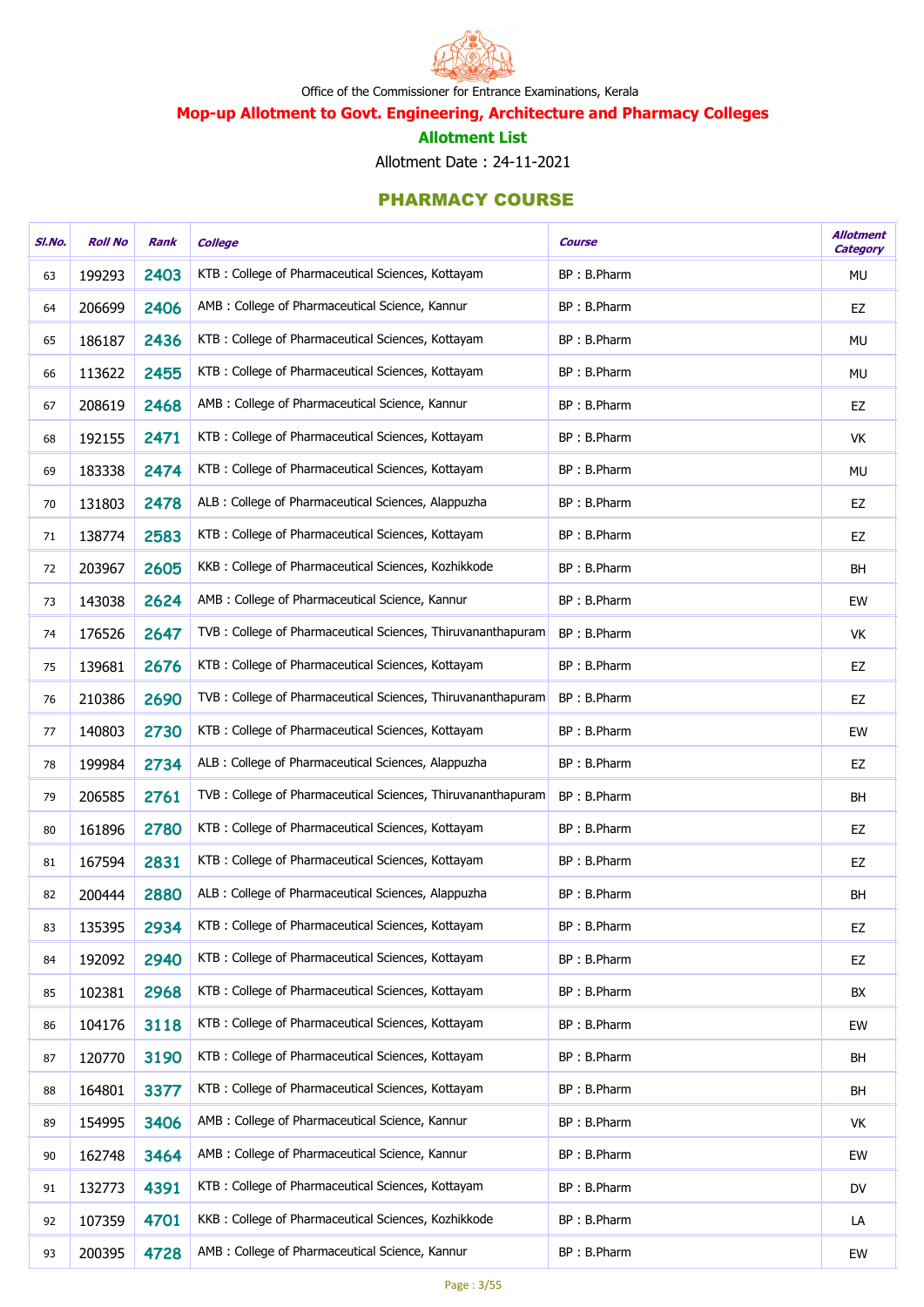

# Mop-up Allotment to Govt. Engineering, Architecture and Pharmacy Colleges

#### Allotment List

Allotment Date : 24-11-2021

| SI.No. | <b>Roll No</b> | <b>Rank</b>  | <b>College</b>                                              | <b>Course</b> | <b>Allotment</b><br><b>Category</b> |
|--------|----------------|--------------|-------------------------------------------------------------|---------------|-------------------------------------|
| 94     | 151868         | 4935         | KTB: College of Pharmaceutical Sciences, Kottayam           | BP: B.Pharm   | LA                                  |
| 95     | 134648         | 5535         | TVB: College of Pharmaceutical Sciences, Thiruvananthapuram | BP: B.Pharm   | <b>DV</b>                           |
| 96     | 151254         | 5942         | ALB : College of Pharmaceutical Sciences, Alappuzha         | BP: B.Pharm   | LA                                  |
| 97     | 112033         | 6160         | TVB: College of Pharmaceutical Sciences, Thiruvananthapuram | BP: B.Pharm   | <b>SC</b>                           |
| 98     | 141710         | 6229         | KTB: College of Pharmaceutical Sciences, Kottayam           | BP: B.Pharm   | <b>SC</b>                           |
| 99     | 178742         | 7280         | AMB : College of Pharmaceutical Science, Kannur             | BP: B.Pharm   | <b>SC</b>                           |
| 100    | 195724         | 8249         | ALB : College of Pharmaceutical Sciences, Alappuzha         | BP: B.Pharm   | <b>SC</b>                           |
| 101    | 139692         | 8388         | AMB : College of Pharmaceutical Science, Kannur             | BP: B.Pharm   | <b>DV</b>                           |
| 102    | 134147         | 8796         | KTB: College of Pharmaceutical Sciences, Kottayam           | BP: B.Pharm   | SC                                  |
| 103    | 172837         | 9215         | AMB : College of Pharmaceutical Science, Kannur             | BP: B.Pharm   | KN                                  |
| 104    | 157236         | 9372         | KTB: College of Pharmaceutical Sciences, Kottayam           | BP: B.Pharm   | <b>SC</b>                           |
| 105    | 189979         | 9944         | AMB : College of Pharmaceutical Science, Kannur             | BP: B.Pharm   | <b>DV</b>                           |
| 106    | 152577         | 12186        | TVB: College of Pharmaceutical Sciences, Thiruvananthapuram | BP: B.Pharm   | <b>ST</b>                           |
| 107    |                | 201594 15642 | AMB : College of Pharmaceutical Science, Kannur             | BP: B.Pharm   | PD                                  |
| 108    | 176234 16747   |              | KTB: College of Pharmaceutical Sciences, Kottayam           | BP: B.Pharm   | <b>ST</b>                           |
| 109    | 200733 21388   |              | TVB: College of Pharmaceutical Sciences, Thiruvananthapuram | BP: B.Pharm   | <b>ST</b>                           |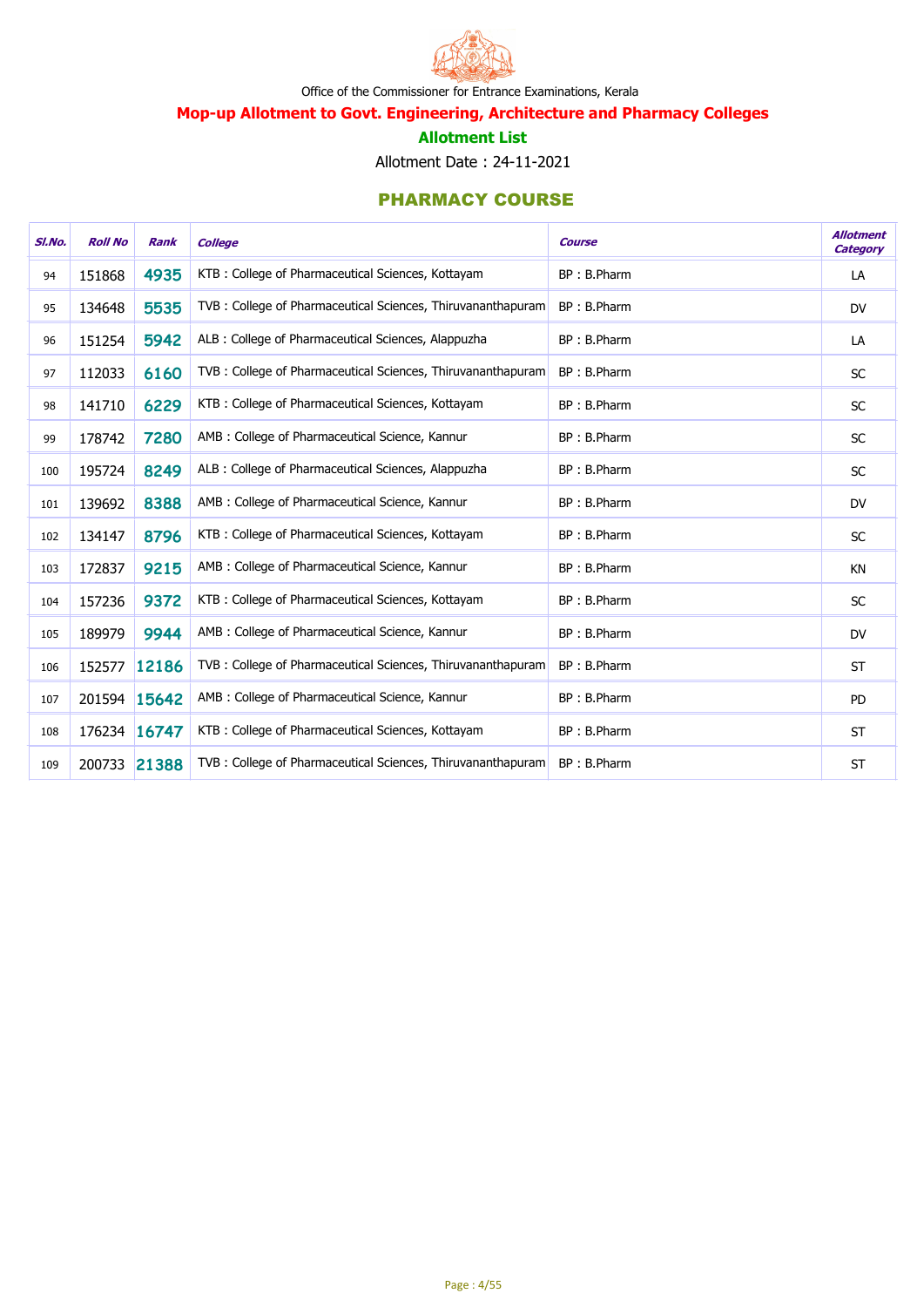

Mop-up Allotment to Govt. Engineering, Architecture and Pharmacy Colleges

#### Allotment List

Allotment Date : 24-11-2021

| SI.No.         | <b>Roll No</b> | Rank | <b>College</b>                                    | <b>Course</b>                               | <b>Allotment</b><br><b>Category</b> |
|----------------|----------------|------|---------------------------------------------------|---------------------------------------------|-------------------------------------|
| $\mathbf{1}$   | 205555         | 169  | TVE: College of Engineering, Thiruvananthapuram.  | CS: Computer Science & Engineering          | <b>FW</b>                           |
| $\overline{2}$ | 119190         | 192  | TVE: College of Engineering, Thiruvananthapuram.  | EE: Electrical & Electronics Engineering    | <b>SM</b>                           |
| 3              | 187627         | 225  | TVE: College of Engineering, Thiruvananthapuram.  | CS: Computer Science & Engineering          | SM                                  |
| 4              | 108368         | 234  | TVE: College of Engineering, Thiruvananthapuram.  | CS: Computer Science & Engineering          | <b>SM</b>                           |
| 5              | 109232         | 258  | TVE: College of Engineering, Thiruvananthapuram.  | CS: Computer Science & Engineering          | <b>SM</b>                           |
| 6              | 113996         | 262  | TVE: College of Engineering, Thiruvananthapuram.  | CS: Computer Science & Engineering          | <b>SM</b>                           |
| $\overline{7}$ | 146233         | 274  | TVE: College of Engineering, Thiruvananthapuram.  | CS: Computer Science & Engineering          | SM                                  |
| 8              | 149440         | 329  | TVE: College of Engineering, Thiruvananthapuram.  | CS: Computer Science & Engineering          | <b>SM</b>                           |
| 9              | 155028         | 453  | TVE: College of Engineering, Thiruvananthapuram.  | EC: Electronics & Communication Engineering | <b>SM</b>                           |
| 10             | 163139         | 472  | TVE: College of Engineering, Thiruvananthapuram.  | CS : Computer Science & Engineering         | <b>SM</b>                           |
| 11             | 205784         | 491  | TVE: College of Engineering, Thiruvananthapuram.  | CS: Computer Science & Engineering          | SM                                  |
| 12             | 154683         | 498  | TVE: College of Engineering, Thiruvananthapuram.  | CS: Computer Science & Engineering          | <b>SM</b>                           |
| 13             | 167399         | 506  | TVE: College of Engineering, Thiruvananthapuram.  | CS: Computer Science & Engineering          | <b>SM</b>                           |
| 14             | 108670         | 508  | TVE: College of Engineering, Thiruvananthapuram.  | CS : Computer Science & Engineering         | <b>SM</b>                           |
| 15             | 202044         | 520  | TVE: College of Engineering, Thiruvananthapuram.  | CS : Computer Science & Engineering         | SM                                  |
| 16             | 147585         | 531  | TVE: College of Engineering, Thiruvananthapuram.  | CS: Computer Science & Engineering          | <b>SM</b>                           |
| 17             | 149306         | 538  | TVE: College of Engineering, Thiruvananthapuram.  | CS: Computer Science & Engineering          | SM                                  |
| 18             | 156095         | 546  | TVE: College of Engineering, Thiruvananthapuram.  | CS: Computer Science & Engineering          | <b>SM</b>                           |
| 19             | 188553         | 593  | TCR: Govt. Engineering College, Thrissur.         | CS: Computer Science & Engineering          | SM                                  |
| 20             | 200041         | 665  | PKD: Govt. Engineering College, Sreekrishnapuram. | CS: Computer Science & Engineering          | <b>SM</b>                           |
| 21             | 196665         | 700  | TCR: Govt. Engineering College, Thrissur.         | CS: Computer Science & Engineering          | <b>SM</b>                           |
| 22             | 176636         | 722  | TVE: College of Engineering, Thiruvananthapuram.  | EC: Electronics & Communication Engineering | <b>SM</b>                           |
| 23             | 137800         | 770  | MAC: M A College of Engineering, Kothamangalam.   | CS: Computer Science & Engineering          | <b>FW</b>                           |
| 24             | 108409         | 772  | TVE: College of Engineering, Thiruvananthapuram.  | EC: Electronics & Communication Engineering | <b>SM</b>                           |
| 25             | 108507         | 779  | TVE: College of Engineering, Thiruvananthapuram.  | EC: Electronics & Communication Engineering | SM                                  |
| 26             | 109652         | 787  | TVE: College of Engineering, Thiruvananthapuram.  | EC: Electronics & Communication Engineering | <b>SM</b>                           |
| 27             | 170802         | 788  | TCR: Govt. Engineering College, Thrissur.         | CS: Computer Science & Engineering          | <b>SM</b>                           |
| 28             | 109792         | 789  | TCR: Govt. Engineering College, Thrissur.         | CS: Computer Science & Engineering          | <b>SM</b>                           |
| 29             | 100217         | 799  | TVE: College of Engineering, Thiruvananthapuram.  | EC: Electronics & Communication Engineering | SM                                  |
| 30             | 181072         | 800  | TVE: College of Engineering, Thiruvananthapuram.  | EC: Electronics & Communication Engineering | <b>SM</b>                           |
| 31             | 138488         | 801  | TCR: Govt. Engineering College, Thrissur.         | CS: Computer Science & Engineering          | SM                                  |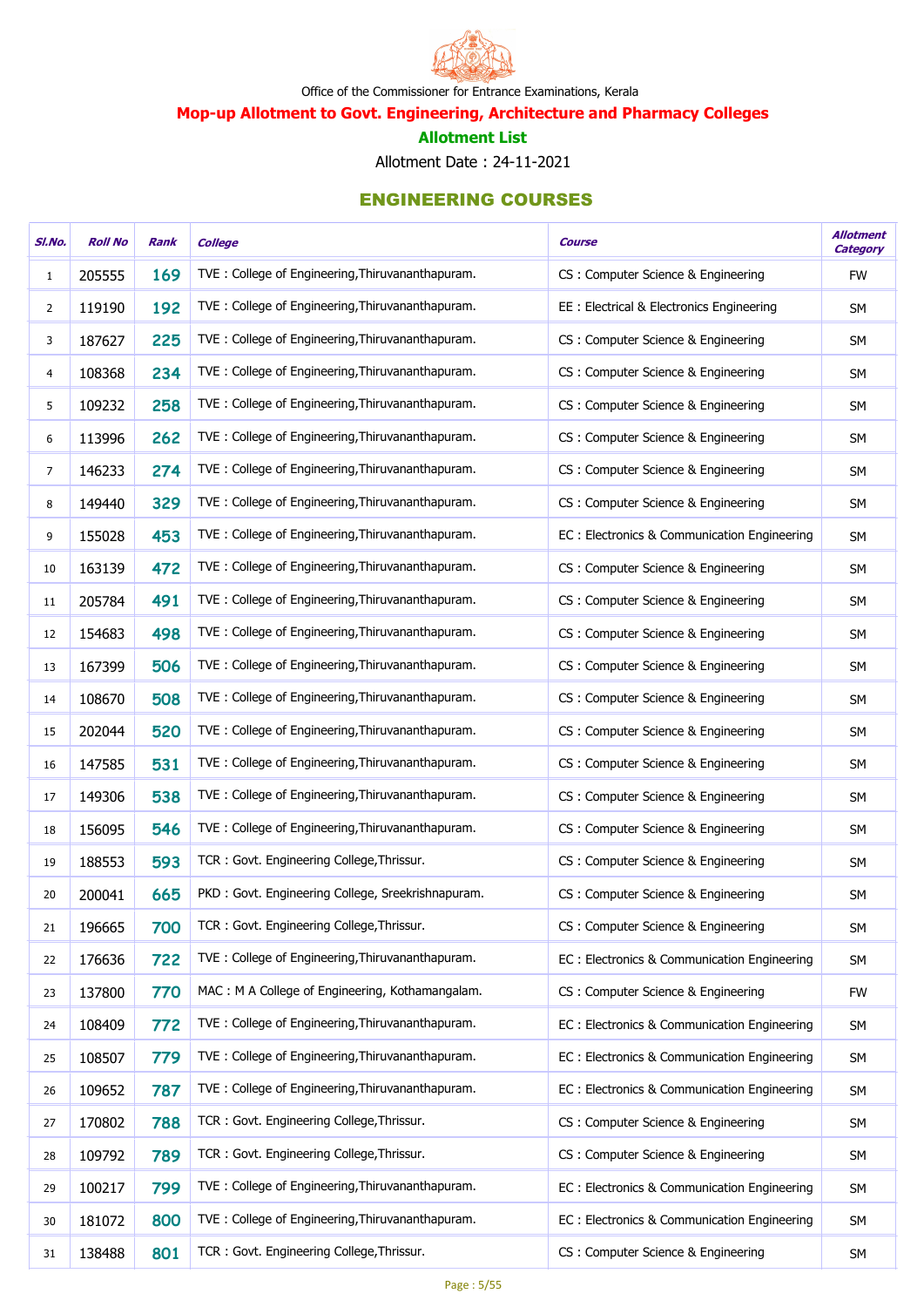

Mop-up Allotment to Govt. Engineering, Architecture and Pharmacy Colleges

#### Allotment List

Allotment Date : 24-11-2021

| SI.No. | <b>Roll No</b> | Rank | <b>College</b>                                        | <b>Course</b>                               | <b>Allotment</b><br><b>Category</b> |
|--------|----------------|------|-------------------------------------------------------|---------------------------------------------|-------------------------------------|
| 32     | 109680         | 803  | TVE: College of Engineering, Thiruvananthapuram.      | EC: Electronics & Communication Engineering | <b>SM</b>                           |
| 33     | 156405         | 807  | TVE: College of Engineering, Thiruvananthapuram.      | EC: Electronics & Communication Engineering | <b>SM</b>                           |
| 34     | 111259         | 817  | TCR: Govt. Engineering College, Thrissur.             | CS: Computer Science & Engineering          | SM                                  |
| 35     | 152868         | 819  | TVE: College of Engineering, Thiruvananthapuram.      | EC: Electronics & Communication Engineering | SM                                  |
| 36     | 159063         | 821  | TCR: Govt. Engineering College, Thrissur.             | CS: Computer Science & Engineering          | SM                                  |
| 37     | 132347         | 825  | TVE: College of Engineering, Thiruvananthapuram.      | EC: Electronics & Communication Engineering | <b>SM</b>                           |
| 38     | 165750         | 848  | TCR: Govt. Engineering College, Thrissur.             | CS: Computer Science & Engineering          | SM                                  |
| 39     | 163474         | 901  | TCR: Govt. Engineering College, Thrissur.             | CS: Computer Science & Engineering          | <b>SM</b>                           |
| 40     | 140287         | 903  | TCR: Govt. Engineering College, Thrissur.             | CS: Computer Science & Engineering          | <b>SM</b>                           |
| 41     | 213434         | 911  | MAC: M A College of Engineering, Kothamangalam.       | CS: Computer Science & Engineering          | <b>SM</b>                           |
| 42     | 174942         | 913  | TCR: Govt. Engineering College, Thrissur.             | CS: Computer Science & Engineering          | <b>SM</b>                           |
| 43     | 156029         | 915  | TCR: Govt. Engineering College, Thrissur.             | CS: Computer Science & Engineering          | SM                                  |
| 44     | 172203         | 951  | TCR: Govt. Engineering College, Thrissur.             | EC: Electronics & Communication Engineering | SM                                  |
| 45     | 192305         | 992  | TCR: Govt. Engineering College, Thrissur.             | EC: Electronics & Communication Engineering | <b>FW</b>                           |
| 46     | 110630         | 1006 | TKM: T K M College of Engineering, Kollam.            | CS: Computer Science & Engineering          | <b>SM</b>                           |
| 47     | 202058         | 1010 | TVE: College of Engineering, Thiruvananthapuram.      | EE : Electrical & Electronics Engineering   | SM                                  |
| 48     | 166249         | 1026 | TKM: T K M College of Engineering, Kollam.            | CS: Computer Science & Engineering          | <b>SM</b>                           |
| 49     | 187160         | 1031 | TKM: T K M College of Engineering, Kollam.            | CS: Computer Science & Engineering          | <b>FW</b>                           |
| 50     | 140219         | 1063 | TVE: College of Engineering, Thiruvananthapuram.      | IE : Industrial Engineering                 | <b>FW</b>                           |
| 51     | 111566         | 1065 | TVE: College of Engineering, Thiruvananthapuram.      | EE: Electrical & Electronics Engineering    | SM                                  |
| 52     | 116776         | 1088 | TKM: T K M College of Engineering, Kollam.            | CS: Computer Science & Engineering          | <b>SM</b>                           |
| 53     | 167479         | 1109 | TCR: Govt. Engineering College, Thrissur.             | EC: Electronics & Communication Engineering | SM                                  |
| 54     | 163026         | 1111 | TCR: Govt. Engineering College, Thrissur.             | CS: Computer Science & Engineering          | EZ                                  |
| 55     | 156810         | 1158 | MAC: M A College of Engineering, Kothamangalam.       | CS: Computer Science & Engineering          | <b>FW</b>                           |
| 56     | 165182         | 1161 | TKM: T K M College of Engineering, Kollam.            | CS: Computer Science & Engineering          | <b>SM</b>                           |
| 57     | 187216         | 1184 | TKM: T K M College of Engineering, Kollam.            | CS: Computer Science & Engineering          | <b>FW</b>                           |
| 58     | 117781         | 1189 | TVE: College of Engineering, Thiruvananthapuram.      | ME: Mechanical Engineering                  | <b>FW</b>                           |
| 59     | 191353         | 1262 | TKM: T K M College of Engineering, Kollam.            | CS: Computer Science & Engineering          | <b>SM</b>                           |
| 60     | 109569         | 1270 | KTE: Govt. Rajiv Gandhi Institute of Tech., Kottayam. | CS: Computer Science & Engineering          | <b>SM</b>                           |
| 61     | 139354         | 1300 | TKM: T K M College of Engineering, Kollam.            | CS: Computer Science & Engineering          | SM                                  |
| 62     | 149990         | 1311 | TKM: T K M College of Engineering, Kollam.            | CS: Computer Science & Engineering          | <b>SM</b>                           |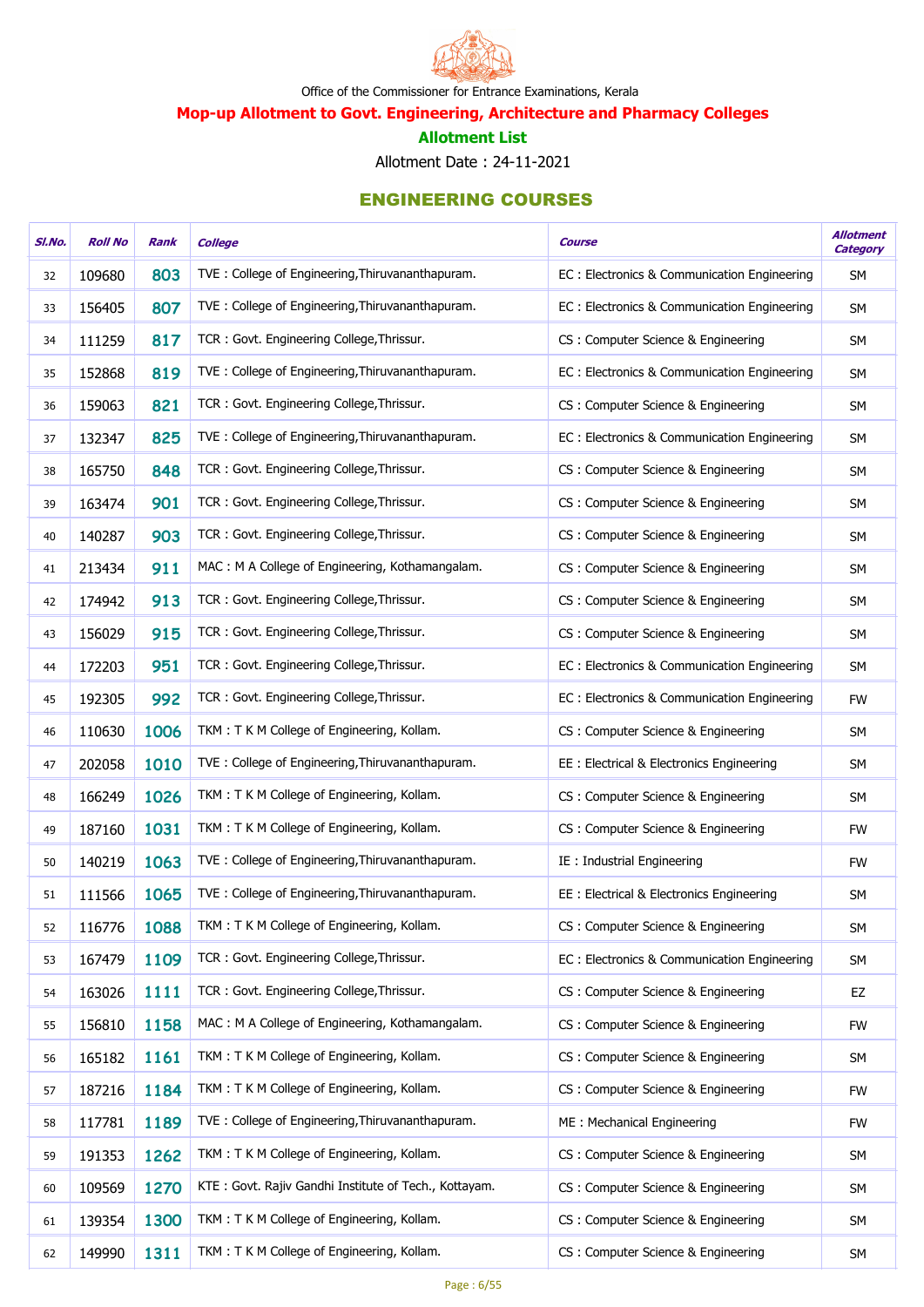

Mop-up Allotment to Govt. Engineering, Architecture and Pharmacy Colleges

#### Allotment List

Allotment Date : 24-11-2021

| SI.No. | <b>Roll No</b> | Rank | <b>College</b>                                    | <b>Course</b>                               | <b>Allotment</b><br>Category |
|--------|----------------|------|---------------------------------------------------|---------------------------------------------|------------------------------|
| 63     | 125226         | 1314 | TKM: T K M College of Engineering, Kollam.        | CS: Computer Science & Engineering          | <b>SM</b>                    |
| 64     | 167162         | 1322 | TCR: Govt. Engineering College, Thrissur.         | EC: Electronics & Communication Engineering | <b>SM</b>                    |
| 65     | 151677         | 1325 | TKM: T K M College of Engineering, Kollam.        | CS: Computer Science & Engineering          | SM                           |
| 66     | 210673         | 1326 | TKM: T K M College of Engineering, Kollam.        | CS: Computer Science & Engineering          | <b>SM</b>                    |
| 67     | 111237         | 1341 | TKM: T K M College of Engineering, Kollam.        | CS: Computer Science & Engineering          | <b>SM</b>                    |
| 68     | 213609         | 1372 | TKM: T K M College of Engineering, Kollam.        | CS: Computer Science & Engineering          | <b>SM</b>                    |
| 69     | 119067         | 1381 | TKM: T K M College of Engineering, Kollam.        | CS: Computer Science & Engineering          | SM                           |
| 70     | 209725         | 1382 | TKM: T K M College of Engineering, Kollam.        | CS: Computer Science & Engineering          | <b>SM</b>                    |
| 71     | 147840         | 1416 | TKM: T K M College of Engineering, Kollam.        | CS: Computer Science & Engineering          | <b>SM</b>                    |
| 72     | 213480         | 1425 | TRV: Govt. Engineering College, Barton Hills, TVM | IT: Information Technology                  | <b>SM</b>                    |
| 73     | 138365         | 1454 | TCR: Govt. Engineering College, Thrissur.         | EC: Electronics & Communication Engineering | <b>SM</b>                    |
| 74     | 213315         | 1455 | TKM: T K M College of Engineering, Kollam.        | CS: Computer Science & Engineering          | <b>SM</b>                    |
| 75     | 135910         | 1469 | TKM: T K M College of Engineering, Kollam.        | CS: Computer Science & Engineering          | <b>SM</b>                    |
| 76     | 132935         | 1472 | TKM: T K M College of Engineering, Kollam.        | CS: Computer Science & Engineering          | <b>SM</b>                    |
| 77     | 118779         | 1480 | TVE: College of Engineering, Thiruvananthapuram.  | ME: Mechanical Engineering                  | <b>FW</b>                    |
| 78     | 118292         | 1486 | TKM: T K M College of Engineering, Kollam.        | CS: Computer Science & Engineering          | <b>SM</b>                    |
| 79     | 178118         | 1512 | TKM: T K M College of Engineering, Kollam.        | CS: Computer Science & Engineering          | <b>SM</b>                    |
| 80     | 155600         | 1515 | TKM: T K M College of Engineering, Kollam.        | CS: Computer Science & Engineering          | <b>SM</b>                    |
| 81     | 137802         | 1531 | TKM: T K M College of Engineering, Kollam.        | CS: Computer Science & Engineering          | <b>SM</b>                    |
| 82     | 133389         | 1536 | TVE: College of Engineering, Thiruvananthapuram.  | CE: Civil Engineering                       | <b>SM</b>                    |
| 83     | 139437         | 1543 | TCR: Govt. Engineering College, Thrissur.         | EC: Electronics & Communication Engineering | <b>SM</b>                    |
| 84     | 180984         | 1554 | MAC: M A College of Engineering, Kothamangalam.   | CS: Computer Science & Engineering          | <b>SM</b>                    |
| 85     | 162043         | 1626 | TCR: Govt. Engineering College, Thrissur.         | EC: Electronics & Communication Engineering | <b>SM</b>                    |
| 86     | 171819         | 1653 | TCR: Govt. Engineering College, Thrissur.         | EC: Electronics & Communication Engineering | <b>SM</b>                    |
| 87     | 149045         | 1670 | TVE: College of Engineering, Thiruvananthapuram.  | EE: Electrical & Electronics Engineering    | SM                           |
| 88     | 209076         | 1678 | TCR: Govt. Engineering College, Thrissur.         | EC: Electronics & Communication Engineering | <b>SM</b>                    |
| 89     | 213003         | 1689 | MAC: M A College of Engineering, Kothamangalam.   | CS: Computer Science & Engineering          | SM                           |
| 90     | 207717         | 1719 | MAC: M A College of Engineering, Kothamangalam.   | CS: Computer Science & Engineering          | <b>SM</b>                    |
| 91     | 188870         | 1723 | TVE: College of Engineering, Thiruvananthapuram.  | EE: Electrical & Electronics Engineering    | <b>SM</b>                    |
| 92     | 110508         | 1729 | TVE: College of Engineering, Thiruvananthapuram.  | EE: Electrical & Electronics Engineering    | <b>SM</b>                    |
| 93     | 213666         | 1744 | TVE: College of Engineering, Thiruvananthapuram.  | EE: Electrical & Electronics Engineering    | SM                           |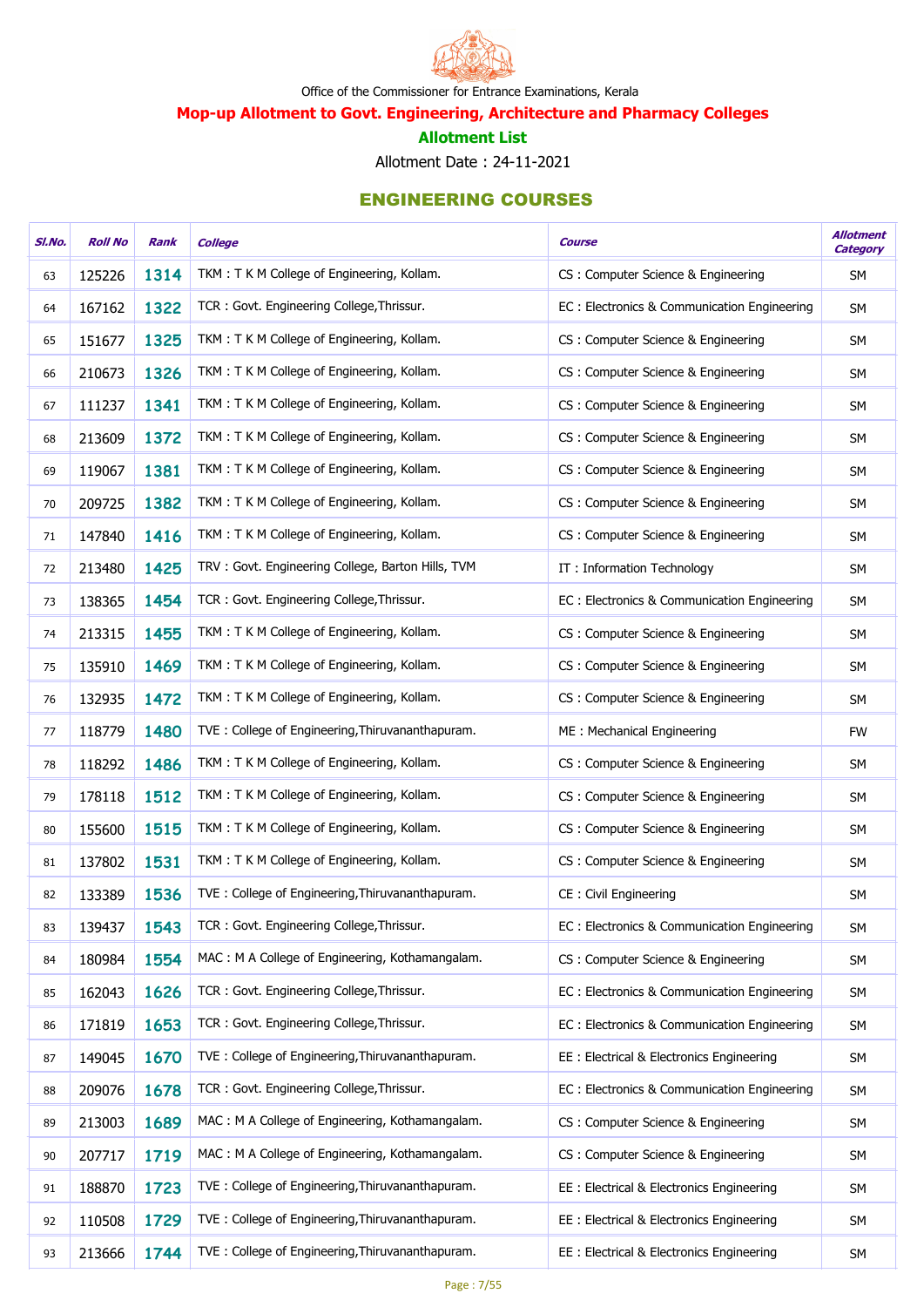

Mop-up Allotment to Govt. Engineering, Architecture and Pharmacy Colleges

#### Allotment List

Allotment Date : 24-11-2021

| SI.No. | <b>Roll No</b> | Rank | <b>College</b>                                        | <b>Course</b>                                | <b>Allotment</b><br><b>Category</b> |
|--------|----------------|------|-------------------------------------------------------|----------------------------------------------|-------------------------------------|
| 94     | 133054         | 1749 | PKD: Govt. Engineering College, Sreekrishnapuram.     | CS: Computer Science & Engineering           | <b>FW</b>                           |
| 95     | 150593         | 1759 | TVE: College of Engineering, Thiruvananthapuram.      | EE: Electrical & Electronics Engineering     | <b>SM</b>                           |
| 96     | 132211         | 1760 | MAC: M A College of Engineering, Kothamangalam.       | CS: Computer Science & Engineering           | SM                                  |
| 97     | 156118         | 1773 | MAC: M A College of Engineering, Kothamangalam.       | CS: Computer Science & Engineering           | SM                                  |
| 98     | 200230         | 1774 | MAC: M A College of Engineering, Kothamangalam.       | CS: Computer Science & Engineering           | SM                                  |
| 99     | 201450         | 1780 | TVE: College of Engineering, Thiruvananthapuram.      | EE : Electrical & Electronics Engineering    | <b>SM</b>                           |
| 100    | 137194         | 1783 | TCR: Govt. Engineering College, Thrissur.             | EC: Electronics & Communication Engineering  | SM                                  |
| 101    | 152212         | 1825 | MAC: M A College of Engineering, Kothamangalam.       | CS: Computer Science & Engineering           | SM                                  |
| 102    | 141369         | 1827 | MAC: M A College of Engineering, Kothamangalam.       | CS: Computer Science & Engineering           | SM                                  |
| 103    | 111114         | 1836 | TVE: College of Engineering, Thiruvananthapuram.      | EE : Electrical & Electronics Engineering    | SM                                  |
| 104    | 155957         | 1843 | TCR: Govt. Engineering College, Thrissur.             | EC: Electronics & Communication Engineering  | SM                                  |
| 105    | 193962         | 1848 | TCR: Govt. Engineering College, Thrissur.             | EC: Electronics & Communication Engineering  | SM                                  |
| 106    | 108541         | 1849 | TVE: College of Engineering, Thiruvananthapuram.      | EE : Electrical & Electronics Engineering    | SM                                  |
| 107    | 210613         | 1857 | TCR: Govt. Engineering College, Thrissur.             | EC : Electronics & Communication Engineering | SM                                  |
| 108    | 147459         | 1862 | TCR: Govt. Engineering College, Thrissur.             | EC: Electronics & Communication Engineering  | SM                                  |
| 109    | 172291         | 1873 | TCR: Govt. Engineering College, Thrissur.             | EE : Electrical & Electronics Engineering    | SM                                  |
| 110    | 171712         | 1874 | MAC: M A College of Engineering, Kothamangalam.       | CS: Computer Science & Engineering           | SM                                  |
| 111    | 156262         | 1886 | MAC: M A College of Engineering, Kothamangalam.       | CS: Computer Science & Engineering           | <b>SM</b>                           |
| 112    | 111800         | 1893 | TVE: College of Engineering, Thiruvananthapuram.      | EE : Electrical & Electronics Engineering    | SM                                  |
| 113    | 165687         | 1898 | MAC: M A College of Engineering, Kothamangalam.       | CS: Computer Science & Engineering           | SM                                  |
| 114    | 188671         | 1907 | MAC: M A College of Engineering, Kothamangalam.       | CS: Computer Science & Engineering           | SM                                  |
| 115    | 139578         | 1941 | MAC: M A College of Engineering, Kothamangalam.       | CS: Computer Science & Engineering           | SM                                  |
| 116    | 191436         | 1947 | TVE: College of Engineering, Thiruvananthapuram.      | EE: Electrical & Electronics Engineering     | SM                                  |
| 117    | 142082         | 1967 | MAC: M A College of Engineering, Kothamangalam.       | CS: Computer Science & Engineering           | SM                                  |
| 118    | 136434         | 1972 | MAC: M A College of Engineering, Kothamangalam.       | CS: Computer Science & Engineering           | SM                                  |
| 119    | 110105         | 1977 | TVE: College of Engineering, Thiruvananthapuram.      | EE: Electrical & Electronics Engineering     | SM                                  |
| 120    | 191294         | 1978 | TCR: Govt. Engineering College, Thrissur.             | EC: Electronics & Communication Engineering  | <b>SM</b>                           |
| 121    | 202256         | 2029 | TCR: Govt. Engineering College, Thrissur.             | EC: Electronics & Communication Engineering  | SM                                  |
| 122    | 165325         | 2039 | MAC: M A College of Engineering, Kothamangalam.       | CS: Computer Science & Engineering           | <b>SM</b>                           |
| 123    | 157119         | 2047 | MAC: M A College of Engineering, Kothamangalam.       | CS: Computer Science & Engineering           | <b>SM</b>                           |
| 124    | 139378         | 2051 | KTE: Govt. Rajiv Gandhi Institute of Tech., Kottayam. | CS: Computer Science & Engineering           | <b>FW</b>                           |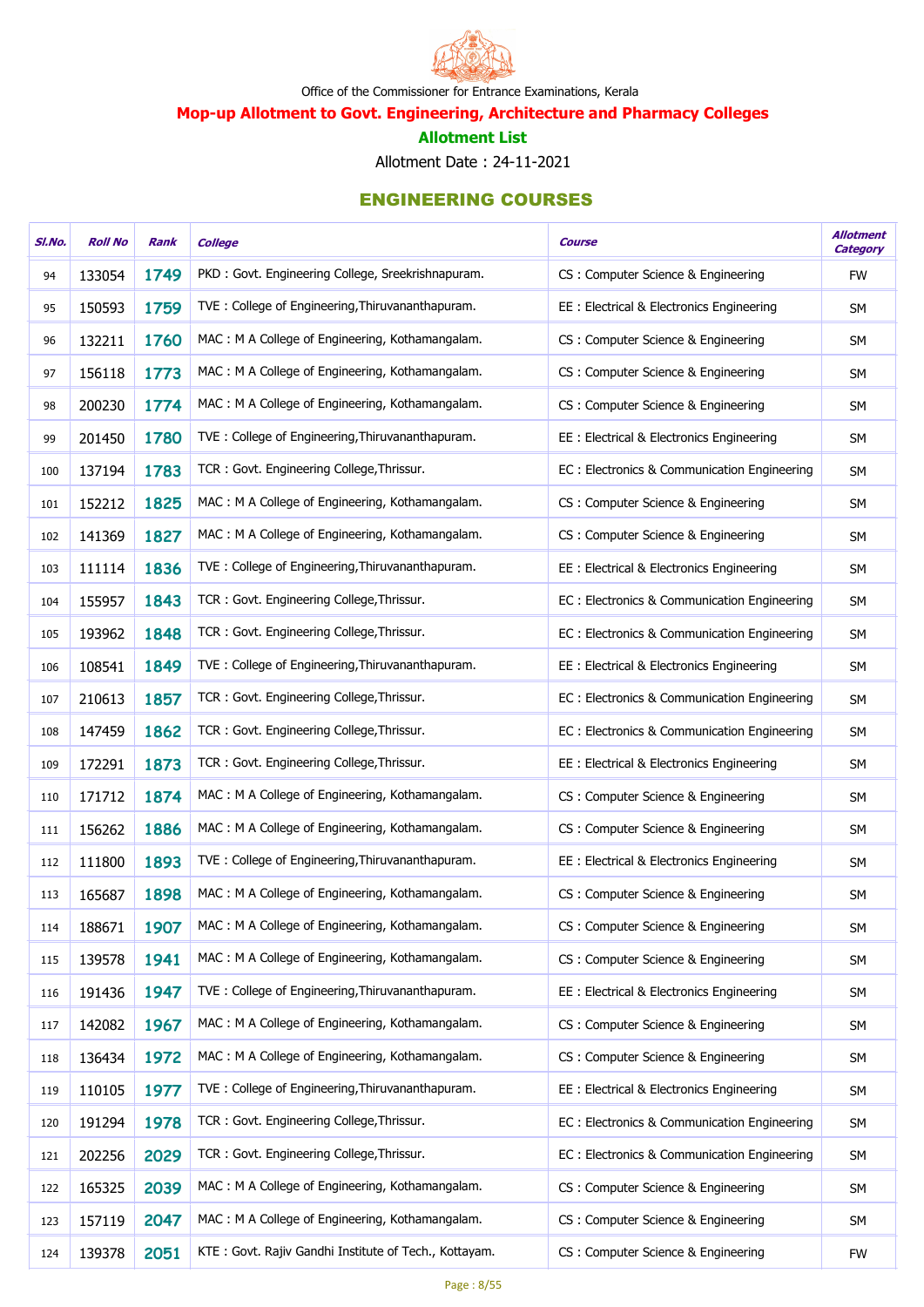

Mop-up Allotment to Govt. Engineering, Architecture and Pharmacy Colleges

#### Allotment List

Allotment Date : 24-11-2021

| SI.No. | <b>Roll No</b> | Rank | <b>College</b>                                            | <b>Course</b>                               | <b>Allotment</b><br><b>Category</b> |
|--------|----------------|------|-----------------------------------------------------------|---------------------------------------------|-------------------------------------|
| 125    | 180838         | 2052 | NSS: N S S College of Engineering, Palakkad.              | CS: Computer Science & Engineering          | <b>FW</b>                           |
| 126    | 121084         | 2056 | TVE: College of Engineering, Thiruvananthapuram.          | EE: Electrical & Electronics Engineering    | <b>FW</b>                           |
| 127    | 172400         | 2058 | PKD: Govt. Engineering College, Sreekrishnapuram.         | CS: Computer Science & Engineering          | <b>SM</b>                           |
| 128    | 206079         | 2066 | KTE: Govt. Rajiv Gandhi Institute of Tech., Kottayam.     | CS: Computer Science & Engineering          | SM                                  |
| 129    | 162323         | 2072 | TCR: Govt. Engineering College, Thrissur.                 | EC: Electronics & Communication Engineering | <b>SM</b>                           |
| 130    | 130615         | 2074 | KTE: Govt. Rajiv Gandhi Institute of Tech., Kottayam.     | CS: Computer Science & Engineering          | SM                                  |
| 131    | 126790         | 2085 | TKM: T K M College of Engineering, Kollam.                | EE: Electrical & Electronics Engineering    | SM                                  |
| 132    | 191479         | 2109 | TCR: Govt. Engineering College, Thrissur.                 | EC: Electronics & Communication Engineering | SM                                  |
| 133    | 185279         | 2112 | KTE: Govt. Rajiv Gandhi Institute of Tech., Kottayam.     | CS: Computer Science & Engineering          | SM                                  |
| 134    | 140291         | 2129 | KTE: Govt. Rajiv Gandhi Institute of Tech., Kottayam.     | CS: Computer Science & Engineering          | SM                                  |
| 135    | 193129         | 2130 | TKM: T K M College of Engineering, Kollam.                | EC: Electronics & Communication Engineering | SM                                  |
| 136    | 140789         | 2164 | TVE: College of Engineering, Thiruvananthapuram.          | CE: Civil Engineering                       | SM                                  |
| 137    | 113898         | 2175 | TVE: College of Engineering, Thiruvananthapuram.          | CE: Civil Engineering                       | SM                                  |
| 138    | 159969         | 2203 | NSS: N S S College of Engineering, Palakkad.              | CS: Computer Science & Engineering          | <b>SM</b>                           |
| 139    | 100533         | 2206 | TVE: College of Engineering, Thiruvananthapuram.          | EE : Electrical & Electronics Engineering   | <b>FW</b>                           |
| 140    | 194210         | 2209 | KTE: Govt. Rajiv Gandhi Institute of Tech., Kottayam.     | CS: Computer Science & Engineering          | SM                                  |
| 141    | 138079         | 2210 | KTE: Govt. Rajiv Gandhi Institute of Tech., Kottayam.     | CS: Computer Science & Engineering          | SM                                  |
| 142    | 128841         | 2223 | KTE: Govt. Rajiv Gandhi Institute of Tech., Kottayam.     | CS: Computer Science & Engineering          | <b>SM</b>                           |
| 143    | 184921         | 2233 | TVE: College of Engineering, Thiruvananthapuram.          | ME: Mechanical Engineering                  | SM                                  |
| 144    | 104729         | 2243 | KTE: Govt. Rajiv Gandhi Institute of Tech., Kottayam.     | CS: Computer Science & Engineering          | <b>SM</b>                           |
| 145    | 103520         | 2267 | KTE: Govt. Rajiv Gandhi Institute of Tech., Kottayam.     | CS: Computer Science & Engineering          | <b>SM</b>                           |
| 146    | 136267         | 2290 | KTE: Govt. Rajiv Gandhi Institute of Tech., Kottayam.     | CS: Computer Science & Engineering          | <b>SM</b>                           |
| 147    | 194765         | 2330 | TKM: T K M College of Engineering, Kollam.                | EC: Electronics & Communication Engineering | SM                                  |
| 148    | 180811         | 2332 | TCR: Govt. Engineering College, Thrissur.                 | CH: Chemical Engineering                    | SM                                  |
| 149    | 179945         | 2343 | CDT: College of Dairy Science & Tech., Mannuthy, Thrissur | DS: Dairy Technology.                       | SM                                  |
| 150    | 118939         | 2359 | TVE: College of Engineering, Thiruvananthapuram.          | ME: Mechanical Engineering                  | SM                                  |
| 151    | 125409         | 2373 | KTE: Govt. Rajiv Gandhi Institute of Tech., Kottayam.     | CS: Computer Science & Engineering          | SM                                  |
| 152    | 161093         | 2374 | MAC: M A College of Engineering, Kothamangalam.           | CS: Computer Science & Engineering          | EZ                                  |
| 153    | 179784         | 2390 | KTE: Govt. Rajiv Gandhi Institute of Tech., Kottayam.     | CS: Computer Science & Engineering          | SM                                  |
| 154    | 155488         | 2392 | MAC: M A College of Engineering, Kothamangalam.           | EC: Electronics & Communication Engineering | <b>FW</b>                           |
| 155    | 147450         | 2396 | KTE: Govt. Rajiv Gandhi Institute of Tech., Kottayam.     | CS: Computer Science & Engineering          | SM                                  |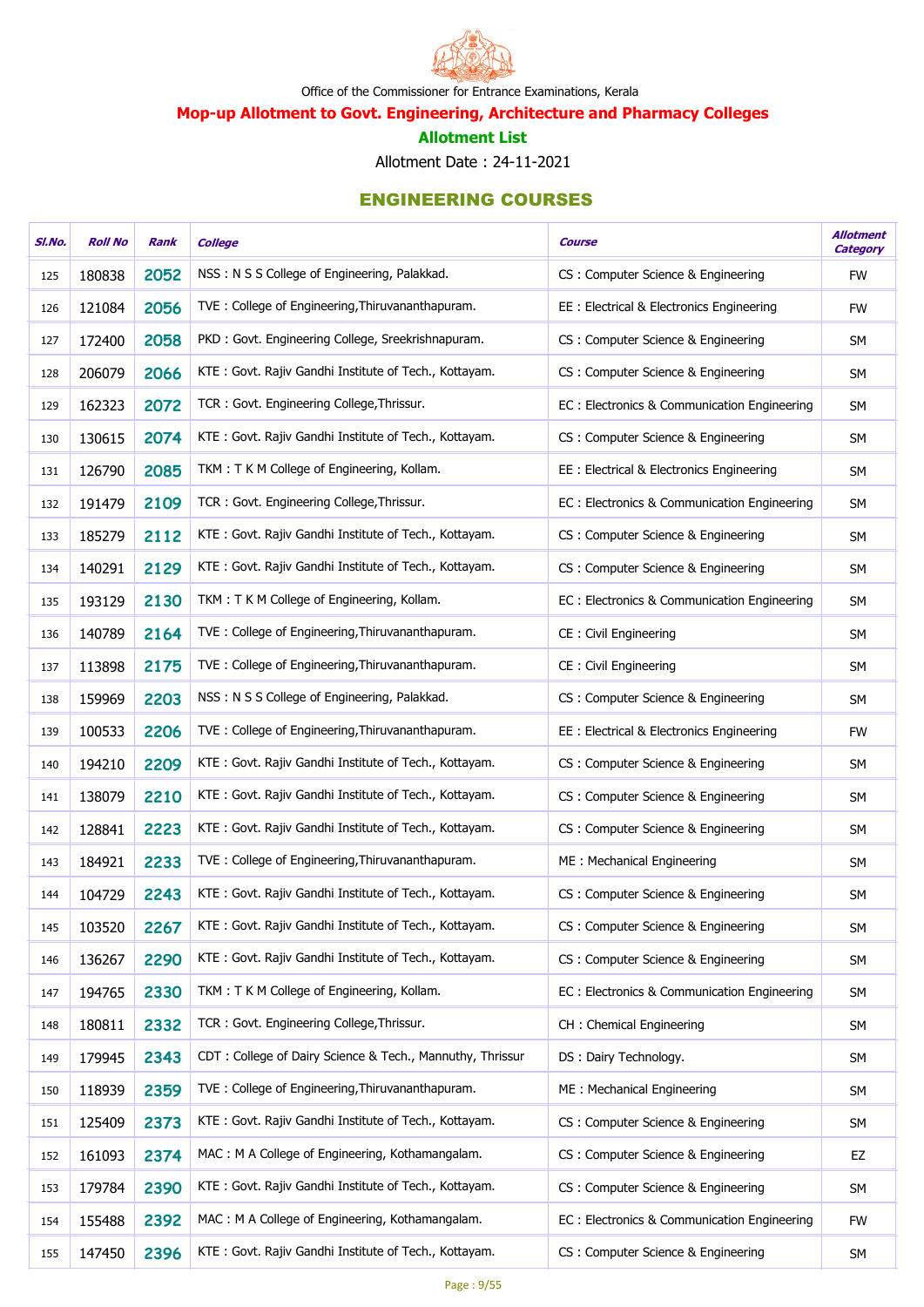

Mop-up Allotment to Govt. Engineering, Architecture and Pharmacy Colleges

#### Allotment List

Allotment Date : 24-11-2021

| SI.No. | <b>Roll No</b> | Rank | <b>College</b>                                                                 | <b>Course</b>                               | <b>Allotment</b><br><b>Category</b> |
|--------|----------------|------|--------------------------------------------------------------------------------|---------------------------------------------|-------------------------------------|
| 156    | 171836         | 2409 | NSS: N S S College of Engineering, Palakkad.                                   | CS: Computer Science & Engineering          | <b>SM</b>                           |
| 157    | 213500         | 2432 | KTE: Govt. Rajiv Gandhi Institute of Tech., Kottayam.                          | CS: Computer Science & Engineering          | <b>SM</b>                           |
| 158    | 119712         | 2433 | TKM: T K M College of Engineering, Kollam.                                     | EC: Electronics & Communication Engineering | SM                                  |
| 159    | 158665         | 2447 | TCR: Govt. Engineering College, Thrissur.                                      | CE: Civil Engineering                       | <b>SM</b>                           |
| 160    | 165619         | 2453 | TCR: Govt. Engineering College, Thrissur.                                      | EE : Electrical & Electronics Engineering   | <b>SM</b>                           |
| 161    | 140070         | 2481 | TVE: College of Engineering, Thiruvananthapuram.                               | ME: Mechanical Engineering                  | <b>SM</b>                           |
| 162    | 179280         | 2505 | COU: School of Ocean Engg. & Underwater Tech., KUFOS, Panangud Food Technology |                                             | <b>SM</b>                           |
| 163    | 127975         | 2510 | KTE: Govt. Rajiv Gandhi Institute of Tech., Kottayam.                          | CS: Computer Science & Engineering          | MU                                  |
| 164    | 107616         | 2526 | TVE: College of Engineering, Thiruvananthapuram.                               | AE : Applied Electronics & Instrumentation  | <b>SM</b>                           |
| 165    | 212959         | 2545 | KNR: Govt. College of Engineering, Kannur.                                     | CS: Computer Science & Engineering          | <b>SM</b>                           |
| 166    | 165447         | 2558 | KTE: Govt. Rajiv Gandhi Institute of Tech., Kottayam.                          | CE: Civil Engineering                       | <b>SM</b>                           |
| 167    | 148308         | 2581 | NSS: N S S College of Engineering, Palakkad.                                   | CS: Computer Science & Engineering          | <b>SM</b>                           |
| 168    | 108414         | 2626 | TRV: Govt. Engineering College, Barton Hills, TVM                              | EC: Electronics & Communication Engineering | <b>SM</b>                           |
| 169    | 190801         | 2627 | TVE: College of Engineering, Thiruvananthapuram.                               | AE : Applied Electronics & Instrumentation  | <b>SM</b>                           |
| 170    | 207313         | 2649 | KNR: Govt. College of Engineering, Kannur.                                     | CS: Computer Science & Engineering          | <b>FW</b>                           |
| 171    | 147254         | 2666 | KNR: Govt. College of Engineering, Kannur.                                     | CS: Computer Science & Engineering          | <b>SM</b>                           |
| 172    | 108933         | 2692 | NSS: N S S College of Engineering, Palakkad.                                   | CS: Computer Science & Engineering          | <b>SM</b>                           |
| 173    | 111835         | 2712 | TVE: College of Engineering, Thiruvananthapuram.                               | ME: Mechanical Engineering                  | <b>SM</b>                           |
| 174    | 182803         | 2717 | TKM: T K M College of Engineering, Kollam.                                     | EC: Electronics & Communication Engineering | <b>SM</b>                           |
| 175    | 123661         | 2725 | TVE: College of Engineering, Thiruvananthapuram.                               | ME: Mechanical Engineering                  | <b>SM</b>                           |
| 176    | 194284         | 2740 | KNR: Govt. College of Engineering, Kannur.                                     | CS: Computer Science & Engineering          | <b>SM</b>                           |
| 177    | 118495         | 2774 | TVE: College of Engineering, Thiruvananthapuram.                               | ME: Mechanical Engineering                  | <b>SM</b>                           |
| 178    | 129522         | 2782 | TVE: College of Engineering, Thiruvananthapuram.                               | ME: Mechanical Engineering                  | <b>SM</b>                           |
| 179    | 127314         | 2788 | TKM: T K M College of Engineering, Kollam.                                     | EC: Electronics & Communication Engineering | <b>SM</b>                           |
| 180    | 165571         | 2805 | TCR: Govt. Engineering College, Thrissur.                                      | EE : Electrical & Electronics Engineering   | <b>FW</b>                           |
| 181    | 205820         | 2808 | TVE: College of Engineering, Thiruvananthapuram.                               | ME: Mechanical Engineering                  | <b>SM</b>                           |
| 182    | 179422         | 2817 | NSS: N S S College of Engineering, Palakkad.                                   | CS: Computer Science & Engineering          | <b>SM</b>                           |
| 183    | 140889         | 2826 | TVE: College of Engineering, Thiruvananthapuram.                               | CE: Civil Engineering                       | <b>SM</b>                           |
| 184    | 181729         | 2847 | TVE: College of Engineering, Thiruvananthapuram.                               | CE: Civil Engineering                       | <b>SM</b>                           |
| 185    | 156718         | 2857 | TKM: T K M College of Engineering, Kollam.                                     | EC: Electronics & Communication Engineering | <b>SM</b>                           |
| 186    | 196429         | 2864 | NSS: N S S College of Engineering, Palakkad.                                   | CS: Computer Science & Engineering          | SM                                  |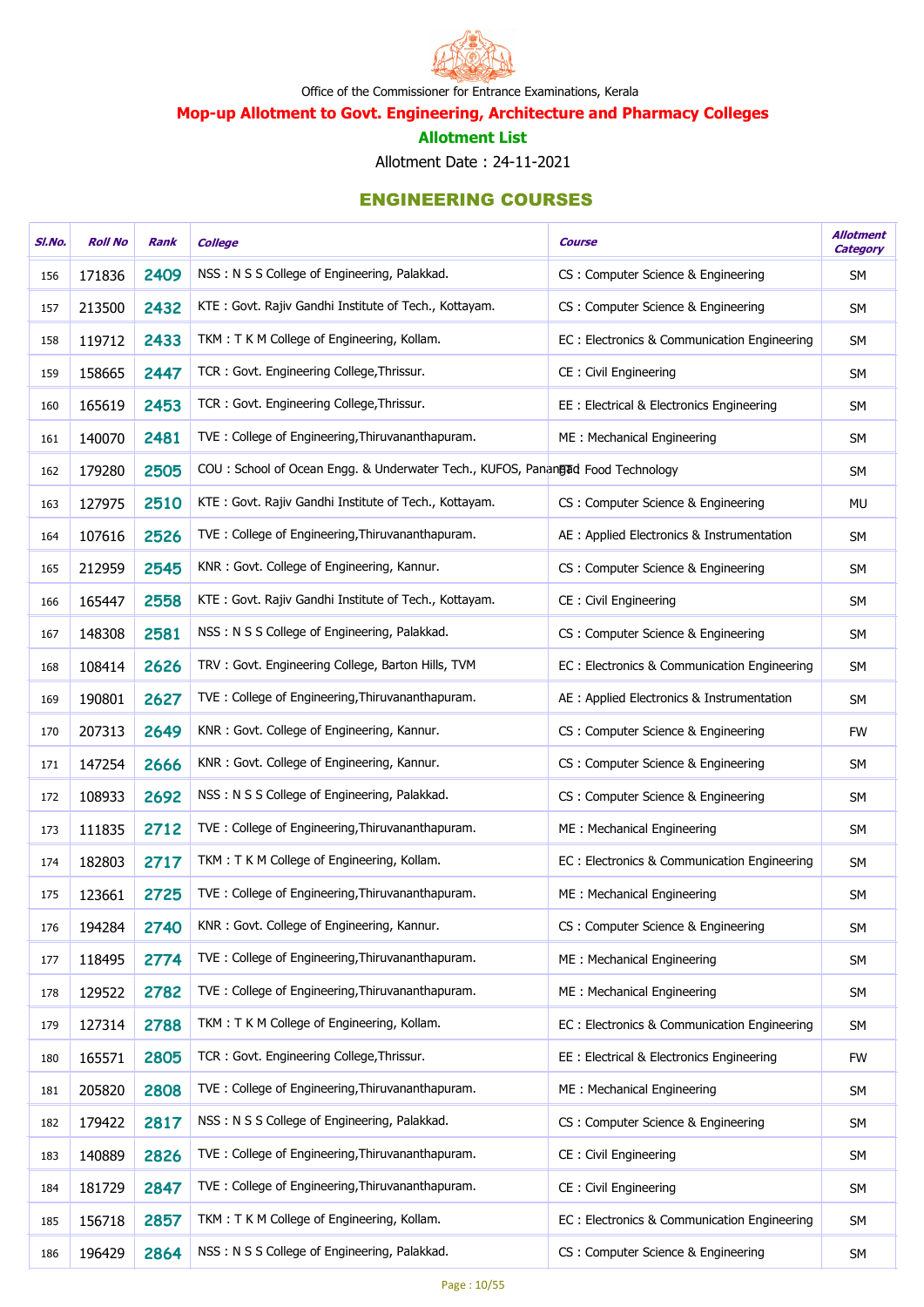

Mop-up Allotment to Govt. Engineering, Architecture and Pharmacy Colleges

#### Allotment List

Allotment Date : 24-11-2021

| SI.No. | <b>Roll No</b> | Rank | <b>College</b>                                        | Course                                      | <b>Allotment</b><br><b>Category</b> |
|--------|----------------|------|-------------------------------------------------------|---------------------------------------------|-------------------------------------|
| 187    | 150241         | 2884 | NSS: N S S College of Engineering, Palakkad.          | CS: Computer Science & Engineering          | <b>SM</b>                           |
| 188    | 176342         | 2896 | MAC: M A College of Engineering, Kothamangalam.       | CO: Computer Science & Engineering (Data    | <b>SM</b>                           |
| 189    | 108255         | 2908 | TVE: College of Engineering, Thiruvananthapuram.      | ME: Mechanical Engineering                  | <b>SM</b>                           |
| 190    | 212499         | 2917 | KNR: Govt. College of Engineering, Kannur.            | CS : Computer Science & Engineering         | SM                                  |
| 191    | 118530         | 2918 | PKD: Govt. Engineering College, Sreekrishnapuram.     | CS: Computer Science & Engineering          | <b>SM</b>                           |
| 192    | 193684         | 2937 | TVE: College of Engineering, Thiruvananthapuram.      | ME: Mechanical Engineering                  | SM                                  |
| 193    | 111720         | 2949 | TVE: College of Engineering, Thiruvananthapuram.      | ME: Mechanical Engineering                  | SM                                  |
| 194    | 110128         | 2954 | TRV: Govt. Engineering College, Barton Hills, TVM     | EC: Electronics & Communication Engineering | SM                                  |
| 195    | 142558         | 2956 | NSS: N S S College of Engineering, Palakkad.          | CS: Computer Science & Engineering          | SM                                  |
| 196    | 210843         | 2966 | TKM: T K M College of Engineering, Kollam.            | EC: Electronics & Communication Engineering | SM                                  |
| 197    | 197159         | 2969 | NSS: N S S College of Engineering, Palakkad.          | CS: Computer Science & Engineering          | SM                                  |
| 198    | 140566         | 2971 | KTE: Govt. Rajiv Gandhi Institute of Tech., Kottayam. | EE : Electrical & Electronics Engineering   | SM                                  |
| 199    | 132976         | 2976 | NSS: N S S College of Engineering, Palakkad.          | CS: Computer Science & Engineering          | SM                                  |
| 200    | 108911         | 2987 | TVE: College of Engineering, Thiruvananthapuram.      | ME: Mechanical Engineering                  | SM                                  |
| 201    | 181554         | 2988 | KNR: Govt. College of Engineering, Kannur.            | CS: Computer Science & Engineering          | MU                                  |
| 202    | 146708         | 2996 | NSS: N S S College of Engineering, Palakkad.          | CS: Computer Science & Engineering          | SM                                  |
| 203    | 192318         | 3030 | NSS: N S S College of Engineering, Palakkad.          | CS: Computer Science & Engineering          | <b>MU</b>                           |
| 204    | 117974         | 3035 | TKM: T K M College of Engineering, Kollam.            | EC: Electronics & Communication Engineering | SM                                  |
| 205    | 155938         | 3036 | TVE: College of Engineering, Thiruvananthapuram.      | ME: Mechanical Engineering                  | SM                                  |
| 206    | 171969         | 3046 | PKD: Govt. Engineering College, Sreekrishnapuram.     | CS: Computer Science & Engineering          | <b>SM</b>                           |
| 207    | 206316         | 3073 | WYD: Govt. Engineering College, Mananthavady.         | CS: Computer Science & Engineering          | <b>FW</b>                           |
| 208    | 178185         | 3096 | NSS: N S S College of Engineering, Palakkad.          | CS: Computer Science & Engineering          | MU                                  |
| 209    | 155466         | 3098 | TVE: College of Engineering, Thiruvananthapuram.      | ME: Mechanical Engineering                  | SM                                  |
| 210    | 106895         | 3099 | TKM: T K M College of Engineering, Kollam.            | EC: Electronics & Communication Engineering | <b>SM</b>                           |
| 211    | 104681         | 3104 | TKM: T K M College of Engineering, Kollam.            | EC: Electronics & Communication Engineering | SM                                  |
| 212    | 154017         | 3105 | MAC: M A College of Engineering, Kothamangalam.       | CE: Civil Engineering                       | SM                                  |
| 213    | 107755         | 3108 | TVE: College of Engineering, Thiruvananthapuram.      | AE : Applied Electronics & Instrumentation  | SM                                  |
| 214    | 156075         | 3129 | TVE: College of Engineering, Thiruvananthapuram.      | CE: Civil Engineering                       | <b>SM</b>                           |
| 215    | 113410         | 3133 | TKM: T K M College of Engineering, Kollam.            | ME: Mechanical Engineering                  | <b>FW</b>                           |
| 216    | 180760         | 3136 | TKM: T K M College of Engineering, Kollam.            | EC: Electronics & Communication Engineering | SM                                  |
| 217    | 129397         | 3145 | MAC: M A College of Engineering, Kothamangalam.       | CO: Computer Science & Engineering (Data    | SM                                  |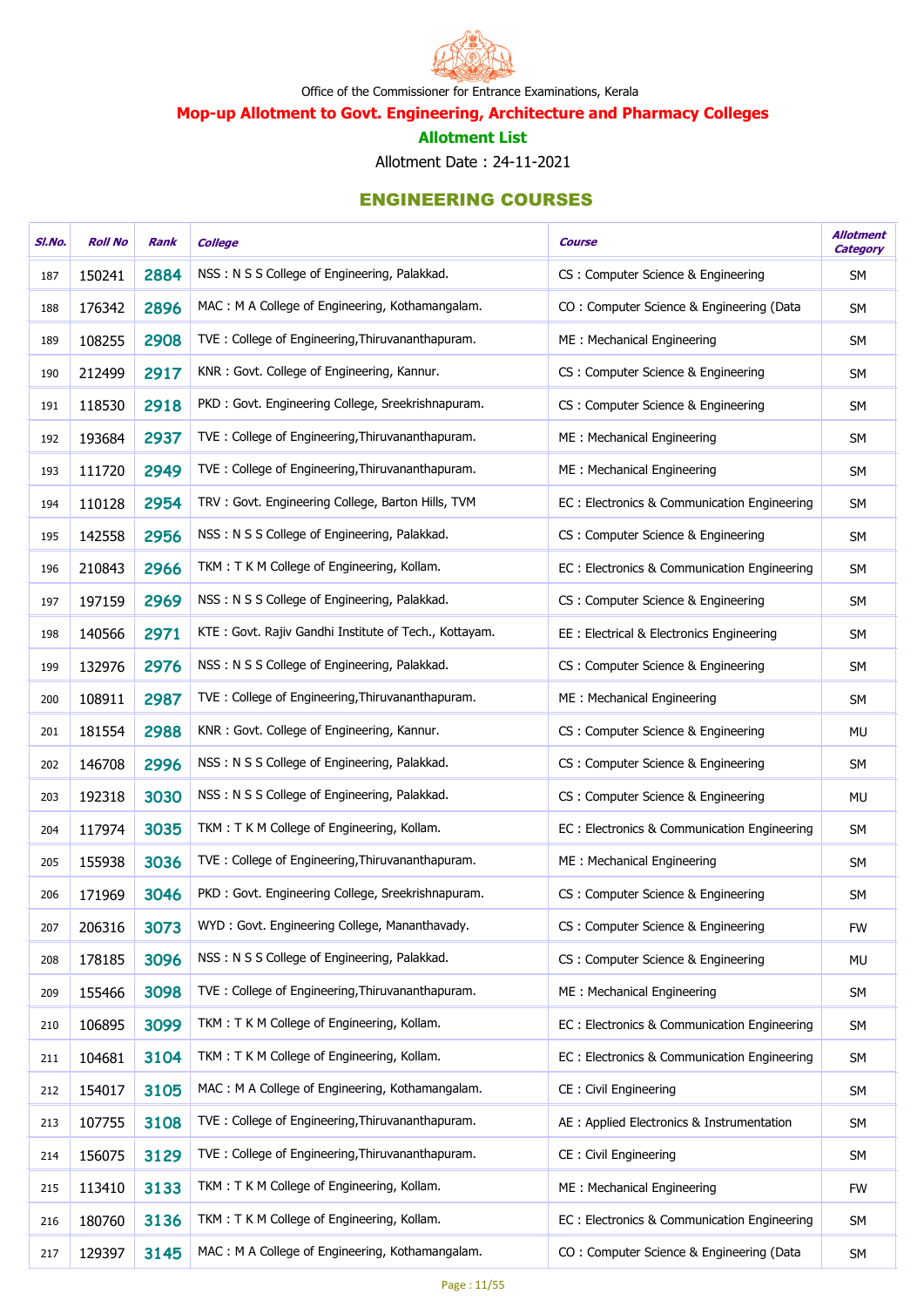

Mop-up Allotment to Govt. Engineering, Architecture and Pharmacy Colleges

#### Allotment List

Allotment Date : 24-11-2021

| SI.No. | <b>Roll No</b> | Rank | <b>College</b>                                        | <b>Course</b>                               | <b>Allotment</b><br><b>Category</b> |
|--------|----------------|------|-------------------------------------------------------|---------------------------------------------|-------------------------------------|
| 218    | 147029         | 3153 | TKM: T K M College of Engineering, Kollam.            | EC: Electronics & Communication Engineering | <b>SM</b>                           |
| 219    | 129487         | 3162 | TVE: College of Engineering, Thiruvananthapuram.      | CE: Civil Engineering                       | <b>SM</b>                           |
| 220    | 206801         | 3174 | TCR: Govt. Engineering College, Thrissur.             | CH: Chemical Engineering                    | <b>SM</b>                           |
| 221    | 119004         | 3207 | TKM: T K M College of Engineering, Kollam.            | EC: Electronics & Communication Engineering | SM                                  |
| 222    | 109902         | 3208 | TVE: College of Engineering, Thiruvananthapuram.      | AE : Applied Electronics & Instrumentation  | SM                                  |
| 223    | 140852         | 3209 | KTE: Govt. Rajiv Gandhi Institute of Tech., Kottayam. | EC: Electronics & Communication Engineering | SM                                  |
| 224    | 191768         | 3228 | MAC: M A College of Engineering, Kothamangalam.       | CO: Computer Science & Engineering (Data    | SM                                  |
| 225    | 193464         | 3235 | TKM: T K M College of Engineering, Kollam.            | CH : Chemical Engineering                   | <b>FW</b>                           |
| 226    | 122665         | 3256 | TKM: T K M College of Engineering, Kollam.            | EC: Electronics & Communication Engineering | SM                                  |
| 227    | 111705         | 3263 | TVE: College of Engineering, Thiruvananthapuram.      | ME: Mechanical Engineering                  | SM                                  |
| 228    | 213875         | 3287 | WYD: Govt. Engineering College, Mananthavady.         | CS: Computer Science & Engineering          | SM                                  |
| 229    | 142231         | 3293 | IDK: Engineering College, Idukki                      | CS: Computer Science & Engineering          | EZ                                  |
| 230    | 111226         | 3303 | TVE: College of Engineering, Thiruvananthapuram.      | CE: Civil Engineering                       | SM                                  |
| 231    | 180797         | 3308 | TKM: T K M College of Engineering, Kollam.            | EC: Electronics & Communication Engineering | SM                                  |
| 232    | 209111         | 3309 | WYD: Govt. Engineering College, Mananthavady.         | CS: Computer Science & Engineering          | SM                                  |
| 233    | 109530         | 3310 | TVE: College of Engineering, Thiruvananthapuram.      | AE : Applied Electronics & Instrumentation  | SM                                  |
| 234    | 118313         | 3338 | TVE: College of Engineering, Thiruvananthapuram.      | ME: Mechanical Engineering                  | SM                                  |
| 235    | 115480         | 3342 | TKM: T K M College of Engineering, Kollam.            | EC: Electronics & Communication Engineering | <b>SM</b>                           |
| 236    | 191978         | 3373 | TVE: College of Engineering, Thiruvananthapuram.      | ME: Mechanical Engineering                  | SM                                  |
| 237    | 123684         | 3396 | TKM: T K M College of Engineering, Kollam.            | CE: Civil Engineering                       | <b>SM</b>                           |
| 238    | 106938         | 3405 | TVE: College of Engineering, Thiruvananthapuram.      | CE: Civil Engineering                       | <b>SM</b>                           |
| 239    | 168708         | 3421 | TKM: T K M College of Engineering, Kollam.            | EC: Electronics & Communication Engineering | MU                                  |
| 240    | 207906         | 3426 | KNR: Govt. College of Engineering, Kannur.            | CS: Computer Science & Engineering          | <b>BH</b>                           |
| 241    | 154830         | 3443 | TVE: College of Engineering, Thiruvananthapuram.      | AE : Applied Electronics & Instrumentation  | <b>SM</b>                           |
| 242    | 153787         | 3471 | MAC: M A College of Engineering, Kothamangalam.       | CO: Computer Science & Engineering (Data    | SM                                  |
| 243    | 194068         | 3519 | TCR: Govt. Engineering College, Thrissur.             | CH: Chemical Engineering                    | SM                                  |
| 244    | 149542         | 3531 | KTE: Govt. Rajiv Gandhi Institute of Tech., Kottayam. | EC: Electronics & Communication Engineering | SM                                  |
| 245    | 100097         | 3575 | TRV: Govt. Engineering College, Barton Hills, TVM     | ME: Mechanical Engineering                  | SM                                  |
| 246    | 105752         | 3612 | TVE: College of Engineering, Thiruvananthapuram.      | CE: Civil Engineering                       | <b>SM</b>                           |
| 247    | 169899         | 3626 | TRV: Govt. Engineering College, Barton Hills, TVM     | IT: Information Technology                  | SM                                  |
| 248    | 141422         | 3636 | MAC: M A College of Engineering, Kothamangalam.       | CO: Computer Science & Engineering (Data    | SM                                  |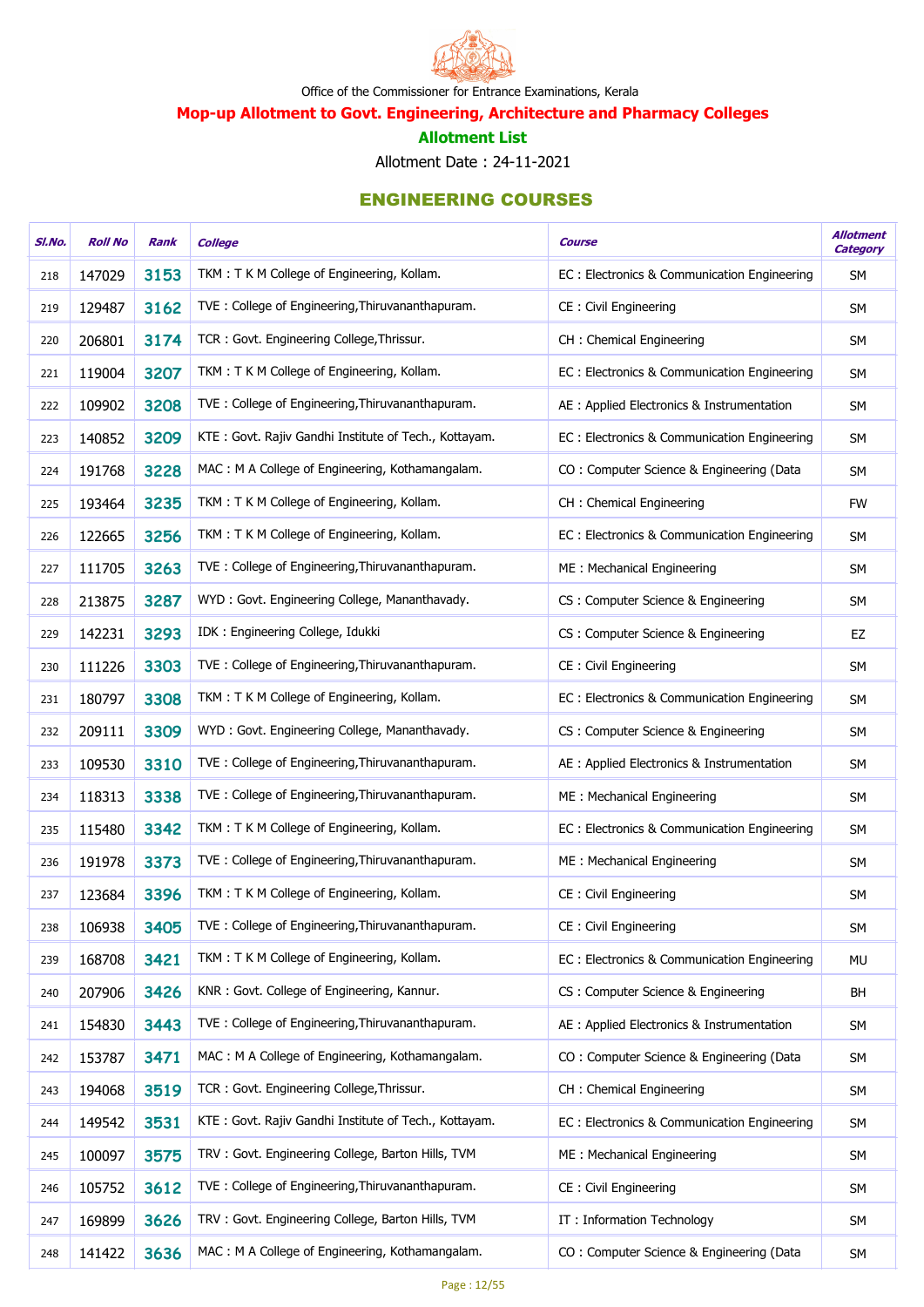

Mop-up Allotment to Govt. Engineering, Architecture and Pharmacy Colleges

#### Allotment List

Allotment Date : 24-11-2021

| SI.No. | <b>Roll No</b> | Rank | <b>College</b>                                        | <b>Course</b>                               | <b>Allotment</b><br><b>Category</b> |
|--------|----------------|------|-------------------------------------------------------|---------------------------------------------|-------------------------------------|
| 249    | 119130         | 3643 | MAC: M A College of Engineering, Kothamangalam.       | CO: Computer Science & Engineering (Data    | <b>SM</b>                           |
| 250    | 125241         | 3657 | MAC: M A College of Engineering, Kothamangalam.       | EC: Electronics & Communication Engineering | <b>SM</b>                           |
| 251    | 170188         | 3667 | NSS: N S S College of Engineering, Palakkad.          | EC: Electronics & Communication Engineering | SM                                  |
| 252    | 204846         | 3669 | TVE: College of Engineering, Thiruvananthapuram.      | CE: Civil Engineering                       | <b>SM</b>                           |
| 253    | 198043         | 3690 | TCR: Govt. Engineering College, Thrissur.             | EE : Electrical & Electronics Engineering   | <b>SM</b>                           |
| 254    | 159023         | 3692 | TCR: Govt. Engineering College, Thrissur.             | EE: Electrical & Electronics Engineering    | <b>SM</b>                           |
| 255    | 109248         | 3697 | TRV: Govt. Engineering College, Barton Hills, TVM     | EC: Electronics & Communication Engineering | <b>SM</b>                           |
| 256    | 118087         | 3699 | TCR: Govt. Engineering College, Thrissur.             | EE: Electrical & Electronics Engineering    | SM                                  |
| 257    | 102914         | 3717 | TVE: College of Engineering, Thiruvananthapuram.      | CE: Civil Engineering                       | <b>SM</b>                           |
| 258    | 193653         | 3746 | TCR: Govt. Engineering College, Thrissur.             | EE: Electrical & Electronics Engineering    | <b>SM</b>                           |
| 259    | 110028         | 3750 | TCR: Govt. Engineering College, Thrissur.             | ME: Mechanical Engineering                  | <b>SM</b>                           |
| 260    | 176538         | 3760 | TVE: College of Engineering, Thiruvananthapuram.      | CE: Civil Engineering                       | MU                                  |
| 261    | 165745         | 3768 | TCR: Govt. Engineering College, Thrissur.             | EE : Electrical & Electronics Engineering   | <b>SM</b>                           |
| 262    | 103628         | 3781 | TKM: T K M College of Engineering, Kollam.            | CE: Civil Engineering                       | <b>FW</b>                           |
| 263    | 203048         | 3784 | IDK: Engineering College, Idukki                      | CS : Computer Science & Engineering         | <b>FW</b>                           |
| 264    | 172324         | 3790 | PKD: Govt. Engineering College, Sreekrishnapuram.     | CS: Computer Science & Engineering          | <b>MU</b>                           |
| 265    | 159205         | 3795 | TCR: Govt. Engineering College, Thrissur.             | EE: Electrical & Electronics Engineering    | <b>SM</b>                           |
| 266    | 157750         | 3797 | IDK: Engineering College, Idukki                      | EC: Electronics & Communication Engineering | SM                                  |
| 267    | 209866         | 3798 | TCR: Govt. Engineering College, Thrissur.             | EE : Electrical & Electronics Engineering   | <b>SM</b>                           |
| 268    | 110783         | 3805 | TRV: Govt. Engineering College, Barton Hills, TVM     | EC: Electronics & Communication Engineering | SM                                  |
| 269    | 167800         | 3822 | TVE: College of Engineering, Thiruvananthapuram.      | AE : Applied Electronics & Instrumentation  | <b>SM</b>                           |
| 270    | 126700         | 3846 | TKM: T K M College of Engineering, Kollam.            | CE: Civil Engineering                       | <b>SM</b>                           |
| 271    | 109030         | 3854 | TVE: College of Engineering, Thiruvananthapuram.      | AE : Applied Electronics & Instrumentation  | <b>SM</b>                           |
| 272    | 202653         | 3865 | TVE: College of Engineering, Thiruvananthapuram.      | ME: Mechanical Engineering                  | EZ                                  |
| 273    | 129831         | 3879 | TVE: College of Engineering, Thiruvananthapuram.      | AE : Applied Electronics & Instrumentation  | <b>SM</b>                           |
| 274    | 140950         | 3935 | NSS: N S S College of Engineering, Palakkad.          | CS: Computer Science & Engineering          | VK                                  |
| 275    | 203285         | 3944 | TCR: Govt. Engineering College, Thrissur.             | ME: Mechanical Engineering                  | <b>SM</b>                           |
| 276    | 204474         | 3946 | KTE: Govt. Rajiv Gandhi Institute of Tech., Kottayam. | CS: Computer Science & Engineering          | <b>BH</b>                           |
| 277    | 161075         | 3959 | TVE: College of Engineering, Thiruvananthapuram.      | AE : Applied Electronics & Instrumentation  | <b>SM</b>                           |
| 278    | 167116         | 3970 | TCR: Govt. Engineering College, Thrissur.             | EE: Electrical & Electronics Engineering    | EZ                                  |
| 279    | 183917         | 4005 | KNR: Govt. College of Engineering, Kannur.            | CS: Computer Science & Engineering          | MU                                  |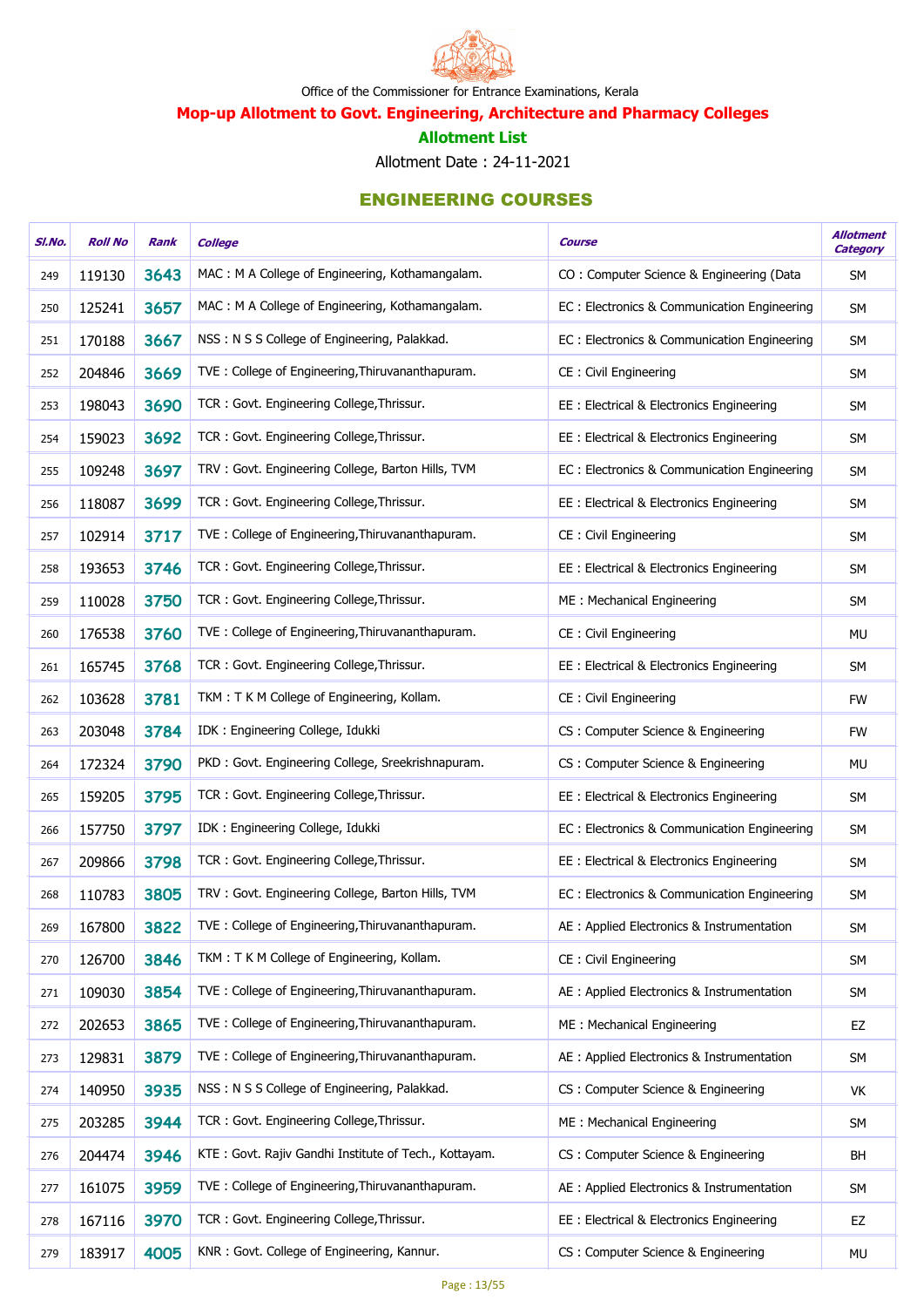

Mop-up Allotment to Govt. Engineering, Architecture and Pharmacy Colleges

#### Allotment List

Allotment Date : 24-11-2021

| SI.No. | <b>Roll No</b> | Rank | <b>College</b>                                    | <b>Course</b>                               | <b>Allotment</b><br><b>Category</b> |
|--------|----------------|------|---------------------------------------------------|---------------------------------------------|-------------------------------------|
| 280    | 148501         | 4006 | TCR: Govt. Engineering College, Thrissur.         | ME: Mechanical Engineering                  | <b>SM</b>                           |
| 281    | 158525         | 4027 | TCR: Govt. Engineering College, Thrissur.         | CH: Chemical Engineering                    | <b>SM</b>                           |
| 282    | 111881         | 4061 | TRV: Govt. Engineering College, Barton Hills, TVM | IT: Information Technology                  | SM                                  |
| 283    | 109254         | 4070 | TVE: College of Engineering, Thiruvananthapuram.  | AE : Applied Electronics & Instrumentation  | SM                                  |
| 284    | 212764         | 4072 | TRV: Govt. Engineering College, Barton Hills, TVM | EC: Electronics & Communication Engineering | SM                                  |
| 285    | 209180         | 4086 | KNR: Govt. College of Engineering, Kannur.        | CS: Computer Science & Engineering          | EZ                                  |
| 286    | 109039         | 4098 | TRV: Govt. Engineering College, Barton Hills, TVM | EC: Electronics & Communication Engineering | SM                                  |
| 287    | 171842         | 4108 | TCR: Govt. Engineering College, Thrissur.         | CH : Chemical Engineering                   | SM                                  |
| 288    | 114014         | 4110 | TRV: Govt. Engineering College, Barton Hills, TVM | EC: Electronics & Communication Engineering | SM                                  |
| 289    | 138133         | 4122 | TRV: Govt. Engineering College, Barton Hills, TVM | EC: Electronics & Communication Engineering | SM                                  |
| 290    | 181329         | 4128 | PKD: Govt. Engineering College, Sreekrishnapuram. | CS: Computer Science & Engineering          | <b>MU</b>                           |
| 291    | 104634         | 4129 | TRV: Govt. Engineering College, Barton Hills, TVM | EC: Electronics & Communication Engineering | SM                                  |
| 292    | 111668         | 4150 | TRV: Govt. Engineering College, Barton Hills, TVM | EC: Electronics & Communication Engineering | SM                                  |
| 293    | 189628         | 4178 | TCR: Govt. Engineering College, Thrissur.         | ME: Mechanical Engineering                  | SM                                  |
| 294    | 105934         | 4185 | TVE: College of Engineering, Thiruvananthapuram.  | AE : Applied Electronics & Instrumentation  | SM                                  |
| 295    | 128774         | 4195 | TRV: Govt. Engineering College, Barton Hills, TVM | EC: Electronics & Communication Engineering | SM                                  |
| 296    | 139034         | 4222 | MAC: M A College of Engineering, Kothamangalam.   | EC: Electronics & Communication Engineering | SM                                  |
| 297    | 108549         | 4240 | TVE: College of Engineering, Thiruvananthapuram.  | AE : Applied Electronics & Instrumentation  | SM                                  |
| 298    | 149331         | 4246 | TCR: Govt. Engineering College, Thrissur.         | CE : Civil Engineering                      | SM                                  |
| 299    | 107023         | 4267 | TKM: T K M College of Engineering, Kollam.        | CH: Chemical Engineering                    | <b>SM</b>                           |
| 300    | 107456         | 4313 | TVE: College of Engineering, Thiruvananthapuram.  | CE: Civil Engineering                       | EZ                                  |
| 301    | 154983         | 4321 | MAC: M A College of Engineering, Kothamangalam.   | EC: Electronics & Communication Engineering | SM                                  |
| 302    | 179278         | 4325 | KNR: Govt. College of Engineering, Kannur.        | CS: Computer Science & Engineering          | MU                                  |
| 303    | 199872         | 4341 | MAC: M A College of Engineering, Kothamangalam.   | EC: Electronics & Communication Engineering | <b>FW</b>                           |
| 304    | 138552         | 4347 | IDK: Engineering College, Idukki                  | CS: Computer Science & Engineering          | MU                                  |
| 305    | 178547         | 4361 | CDI: College of Dairy Science & Tech., Idukki     | DS: Dairy Technology.                       | <b>SM</b>                           |
| 306    | 171138         | 4362 | TCR: Govt. Engineering College, Thrissur.         | CH: Chemical Engineering                    | SM                                  |
| 307    | 160461         | 4363 | TCR: Govt. Engineering College, Thrissur.         | CE : Civil Engineering                      | <b>FW</b>                           |
| 308    | 191000         | 4375 | KKE: Govt. Engineering College, Kozhikkode.       | CH: Chemical Engineering                    | SM                                  |
| 309    | 100774         | 4383 | TKM: T K M College of Engineering, Kollam.        | EE : Electrical & Electronics Engineering   | <b>FW</b>                           |
| 310    | 110777         | 4424 | TRV: Govt. Engineering College, Barton Hills, TVM | EC: Electronics & Communication Engineering | <b>FW</b>                           |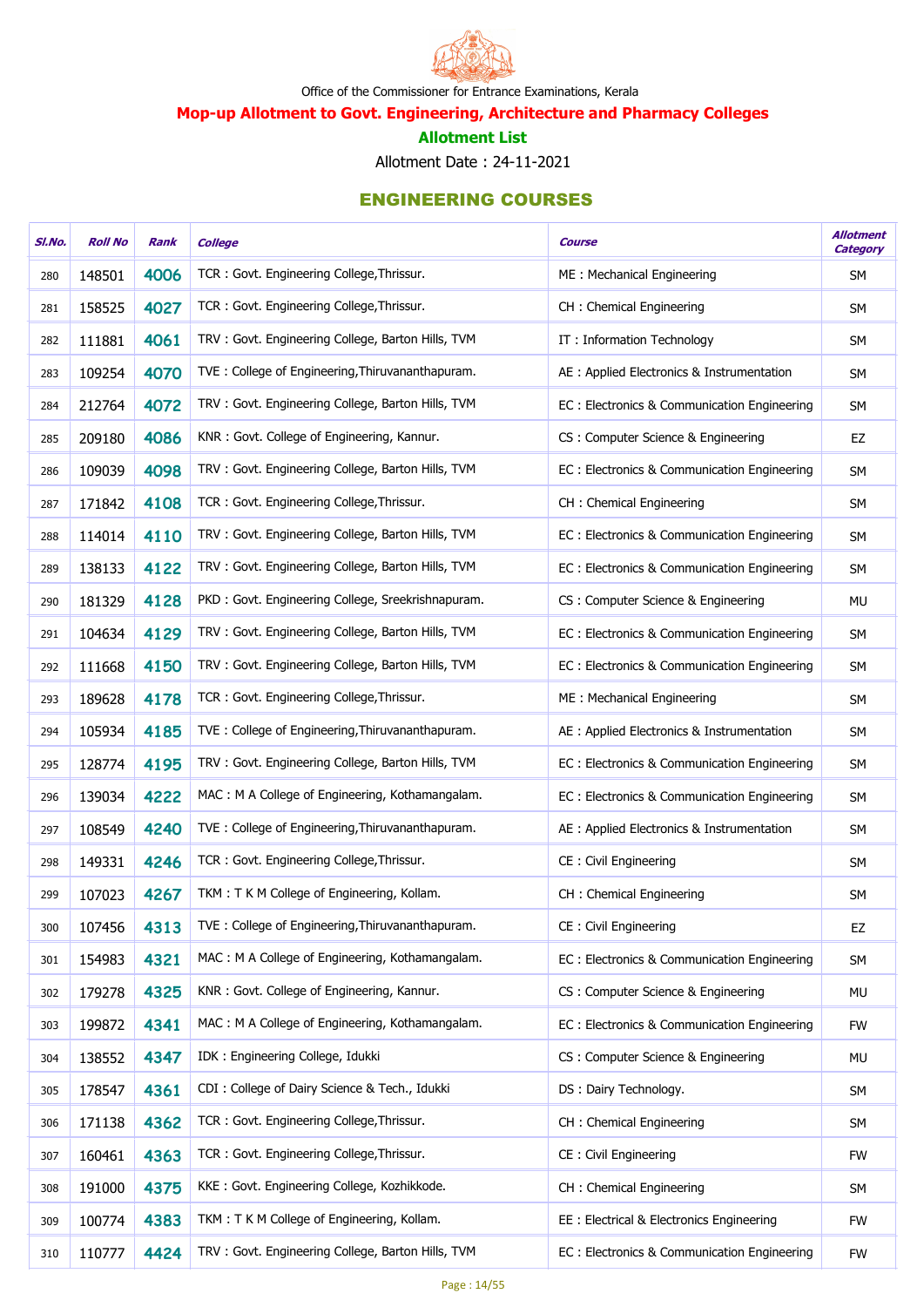

Mop-up Allotment to Govt. Engineering, Architecture and Pharmacy Colleges

#### Allotment List

Allotment Date : 24-11-2021

| SI.No. | <b>Roll No</b> | Rank | <b>College</b>                                        | <b>Course</b>                               | <b>Allotment</b><br><b>Category</b> |
|--------|----------------|------|-------------------------------------------------------|---------------------------------------------|-------------------------------------|
| 311    | 166012         | 4432 | TCR: Govt. Engineering College, Thrissur.             | CE: Civil Engineering                       | SM                                  |
| 312    | 193319         | 4437 | TCR: Govt. Engineering College, Thrissur.             | CH: Chemical Engineering                    | <b>SM</b>                           |
| 313    | 192490         | 4453 | KKE: Govt. Engineering College, Kozhikkode.           | CE: Civil Engineering                       | <b>FW</b>                           |
| 314    | 155508         | 4456 | TKM: TKM College of Engineering, Kollam.              | CE: Civil Engineering                       | <b>SM</b>                           |
| 315    | 171242         | 4460 | TKM: T K M College of Engineering, Kollam.            | EE : Electrical & Electronics Engineering   | <b>FW</b>                           |
| 316    | 187746         | 4470 | NSS: N S S College of Engineering, Palakkad.          | EC: Electronics & Communication Engineering | <b>SM</b>                           |
| 317    | 198490         | 4473 | MAC: M A College of Engineering, Kothamangalam.       | EC: Electronics & Communication Engineering | SM                                  |
| 318    | 184108         | 4497 | PKD: Govt. Engineering College, Sreekrishnapuram.     | CS: Computer Science & Engineering          | MU                                  |
| 319    | 181087         | 4526 | TKM: T K M College of Engineering, Kollam.            | EE: Electrical & Electronics Engineering    | SM                                  |
| 320    | 161990         | 4549 | NSS: N S S College of Engineering, Palakkad.          | CS: Computer Science & Engineering          | EW                                  |
| 321    | 196955         | 4567 | IDK: Engineering College, Idukki                      | CS: Computer Science & Engineering          | <b>MU</b>                           |
| 322    | 145600         | 4598 | MAC: M A College of Engineering, Kothamangalam.       | EC: Electronics & Communication Engineering | SM                                  |
| 323    | 170062         | 4683 | TCR: Govt. Engineering College, Thrissur.             | CH: Chemical Engineering                    | SM                                  |
| 324    | 208307         | 4684 | MAC: M A College of Engineering, Kothamangalam.       | EC: Electronics & Communication Engineering | <b>SM</b>                           |
| 325    | 160511         | 4687 | MAC: M A College of Engineering, Kothamangalam.       | CO: Computer Science & Engineering (Data    | EZ                                  |
| 326    | 158267         | 4695 | MAC: M A College of Engineering, Kothamangalam.       | EC: Electronics & Communication Engineering | SM                                  |
| 327    | 143168         | 4752 | TKM: T K M College of Engineering, Kollam.            | EE : Electrical & Electronics Engineering   | SM                                  |
| 328    | 115131         | 4764 | CFT: College of Food Technolgy, Thumburmuzhy          | FT: Food Technology                         | <b>SM</b>                           |
| 329    | 160331         | 4770 | TCR: Govt. Engineering College, Thrissur.             | CH: Chemical Engineering                    | <b>SM</b>                           |
| 330    | 104430         | 4781 | TRV: Govt. Engineering College, Barton Hills, TVM     | CE: Civil Engineering                       | <b>SM</b>                           |
| 331    | 213654         | 4804 | KTE: Govt. Rajiv Gandhi Institute of Tech., Kottayam. | CS: Computer Science & Engineering          | LA                                  |
| 332    | 149750         | 4815 | TKM: T K M College of Engineering, Kollam.            | CH: Chemical Engineering                    | SM                                  |
| 333    | 103075         | 4825 | TKM: T K M College of Engineering, Kollam.            | EE: Electrical & Electronics Engineering    | <b>SM</b>                           |
| 334    | 168858         | 4835 | TKM: T K M College of Engineering, Kollam.            | CH: Chemical Engineering                    | <b>SM</b>                           |
| 335    | 173198         | 4844 | PKD: Govt. Engineering College, Sreekrishnapuram.     | IT: Information Technology                  | <b>SM</b>                           |
| 336    | 108202         | 4859 | TRV: Govt. Engineering College, Barton Hills, TVM     | IT: Information Technology                  | <b>SM</b>                           |
| 337    | 127884         | 4861 | TKM: T K M College of Engineering, Kollam.            | EE: Electrical & Electronics Engineering    | SM                                  |
| 338    | 152964         | 4875 | MAC: M A College of Engineering, Kothamangalam.       | EC: Electronics & Communication Engineering | <b>SM</b>                           |
| 339    | 139117         | 4878 | KTE: Govt. Rajiv Gandhi Institute of Tech., Kottayam. | EC: Electronics & Communication Engineering | SM                                  |
| 340    | 165036         | 4886 | TCR: Govt. Engineering College, Thrissur.             | CH: Chemical Engineering                    | SM                                  |
| 341    | 141314         | 4897 | KTE: Govt. Rajiv Gandhi Institute of Tech., Kottayam. | EC: Electronics & Communication Engineering | <b>SM</b>                           |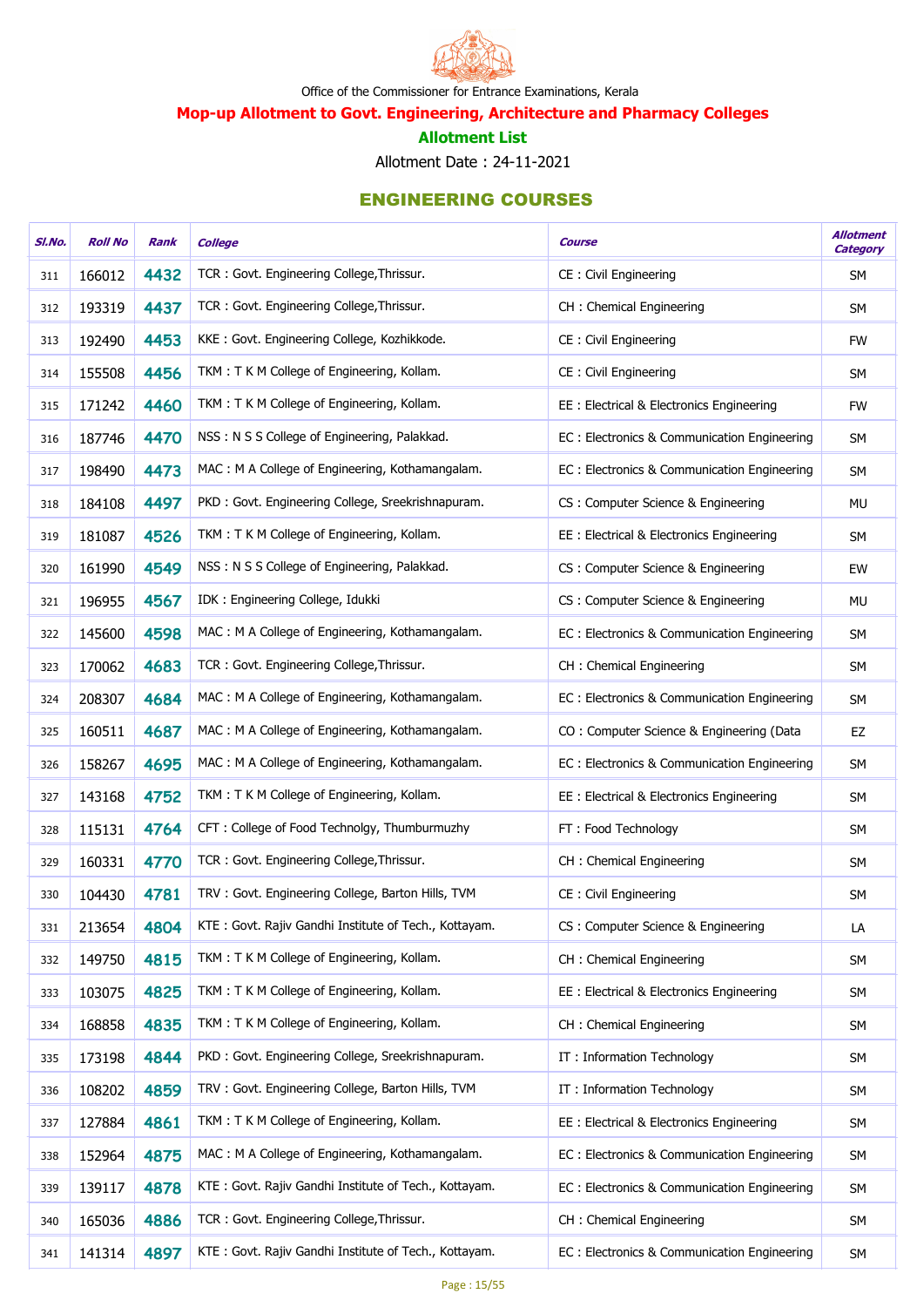

Mop-up Allotment to Govt. Engineering, Architecture and Pharmacy Colleges

#### Allotment List

Allotment Date : 24-11-2021

| SI.No. | <b>Roll No</b> | Rank | <b>College</b>                                             | <b>Course</b>                               | <b>Allotment</b><br><b>Category</b> |
|--------|----------------|------|------------------------------------------------------------|---------------------------------------------|-------------------------------------|
| 342    | 180795         | 4900 | PKD: Govt. Engineering College, Sreekrishnapuram.          | CS: Computer Science & Engineering          | <b>MU</b>                           |
| 343    | 208527         | 4902 | KTE: Govt. Rajiv Gandhi Institute of Tech., Kottayam.      | EC: Electronics & Communication Engineering | <b>SM</b>                           |
| 344    | 140203         | 4912 | KTE: Govt. Rajiv Gandhi Institute of Tech., Kottayam.      | EC: Electronics & Communication Engineering | <b>FW</b>                           |
| 345    | 119293         | 4917 | TKM: T K M College of Engineering, Kollam.                 | CE: Civil Engineering                       | SM                                  |
| 346    | 151419         | 4929 | TCR: Govt. Engineering College, Thrissur.                  | CH : Chemical Engineering                   | <b>SM</b>                           |
| 347    | 180903         | 4936 | PKD: Govt. Engineering College, Sreekrishnapuram.          | CS: Computer Science & Engineering          | <b>MU</b>                           |
| 348    | 153111         | 4943 | MAC: M A College of Engineering, Kothamangalam.            | EC: Electronics & Communication Engineering | SM                                  |
| 349    | 187109         | 4954 | TKM: T K M College of Engineering, Kollam.                 | EE : Electrical & Electronics Engineering   | SM                                  |
| 350    | 155427         | 4971 | MAC: M A College of Engineering, Kothamangalam.            | EC: Electronics & Communication Engineering | <b>SM</b>                           |
| 351    | 156358         | 4974 | TKM: T K M College of Engineering, Kollam.                 | ME: Mechanical Engineering                  | SM                                  |
| 352    | 140102         | 4975 | KTE: Govt. Rajiv Gandhi Institute of Tech., Kottayam.      | EC: Electronics & Communication Engineering | SM                                  |
| 353    | 193396         | 4976 | TKM: T K M College of Engineering, Kollam.                 | EE : Electrical & Electronics Engineering   | SM                                  |
| 354    | 165840         | 4982 | TKM: T K M College of Engineering, Kollam.                 | EE: Electrical & Electronics Engineering    | SM                                  |
| 355    | 138315         | 4985 | MAC: M A College of Engineering, Kothamangalam.            | EC: Electronics & Communication Engineering | SM                                  |
| 356    | 190881         | 4993 | TKM: T K M College of Engineering, Kollam.                 | EE : Electrical & Electronics Engineering   | <b>SM</b>                           |
| 357    | 149299         | 5007 | TKM: T K M College of Engineering, Kollam.                 | EE : Electrical & Electronics Engineering   | SM                                  |
| 358    | 162822         | 5015 | TCR: Govt. Engineering College, Thrissur.                  | CH: Chemical Engineering                    | <b>SM</b>                           |
| 359    | 109312         | 5028 | TRV: Govt. Engineering College, Barton Hills, TVM          | EE: Electrical & Electronics Engineering    | <b>SM</b>                           |
| 360    | 105836         | 5033 | TRV: Govt. Engineering College, Barton Hills, TVM          | EE : Electrical & Electronics Engineering   | <b>FW</b>                           |
| 361    | 204856         | 5037 | KNR: Govt. College of Engineering, Kannur.                 | EE: Electrical & Electronics Engineering    | <b>FW</b>                           |
| 362    | 165413         | 5065 | KTE: Govt. Rajiv Gandhi Institute of Tech., Kottayam.      | EE: Electrical & Electronics Engineering    | <b>SM</b>                           |
| 363    | 143430         | 5123 | TKM: T K M College of Engineering, Kollam.                 | <b>CE: Civil Engineering</b>                | SM                                  |
| 364    | 154068         | 5125 | KTE: Govt. Rajiv Gandhi Institute of Tech., Kottayam.      | EC: Electronics & Communication Engineering | <b>FW</b>                           |
| 365    | 143724         | 5130 | KTE: Govt. Rajiv Gandhi Institute of Tech., Kottayam.      | EC: Electronics & Communication Engineering | SM                                  |
| 366    | 203554         | 5156 | KNR: Govt. College of Engineering, Kannur.                 | EC: Electronics & Communication Engineering | <b>FW</b>                           |
| 367    | 119763         | 5160 | TKM: T K M College of Engineering, Kollam.                 | EE: Electrical & Electronics Engineering    | SM                                  |
| 368    | 174856         | 5164 | WYD: Govt. Engineering College, Mananthavady.              | CS: Computer Science & Engineering          | MU                                  |
| 369    | 131164         | 5214 | TKM: T K M College of Engineering, Kollam.                 | EE: Electrical & Electronics Engineering    | SM                                  |
| 370    | 164141         | 5238 | TCR: Govt. Engineering College, Thrissur.                  | ME: Mechanical Engineering                  | <b>SM</b>                           |
| 371    | 161564         | 5263 | CDV: College of Dairy Science & Tech., Karakulam P O, TVM. | DS: Dairy Technology.                       | SM                                  |
| 372    | 110929         | 5297 | TRV: Govt. Engineering College, Barton Hills, TVM          | CE: Civil Engineering                       | <b>FW</b>                           |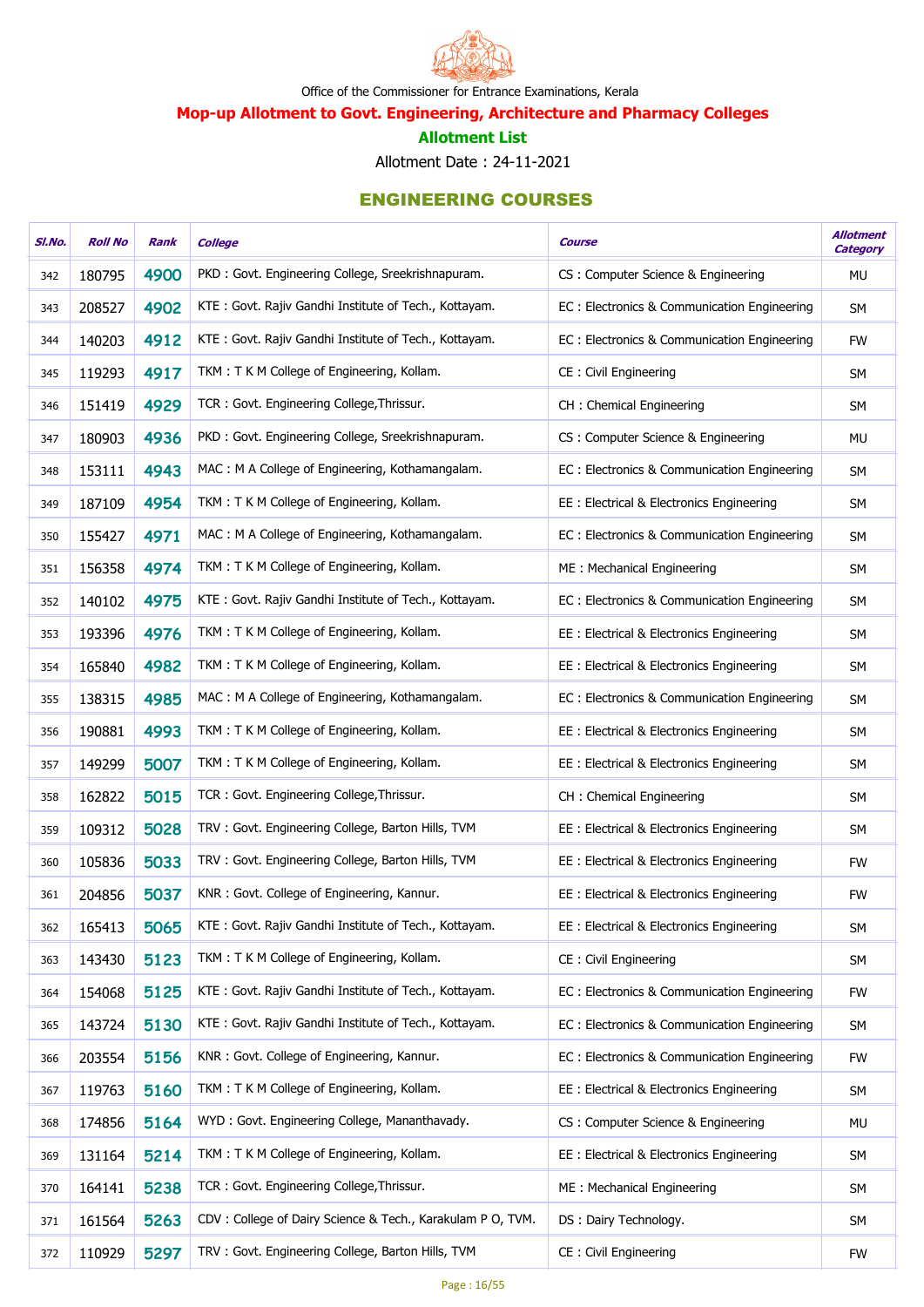

Mop-up Allotment to Govt. Engineering, Architecture and Pharmacy Colleges

#### Allotment List

Allotment Date : 24-11-2021

| SI.No. | <b>Roll No</b> | Rank | <b>College</b>                                             | <b>Course</b>                                | <b>Allotment</b><br><b>Category</b> |
|--------|----------------|------|------------------------------------------------------------|----------------------------------------------|-------------------------------------|
| 373    | 158108         | 5318 | CDT: College of Dairy Science & Tech., Mannuthy, Thrissur  | DS: Dairy Technology.                        | <b>SM</b>                           |
| 374    | 202795         | 5322 | KNR: Govt. College of Engineering, Kannur.                 | EC: Electronics & Communication Engineering  | <b>SM</b>                           |
| 375    | 119914         | 5324 | TKM: T K M College of Engineering, Kollam.                 | CE: Civil Engineering                        | SM                                  |
| 376    | 122801         | 5349 | TKM: T K M College of Engineering, Kollam.                 | EE : Electrical & Electronics Engineering    | SM                                  |
| 377    | 204180         | 5352 | NSS: N S S College of Engineering, Palakkad.               | EC : Electronics & Communication Engineering | SM                                  |
| 378    | 203232         | 5382 | KTE: Govt. Rajiv Gandhi Institute of Tech., Kottayam.      | EC: Electronics & Communication Engineering  | <b>SM</b>                           |
| 379    | 150755         | 5384 | MAC: M A College of Engineering, Kothamangalam.            | EC: Electronics & Communication Engineering  | SM                                  |
| 380    | 180603         | 5389 | PKD: Govt. Engineering College, Sreekrishnapuram.          | CS: Computer Science & Engineering           | EZ                                  |
| 381    | 136721         | 5393 | TKM: T K M College of Engineering, Kollam.                 | EE: Electrical & Electronics Engineering     | SM                                  |
| 382    | 193834         | 5398 | KNR: Govt. College of Engineering, Kannur.                 | EC: Electronics & Communication Engineering  | <b>SM</b>                           |
| 383    | 206201         | 5400 | MAC: M A College of Engineering, Kothamangalam.            | EC: Electronics & Communication Engineering  | SM                                  |
| 384    | 192741         | 5404 | TCR: Govt. Engineering College, Thrissur.                  | CE: Civil Engineering                        | SM                                  |
| 385    | 103556         | 5405 | IDK: Engineering College, Idukki                           | CS : Computer Science & Engineering          | MU                                  |
| 386    | 169361         | 5416 | PKD: Govt. Engineering College, Sreekrishnapuram.          | CS: Computer Science & Engineering           | EZ                                  |
| 387    | 109190         | 5418 | CDV: College of Dairy Science & Tech., Karakulam P O, TVM. | DS: Dairy Technology.                        | SM                                  |
| 388    | 212428         | 5419 | KKE: Govt. Engineering College, Kozhikkode.                | EC: Electronics & Communication Engineering  | <b>FW</b>                           |
| 389    | 187107         | 5422 | MAC: M A College of Engineering, Kothamangalam.            | EC: Electronics & Communication Engineering  | SM                                  |
| 390    | 204184         | 5424 | PKD: Govt. Engineering College, Sreekrishnapuram.          | CS: Computer Science & Engineering           | BH                                  |
| 391    | 163457         | 5429 | CFT: College of Food Technolgy, Thumburmuzhy               | FT: Food Technology                          | <b>SM</b>                           |
| 392    | 108839         | 5430 | TCR: Govt. Engineering College, Thrissur.                  | CE: Civil Engineering                        | <b>SM</b>                           |
| 393    | 164046         | 5439 | TCR: Govt. Engineering College, Thrissur.                  | ME: Mechanical Engineering                   | <b>SM</b>                           |
| 394    | 184416         | 5450 | TKM: T K M College of Engineering, Kollam.                 | CH: Chemical Engineering                     | <b>SM</b>                           |
| 395    | 128069         | 5452 | TRV: Govt. Engineering College, Barton Hills, TVM          | IT: Information Technology                   | <b>SM</b>                           |
| 396    | 176307         | 5459 | TCR: Govt. Engineering College, Thrissur.                  | CE: Civil Engineering                        | <b>SM</b>                           |
| 397    | 179698         | 5460 | CFT: College of Food Technolgy, Thumburmuzhy               | FT: Food Technology                          | <b>SM</b>                           |
| 398    | 126576         | 5463 | KTE: Govt. Rajiv Gandhi Institute of Tech., Kottayam.      | EC: Electronics & Communication Engineering  | <b>SM</b>                           |
| 399    | 159258         | 5477 | MAC: M A College of Engineering, Kothamangalam.            | EC: Electronics & Communication Engineering  | <b>SM</b>                           |
| 400    | 166449         | 5479 | KTE: Govt. Rajiv Gandhi Institute of Tech., Kottayam.      | EC: Electronics & Communication Engineering  | <b>SM</b>                           |
| 401    | 126183         | 5480 | TCR: Govt. Engineering College, Thrissur.                  | ME: Mechanical Engineering                   | SM                                  |
| 402    | 138351         | 5490 | KTE: Govt. Rajiv Gandhi Institute of Tech., Kottayam.      | EC: Electronics & Communication Engineering  | SM                                  |
| 403    | 177967         | 5493 | TKM: T K M College of Engineering, Kollam.                 | EE : Electrical & Electronics Engineering    | SM                                  |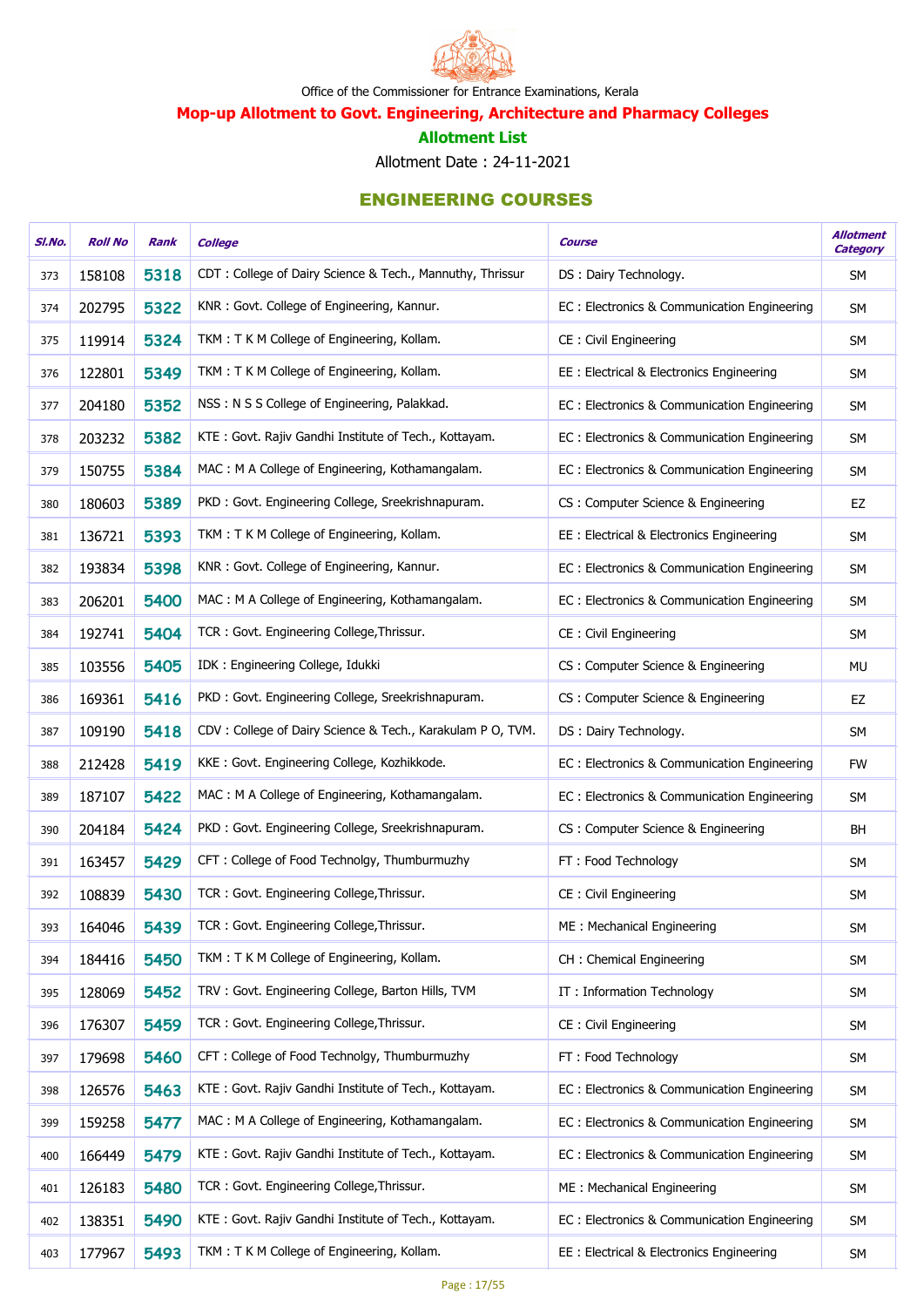

Mop-up Allotment to Govt. Engineering, Architecture and Pharmacy Colleges

#### Allotment List

Allotment Date : 24-11-2021

| SI.No. | <b>Roll No</b> | Rank | <b>College</b>                                                                 | <b>Course</b>                               | <b>Allotment</b><br><b>Category</b> |
|--------|----------------|------|--------------------------------------------------------------------------------|---------------------------------------------|-------------------------------------|
| 404    | 124215         | 5495 | TKM: T K M College of Engineering, Kollam.                                     | CE: Civil Engineering                       | SM                                  |
| 405    | 174267         | 5503 | TCR: Govt. Engineering College, Thrissur.                                      | ME: Mechanical Engineering                  | <b>SM</b>                           |
| 406    | 121218         | 5508 | TKM: TKM College of Engineering, Kollam.                                       | CE: Civil Engineering                       | <b>SM</b>                           |
| 407    | 166462         | 5526 | MAC: M A College of Engineering, Kothamangalam.                                | EC: Electronics & Communication Engineering | <b>SM</b>                           |
| 408    | 121611         | 5570 | COU: School of Ocean Engg. & Underwater Tech., KUFOS, Panangud Food Technology |                                             | <b>SM</b>                           |
| 409    | 193557         | 5582 | KKE: Govt. Engineering College, Kozhikkode.                                    | CH: Chemical Engineering                    | <b>SM</b>                           |
| 410    | 213614         | 5589 | TRV: Govt. Engineering College, Barton Hills, TVM                              | IT: Information Technology                  | <b>SM</b>                           |
| 411    | 205533         | 5595 | KNR: Govt. College of Engineering, Kannur.                                     | EC: Electronics & Communication Engineering | <b>SM</b>                           |
| 412    | 170366         | 5601 | PKD: Govt. Engineering College, Sreekrishnapuram.                              | CS: Computer Science & Engineering          | EZ                                  |
| 413    | 116805         | 5610 | TKM: T K M College of Engineering, Kollam.                                     | EE: Electrical & Electronics Engineering    | <b>SM</b>                           |
| 414    | 174010         | 5621 | MAC: M A College of Engineering, Kothamangalam.                                | EC: Electronics & Communication Engineering | <b>SM</b>                           |
| 415    | 176980         | 5630 | TKM: TKM College of Engineering, Kollam.                                       | CE: Civil Engineering                       | <b>SM</b>                           |
| 416    | 211028         | 5649 | KNR: Govt. College of Engineering, Kannur.                                     | EC: Electronics & Communication Engineering | <b>SM</b>                           |
| 417    | 121742         | 5652 | TKM: T K M College of Engineering, Kollam.                                     | CE: Civil Engineering                       | <b>SM</b>                           |
| 418    | 181632         | 5653 | TCR: Govt. Engineering College, Thrissur.                                      | CE: Civil Engineering                       | <b>SM</b>                           |
| 419    | 189733         | 5662 | KNR: Govt. College of Engineering, Kannur.                                     | EC: Electronics & Communication Engineering | <b>SM</b>                           |
| 420    | 160153         | 5663 | MAC: M A College of Engineering, Kothamangalam.                                | EC: Electronics & Communication Engineering | <b>SM</b>                           |
| 421    | 151743         | 5676 | MAC: M A College of Engineering, Kothamangalam.                                | EC: Electronics & Communication Engineering | <b>SM</b>                           |
| 422    | 176552         | 5686 | TKM: T K M College of Engineering, Kollam.                                     | ME: Mechanical Engineering                  | <b>FW</b>                           |
| 423    | 199171         | 5688 | KKE: Govt. Engineering College, Kozhikkode.                                    | CH : Chemical Engineering                   | <b>SM</b>                           |
| 424    | 130633         | 5736 | MAC: M A College of Engineering, Kothamangalam.                                | EC: Electronics & Communication Engineering | <b>SM</b>                           |
| 425    | 158633         | 5743 | TCR: Govt. Engineering College, Thrissur.                                      | ME: Mechanical Engineering                  | <b>FW</b>                           |
| 426    | 210618         | 5752 | TKM: T K M College of Engineering, Kollam.                                     | EE: Electrical & Electronics Engineering    | <b>SM</b>                           |
| 427    | 159899         | 5758 | PKD: Govt. Engineering College, Sreekrishnapuram.                              | CS: Computer Science & Engineering          | BH                                  |
| 428    | 178551         | 5763 | CDI: College of Dairy Science & Tech., Idukki                                  | DS: Dairy Technology.                       | <b>SM</b>                           |
| 429    | 173436         | 5792 | TCR: Govt. Engineering College, Thrissur.                                      | ME: Mechanical Engineering                  | <b>SM</b>                           |
| 430    | 128142         | 5816 | TRV: Govt. Engineering College, Barton Hills, TVM                              | IT: Information Technology                  | SM                                  |
| 431    | 159244         | 5839 | PKD: Govt. Engineering College, Sreekrishnapuram.                              | CS: Computer Science & Engineering          | EZ                                  |
| 432    | 139994         | 5862 | KKE: Govt. Engineering College, Kozhikkode.                                    | AE : Applied Electronics & Instrumentation  | SM                                  |
| 433    | 174025         | 5882 | NSS: N S S College of Engineering, Palakkad.                                   | EC: Electronics & Communication Engineering | <b>SM</b>                           |
| 434    | 169938         | 5891 | NSS: N S S College of Engineering, Palakkad.                                   | ME: Mechanical Engineering                  | <b>FW</b>                           |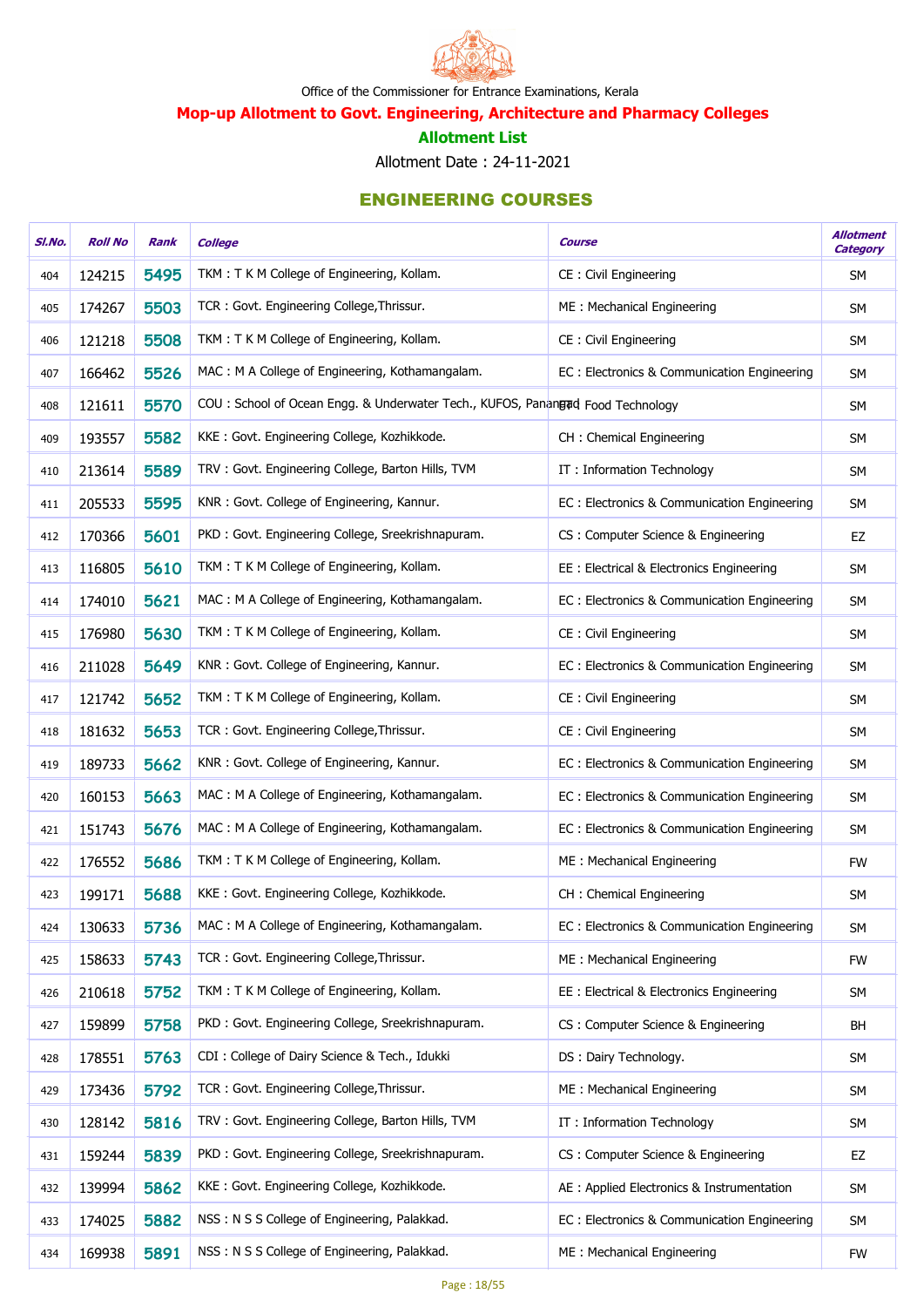

Mop-up Allotment to Govt. Engineering, Architecture and Pharmacy Colleges

#### Allotment List

Allotment Date : 24-11-2021

| SI.No. | <b>Roll No</b> | Rank | <b>College</b>                                               | <b>Course</b>                               | <b>Allotment</b><br><b>Category</b> |
|--------|----------------|------|--------------------------------------------------------------|---------------------------------------------|-------------------------------------|
| 435    | 140153         | 5900 | KTE: Govt. Rajiv Gandhi Institute of Tech., Kottayam.        | EE : Electrical & Electronics Engineering   | <b>SM</b>                           |
| 436    | 123735         | 5910 | TRV: Govt. Engineering College, Barton Hills, TVM            | ME: Mechanical Engineering                  | SM                                  |
| 437    | 109824         | 5932 | TVE: College of Engineering, Thiruvananthapuram.             | IE : Industrial Engineering                 | <b>SM</b>                           |
| 438    | 187102         | 5935 | TCR: Govt. Engineering College, Thrissur.                    | ME: Mechanical Engineering                  | SM                                  |
| 439    | 196968         | 5936 | TKM: T K M College of Engineering, Kollam.                   | CE: Civil Engineering                       | SM                                  |
| 440    | 180742         | 5961 | TCR: Govt. Engineering College, Thrissur.                    | ME: Mechanical Engineering                  | SM                                  |
| 441    | 142046         | 5966 | TKM: T K M College of Engineering, Kollam.                   | EE : Electrical & Electronics Engineering   | SM                                  |
| 442    | 158360         | 5970 | TCR: Govt. Engineering College, Thrissur.                    | ME: Mechanical Engineering                  | SM                                  |
| 443    | 150056         | 5983 | TKM: T K M College of Engineering, Kollam.                   | EE : Electrical & Electronics Engineering   | SM                                  |
| 444    | 149327         | 5986 | TRV: Govt. Engineering College, Barton Hills, TVM            | IT: Information Technology                  | SM                                  |
| 445    | 194627         | 6031 | PKD: Govt. Engineering College, Sreekrishnapuram.            | CS: Computer Science & Engineering          | EZ                                  |
| 446    | 122749         | 6044 | TKM: T K M College of Engineering, Kollam.                   | CE: Civil Engineering                       | SM                                  |
| 447    | 172241         | 6046 | KCT: Kelappaji College of-Agrl. Engg. & Technology, Tavanur. | AG: B.Tech. (Agricultural Engg.)            | SM                                  |
| 448    | 131271         | 6059 | MAC: M A College of Engineering, Kothamangalam.              | EC: Electronics & Communication Engineering | <b>DV</b>                           |
| 449    | 194356         | 6065 | TCR: Govt. Engineering College, Thrissur.                    | CE : Civil Engineering                      | <b>SM</b>                           |
| 450    | 114569         | 6072 | KCT: Kelappaji College of-Agrl. Engg. & Technology, Tavanur. | AG: B.Tech. (Agricultural Engg.)            | SM                                  |
| 451    | 143247         | 6081 | TCR: Govt. Engineering College, Thrissur.                    | ME: Mechanical Engineering                  | <b>SM</b>                           |
| 452    | 164058         | 6089 | TKM: T K M College of Engineering, Kollam.                   | CH : Chemical Engineering                   | SM                                  |
| 453    | 187382         | 6102 | TKM: T K M College of Engineering, Kollam.                   | EE : Electrical & Electronics Engineering   | <b>SM</b>                           |
| 454    | 178392         | 6126 | TCR: Govt. Engineering College, Thrissur.                    | CE: Civil Engineering                       | SM                                  |
| 455    | 197102         | 6128 | KCT: Kelappaji College of-Agrl. Engg. & Technology, Tavanur. | AG: B.Tech. (Agricultural Engg.)            | MU                                  |
| 456    | 153072         | 6153 | NSS: N S S College of Engineering, Palakkad.                 | EC: Electronics & Communication Engineering | SM                                  |
| 457    | 134726         | 6167 | TKM: T K M College of Engineering, Kollam.                   | EE : Electrical & Electronics Engineering   | SM                                  |
| 458    | 162175         | 6183 | TCR: Govt. Engineering College, Thrissur.                    | CE: Civil Engineering                       | SM                                  |
| 459    | 110053         | 6208 | TRV: Govt. Engineering College, Barton Hills, TVM            | IT: Information Technology                  | <b>SM</b>                           |
| 460    | 186751         | 6223 | TCR: Govt. Engineering College, Thrissur.                    | PE: Production Engineering                  | <b>FW</b>                           |
| 461    | 146136         | 6227 | CDI: College of Dairy Science & Tech., Idukki                | DS: Dairy Technology.                       | MU                                  |
| 462    | 172518         | 6234 | NSS: N S S College of Engineering, Palakkad.                 | EC: Electronics & Communication Engineering | SM                                  |
| 463    | 194033         | 6244 | TCR: Govt. Engineering College, Thrissur.                    | CE: Civil Engineering                       | <b>SM</b>                           |
| 464    | 183313         | 6258 | KNR: Govt. College of Engineering, Kannur.                   | CS: Computer Science & Engineering          | VK                                  |
| 465    | 162093         | 6289 | TKM: T K M College of Engineering, Kollam.                   | CH : Chemical Engineering                   | SM                                  |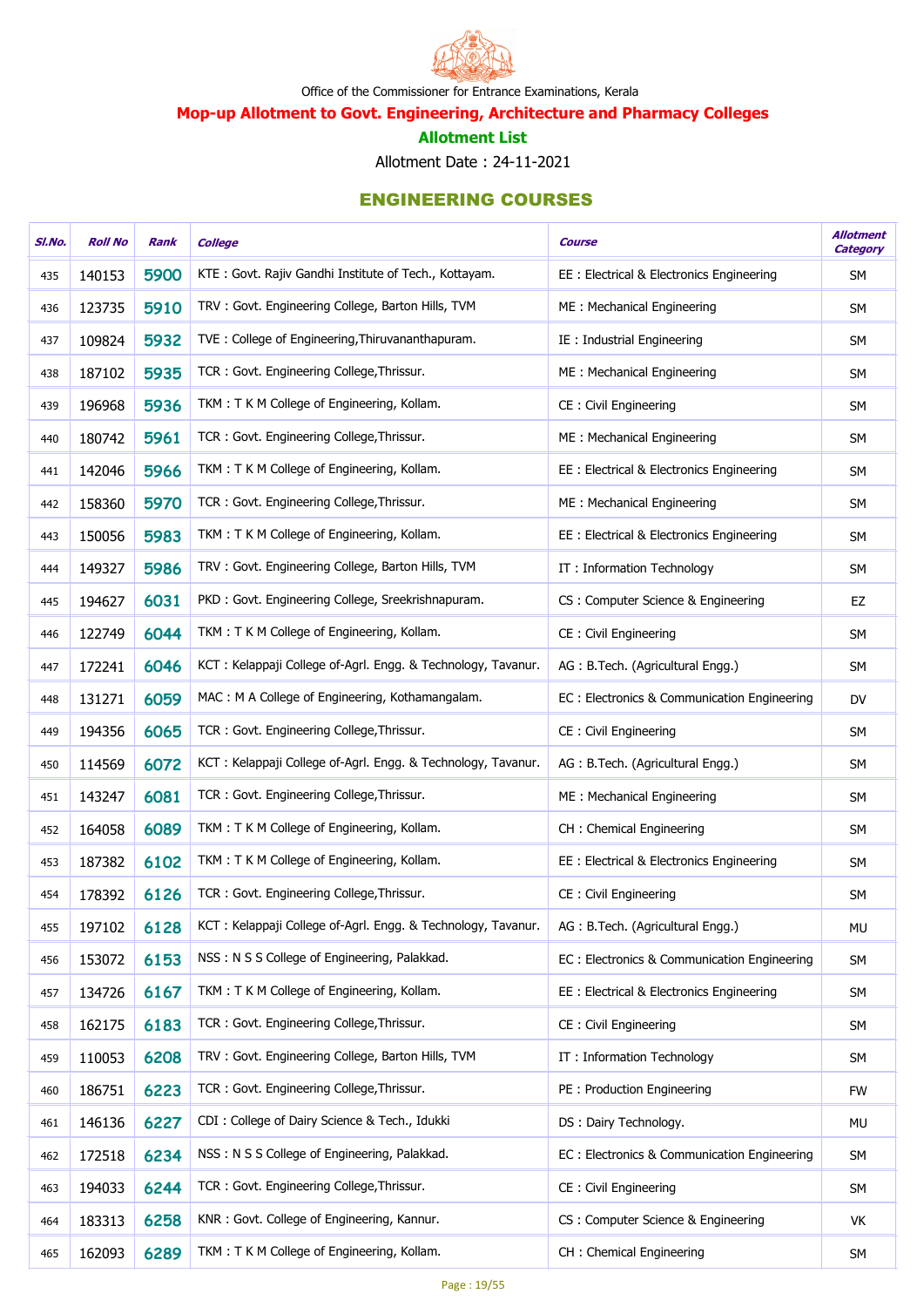

Mop-up Allotment to Govt. Engineering, Architecture and Pharmacy Colleges

#### Allotment List

Allotment Date : 24-11-2021

| SI.No. | <b>Roll No</b> | Rank | <b>College</b>                                                                 | <b>Course</b>                               | <b>Allotment</b><br><b>Category</b> |
|--------|----------------|------|--------------------------------------------------------------------------------|---------------------------------------------|-------------------------------------|
| 466    | 124720         | 6292 | TKM: T K M College of Engineering, Kollam.                                     | EE: Electrical & Electronics Engineering    | SM                                  |
| 467    | 149736         | 6306 | TVE: College of Engineering, Thiruvananthapuram.                               | CE : Civil Engineering                      | <b>SD</b>                           |
| 468    | 149730         | 6308 | PKD: Govt. Engineering College, Sreekrishnapuram.                              | IT: Information Technology                  | <b>SM</b>                           |
| 469    | 185183         | 6332 | KKE: Govt. Engineering College, Kozhikkode.                                    | CH: Chemical Engineering                    | <b>SM</b>                           |
| 470    | 179569         | 6345 | TKM: T K M College of Engineering, Kollam.                                     | EE: Electrical & Electronics Engineering    | <b>SM</b>                           |
| 471    | 184215         | 6352 | KKE: Govt. Engineering College, Kozhikkode.                                    | ME: Mechanical Engineering                  | <b>FW</b>                           |
| 472    | 176108         | 6357 | WYD: Govt. Engineering College, Mananthavady.                                  | CS: Computer Science & Engineering          | <b>MU</b>                           |
| 473    | 108238         | 6383 | TKM: TKM College of Engineering, Kollam.                                       | EE: Electrical & Electronics Engineering    | <b>SM</b>                           |
| 474    | 203163         | 6396 | TVE: College of Engineering, Thiruvananthapuram.                               | CE: Civil Engineering                       | <b>XS</b>                           |
| 475    | 175210         | 6402 | NSS: N S S College of Engineering, Palakkad.                                   | EC: Electronics & Communication Engineering | SM                                  |
| 476    | 141436         | 6413 | KTE: Govt. Rajiv Gandhi Institute of Tech., Kottayam.                          | ME: Mechanical Engineering                  | <b>SM</b>                           |
| 477    | 205589         | 6427 | TCR: Govt. Engineering College, Thrissur.                                      | ME: Mechanical Engineering                  | <b>SM</b>                           |
| 478    | 159951         | 6429 | TCR: Govt. Engineering College, Thrissur.                                      | ME: Mechanical Engineering                  | <b>SM</b>                           |
| 479    | 149000         | 6437 | TCR: Govt. Engineering College, Thrissur.                                      | ME: Mechanical Engineering                  | <b>SM</b>                           |
| 480    | 124738         | 6456 | TCR: Govt. Engineering College, Thrissur.                                      | EE: Electrical & Electronics Engineering    | EW                                  |
| 481    | 212862         | 6475 | TCR: Govt. Engineering College, Thrissur.                                      | ME: Mechanical Engineering                  | <b>SM</b>                           |
| 482    | 192177         | 6484 | WYD: Govt. Engineering College, Mananthavady.                                  | CS: Computer Science & Engineering          | <b>MU</b>                           |
| 483    | 205854         | 6529 | TKM: T K M College of Engineering, Kollam.                                     | CH : Chemical Engineering                   | <b>SM</b>                           |
| 484    | 193771         | 6542 | NSS: N S S College of Engineering, Palakkad.                                   | EC: Electronics & Communication Engineering | <b>SM</b>                           |
| 485    | 130453         | 6553 | KTE: Govt. Rajiv Gandhi Institute of Tech., Kottayam.                          | EE : Electrical & Electronics Engineering   | <b>SM</b>                           |
| 486    | 175852         | 6566 | TKM: T K M College of Engineering, Kollam.                                     | CH: Chemical Engineering                    | <b>SM</b>                           |
| 487    | 167020         | 6579 | NSS: N S S College of Engineering, Palakkad.                                   | EC: Electronics & Communication Engineering | <b>SM</b>                           |
| 488    | 167883         | 6616 | KKE: Govt. Engineering College, Kozhikkode.                                    | CH: Chemical Engineering                    | EZ                                  |
| 489    | 157124         | 6631 | NSS: N S S College of Engineering, Palakkad.                                   | EC: Electronics & Communication Engineering | <b>SM</b>                           |
| 490    | 163433         | 6636 | KKE: Govt. Engineering College, Kozhikkode.                                    | ME: Mechanical Engineering                  | <b>FW</b>                           |
| 491    | 148713         | 6643 | COU: School of Ocean Engg. & Underwater Tech., KUFOS, Panangad Food Technology |                                             | <b>SM</b>                           |
| 492    | 118773         | 6644 | TKM: T K M College of Engineering, Kollam.                                     | CH: Chemical Engineering                    | <b>SM</b>                           |
| 493    | 200555         | 6655 | CDT: College of Dairy Science & Tech., Mannuthy, Thrissur                      | DS: Dairy Technology.                       | <b>SM</b>                           |
| 494    | 176706         | 6664 | CDT: College of Dairy Science & Tech., Mannuthy, Thrissur                      | DS: Dairy Technology.                       | <b>SM</b>                           |
| 495    | 151619         | 6674 | NSS: N S S College of Engineering, Palakkad.                                   | CS: Computer Science & Engineering          | LA                                  |
| 496    | 114566         | 6675 | MAC: M A College of Engineering, Kothamangalam.                                | EE : Electrical & Electronics Engineering   | <b>FW</b>                           |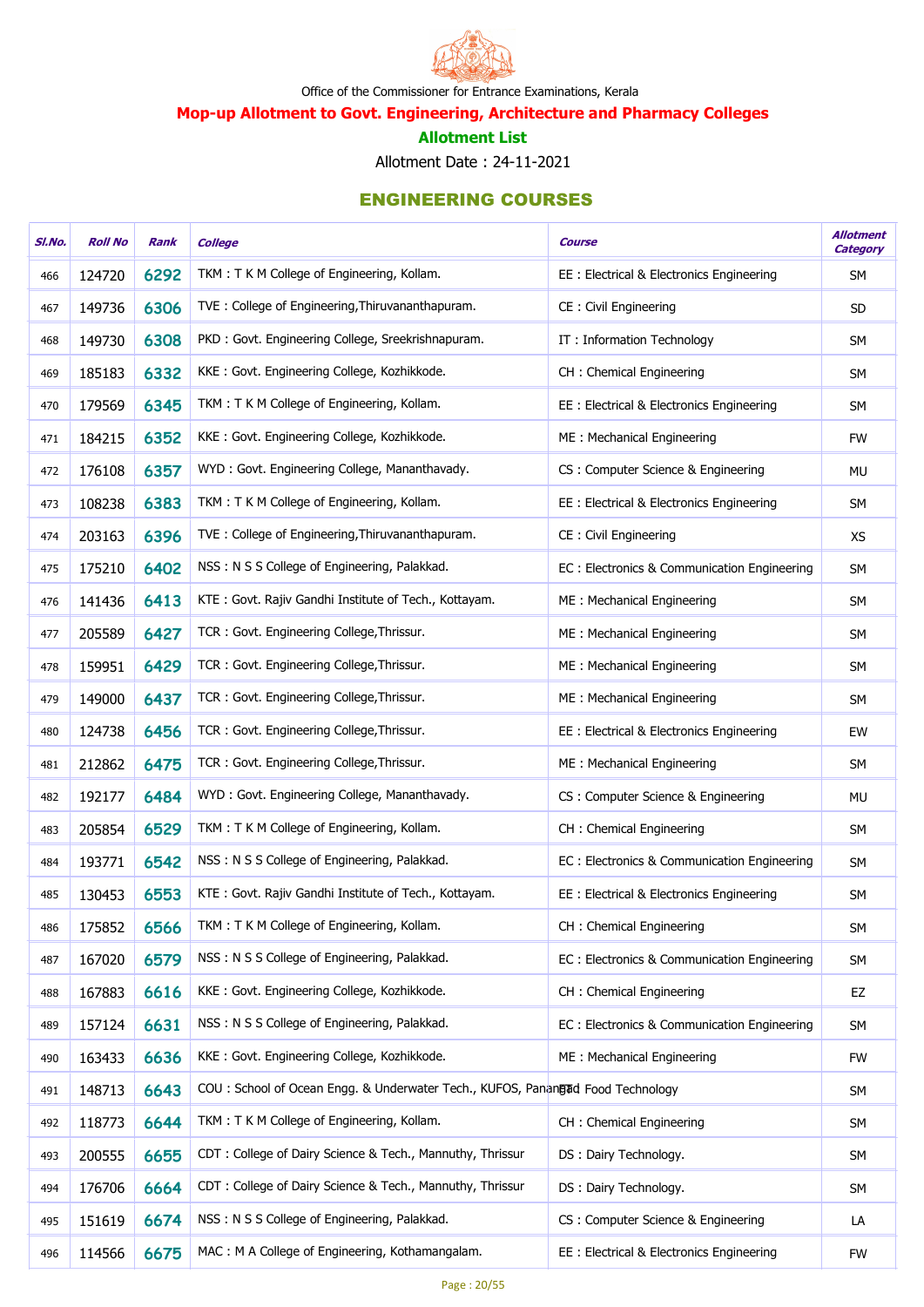

Mop-up Allotment to Govt. Engineering, Architecture and Pharmacy Colleges

#### Allotment List

Allotment Date : 24-11-2021

| SI.No. | <b>Roll No</b> | Rank | <b>College</b>                                               | <b>Course</b>                               | <b>Allotment</b><br><b>Category</b> |
|--------|----------------|------|--------------------------------------------------------------|---------------------------------------------|-------------------------------------|
| 497    | 202758         | 6688 | TCR: Govt. Engineering College, Thrissur.                    | PE: Production Engineering                  | SM                                  |
| 498    | 153818         | 6692 | MAC: M A College of Engineering, Kothamangalam.              | EE: Electrical & Electronics Engineering    | SM                                  |
| 499    | 169233         | 6694 | NSS: N S S College of Engineering, Palakkad.                 | EC: Electronics & Communication Engineering | SM                                  |
| 500    | 172495         | 6697 | NSS: N S S College of Engineering, Palakkad.                 | EC: Electronics & Communication Engineering | SM                                  |
| 501    | 125732         | 6703 | TKM: T K M College of Engineering, Kollam.                   | ME: Mechanical Engineering                  | SM                                  |
| 502    | 198732         | 6733 | TKM: T K M College of Engineering, Kollam.                   | CE: Civil Engineering                       | EZ                                  |
| 503    | 211300         | 6735 | KCT: Kelappaji College of-Agrl. Engg. & Technology, Tavanur. | AG: B.Tech. (Agricultural Engg.)            | EW                                  |
| 504    | 187776         | 6738 | KKE: Govt. Engineering College, Kozhikkode.                  | CH: Chemical Engineering                    | MU                                  |
| 505    | 113833         | 6749 | TRV: Govt. Engineering College, Barton Hills, TVM            | EE: Electrical & Electronics Engineering    | <b>SM</b>                           |
| 506    | 159043         | 6750 | TCR: Govt. Engineering College, Thrissur.                    | CE: Civil Engineering                       | EW                                  |
| 507    | 176145         | 6800 | TKM: T K M College of Engineering, Kollam.                   | CH: Chemical Engineering                    | SM                                  |
| 508    | 121504         | 6806 | WYD: Govt. Engineering College, Mananthavady.                | CS: Computer Science & Engineering          | EZ                                  |
| 509    | 103518         | 6838 | TKM: T K M College of Engineering, Kollam.                   | CH: Chemical Engineering                    | SM                                  |
| 510    | 165515         | 6849 | CDI: College of Dairy Science & Tech., Idukki                | DS: Dairy Technology.                       | EW                                  |
| 511    | 164992         | 6850 | TCR: Govt. Engineering College, Thrissur.                    | CE: Civil Engineering                       | <b>BH</b>                           |
| 512    | 147399         | 6863 | TKM: T K M College of Engineering, Kollam.                   | CH: Chemical Engineering                    | <b>SM</b>                           |
| 513    | 209762         | 6894 | TKM: T K M College of Engineering, Kollam.                   | EE : Electrical & Electronics Engineering   | VK                                  |
| 514    | 177986         | 6896 | NSS: N S S College of Engineering, Palakkad.                 | EC: Electronics & Communication Engineering | MU                                  |
| 515    | 188942         | 6904 | KNR: Govt. College of Engineering, Kannur.                   | CE: Civil Engineering                       | <b>SM</b>                           |
| 516    | 114355         | 6923 | TKM: T K M College of Engineering, Kollam.                   | CE: Civil Engineering                       | MU                                  |
| 517    | 124101         | 6929 | KNR: Govt. College of Engineering, Kannur.                   | EC: Electronics & Communication Engineering | SM                                  |
| 518    | 164388         | 6939 | PKD: Govt. Engineering College, Sreekrishnapuram.            | EC: Electronics & Communication Engineering | SM                                  |
| 519    | 144624         | 6956 | TCR: Govt. Engineering College, Thrissur.                    | PE: Production Engineering                  | <b>FW</b>                           |
| 520    | 145747         | 6965 | MAC: M A College of Engineering, Kothamangalam.              | CE: Civil Engineering                       | <b>SM</b>                           |
| 521    | 128153         | 6966 | KTE: Govt. Rajiv Gandhi Institute of Tech., Kottayam.        | EC: Electronics & Communication Engineering | <b>MU</b>                           |
| 522    | 203250         | 6985 | TKM: T K M College of Engineering, Kollam.                   | ME: Mechanical Engineering                  | <b>SM</b>                           |
| 523    | 205623         | 7008 | KNR: Govt. College of Engineering, Kannur.                   | CE: Civil Engineering                       | <b>SM</b>                           |
| 524    | 160473         | 7009 | PKD: Govt. Engineering College, Sreekrishnapuram.            | IT: Information Technology                  | <b>SM</b>                           |
| 525    | 155476         | 7049 | TRV: Govt. Engineering College, Barton Hills, TVM            | CE: Civil Engineering                       | <b>SM</b>                           |
| 526    | 143310         | 7057 | TKM: T K M College of Engineering, Kollam.                   | ME: Mechanical Engineering                  | <b>FW</b>                           |
| 527    | 205566         | 7072 | KNR: Govt. College of Engineering, Kannur.                   | EC: Electronics & Communication Engineering | <b>SM</b>                           |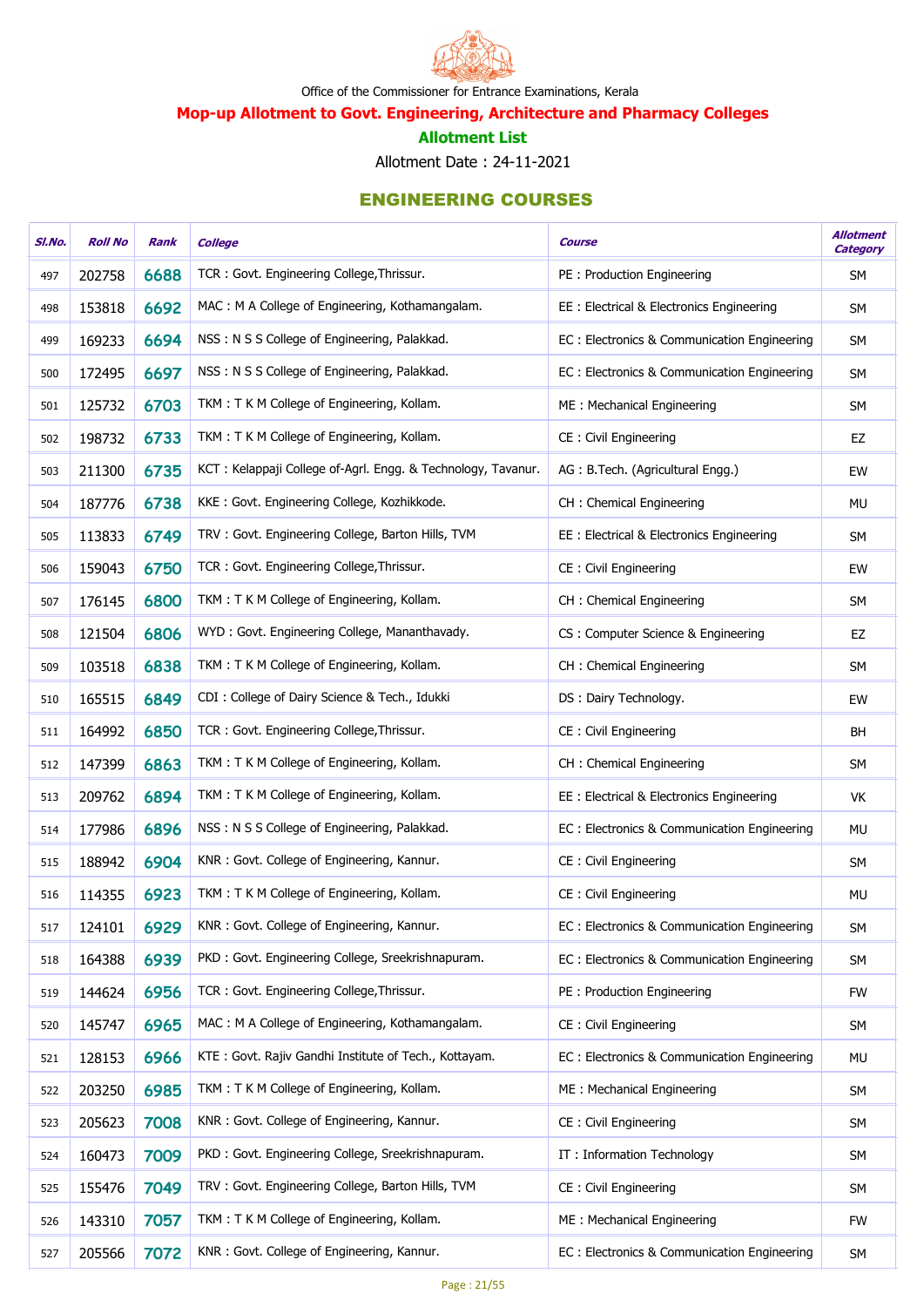

Mop-up Allotment to Govt. Engineering, Architecture and Pharmacy Colleges

#### Allotment List

Allotment Date : 24-11-2021

| SI.No. | <b>Roll No</b> | Rank | <b>College</b>                                                                    | Course                                      | <b>Allotment</b><br><b>Category</b> |
|--------|----------------|------|-----------------------------------------------------------------------------------|---------------------------------------------|-------------------------------------|
| 528    | 100985         | 7088 | CDV: College of Dairy Science & Tech., Karakulam P O, TVM.                        | DS: Dairy Technology.                       | <b>SM</b>                           |
| 529    | 167469         | 7096 | KCT: Kelappaji College of-Agrl. Engg. & Technology, Tavanur.                      | AG: B.Tech. (Agricultural Engg.)            | EZ                                  |
| 530    | 146832         | 7144 | MAC: M A College of Engineering, Kothamangalam.                                   | EE: Electrical & Electronics Engineering    | <b>SM</b>                           |
| 531    | 197783         | 7164 | CDP: College of Dairy Science & Tech., Pookode Campus, Wayanas: Dairy Technology. |                                             | SM                                  |
| 532    | 152365         | 7166 | KTE: Govt. Rajiv Gandhi Institute of Tech., Kottayam.                             | EE: Electrical & Electronics Engineering    | <b>SM</b>                           |
| 533    | 198670         | 7170 | KNR: Govt. College of Engineering, Kannur.                                        | EC: Electronics & Communication Engineering | <b>SM</b>                           |
| 534    | 134464         | 7189 | KTE: Govt. Rajiv Gandhi Institute of Tech., Kottayam.                             | ME: Mechanical Engineering                  | <b>FW</b>                           |
| 535    | 144383         | 7289 | PKD: Govt. Engineering College, Sreekrishnapuram.                                 | CS: Computer Science & Engineering          | LA                                  |
| 536    | 101831         | 7295 | PKD: Govt. Engineering College, Sreekrishnapuram.                                 | EC: Electronics & Communication Engineering | <b>SM</b>                           |
| 537    | 192186         | 7304 | PKD: Govt. Engineering College, Sreekrishnapuram.                                 | EC: Electronics & Communication Engineering | <b>FW</b>                           |
| 538    | 108952         | 7323 | TRV: Govt. Engineering College, Barton Hills, TVM                                 | EE: Electrical & Electronics Engineering    | <b>SM</b>                           |
| 539    | 145721         | 7380 | MAC: M A College of Engineering, Kothamangalam.                                   | EE: Electrical & Electronics Engineering    | <b>SM</b>                           |
| 540    | 100397         | 7381 | TRV: Govt. Engineering College, Barton Hills, TVM                                 | EE: Electrical & Electronics Engineering    | <b>SM</b>                           |
| 541    | 104652         | 7430 | WYD: Govt. Engineering College, Mananthavady.                                     | CS: Computer Science & Engineering          | <b>BH</b>                           |
| 542    | 194435         | 7465 | KNR: Govt. College of Engineering, Kannur.                                        | EC: Electronics & Communication Engineering | <b>BH</b>                           |
| 543    | 192579         | 7474 | KKE: Govt. Engineering College, Kozhikkode.                                       | EC: Electronics & Communication Engineering | <b>SM</b>                           |
| 544    | 187625         | 7488 | KKE: Govt. Engineering College, Kozhikkode.                                       | EC: Electronics & Communication Engineering | SM                                  |
| 545    | 193436         | 7499 | KKE: Govt. Engineering College, Kozhikkode.                                       | EC: Electronics & Communication Engineering | SM                                  |
| 546    | 106885         | 7524 | WYD: Govt. Engineering College, Mananthavady.                                     | CS: Computer Science & Engineering          | BX                                  |
| 547    | 135764         | 7549 | KTE: Govt. Rajiv Gandhi Institute of Tech., Kottayam.                             | CE: Civil Engineering                       | <b>FW</b>                           |
| 548    | 122705         | 7573 | KTE: Govt. Rajiv Gandhi Institute of Tech., Kottayam.                             | EC: Electronics & Communication Engineering | EW                                  |
| 549    | 188988         | 7580 | KKE: Govt. Engineering College, Kozhikkode.                                       | CE: Civil Engineering                       | SM                                  |
| 550    | 163628         | 7593 | PKD: Govt. Engineering College, Sreekrishnapuram.                                 | IT: Information Technology                  | <b>SM</b>                           |
| 551    | 102940         | 7597 | TRV: Govt. Engineering College, Barton Hills, TVM                                 | CE: Civil Engineering                       | <b>SM</b>                           |
| 552    | 110055         | 7619 | TKM: T K M College of Engineering, Kollam.                                        | ME: Mechanical Engineering                  | <b>SM</b>                           |
| 553    | 180869         | 7620 | PKD: Govt. Engineering College, Sreekrishnapuram.                                 | IT: Information Technology                  | <b>SM</b>                           |
| 554    | 113226         | 7621 | TKM: T K M College of Engineering, Kollam.                                        | ME: Mechanical Engineering                  | <b>SM</b>                           |
| 555    | 118264         | 7627 | TKM: T K M College of Engineering, Kollam.                                        | ME: Mechanical Engineering                  | SM                                  |
| 556    | 176083         | 7659 | KNR: Govt. College of Engineering, Kannur.                                        | EC: Electronics & Communication Engineering | MU                                  |
| 557    | 179073         | 7675 | PKD: Govt. Engineering College, Sreekrishnapuram.                                 | EC: Electronics & Communication Engineering | SM                                  |
| 558    | 140241         | 7679 | TRV: Govt. Engineering College, Barton Hills, TVM                                 | EE: Electrical & Electronics Engineering    | SM                                  |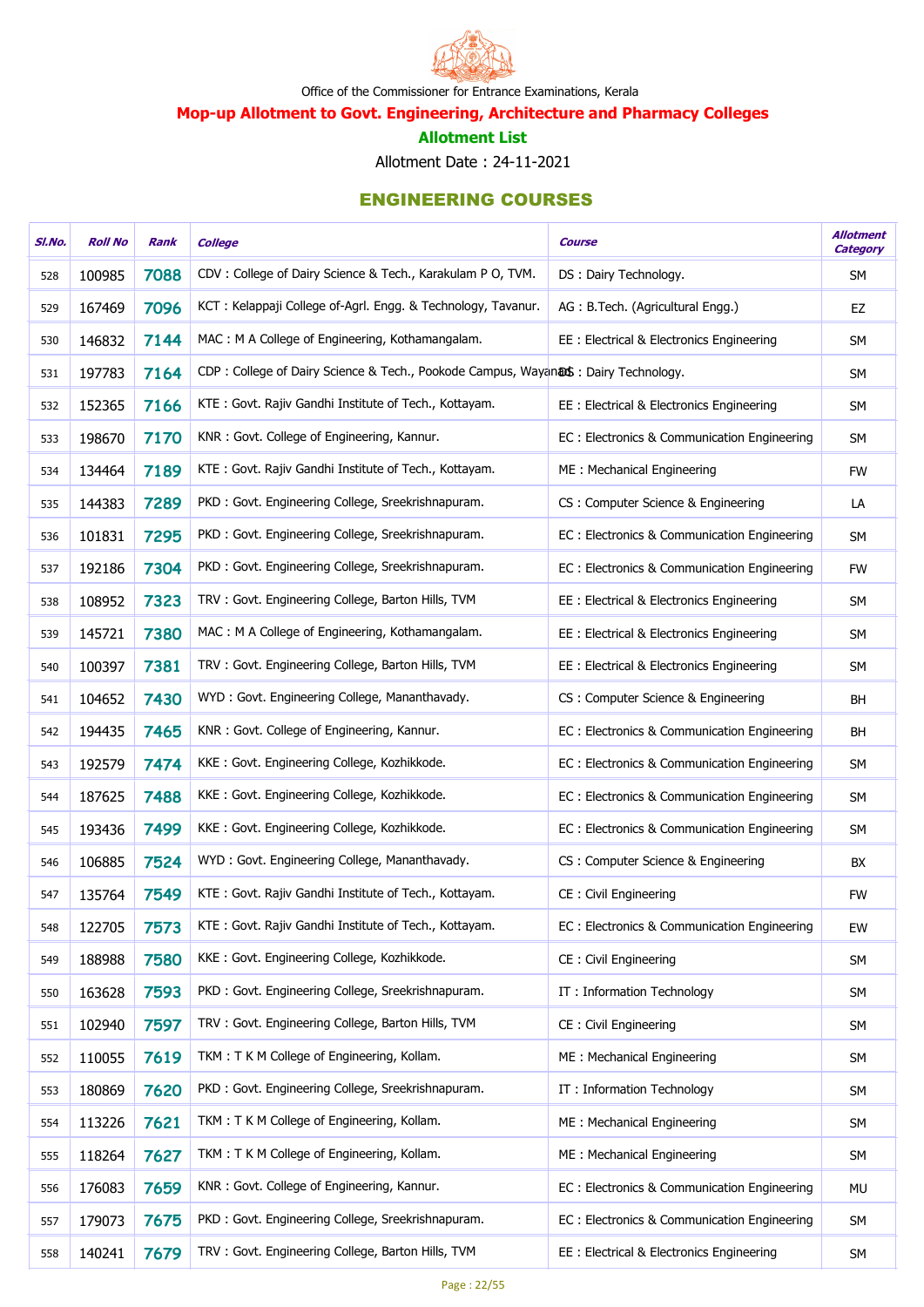

Mop-up Allotment to Govt. Engineering, Architecture and Pharmacy Colleges

#### Allotment List

Allotment Date : 24-11-2021

| SI.No. | <b>Roll No</b> | Rank | <b>College</b>                                                                    | <b>Course</b>                                | <b>Allotment</b><br><b>Category</b> |
|--------|----------------|------|-----------------------------------------------------------------------------------|----------------------------------------------|-------------------------------------|
| 559    | 107588         | 7684 | TRV: Govt. Engineering College, Barton Hills, TVM                                 | CE: Civil Engineering                        | SM                                  |
| 560    | 173702         | 7695 | PKD: Govt. Engineering College, Sreekrishnapuram.                                 | EC: Electronics & Communication Engineering  | <b>SM</b>                           |
| 561    | 165961         | 7697 | IDK: Engineering College, Idukki                                                  | IT: Information Technology                   | <b>SM</b>                           |
| 562    | 107437         | 7702 | TRV: Govt. Engineering College, Barton Hills, TVM                                 | CE: Civil Engineering                        | SM                                  |
| 563    | 113612         | 7730 | TRV: Govt. Engineering College, Barton Hills, TVM                                 | CE: Civil Engineering                        | <b>SM</b>                           |
| 564    | 113535         | 7736 | TRV: Govt. Engineering College, Barton Hills, TVM                                 | EE : Electrical & Electronics Engineering    | <b>SM</b>                           |
| 565    | 174137         | 7750 | TRV: Govt. Engineering College, Barton Hills, TVM                                 | EE : Electrical & Electronics Engineering    | <b>SM</b>                           |
| 566    | 176394         | 7753 | TVE: College of Engineering, Thiruvananthapuram.                                  | IE: Industrial Engineering                   | SM                                  |
| 567    | 138247         | 7767 | MAC: M A College of Engineering, Kothamangalam.                                   | EE : Electrical & Electronics Engineering    | SM                                  |
| 568    | 178081         | 7774 | KKE: Govt. Engineering College, Kozhikkode.                                       | EC: Electronics & Communication Engineering  | SM                                  |
| 569    | 136698         | 7786 | TRV: Govt. Engineering College, Barton Hills, TVM                                 | CE : Civil Engineering                       | <b>SM</b>                           |
| 570    | 176430         | 7787 | PKD: Govt. Engineering College, Sreekrishnapuram.                                 | EC: Electronics & Communication Engineering  | SM                                  |
| 571    | 149131         | 7801 | KTE: Govt. Rajiv Gandhi Institute of Tech., Kottayam.                             | EE : Electrical & Electronics Engineering    | SM                                  |
| 572    | 129539         | 7824 | IDK: Engineering College, Idukki                                                  | IT: Information Technology                   | SM                                  |
| 573    | 210033         | 7856 | KKE: Govt. Engineering College, Kozhikkode.                                       | EC: Electronics & Communication Engineering  | SM                                  |
| 574    | 187471         | 7866 | KNR: Govt. College of Engineering, Kannur.                                        | EC : Electronics & Communication Engineering | EZ                                  |
| 575    | 189482         | 7868 | MAC: M A College of Engineering, Kothamangalam.                                   | EE : Electrical & Electronics Engineering    | SM                                  |
| 576    | 179797         | 7934 | CDP: College of Dairy Science & Tech., Pookode Campus, Wayanas: Dairy Technology. |                                              | SM                                  |
| 577    | 148497         | 7937 | KKE: Govt. Engineering College, Kozhikkode.                                       | EC: Electronics & Communication Engineering  | SM                                  |
| 578    | 200860         | 7945 | KKE: Govt. Engineering College, Kozhikkode.                                       | CE: Civil Engineering                        | <b>SM</b>                           |
| 579    | 184448         | 7960 | PKD: Govt. Engineering College, Sreekrishnapuram.                                 | IT: Information Technology                   | <b>SM</b>                           |
| 580    | 110329         | 7964 | TRV: Govt. Engineering College, Barton Hills, TVM                                 | CE: Civil Engineering                        | <b>SM</b>                           |
| 581    | 203386         | 7977 | KNR: Govt. College of Engineering, Kannur.                                        | ME: Mechanical Engineering                   | <b>SM</b>                           |
| 582    | 119340         | 7978 | TRV: Govt. Engineering College, Barton Hills, TVM                                 | EC: Electronics & Communication Engineering  | EW                                  |
| 583    | 205852         | 7988 | KCT: Kelappaji College of-Agrl. Engg. & Technology, Tavanur.                      | FT: Food Technology                          | <b>SM</b>                           |
| 584    | 167730         | 8000 | TKM: T K M College of Engineering, Kollam.                                        | ME: Mechanical Engineering                   | <b>SM</b>                           |
| 585    | 193478         | 8012 | KKE: Govt. Engineering College, Kozhikkode.                                       | AE : Applied Electronics & Instrumentation   | <b>FW</b>                           |
| 586    | 172414         | 8031 | PKD: Govt. Engineering College, Sreekrishnapuram.                                 | CE: Civil Engineering                        | SM                                  |
| 587    | 109591         | 8047 | KKE: Govt. Engineering College, Kozhikkode.                                       | EC: Electronics & Communication Engineering  | SM                                  |
| 588    | 176754         | 8050 | NSS: N S S College of Engineering, Palakkad.                                      | EC: Electronics & Communication Engineering  | VK                                  |
| 589    | 192993         | 8062 | KKE: Govt. Engineering College, Kozhikkode.                                       | ME: Mechanical Engineering                   | SM                                  |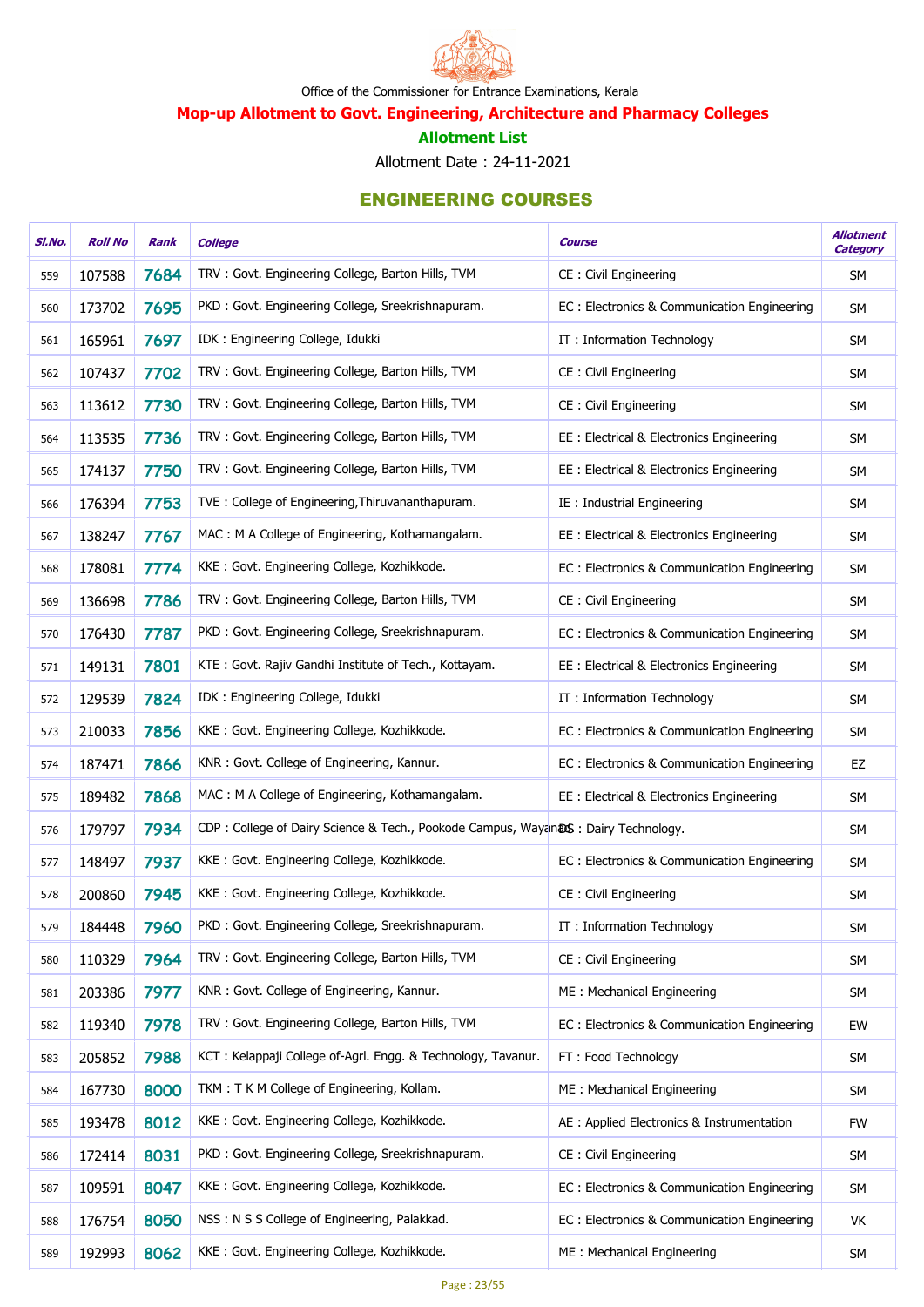

Mop-up Allotment to Govt. Engineering, Architecture and Pharmacy Colleges

#### Allotment List

Allotment Date : 24-11-2021

| SI.No. | <b>Roll No</b> | Rank | <b>College</b>                                                                 | <b>Course</b>                               | <b>Allotment</b><br><b>Category</b> |
|--------|----------------|------|--------------------------------------------------------------------------------|---------------------------------------------|-------------------------------------|
| 590    | 100026         | 8065 | TRV: Govt. Engineering College, Barton Hills, TVM                              | CE: Civil Engineering                       | <b>SM</b>                           |
| 591    | 141227         | 8066 | KTE: Govt. Rajiv Gandhi Institute of Tech., Kottayam.                          | CE: Civil Engineering                       | <b>SM</b>                           |
| 592    | 205871         | 8075 | COU: School of Ocean Engg. & Underwater Tech., KUFOS, Panangud Food Technology |                                             | <b>SM</b>                           |
| 593    | 141375         | 8079 | MAC: M A College of Engineering, Kothamangalam.                                | EE : Electrical & Electronics Engineering   | <b>FW</b>                           |
| 594    | 181236         | 8084 | KNR: Govt. College of Engineering, Kannur.                                     | ME: Mechanical Engineering                  | <b>SM</b>                           |
| 595    | 100195         | 8102 | TKM: T K M College of Engineering, Kollam.                                     | ME: Mechanical Engineering                  | <b>SM</b>                           |
| 596    | 125095         | 8104 | TRV: Govt. Engineering College, Barton Hills, TVM                              | EE : Electrical & Electronics Engineering   | SM                                  |
| 597    | 136697         | 8116 | KCT: Kelappaji College of-Agrl. Engg. & Technology, Tavanur.                   | FT: Food Technology                         | <b>SM</b>                           |
| 598    | 211439         | 8117 | KTE: Govt. Rajiv Gandhi Institute of Tech., Kottayam.                          | EE : Electrical & Electronics Engineering   | SM                                  |
| 599    | 186863         | 8118 | KKE: Govt. Engineering College, Kozhikkode.                                    | CH : Chemical Engineering                   | EZ                                  |
| 600    | 130175         | 8123 | TRV: Govt. Engineering College, Barton Hills, TVM                              | EE : Electrical & Electronics Engineering   | SM                                  |
| 601    | 127527         | 8141 | KTE: Govt. Rajiv Gandhi Institute of Tech., Kottayam.                          | CE: Civil Engineering                       | SM                                  |
| 602    | 165277         | 8144 | PKD: Govt. Engineering College, Sreekrishnapuram.                              | EC: Electronics & Communication Engineering | SM                                  |
| 603    | 116987         | 8152 | TKM: T K M College of Engineering, Kollam.                                     | ME: Mechanical Engineering                  | SM                                  |
| 604    | 117978         | 8159 | KTE: Govt. Rajiv Gandhi Institute of Tech., Kottayam.                          | EE : Electrical & Electronics Engineering   | <b>SM</b>                           |
| 605    | 167446         | 8163 | MAC: M A College of Engineering, Kothamangalam.                                | EE : Electrical & Electronics Engineering   | <b>FW</b>                           |
| 606    | 116929         | 8166 | TKM: T K M College of Engineering, Kollam.                                     | ME: Mechanical Engineering                  | <b>SM</b>                           |
| 607    | 192406         | 8174 | MAC: M A College of Engineering, Kothamangalam.                                | EE : Electrical & Electronics Engineering   | <b>FW</b>                           |
| 608    | 142605         | 8179 | KTE: Govt. Rajiv Gandhi Institute of Tech., Kottayam.                          | EE : Electrical & Electronics Engineering   | <b>SM</b>                           |
| 609    | 193772         | 8219 | TCR: Govt. Engineering College, Thrissur.                                      | PE: Production Engineering                  | <b>SM</b>                           |
| 610    | 152019         | 8226 | MAC: M A College of Engineering, Kothamangalam.                                | EE : Electrical & Electronics Engineering   | <b>SM</b>                           |
| 611    | 115730         | 8242 | KKE: Govt. Engineering College, Kozhikkode.                                    | CH: Chemical Engineering                    | EZ                                  |
| 612    | 116506         | 8250 | TKM: T K M College of Engineering, Kollam.                                     | ME: Mechanical Engineering                  | SM                                  |
| 613    | 208474         | 8263 | PKD: Govt. Engineering College, Sreekrishnapuram.                              | EC: Electronics & Communication Engineering | <b>SM</b>                           |
| 614    | 124271         | 8287 | TKM: T K M College of Engineering, Kollam.                                     | ME: Mechanical Engineering                  | SM                                  |
| 615    | 135223         | 8296 | TKM: T K M College of Engineering, Kollam.                                     | ME: Mechanical Engineering                  | <b>SM</b>                           |
| 616    | 162336         | 8315 | KKE: Govt. Engineering College, Kozhikkode.                                    | ME: Mechanical Engineering                  | <b>SM</b>                           |
| 617    | 194408         | 8317 | MAC: M A College of Engineering, Kothamangalam.                                | EE: Electrical & Electronics Engineering    | SM                                  |
| 618    | 160954         | 8334 | PKD: Govt. Engineering College, Sreekrishnapuram.                              | EC: Electronics & Communication Engineering | LA                                  |
| 619    | 166961         | 8357 | MAC: M A College of Engineering, Kothamangalam.                                | EE: Electrical & Electronics Engineering    | SM                                  |
| 620    | 200812         | 8361 | MAC: M A College of Engineering, Kothamangalam.                                | EE : Electrical & Electronics Engineering   | SM                                  |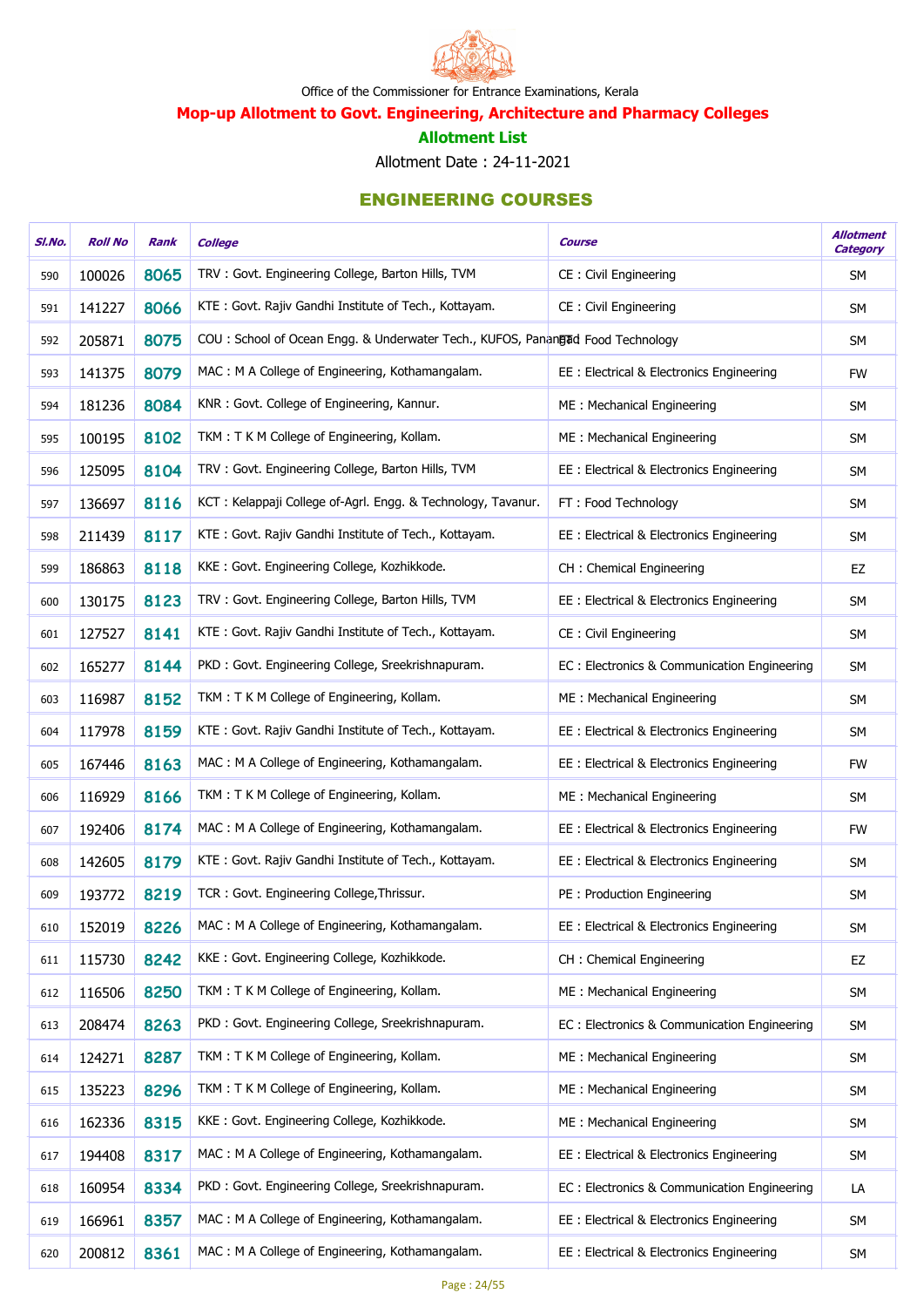

Mop-up Allotment to Govt. Engineering, Architecture and Pharmacy Colleges

#### Allotment List

Allotment Date : 24-11-2021

| SI.No. | <b>Roll No</b> | Rank | <b>College</b>                                                                    | <b>Course</b>                               | <b>Allotment</b><br><b>Category</b> |
|--------|----------------|------|-----------------------------------------------------------------------------------|---------------------------------------------|-------------------------------------|
| 621    | 193948         | 8375 | KNR: Govt. College of Engineering, Kannur.                                        | EE: Electrical & Electronics Engineering    | <b>SM</b>                           |
| 622    | 141149         | 8401 | TKM: T K M College of Engineering, Kollam.                                        | ME: Mechanical Engineering                  | <b>SM</b>                           |
| 623    | 116373         | 8405 | TKM: T K M College of Engineering, Kollam.                                        | ME: Mechanical Engineering                  | <b>SM</b>                           |
| 624    | 132355         | 8415 | TKM: T K M College of Engineering, Kollam.                                        | ME: Mechanical Engineering                  | <b>SM</b>                           |
| 625    | 107020         | 8426 | TKM: T K M College of Engineering, Kollam.                                        | ME: Mechanical Engineering                  | <b>SM</b>                           |
| 626    | 202415         | 8433 | KKE: Govt. Engineering College, Kozhikkode.                                       | EC: Electronics & Communication Engineering | <b>MU</b>                           |
| 627    | 181212         | 8436 | TKM: T K M College of Engineering, Kollam.                                        | ME: Mechanical Engineering                  | <b>SM</b>                           |
| 628    | 120068         | 8441 | KTE: Govt. Rajiv Gandhi Institute of Tech., Kottayam.                             | EE: Electrical & Electronics Engineering    | <b>SM</b>                           |
| 629    | 122157         | 8448 | KTE: Govt. Rajiv Gandhi Institute of Tech., Kottayam.                             | EE: Electrical & Electronics Engineering    | <b>SM</b>                           |
| 630    | 156004         | 8487 | MAC: M A College of Engineering, Kothamangalam.                                   | EE: Electrical & Electronics Engineering    | <b>SM</b>                           |
| 631    | 129680         | 8506 | TKM: T K M College of Engineering, Kollam.                                        | ME: Mechanical Engineering                  | <b>SM</b>                           |
| 632    | 178446         | 8532 | TKM: T K M College of Engineering, Kollam.                                        | ME: Mechanical Engineering                  | <b>SM</b>                           |
| 633    | 150626         | 8551 | KNR: Govt. College of Engineering, Kannur.                                        | EE: Electrical & Electronics Engineering    | <b>SM</b>                           |
| 634    | 133416         | 8556 | WYD: Govt. Engineering College, Mananthavady.                                     | CS: Computer Science & Engineering          | EZ                                  |
| 635    | 189768         | 8569 | WYD: Govt. Engineering College, Mananthavady.                                     | CS: Computer Science & Engineering          | EZ                                  |
| 636    | 192635         | 8648 | KKE: Govt. Engineering College, Kozhikkode.                                       | AE : Applied Electronics & Instrumentation  | <b>FW</b>                           |
| 637    | 201425         | 8658 | KTE: Govt. Rajiv Gandhi Institute of Tech., Kottayam.                             | EE: Electrical & Electronics Engineering    | <b>SM</b>                           |
| 638    | 163688         | 8673 | MAC: M A College of Engineering, Kothamangalam.                                   | EE: Electrical & Electronics Engineering    | <b>SM</b>                           |
| 639    | 189681         | 8701 | TKM: T K M College of Engineering, Kollam.                                        | ME: Mechanical Engineering                  | <b>SM</b>                           |
| 640    | 133697         | 8710 | TKM: T K M College of Engineering, Kollam.                                        | ME: Mechanical Engineering                  | <b>SM</b>                           |
| 641    | 179048         | 8713 | NSS: N S S College of Engineering, Palakkad.                                      | ME: Mechanical Engineering                  | <b>SM</b>                           |
| 642    | 113806         | 8727 | KTE: Govt. Rajiv Gandhi Institute of Tech., Kottayam.                             | EE: Electrical & Electronics Engineering    | <b>SM</b>                           |
| 643    | 121499         | 8731 | KTE: Govt. Rajiv Gandhi Institute of Tech., Kottayam.                             | CE: Civil Engineering                       | <b>SM</b>                           |
| 644    | 143420         | 8740 | NSS: N S S College of Engineering, Palakkad.                                      | EE: Electrical & Electronics Engineering    | <b>SM</b>                           |
| 645    | 190536         | 8745 | CDP: College of Dairy Science & Tech., Pookode Campus, Wayanas: Dairy Technology. |                                             | <b>SM</b>                           |
| 646    | 150740         | 8785 | MAC: M A College of Engineering, Kothamangalam.                                   | EE: Electrical & Electronics Engineering    | <b>SM</b>                           |
| 647    | 128186         | 8812 | TVE: College of Engineering, Thiruvananthapuram.                                  | IE : Industrial Engineering                 | <b>SM</b>                           |
| 648    | 111396         | 8835 | TVE: College of Engineering, Thiruvananthapuram.                                  | IE : Industrial Engineering                 | <b>SM</b>                           |
| 649    | 116734         | 8845 | TKM: T K M College of Engineering, Kollam.                                        | ME: Mechanical Engineering                  | <b>SM</b>                           |
| 650    | 143736         | 8851 | KKE: Govt. Engineering College, Kozhikkode.                                       | EC: Electronics & Communication Engineering | MU                                  |
| 651    | 198688         | 8866 | TKM: T K M College of Engineering, Kollam.                                        | ME: Mechanical Engineering                  | SM                                  |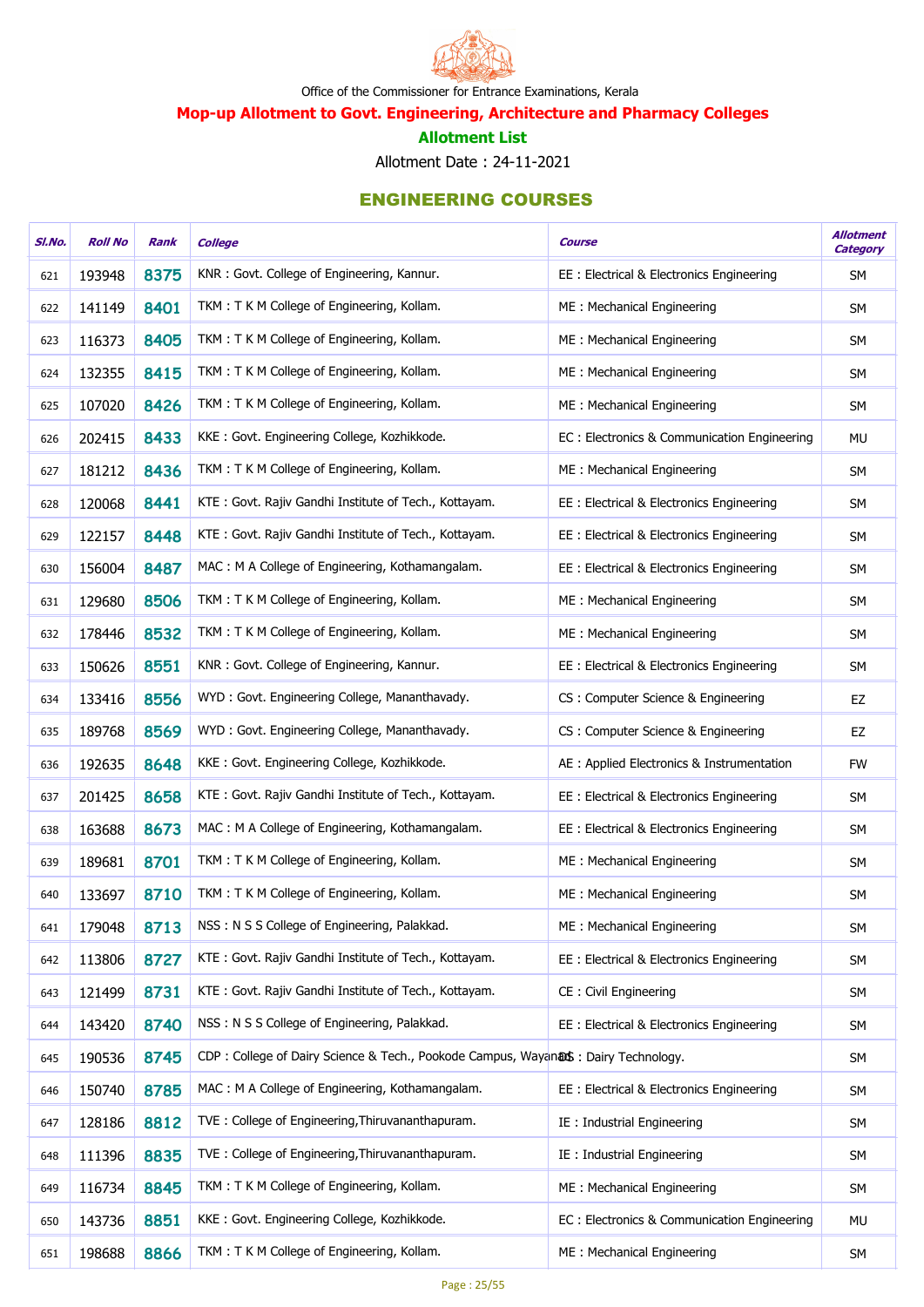

Mop-up Allotment to Govt. Engineering, Architecture and Pharmacy Colleges

#### Allotment List

Allotment Date : 24-11-2021

| SI.No. | <b>Roll No</b> | Rank | <b>College</b>                                                                     | <b>Course</b>                               | <b>Allotment</b><br><b>Category</b> |
|--------|----------------|------|------------------------------------------------------------------------------------|---------------------------------------------|-------------------------------------|
| 652    | 187222         | 8873 | PKD: Govt. Engineering College, Sreekrishnapuram.                                  | CE: Civil Engineering                       | <b>SM</b>                           |
| 653    | 180910         | 8893 | TKM: T K M College of Engineering, Kollam.                                         | ME: Mechanical Engineering                  | <b>SM</b>                           |
| 654    | 197868         | 8921 | MAC: M A College of Engineering, Kothamangalam.                                    | EE: Electrical & Electronics Engineering    | <b>SM</b>                           |
| 655    | 186389         | 8927 | TKM: T K M College of Engineering, Kollam.                                         | ME: Mechanical Engineering                  | SM                                  |
| 656    | 116404         | 8933 | TKM: T K M College of Engineering, Kollam.                                         | ME: Mechanical Engineering                  | MU                                  |
| 657    | 210104         | 8953 | KNR: Govt. College of Engineering, Kannur.                                         | CE: Civil Engineering                       | <b>SM</b>                           |
| 658    | 104882         | 8961 | TVE: College of Engineering, Thiruvananthapuram.                                   | IE: Industrial Engineering                  | <b>SM</b>                           |
| 659    | 129628         | 8966 | KTE: Govt. Rajiv Gandhi Institute of Tech., Kottayam.                              | CE: Civil Engineering                       | SM                                  |
| 660    | 168758         | 8971 | KKE: Govt. Engineering College, Kozhikkode.                                        | EC: Electronics & Communication Engineering | EZ                                  |
| 661    | 176235         | 8980 | CDP: College of Dairy Science & Tech., Pookode Campus, Wayanads: Dairy Technology. |                                             | <b>MU</b>                           |
| 662    | 209061         | 8983 | KNR: Govt. College of Engineering, Kannur.                                         | EE: Electrical & Electronics Engineering    | SM                                  |
| 663    | 113826         | 8985 | TRV: Govt. Engineering College, Barton Hills, TVM                                  | ME: Mechanical Engineering                  | SM                                  |
| 664    | 162449         | 8997 | TCR: Govt. Engineering College, Thrissur.                                          | PE: Production Engineering                  | SM                                  |
| 665    | 209567         | 9009 | KNR: Govt. College of Engineering, Kannur.                                         | EE: Electrical & Electronics Engineering    | <b>SM</b>                           |
| 666    | 211328         | 9019 | NSS: N S S College of Engineering, Palakkad.                                       | ME: Mechanical Engineering                  | <b>SM</b>                           |
| 667    | 143607         | 9025 | MAC: M A College of Engineering, Kothamangalam.                                    | CE: Civil Engineering                       | SM                                  |
| 668    | 173649         | 9031 | PKD: Govt. Engineering College, Sreekrishnapuram.                                  | EC: Electronics & Communication Engineering | MU                                  |
| 669    | 209137         | 9042 | KNR: Govt. College of Engineering, Kannur.                                         | CE: Civil Engineering                       | SM                                  |
| 670    | 151820         | 9044 | MAC: M A College of Engineering, Kothamangalam.                                    | EE : Electrical & Electronics Engineering   | <b>SM</b>                           |
| 671    | 135035         | 9046 | KTE: Govt. Rajiv Gandhi Institute of Tech., Kottayam.                              | <b>CE: Civil Engineering</b>                | SM                                  |
| 672    | 141360         | 9054 | IDK: Engineering College, Idukki                                                   | EC: Electronics & Communication Engineering | EZ                                  |
| 673    | 167431         | 9059 | NSS: N S S College of Engineering, Palakkad.                                       | EE: Electrical & Electronics Engineering    | <b>FW</b>                           |
| 674    | 102962         | 9064 | KTE: Govt. Rajiv Gandhi Institute of Tech., Kottayam.                              | CE: Civil Engineering                       | <b>SM</b>                           |
| 675    | 162500         | 9074 | NSS: N S S College of Engineering, Palakkad.                                       | EE: Electrical & Electronics Engineering    | SM                                  |
| 676    | 126688         | 9104 | KTE: Govt. Rajiv Gandhi Institute of Tech., Kottayam.                              | CE: Civil Engineering                       | <b>SM</b>                           |
| 677    | 200512         | 9120 | KTE: Govt. Rajiv Gandhi Institute of Tech., Kottayam.                              | CE: Civil Engineering                       | SM                                  |
| 678    | 200124         | 9144 | KTE: Govt. Rajiv Gandhi Institute of Tech., Kottayam.                              | CE: Civil Engineering                       | <b>SM</b>                           |
| 679    | 163426         | 9145 | MAC: M A College of Engineering, Kothamangalam.                                    | EE: Electrical & Electronics Engineering    | SM                                  |
| 680    | 203724         | 9173 | KNR: Govt. College of Engineering, Kannur.                                         | CE: Civil Engineering                       | <b>SM</b>                           |
| 681    | 179576         | 9195 | TVE: College of Engineering, Thiruvananthapuram.                                   | IE: Industrial Engineering                  | <b>SM</b>                           |
| 682    | 147819         | 9208 | MAC: M A College of Engineering, Kothamangalam.                                    | CE: Civil Engineering                       | <b>SM</b>                           |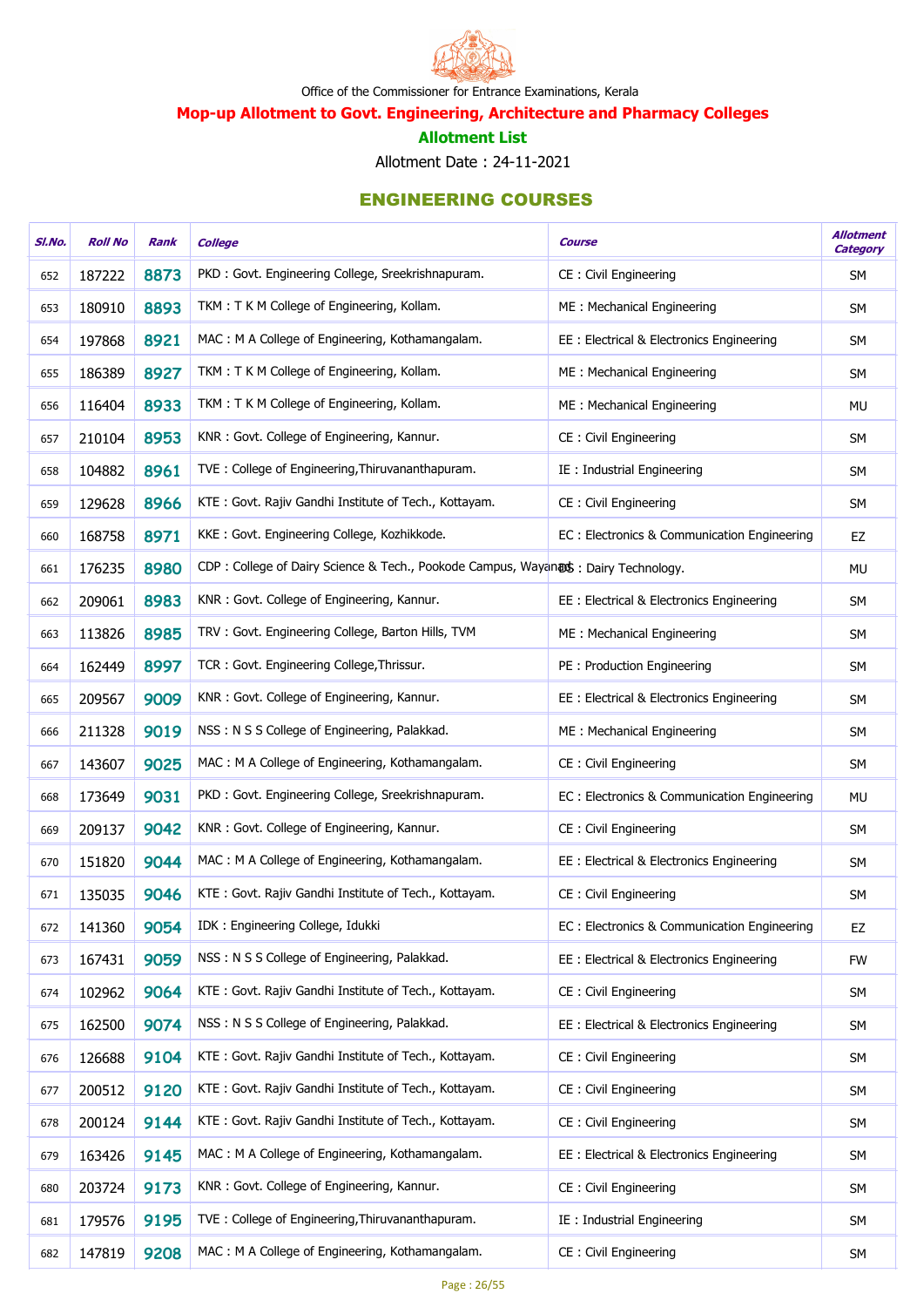

Mop-up Allotment to Govt. Engineering, Architecture and Pharmacy Colleges

#### Allotment List

Allotment Date : 24-11-2021

| SI.No. | <b>Roll No</b> | Rank | <b>College</b>                                                                 | <b>Course</b>                               | <b>Allotment</b><br><b>Category</b> |
|--------|----------------|------|--------------------------------------------------------------------------------|---------------------------------------------|-------------------------------------|
| 683    | 147268         | 9210 | MAC: M A College of Engineering, Kothamangalam.                                | CE: Civil Engineering                       | <b>SM</b>                           |
| 684    | 200006         | 9226 | MAC: M A College of Engineering, Kothamangalam.                                | EE : Electrical & Electronics Engineering   | <b>SM</b>                           |
| 685    | 140705         | 9254 | TCR: Govt. Engineering College, Thrissur.                                      | PE : Production Engineering                 | <b>SM</b>                           |
| 686    | 173305         | 9257 | NSS: N S S College of Engineering, Palakkad.                                   | EE : Electrical & Electronics Engineering   | <b>FW</b>                           |
| 687    | 137182         | 9258 | KNR: Govt. College of Engineering, Kannur.                                     | CE: Civil Engineering                       | <b>SM</b>                           |
| 688    | 175031         | 9271 | PKD: Govt. Engineering College, Sreekrishnapuram.                              | CE: Civil Engineering                       | SM                                  |
| 689    | 135187         | 9289 | KKE: Govt. Engineering College, Kozhikkode.                                    | CH : Chemical Engineering                   | EZ                                  |
| 690    | 160249         | 9291 | NSS: N S S College of Engineering, Palakkad.                                   | EE : Electrical & Electronics Engineering   | SM                                  |
| 691    | 119652         | 9317 | MAC: M A College of Engineering, Kothamangalam.                                | CE: Civil Engineering                       | <b>SM</b>                           |
| 692    | 101873         | 9338 | TVE: College of Engineering, Thiruvananthapuram.                               | IE: Industrial Engineering                  | SM                                  |
| 693    | 206108         | 9342 | IDK: Engineering College, Idukki                                               | EE : Electrical & Electronics Engineering   | <b>SM</b>                           |
| 694    | 136529         | 9344 | COU: School of Ocean Engg. & Underwater Tech., KUFOS, Panangad Food Technology |                                             | SM                                  |
| 695    | 173919         | 9375 | NSS: N S S College of Engineering, Palakkad.                                   | EE : Electrical & Electronics Engineering   | SM                                  |
| 696    | 116358         | 9434 | NSS: N S S College of Engineering, Palakkad.                                   | EE : Electrical & Electronics Engineering   | SM                                  |
| 697    | 166247         | 9442 | TVE: College of Engineering, Thiruvananthapuram.                               | IE: Industrial Engineering                  | <b>SM</b>                           |
| 698    | 104847         | 9460 | MAC: M A College of Engineering, Kothamangalam.                                | EE : Electrical & Electronics Engineering   | SM                                  |
| 699    | 176092         | 9464 | TCR: Govt. Engineering College, Thrissur.                                      | PE: Production Engineering                  | SM                                  |
| 700    | 186958         | 9470 | KKE: Govt. Engineering College, Kozhikkode.                                    | EC: Electronics & Communication Engineering | EZ                                  |
| 701    | 198478         | 9473 | KKE: Govt. Engineering College, Kozhikkode.                                    | CH : Chemical Engineering                   | EZ                                  |
| 702    | 181476         | 9477 | KKE: Govt. Engineering College, Kozhikkode.                                    | CH : Chemical Engineering                   | MU                                  |
| 703    | 191670         | 9486 | MAC: M A College of Engineering, Kothamangalam.                                | CE: Civil Engineering                       | <b>SM</b>                           |
| 704    | 167262         | 9488 | KTE: Govt. Rajiv Gandhi Institute of Tech., Kottayam.                          | CE: Civil Engineering                       | <b>SM</b>                           |
| 705    | 110681         | 9489 | TRV: Govt. Engineering College, Barton Hills, TVM                              | ME: Mechanical Engineering                  | <b>SM</b>                           |
| 706    | 192986         | 9500 | KKE: Govt. Engineering College, Kozhikkode.                                    | CE: Civil Engineering                       | MU                                  |
| 707    | 158621         | 9511 | NSS: N S S College of Engineering, Palakkad.                                   | CE: Civil Engineering                       | <b>SM</b>                           |
| 708    | 206262         | 9516 | KNR: Govt. College of Engineering, Kannur.                                     | EC: Electronics & Communication Engineering | <b>BH</b>                           |
| 709    | 209602         | 9575 | MAC: M A College of Engineering, Kothamangalam.                                | EE : Electrical & Electronics Engineering   | SM                                  |
| 710    | 154872         | 9578 | TRV: Govt. Engineering College, Barton Hills, TVM                              | ME: Mechanical Engineering                  | <b>SM</b>                           |
| 711    | 165020         | 9579 | TCR: Govt. Engineering College, Thrissur.                                      | PE: Production Engineering                  | <b>SM</b>                           |
| 712    | 202388         | 9591 | MAC: M A College of Engineering, Kothamangalam.                                | EE: Electrical & Electronics Engineering    | <b>SM</b>                           |
| 713    | 159688         | 9608 | KKE: Govt. Engineering College, Kozhikkode.                                    | CH: Chemical Engineering                    | MU                                  |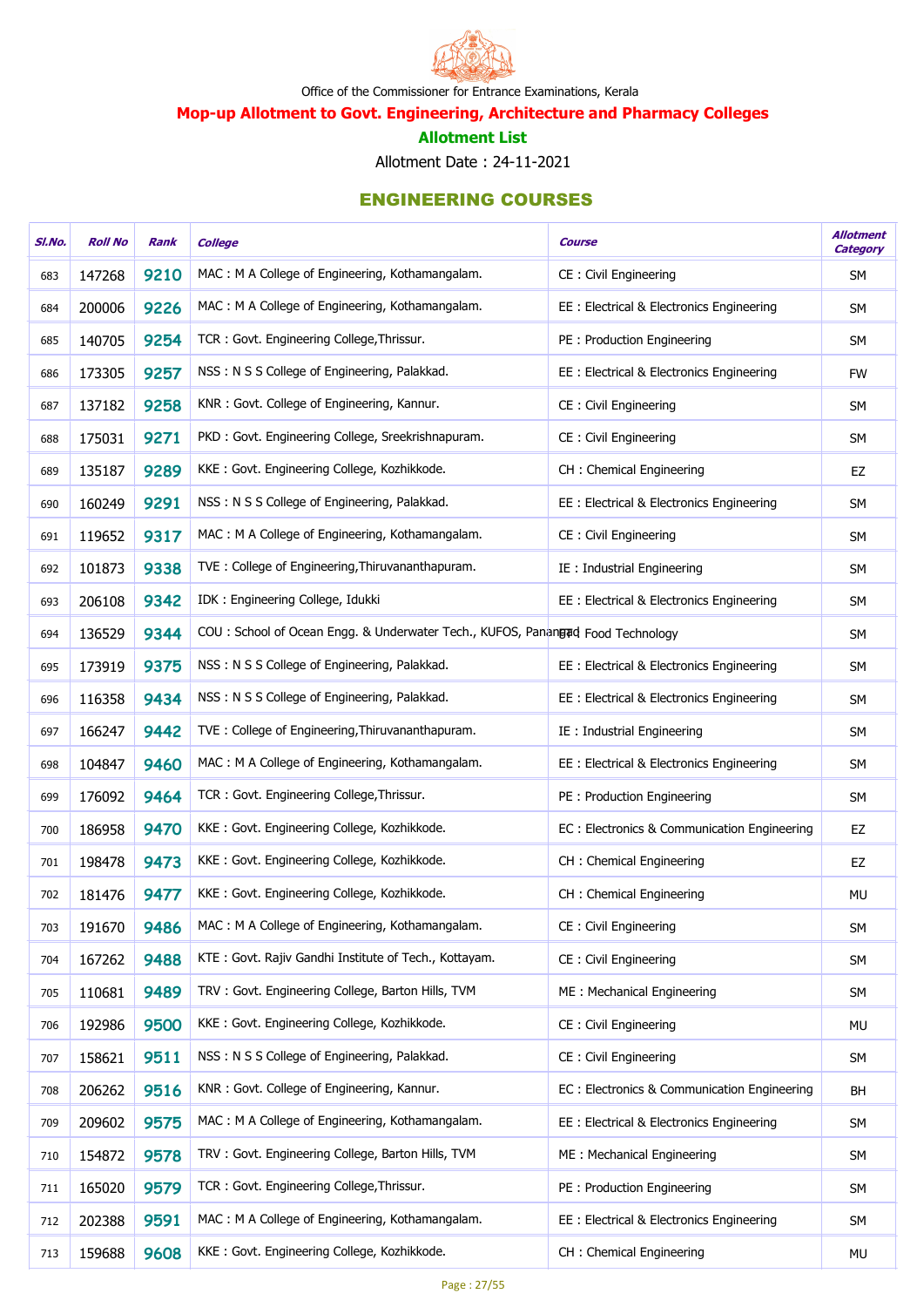

Mop-up Allotment to Govt. Engineering, Architecture and Pharmacy Colleges

#### Allotment List

Allotment Date : 24-11-2021

| SI.No. | <b>Roll No</b> | Rank | <b>College</b>                                                                     | <b>Course</b>                               | <b>Allotment</b><br><b>Category</b> |
|--------|----------------|------|------------------------------------------------------------------------------------|---------------------------------------------|-------------------------------------|
| 714    | 108658         | 9616 | TRV: Govt. Engineering College, Barton Hills, TVM                                  | ME: Mechanical Engineering                  | SM                                  |
| 715    | 129232         | 9642 | IDK: Engineering College, Idukki                                                   | CS: Computer Science & Engineering          | EW                                  |
| 716    | 149171         | 9650 | MAC: M A College of Engineering, Kothamangalam.                                    | EE: Electrical & Electronics Engineering    | <b>SM</b>                           |
| 717    | 142504         | 9662 | MAC: M A College of Engineering, Kothamangalam.                                    | CE: Civil Engineering                       | EZ                                  |
| 718    | 134950         | 9663 | COU: School of Ocean Engg. & Underwater Tech., KUFOS, Panangud Food Technology     |                                             | <b>SM</b>                           |
| 719    | 196478         | 9710 | CDI: College of Dairy Science & Tech., Idukki                                      | DS: Dairy Technology.                       | <b>MU</b>                           |
| 720    | 203362         | 9719 | IDK: Engineering College, Idukki                                                   | EE: Electrical & Electronics Engineering    | <b>SM</b>                           |
| 721    | 115224         | 9727 | MAC: M A College of Engineering, Kothamangalam.                                    | CE: Civil Engineering                       | MU                                  |
| 722    | 213984         | 9737 | KKE: Govt. Engineering College, Kozhikkode.                                        | ME: Mechanical Engineering                  | <b>SM</b>                           |
| 723    | 192148         | 9763 | KTE: Govt. Rajiv Gandhi Institute of Tech., Kottayam.                              | CE: Civil Engineering                       | MU                                  |
| 724    | 173709         | 9766 | NSS: N S S College of Engineering, Palakkad.                                       | EE : Electrical & Electronics Engineering   | <b>SM</b>                           |
| 725    | 199191         | 9770 | KKE: Govt. Engineering College, Kozhikkode.                                        | ME: Mechanical Engineering                  | <b>SM</b>                           |
| 726    | 124025         | 9777 | KTE: Govt. Rajiv Gandhi Institute of Tech., Kottayam.                              | CE: Civil Engineering                       | MU                                  |
| 727    | 171128         | 9801 | NSS: N S S College of Engineering, Palakkad.                                       | EE: Electrical & Electronics Engineering    | <b>SM</b>                           |
| 728    | 172926         | 9828 | NSS: N S S College of Engineering, Palakkad.                                       | CE: Civil Engineering                       | <b>SM</b>                           |
| 729    | 142180         | 9845 | MAC: M A College of Engineering, Kothamangalam.                                    | EE: Electrical & Electronics Engineering    | <b>SM</b>                           |
| 730    | 122066         | 9848 | KTE: Govt. Rajiv Gandhi Institute of Tech., Kottayam.                              | EE : Electrical & Electronics Engineering   | <b>MU</b>                           |
| 731    | 192725         | 9858 | KTE: Govt. Rajiv Gandhi Institute of Tech., Kottayam.                              | ME: Mechanical Engineering                  | SM                                  |
| 732    | 165586         | 9868 | TCR: Govt. Engineering College, Thrissur.                                          | PE: Production Engineering                  | <b>SM</b>                           |
| 733    | 198190         | 9871 | KKE: Govt. Engineering College, Kozhikkode.                                        | EC: Electronics & Communication Engineering | EZ                                  |
| 734    | 110896         | 9885 | TRV: Govt. Engineering College, Barton Hills, TVM                                  | ME: Mechanical Engineering                  | <b>SM</b>                           |
| 735    | 149466         | 9889 | TVE: College of Engineering, Thiruvananthapuram.                                   | EE: Electrical & Electronics Engineering    | SC                                  |
| 736    | 124755         | 9890 | WYD: Govt. Engineering College, Mananthavady.                                      | EC: Electronics & Communication Engineering | <b>SM</b>                           |
| 737    | 205461         | 9894 | KCT: Kelappaji College of-Agrl. Engg. & Technology, Tavanur.                       | FT: Food Technology                         | BH                                  |
| 738    | 209787         | 9914 | KNR: Govt. College of Engineering, Kannur.                                         | CE: Civil Engineering                       | SM                                  |
| 739    | 107693         | 9933 | TRV: Govt. Engineering College, Barton Hills, TVM                                  | ME: Mechanical Engineering                  | SM                                  |
| 740    | 209987         | 9939 | NSS: N S S College of Engineering, Palakkad.                                       | CE: Civil Engineering                       | SM                                  |
| 741    | 135795         | 9959 | CDP: College of Dairy Science & Tech., Pookode Campus, Wayan DS: Dairy Technology. |                                             | EZ                                  |
| 742    | 211018         | 9971 | KNR: Govt. College of Engineering, Kannur.                                         | CE: Civil Engineering                       | SM                                  |
| 743    | 159238         | 9978 | NSS: N S S College of Engineering, Palakkad.                                       | CE: Civil Engineering                       | <b>FW</b>                           |
| 744    | 179043         | 9982 | IDK: Engineering College, Idukki                                                   | CS: Computer Science & Engineering          | BH                                  |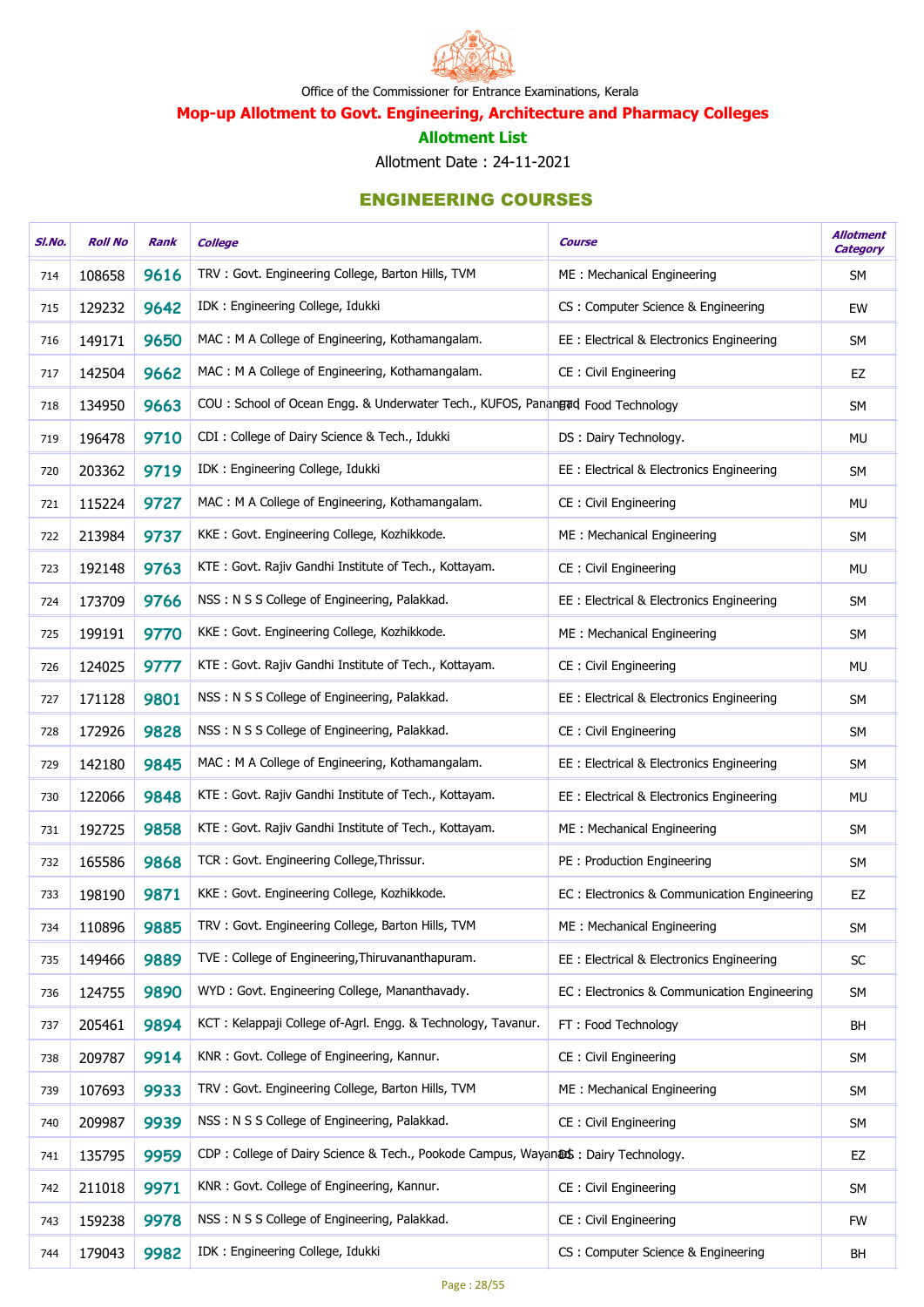

Mop-up Allotment to Govt. Engineering, Architecture and Pharmacy Colleges

#### Allotment List

Allotment Date : 24-11-2021

| SI.No. | <b>Roll No</b> | Rank  | <b>College</b>                                                                    | <b>Course</b>                               | <b>Allotment</b><br><b>Category</b> |
|--------|----------------|-------|-----------------------------------------------------------------------------------|---------------------------------------------|-------------------------------------|
| 745    | 205824         | 9994  | IDK: Engineering College, Idukki                                                  | CS: Computer Science & Engineering          | <b>BH</b>                           |
| 746    | 116446         | 9996  | KTE: Govt. Rajiv Gandhi Institute of Tech., Kottayam.                             | CE: Civil Engineering                       | EZ                                  |
| 747    | 118146 10009   |       | TRV: Govt. Engineering College, Barton Hills, TVM                                 | ME: Mechanical Engineering                  | <b>SM</b>                           |
| 748    | 165374 10010   |       | TRV: Govt. Engineering College, Barton Hills, TVM                                 | ME: Mechanical Engineering                  | SM                                  |
| 749    | 143409         | 10021 | CDP: College of Dairy Science & Tech., Pookode Campus, Wayanas: Dairy Technology. |                                             | MU                                  |
| 750    | 124817 10045   |       | KTE: Govt. Rajiv Gandhi Institute of Tech., Kottayam.                             | CE: Civil Engineering                       | MU                                  |
| 751    | 122734 10058   |       | IDK: Engineering College, Idukki                                                  | IT: Information Technology                  | <b>FW</b>                           |
| 752    | 100012 10062   |       | KNR: Govt. College of Engineering, Kannur.                                        | EE : Electrical & Electronics Engineering   | EZ                                  |
| 753    | 117460 10086   |       | KKE: Govt. Engineering College, Kozhikkode.                                       | AE : Applied Electronics & Instrumentation  | <b>SM</b>                           |
| 754    | 123898 10088   |       | NSS: N S S College of Engineering, Palakkad.                                      | CE: Civil Engineering                       | SM                                  |
| 755    | 204376 10107   |       | KKE: Govt. Engineering College, Kozhikkode.                                       | CH : Chemical Engineering                   | <b>MU</b>                           |
| 756    | 149884 10118   |       | WYD: Govt. Engineering College, Mananthavady.                                     | EC: Electronics & Communication Engineering | SM                                  |
| 757    | 179875         | 10124 | COU: School of Ocean Engg. & Underwater Tech., KUFOS, Panangud Food Technology    |                                             | SM                                  |
| 758    | 111830 10129   |       | TRV: Govt. Engineering College, Barton Hills, TVM                                 | ME: Mechanical Engineering                  | SM                                  |
| 759    | 173183 10140   |       | NSS: N S S College of Engineering, Palakkad.                                      | EE : Electrical & Electronics Engineering   | <b>SM</b>                           |
| 760    | 185094 10145   |       | KKE: Govt. Engineering College, Kozhikkode.                                       | CE: Civil Engineering                       | MU                                  |
| 761    | 180701 10154   |       | MAC: M A College of Engineering, Kothamangalam.                                   | ME: Mechanical Engineering                  | SM                                  |
| 762    | 149614 10165   |       | KCT: Kelappaji College of-Agrl. Engg. & Technology, Tavanur.                      | FT: Food Technology                         | EZ                                  |
| 763    | 180008         | 10195 | NSS: N S S College of Engineering, Palakkad.                                      | EE: Electrical & Electronics Engineering    | <b>SM</b>                           |
| 764    | 158315 10207   |       | WYD: Govt. Engineering College, Mananthavady.                                     | CS: Computer Science & Engineering          | EW                                  |
| 765    | 187365 10212   |       | KNR: Govt. College of Engineering, Kannur.                                        | CE: Civil Engineering                       | MU                                  |
| 766    | 136325         | 10244 | PKD: Govt. Engineering College, Sreekrishnapuram.                                 | CE: Civil Engineering                       | SM                                  |
| 767    | 111803         | 10249 | TRV: Govt. Engineering College, Barton Hills, TVM                                 | ME: Mechanical Engineering                  | SM                                  |
| 768    | 132944 10302   |       | KTE: Govt. Rajiv Gandhi Institute of Tech., Kottayam.                             | ME: Mechanical Engineering                  | SM                                  |
| 769    | 176155         | 10313 | MAC: M A College of Engineering, Kothamangalam.                                   | CE: Civil Engineering                       | EZ                                  |
| 770    | 124003 10329   |       | MAC: M A College of Engineering, Kothamangalam.                                   | ME: Mechanical Engineering                  | SM                                  |
| 771    | 110644 10332   |       | TCR: Govt. Engineering College, Thrissur.                                         | CH: Chemical Engineering                    | VK                                  |
| 772    | 173801 10343   |       | NSS: N S S College of Engineering, Palakkad.                                      | EE: Electrical & Electronics Engineering    | SM                                  |
| 773    | 177853         | 10353 | MAC: M A College of Engineering, Kothamangalam.                                   | EE: Electrical & Electronics Engineering    | <b>MU</b>                           |
| 774    | 159773         | 10372 | PKD: Govt. Engineering College, Sreekrishnapuram.                                 | EC: Electronics & Communication Engineering | EZ                                  |
| 775    | 158160 10387   |       | TCR: Govt. Engineering College, Thrissur.                                         | CH : Chemical Engineering                   | EW                                  |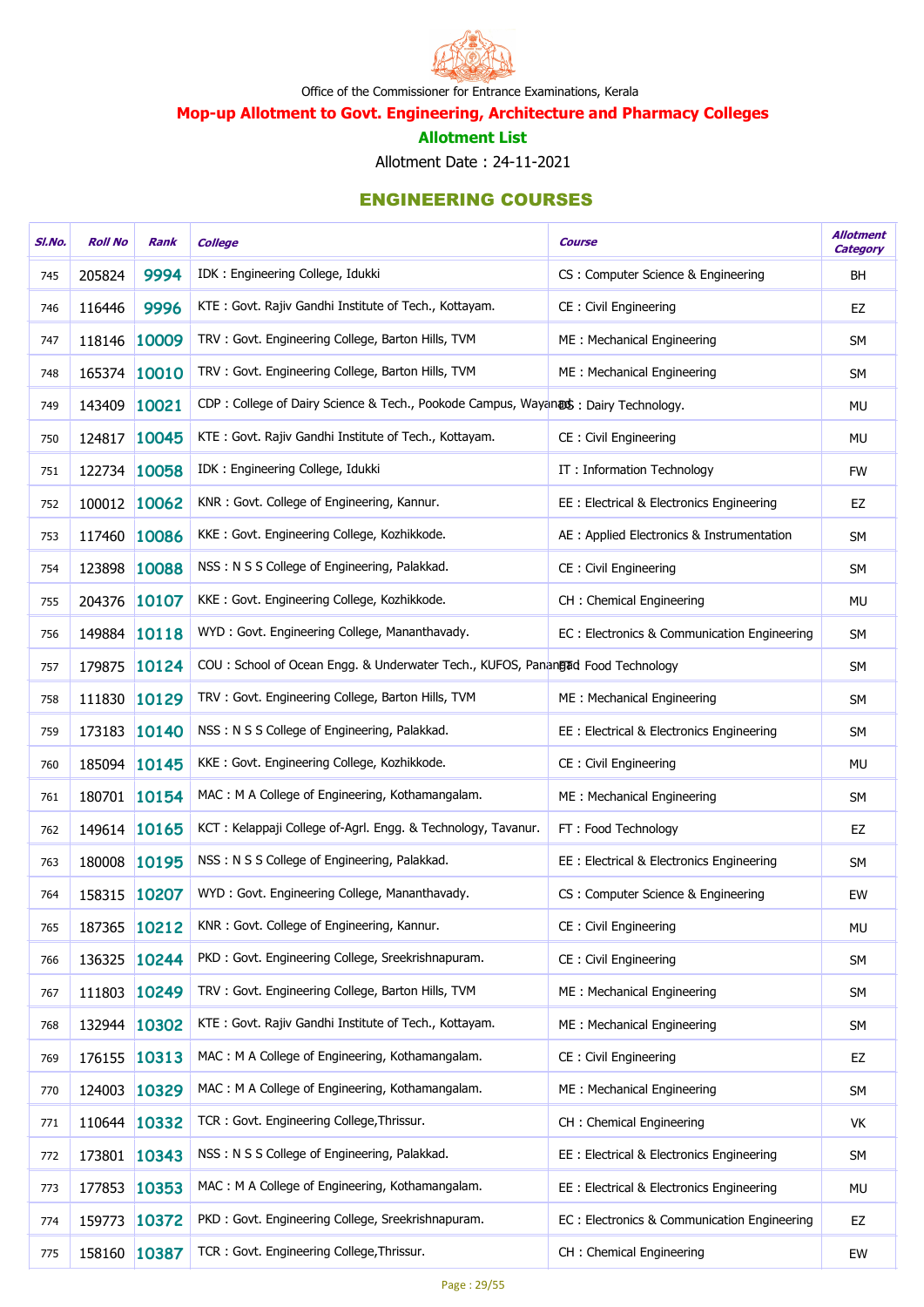

Mop-up Allotment to Govt. Engineering, Architecture and Pharmacy Colleges

#### Allotment List

Allotment Date : 24-11-2021

| SI.No. | <b>Roll No</b> | Rank         | <b>College</b>                                                                 | Course                                      | <b>Allotment</b><br><b>Category</b> |
|--------|----------------|--------------|--------------------------------------------------------------------------------|---------------------------------------------|-------------------------------------|
| 776    | 209635         | 10393        | TRV: Govt. Engineering College, Barton Hills, TVM                              | ME: Mechanical Engineering                  | <b>SM</b>                           |
| 777    |                | 132732 10394 | IDK: Engineering College, Idukki                                               | IT: Information Technology                  | <b>SM</b>                           |
| 778    |                | 110002 10400 | TRV: Govt. Engineering College, Barton Hills, TVM                              | ME: Mechanical Engineering                  | <b>SM</b>                           |
| 779    | 185312         | 10407        | COU: School of Ocean Engg. & Underwater Tech., KUFOS, Panangad Food Technology |                                             | <b>MU</b>                           |
| 780    | 170378         | 10454        | NSS: N S S College of Engineering, Palakkad.                                   | CE : Civil Engineering                      | <b>FW</b>                           |
| 781    | 108813         | 10474        | TRV: Govt. Engineering College, Barton Hills, TVM                              | ME: Mechanical Engineering                  | SM                                  |
| 782    |                | 192965 10475 | IDK: Engineering College, Idukki                                               | EE : Electrical & Electronics Engineering   | <b>SM</b>                           |
| 783    | 141381 10481   |              | KTE: Govt. Rajiv Gandhi Institute of Tech., Kottayam.                          | ME: Mechanical Engineering                  | SM                                  |
| 784    |                | 173743 10502 | NSS: N S S College of Engineering, Palakkad.                                   | CE : Civil Engineering                      | <b>FW</b>                           |
| 785    | 170823         | 10543        | PKD: Govt. Engineering College, Sreekrishnapuram.                              | EC: Electronics & Communication Engineering | <b>MU</b>                           |
| 786    |                | 156771 10552 | MAC: M A College of Engineering, Kothamangalam.                                | EE : Electrical & Electronics Engineering   | <b>MU</b>                           |
| 787    | 152060         | 10560        | NSS: N S S College of Engineering, Palakkad.                                   | CE : Civil Engineering                      | SM                                  |
| 788    | 203193 10578   |              | KKE: Govt. Engineering College, Kozhikkode.                                    | CE: Civil Engineering                       | VK                                  |
| 789    | 173540         | 10583        | PKD: Govt. Engineering College, Sreekrishnapuram.                              | EC: Electronics & Communication Engineering | EZ                                  |
| 790    | 109803         | 10613        | TRV: Govt. Engineering College, Barton Hills, TVM                              | ME: Mechanical Engineering                  | <b>SM</b>                           |
| 791    | 120071         | 10628        | PKD: Govt. Engineering College, Sreekrishnapuram.                              | CE : Civil Engineering                      | SM                                  |
| 792    |                | 163394 10699 | WYD: Govt. Engineering College, Mananthavady.                                  | EC: Electronics & Communication Engineering | SM                                  |
| 793    | 114487         | 10701        | KKE: Govt. Engineering College, Kozhikkode.                                    | AE : Applied Electronics & Instrumentation  | SM                                  |
| 794    | 166099         | 10747        | PKD: Govt. Engineering College, Sreekrishnapuram.                              | EC: Electronics & Communication Engineering | MU                                  |
| 795    |                | 152374 10755 | TCR: Govt. Engineering College, Thrissur.                                      | PE: Production Engineering                  | SM                                  |
| 796    |                | 122173 10772 | TRV: Govt. Engineering College, Barton Hills, TVM                              | ME: Mechanical Engineering                  | <b>SM</b>                           |
| 797    | 183867         | 10814        | NSS: N S S College of Engineering, Palakkad.                                   | EE: Electrical & Electronics Engineering    | <b>BH</b>                           |
| 798    | 104927         | 10818        | PKD: Govt. Engineering College, Sreekrishnapuram.                              | CE : Civil Engineering                      | <b>SM</b>                           |
| 799    | 148755         | 10826        | CDV: College of Dairy Science & Tech., Karakulam P O, TVM.                     | DS: Dairy Technology.                       | <b>MU</b>                           |
| 800    | 177096 10851   |              | TCR: Govt. Engineering College, Thrissur.                                      | PE: Production Engineering                  | <b>SM</b>                           |
| 801    | 199919         | 10857        | WYD: Govt. Engineering College, Mananthavady.                                  | EC: Electronics & Communication Engineering | <b>FW</b>                           |
| 802    | 194523         | 10870        | KNR: Govt. College of Engineering, Kannur.                                     | ME: Mechanical Engineering                  | <b>SM</b>                           |
| 803    | 175816         | 10914        | KNR: Govt. College of Engineering, Kannur.                                     | ME: Mechanical Engineering                  | SM                                  |
| 804    |                | 170914 10955 | PKD: Govt. Engineering College, Sreekrishnapuram.                              | CE : Civil Engineering                      | <b>SM</b>                           |
| 805    | 151705         | 10965        | WYD: Govt. Engineering College, Mananthavady.                                  | EC: Electronics & Communication Engineering | SM                                  |
| 806    |                | 202957 10974 | KKE: Govt. Engineering College, Kozhikkode.                                    | EC: Electronics & Communication Engineering | EZ                                  |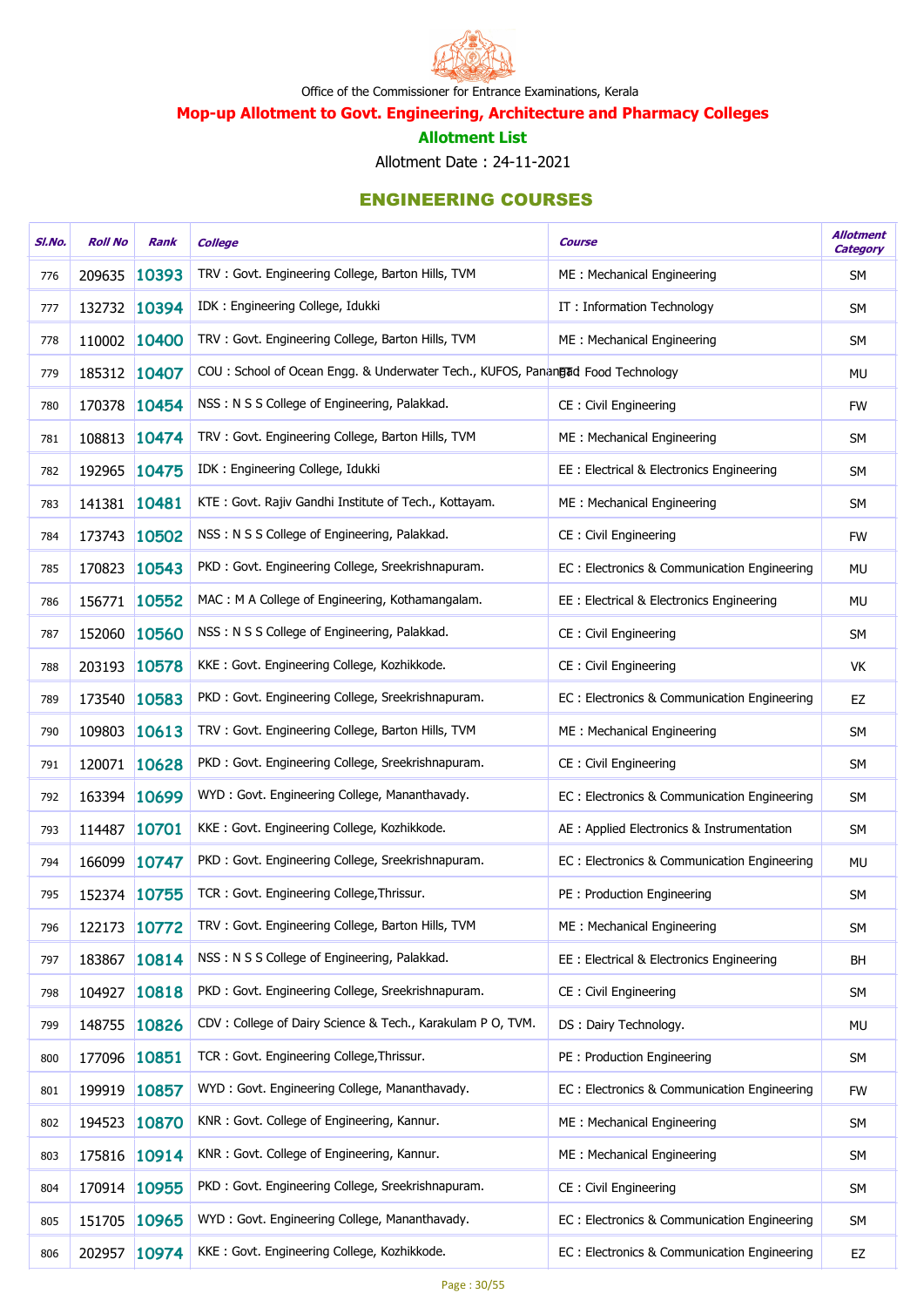

Mop-up Allotment to Govt. Engineering, Architecture and Pharmacy Colleges

#### Allotment List

Allotment Date : 24-11-2021

| SI.No. | <b>Roll No</b> | Rank         | <b>College</b>                                                                    | <b>Course</b>                               | <b>Allotment</b><br><b>Category</b> |
|--------|----------------|--------------|-----------------------------------------------------------------------------------|---------------------------------------------|-------------------------------------|
| 807    | 171198         | 10982        | PKD: Govt. Engineering College, Sreekrishnapuram.                                 | CE: Civil Engineering                       | <b>SM</b>                           |
| 808    | 116961 10994   |              | KTE: Govt. Rajiv Gandhi Institute of Tech., Kottayam.                             | ME: Mechanical Engineering                  | <b>SM</b>                           |
| 809    | 157590 10995   |              | MAC: M A College of Engineering, Kothamangalam.                                   | EE : Electrical & Electronics Engineering   | EZ                                  |
| 810    | 170111 10998   |              | PKD: Govt. Engineering College, Sreekrishnapuram.                                 | EE : Electrical & Electronics Engineering   | <b>FW</b>                           |
| 811    | 166448 11018   |              | PKD: Govt. Engineering College, Sreekrishnapuram.                                 | CE: Civil Engineering                       | <b>SM</b>                           |
| 812    | 133287 11063   |              | PKD: Govt. Engineering College, Sreekrishnapuram.                                 | CE: Civil Engineering                       | <b>SM</b>                           |
| 813    | 176352 11069   |              | NSS: N S S College of Engineering, Palakkad.                                      | CE : Civil Engineering                      | <b>MU</b>                           |
| 814    | 169813 11092   |              | NSS: N S S College of Engineering, Palakkad.                                      | CE: Civil Engineering                       | EZ                                  |
| 815    | 124073         | 11097        | WYD: Govt. Engineering College, Mananthavady.                                     | EE : Electrical & Electronics Engineering   | SM                                  |
| 816    | 113369 11109   |              | WYD: Govt. Engineering College, Mananthavady.                                     | CS: Computer Science & Engineering          | VK                                  |
| 817    | 131015 11126   |              | KKE: Govt. Engineering College, Kozhikkode.                                       | AE : Applied Electronics & Instrumentation  | SM                                  |
| 818    | 126798 11133   |              | TVE: College of Engineering, Thiruvananthapuram.                                  | AE : Applied Electronics & Instrumentation  | EW                                  |
| 819    | 103173         | 11136        | TRV: Govt. Engineering College, Barton Hills, TVM                                 | EE: Electrical & Electronics Engineering    | EW                                  |
| 820    | 209179 11137   |              | IDK: Engineering College, Idukki                                                  | IT: Information Technology                  | SM                                  |
| 821    | 192632 11142   |              | TCR: Govt. Engineering College, Thrissur.                                         | PE: Production Engineering                  | <b>SM</b>                           |
| 822    | 118319 11167   |              | TRV: Govt. Engineering College, Barton Hills, TVM                                 | EE : Electrical & Electronics Engineering   | VK                                  |
| 823    | 196937 11231   |              | KKE: Govt. Engineering College, Kozhikkode.                                       | EC: Electronics & Communication Engineering | <b>MU</b>                           |
| 824    | 176474 11232   |              | CDP: College of Dairy Science & Tech., Pookode Campus, Wayanas: Dairy Technology. |                                             | <b>MU</b>                           |
| 825    | 100635 11308   |              | KTE: Govt. Rajiv Gandhi Institute of Tech., Kottayam.                             | ME: Mechanical Engineering                  | <b>SM</b>                           |
| 826    | 205418 11340   |              | KNR: Govt. College of Engineering, Kannur.                                        | ME: Mechanical Engineering                  | <b>SM</b>                           |
| 827    |                | 182824 11344 | TVE: College of Engineering, Thiruvananthapuram.                                  | IE : Industrial Engineering                 | MU                                  |
| 828    | 178528 11353   |              | NSS: N S S College of Engineering, Palakkad.                                      | EE: Electrical & Electronics Engineering    | MU                                  |
| 829    | 197827 11360   |              | KKE: Govt. Engineering College, Kozhikkode.                                       | AE : Applied Electronics & Instrumentation  | <b>SM</b>                           |
| 830    | 193019 11392   |              | NSS: N S S College of Engineering, Palakkad.                                      | ME: Mechanical Engineering                  | SM                                  |
| 831    | 178038 11417   |              | KKE: Govt. Engineering College, Kozhikkode.                                       | EC: Electronics & Communication Engineering | MU                                  |
| 832    | 118975 11428   |              | KTE: Govt. Rajiv Gandhi Institute of Tech., Kottayam.                             | ME: Mechanical Engineering                  | SM                                  |
| 833    | 198501 11436   |              | KTE: Govt. Rajiv Gandhi Institute of Tech., Kottayam.                             | ME: Mechanical Engineering                  | <b>SM</b>                           |
| 834    | 134340 11452   |              | MAC: M A College of Engineering, Kothamangalam.                                   | CE: Civil Engineering                       | MU                                  |
| 835    |                | 186492 11454 | NSS: N S S College of Engineering, Palakkad.                                      | EE : Electrical & Electronics Engineering   | MU                                  |
| 836    | 107319 11466   |              | KTE: Govt. Rajiv Gandhi Institute of Tech., Kottayam.                             | ME: Mechanical Engineering                  | SM                                  |
| 837    |                | 100795 11476 | CDV: College of Dairy Science & Tech., Karakulam P O, TVM.                        | DS: Dairy Technology.                       | EZ                                  |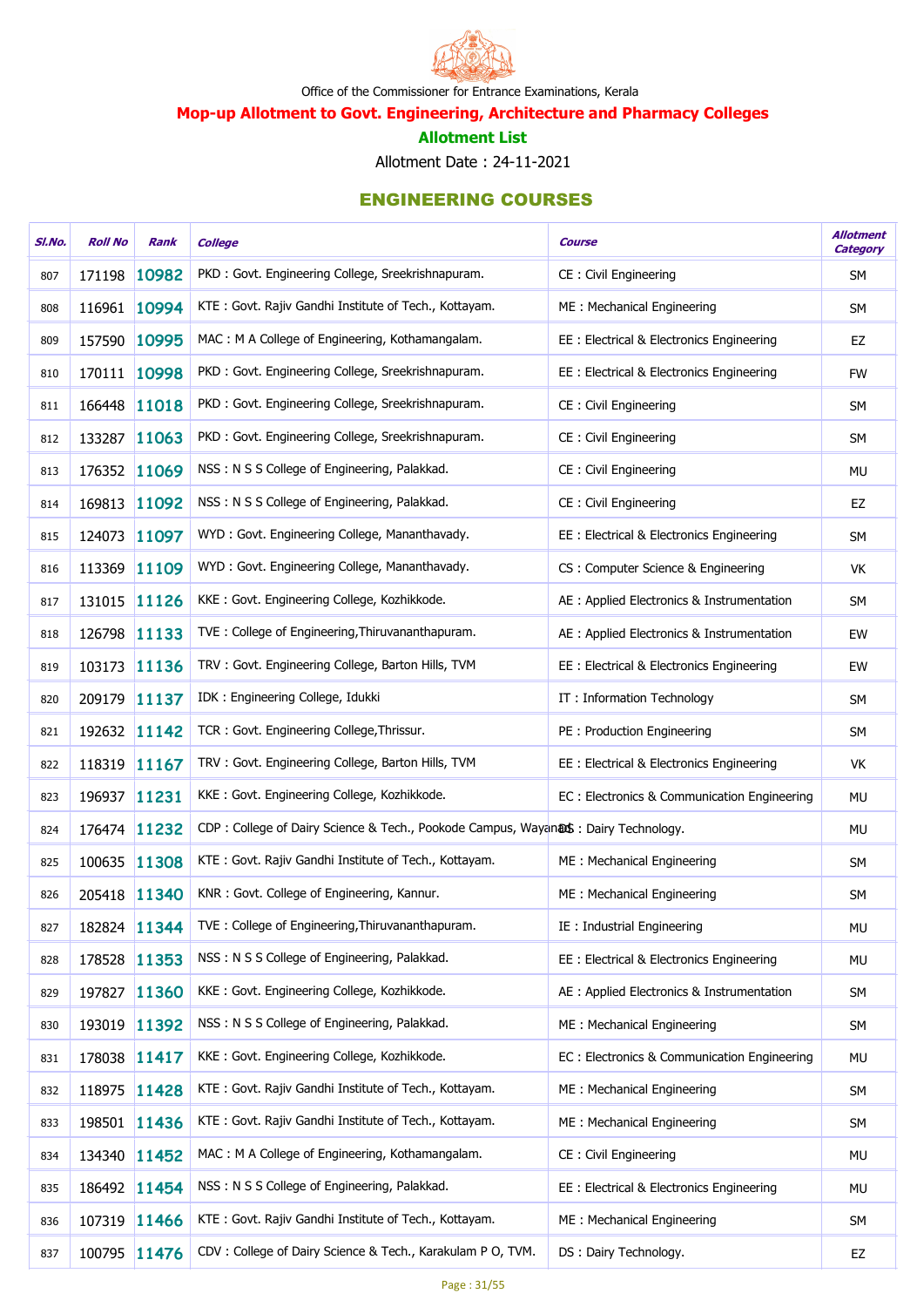

Mop-up Allotment to Govt. Engineering, Architecture and Pharmacy Colleges

#### Allotment List

Allotment Date : 24-11-2021

| SI.No. | <b>Roll No</b> | Rank         | <b>College</b>                                                                 | <b>Course</b>                               | <b>Allotment</b><br><b>Category</b> |
|--------|----------------|--------------|--------------------------------------------------------------------------------|---------------------------------------------|-------------------------------------|
| 838    | 179612 11486   |              | MAC: M A College of Engineering, Kothamangalam.                                | CE : Civil Engineering                      | MU                                  |
| 839    | 161367         | 11492        | COU: School of Ocean Engg. & Underwater Tech., KUFOS, Panangad Food Technology |                                             | <b>MU</b>                           |
| 840    | 153130 11538   |              | IDK: Engineering College, Idukki                                               | CS: Computer Science & Engineering          | BH                                  |
| 841    |                | 191172 11628 | KNR: Govt. College of Engineering, Kannur.                                     | EE : Electrical & Electronics Engineering   | <b>MU</b>                           |
| 842    |                | 178173 11629 | WYD: Govt. Engineering College, Mananthavady.                                  | EC: Electronics & Communication Engineering | <b>FW</b>                           |
| 843    |                | 158594 11636 | NSS: N S S College of Engineering, Palakkad.                                   | EE: Electrical & Electronics Engineering    | EZ                                  |
| 844    |                | 102521 11640 | NSS: N S S College of Engineering, Palakkad.                                   | CE: Civil Engineering                       | <b>EZ</b>                           |
| 845    |                | 172392 11660 | PKD: Govt. Engineering College, Sreekrishnapuram.                              | ME: Mechanical Engineering                  | SM                                  |
| 846    |                | 113282 11708 | KTE: Govt. Rajiv Gandhi Institute of Tech., Kottayam.                          | CE: Civil Engineering                       | EZ                                  |
| 847    |                | 169481 11733 | NSS: N S S College of Engineering, Palakkad.                                   | EE : Electrical & Electronics Engineering   | EZ                                  |
| 848    |                | 209401 11765 | WYD: Govt. Engineering College, Mananthavady.                                  | EE : Electrical & Electronics Engineering   | <b>SM</b>                           |
| 849    | 184608         | 11786        | KKE: Govt. Engineering College, Kozhikkode.                                    | CE: Civil Engineering                       | <b>MU</b>                           |
| 850    | 205528         | 11792        | TKM: T K M College of Engineering, Kollam.                                     | EE : Electrical & Electronics Engineering   | SD                                  |
| 851    |                | 126514 11842 | KTE: Govt. Rajiv Gandhi Institute of Tech., Kottayam.                          | ME: Mechanical Engineering                  | SM                                  |
| 852    | 143295 11871   |              | KTE: Govt. Rajiv Gandhi Institute of Tech., Kottayam.                          | ME: Mechanical Engineering                  | <b>SM</b>                           |
| 853    | 141923         | 11895        | KTE: Govt. Rajiv Gandhi Institute of Tech., Kottayam.                          | ME: Mechanical Engineering                  | SM                                  |
| 854    | 203069         | 11901        | KTE: Govt. Rajiv Gandhi Institute of Tech., Kottayam.                          | ME: Mechanical Engineering                  | <b>SM</b>                           |
| 855    | 133668         | 11911        | MAC: M A College of Engineering, Kothamangalam.                                | ME: Mechanical Engineering                  | SM                                  |
| 856    |                | 153274 11912 | KKE: Govt. Engineering College, Kozhikkode.                                    | EC: Electronics & Communication Engineering | EZ                                  |
| 857    |                | 182790 11932 | MAC: M A College of Engineering, Kothamangalam.                                | ME: Mechanical Engineering                  | SM                                  |
| 858    | 108784 11975   |              | KTE: Govt. Rajiv Gandhi Institute of Tech., Kottayam.                          | ME: Mechanical Engineering                  | <b>SM</b>                           |
| 859    | 157063         | 11990        | MAC: M A College of Engineering, Kothamangalam.                                | ME: Mechanical Engineering                  | SM                                  |
| 860    |                | 181671 11992 | NSS: N S S College of Engineering, Palakkad.                                   | ME: Mechanical Engineering                  | <b>SM</b>                           |
| 861    |                | 162974 12035 | MAC: M A College of Engineering, Kothamangalam.                                | CE: Civil Engineering                       | BH                                  |
| 862    | 208230 12041   |              | KKE: Govt. Engineering College, Kozhikkode.                                    | AE : Applied Electronics & Instrumentation  | <b>SM</b>                           |
| 863    | 146477         | 12076        | NSS: N S S College of Engineering, Palakkad.                                   | CE: Civil Engineering                       | <b>MU</b>                           |
| 864    | 108478         | 12112        | CDV: College of Dairy Science & Tech., Karakulam P O, TVM.                     | DS: Dairy Technology.                       | EW                                  |
| 865    | 113680         | 12120        | KKE: Govt. Engineering College, Kozhikkode.                                    | CH: Chemical Engineering                    | VK                                  |
| 866    | 147274 12131   |              | MAC: M A College of Engineering, Kothamangalam.                                | ME: Mechanical Engineering                  | <b>SM</b>                           |
| 867    | 163769         | 12157        | NSS: N S S College of Engineering, Palakkad.                                   | EE: Electrical & Electronics Engineering    | <b>MU</b>                           |
| 868    |                | 157470 12168 | NSS: N S S College of Engineering, Palakkad.                                   | EE : Electrical & Electronics Engineering   | EZ                                  |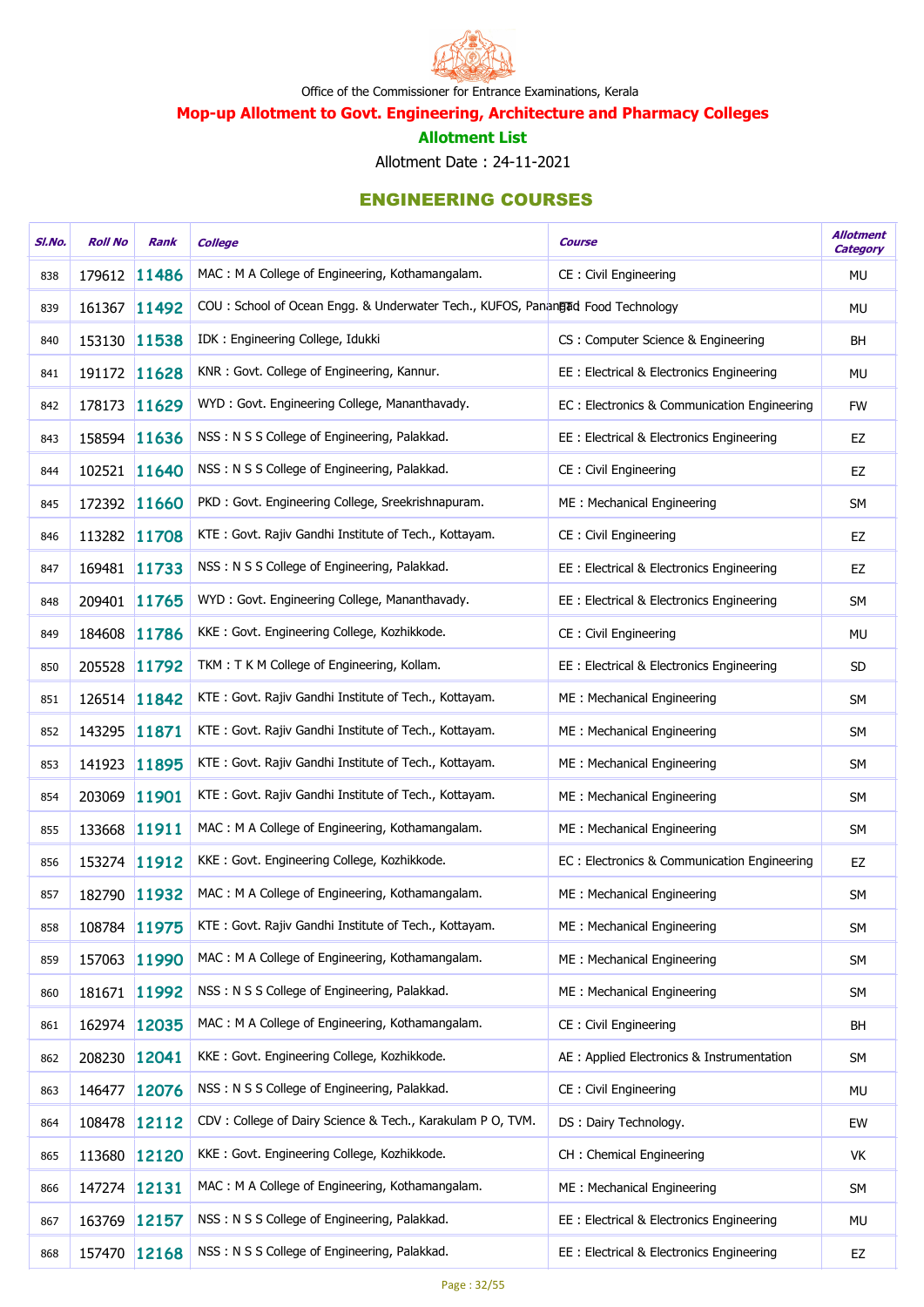

Mop-up Allotment to Govt. Engineering, Architecture and Pharmacy Colleges

#### Allotment List

Allotment Date : 24-11-2021

| SI.No. | <b>Roll No</b> | Rank         | <b>College</b>                                        | <b>Course</b>                               | <b>Allotment</b><br><b>Category</b> |
|--------|----------------|--------------|-------------------------------------------------------|---------------------------------------------|-------------------------------------|
| 869    |                | 189156 12221 | KKE: Govt. Engineering College, Kozhikkode.           | EC: Electronics & Communication Engineering | EW                                  |
| 870    |                | 173648 12224 | WYD: Govt. Engineering College, Mananthavady.         | EC: Electronics & Communication Engineering | <b>SM</b>                           |
| 871    | 192849         | 12240        | KKE: Govt. Engineering College, Kozhikkode.           | CE : Civil Engineering                      | EZ                                  |
| 872    | 178617 12251   |              | IDK : Engineering College, Idukki                     | EC: Electronics & Communication Engineering | <b>FW</b>                           |
| 873    |                | 203246 12257 | KNR: Govt. College of Engineering, Kannur.            | ME: Mechanical Engineering                  | <b>SM</b>                           |
| 874    |                | 147330 12304 | IDK : Engineering College, Idukki                     | IT: Information Technology                  | <b>SM</b>                           |
| 875    |                | 180696 12356 | KNR: Govt. College of Engineering, Kannur.            | EE: Electrical & Electronics Engineering    | <b>MU</b>                           |
| 876    |                | 135772 12358 | NSS: N S S College of Engineering, Palakkad.          | EC: Electronics & Communication Engineering | EW                                  |
| 877    |                | 150033 12364 | KKE: Govt. Engineering College, Kozhikkode.           | AE : Applied Electronics & Instrumentation  | <b>SM</b>                           |
| 878    |                | 171938 12380 | NSS: N S S College of Engineering, Palakkad.          | CE: Civil Engineering                       | EW                                  |
| 879    | 133285         | 12390        | MAC: M A College of Engineering, Kothamangalam.       | CE: Civil Engineering                       | EZ                                  |
| 880    |                | 140377 12398 | PKD: Govt. Engineering College, Sreekrishnapuram.     | EE: Electrical & Electronics Engineering    | <b>FW</b>                           |
| 881    | 125295         | 12407        | KNR: Govt. College of Engineering, Kannur.            | ME: Mechanical Engineering                  | <b>SM</b>                           |
| 882    |                | 150590 12408 | TKM: T K M College of Engineering, Kollam.            | CH: Chemical Engineering                    | LA                                  |
| 883    |                | 118367 12424 | IDK: Engineering College, Idukki                      | EE: Electrical & Electronics Engineering    | <b>SM</b>                           |
| 884    |                | 175754 12429 | NSS: N S S College of Engineering, Palakkad.          | EE: Electrical & Electronics Engineering    | <b>MU</b>                           |
| 885    | 127937         | 12445        | WYD: Govt. Engineering College, Mananthavady.         | EC: Electronics & Communication Engineering | SM                                  |
| 886    | 132841 12453   |              | KTE: Govt. Rajiv Gandhi Institute of Tech., Kottayam. | EC: Electronics & Communication Engineering | LA                                  |
| 887    |                | 152230 12457 | KTE: Govt. Rajiv Gandhi Institute of Tech., Kottayam. | ME: Mechanical Engineering                  | SM                                  |
| 888    | 150520 12461   |              | TRV: Govt. Engineering College, Barton Hills, TVM     | IT: Information Technology                  | LA                                  |
| 889    |                | 205594 12509 | KNR: Govt. College of Engineering, Kannur.            | CE : Civil Engineering                      | EZ                                  |
| 890    |                | 117024 12523 | WYD: Govt. Engineering College, Mananthavady.         | EE: Electrical & Electronics Engineering    | <b>FW</b>                           |
| 891    | 131229         | 12533        | IDK : Engineering College, Idukki                     | EE: Electrical & Electronics Engineering    | SM                                  |
| 892    |                | 151455 12551 | TCR: Govt. Engineering College, Thrissur.             | EE: Electrical & Electronics Engineering    | LA                                  |
| 893    |                | 202440 12595 | IDK: Engineering College, Idukki                      | IT: Information Technology                  | <b>SM</b>                           |
| 894    |                | 116451 12615 | KTE: Govt. Rajiv Gandhi Institute of Tech., Kottayam. | ME: Mechanical Engineering                  | <b>SM</b>                           |
| 895    |                | 108396 12662 | KTE: Govt. Rajiv Gandhi Institute of Tech., Kottayam. | CE: Civil Engineering                       | LA                                  |
| 896    |                | 203032 12713 | KNR: Govt. College of Engineering, Kannur.            | ME: Mechanical Engineering                  | EZ                                  |
| 897    |                | 108857 12716 | IDK: Engineering College, Idukki                      | IT: Information Technology                  | <b>SM</b>                           |
| 898    |                | 166474 12725 | IDK: Engineering College, Idukki                      | EE: Electrical & Electronics Engineering    | <b>FW</b>                           |
| 899    |                | 109385 12739 | KTE: Govt. Rajiv Gandhi Institute of Tech., Kottayam. | ME: Mechanical Engineering                  | <b>SM</b>                           |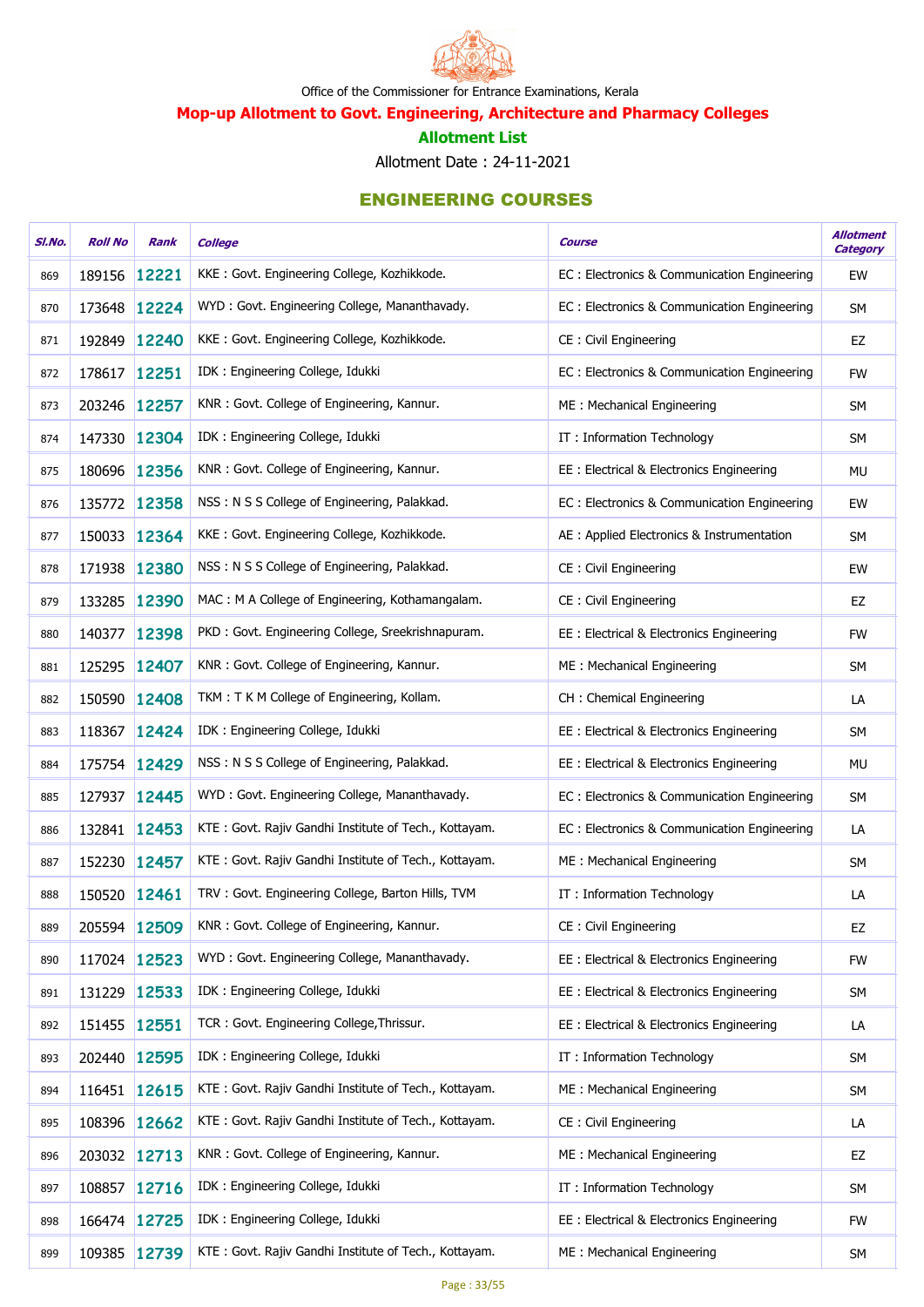

Mop-up Allotment to Govt. Engineering, Architecture and Pharmacy Colleges

#### Allotment List

Allotment Date : 24-11-2021

| SI.No. | <b>Roll No</b> | Rank         | <b>College</b>                                        | <b>Course</b>                               | <b>Allotment</b><br><b>Category</b> |
|--------|----------------|--------------|-------------------------------------------------------|---------------------------------------------|-------------------------------------|
| 900    | 111344 12746   |              | WYD: Govt. Engineering College, Mananthavady.         | EC: Electronics & Communication Engineering | <b>SM</b>                           |
| 901    | 186702 12773   |              | NSS: N S S College of Engineering, Palakkad.          | CE: Civil Engineering                       | MU                                  |
| 902    | 166799 12775   |              | WYD: Govt. Engineering College, Mananthavady.         | EC: Electronics & Communication Engineering | SM                                  |
| 903    | 191873 12794   |              | NSS: N S S College of Engineering, Palakkad.          | CE: Civil Engineering                       | EZ                                  |
| 904    | 119038 12809   |              | TVE: College of Engineering, Thiruvananthapuram.      | IE: Industrial Engineering                  | MU                                  |
| 905    | 114464 12824   |              | TVE: College of Engineering, Thiruvananthapuram.      | IE : Industrial Engineering                 | EZ                                  |
| 906    | 163725 12826   |              | PKD: Govt. Engineering College, Sreekrishnapuram.     | ME: Mechanical Engineering                  | <b>SM</b>                           |
| 907    | 209044 12829   |              | MAC: M A College of Engineering, Kothamangalam.       | CE: Civil Engineering                       | <b>BH</b>                           |
| 908    | 117571 12870   |              | IDK: Engineering College, Idukki                      | IT: Information Technology                  | <b>SM</b>                           |
| 909    | 125213 12896   |              | KTE: Govt. Rajiv Gandhi Institute of Tech., Kottayam. | ME: Mechanical Engineering                  | <b>SM</b>                           |
| 910    | 143471 12929   |              | IDK: Engineering College, Idukki                      | IT: Information Technology                  | <b>SM</b>                           |
| 911    | 189486 12953   |              | PKD: Govt. Engineering College, Sreekrishnapuram.     | EC: Electronics & Communication Engineering | <b>BH</b>                           |
| 912    | 158947 12956   |              | NSS: N S S College of Engineering, Palakkad.          | CE: Civil Engineering                       | EW                                  |
| 913    | 145538 12973   |              | KKE: Govt. Engineering College, Kozhikkode.           | AE : Applied Electronics & Instrumentation  | <b>SM</b>                           |
| 914    | 146096 13005   |              | IDK: Engineering College, Idukki                      | ME: Mechanical Engineering                  | <b>FW</b>                           |
| 915    | 166856 13021   |              | NSS: N S S College of Engineering, Palakkad.          | CE: Civil Engineering                       | EZ                                  |
| 916    | 101973         | 13022        | TRV: Govt. Engineering College, Barton Hills, TVM     | ME: Mechanical Engineering                  | EW                                  |
| 917    | 203219 13063   |              | WYD: Govt. Engineering College, Mananthavady.         | EE: Electrical & Electronics Engineering    | <b>SM</b>                           |
| 918    | 188757 13098   |              | WYD: Govt. Engineering College, Mananthavady.         | EE : Electrical & Electronics Engineering   | <b>SM</b>                           |
| 919    | 196876 13109   |              | MAC: M A College of Engineering, Kothamangalam.       | ME: Mechanical Engineering                  | <b>SM</b>                           |
| 920    | 203081 13121   |              | WYD: Govt. Engineering College, Mananthavady.         | EC: Electronics & Communication Engineering | <b>SM</b>                           |
| 921    | 163132 13130   |              | WYD: Govt. Engineering College, Mananthavady.         | EC: Electronics & Communication Engineering | SM                                  |
| 922    | 115481 13132   |              | TKM: T K M College of Engineering, Kollam.            | EE : Electrical & Electronics Engineering   | SC                                  |
| 923    | 153804 13201   |              | NSS: N S S College of Engineering, Palakkad.          | CE: Civil Engineering                       | VK                                  |
| 924    |                | 169167 13224 | NSS: N S S College of Engineering, Palakkad.          | IC: Instrumentation & Control Engg.         | <b>FW</b>                           |
| 925    | 201667         | 13257        | NSS: N S S College of Engineering, Palakkad.          | EE: Electrical & Electronics Engineering    | <b>BH</b>                           |
| 926    | 203798 13272   |              | WYD: Govt. Engineering College, Mananthavady.         | EC: Electronics & Communication Engineering | <b>SM</b>                           |
| 927    |                | 184336 13284 | TCR: Govt. Engineering College, Thrissur.             | PE: Production Engineering                  | SM                                  |
| 928    | 191514 13285   |              | NSS: N S S College of Engineering, Palakkad.          | CE: Civil Engineering                       | MU                                  |
| 929    | 167603 13311   |              | KKE: Govt. Engineering College, Kozhikkode.           | CH: Chemical Engineering                    | EW                                  |
| 930    |                | 203320 13315 | KNR: Govt. College of Engineering, Kannur.            | CE: Civil Engineering                       | EZ                                  |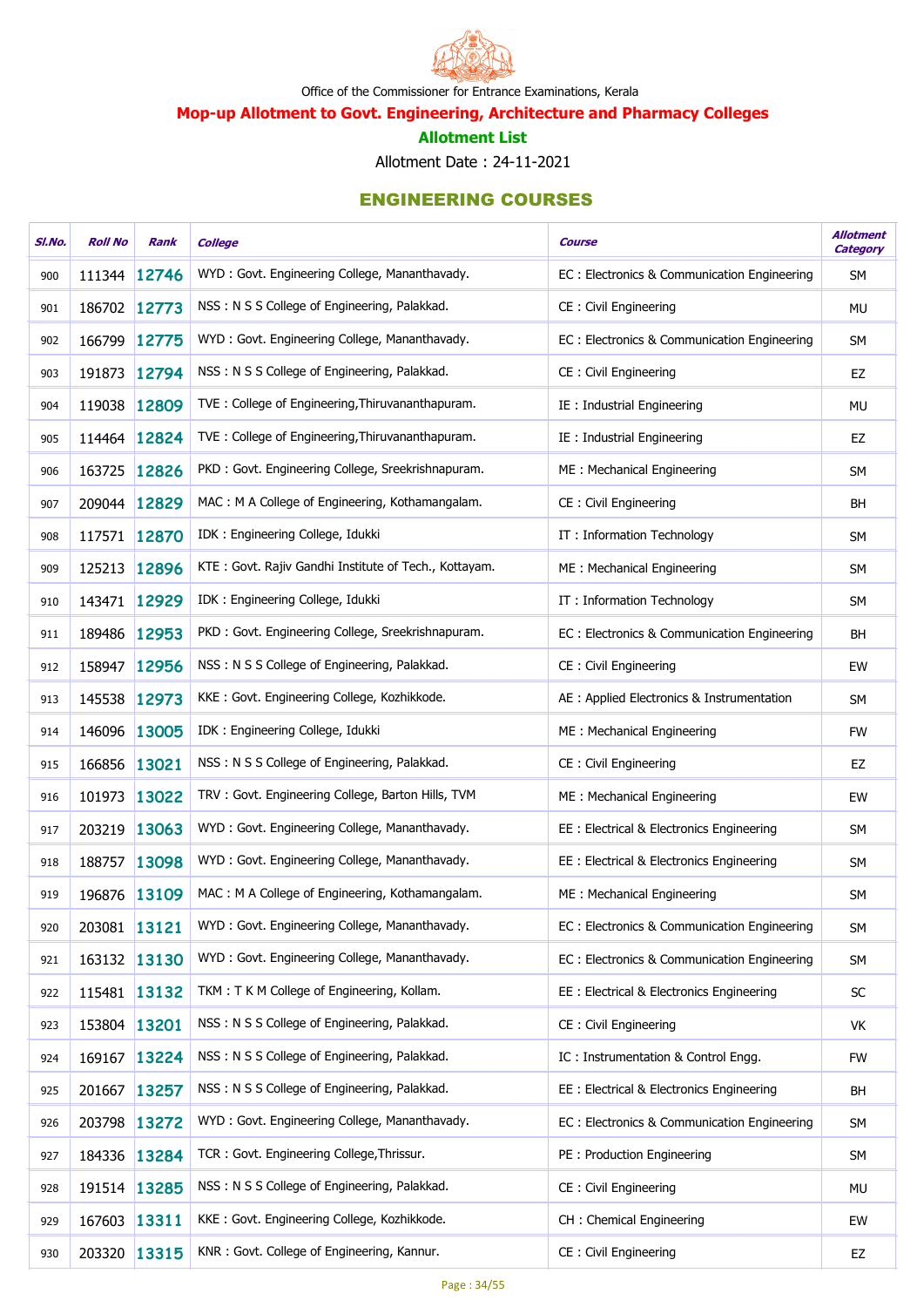

Mop-up Allotment to Govt. Engineering, Architecture and Pharmacy Colleges

#### Allotment List

Allotment Date : 24-11-2021

| SI.No. | <b>Roll No</b> | Rank         | <b>College</b>                                                                     | <b>Course</b>                              | <b>Allotment</b><br><b>Category</b> |
|--------|----------------|--------------|------------------------------------------------------------------------------------|--------------------------------------------|-------------------------------------|
| 931    | 185010         | 13322        | NSS: N S S College of Engineering, Palakkad.                                       | CE: Civil Engineering                      | <b>MU</b>                           |
| 932    | 165215 13324   |              | KNR: Govt. College of Engineering, Kannur.                                         | EE : Electrical & Electronics Engineering  | <b>BH</b>                           |
| 933    | 192918 13327   |              | TCR: Govt. Engineering College, Thrissur.                                          | PE: Production Engineering                 | <b>SM</b>                           |
| 934    | 128417 13340   |              | KKE: Govt. Engineering College, Kozhikkode.                                        | ME: Mechanical Engineering                 | SM                                  |
| 935    | 159631 13342   |              | IDK : Engineering College, Idukki                                                  | EE: Electrical & Electronics Engineering   | SM                                  |
| 936    | 115113 13354   |              | MAC: M A College of Engineering, Kothamangalam.                                    | ME: Mechanical Engineering                 | <b>SM</b>                           |
| 937    | 118632 13370   |              | MAC: M A College of Engineering, Kothamangalam.                                    | ME: Mechanical Engineering                 | SM                                  |
| 938    | 181089 13390   |              | NSS: N S S College of Engineering, Palakkad.                                       | IC: Instrumentation & Control Engg.        | SM                                  |
| 939    | 134424 13398   |              | MAC: M A College of Engineering, Kothamangalam.                                    | ME: Mechanical Engineering                 | SM                                  |
| 940    | 211211 13420   |              | KNR: Govt. College of Engineering, Kannur.                                         | EE : Electrical & Electronics Engineering  | <b>BH</b>                           |
| 941    | 152914 13429   |              | MAC: M A College of Engineering, Kothamangalam.                                    | ME: Mechanical Engineering                 | SM                                  |
| 942    | 162226 13454   |              | WYD: Govt. Engineering College, Mananthavady.                                      | EE : Electrical & Electronics Engineering  | <b>FW</b>                           |
| 943    | 188948 13480   |              | KNR: Govt. College of Engineering, Kannur.                                         | ME: Mechanical Engineering                 | <b>MU</b>                           |
| 944    | 172297 13493   |              | NSS: N S S College of Engineering, Palakkad.                                       | ME : Mechanical Engineering                | SM                                  |
| 945    | 203024 13519   |              | KKE: Govt. Engineering College, Kozhikkode.                                        | AE : Applied Electronics & Instrumentation | SM                                  |
| 946    | 139109 13526   |              | IDK: Engineering College, Idukki                                                   | CS : Computer Science & Engineering        | EW                                  |
| 947    | 203867         | 13534        | KNR: Govt. College of Engineering, Kannur.                                         | CE: Civil Engineering                      | EZ                                  |
| 948    | 173756 13546   |              | NSS: N S S College of Engineering, Palakkad.                                       | ME: Mechanical Engineering                 | SM                                  |
| 949    | 160449         | 13548        | TCR: Govt. Engineering College, Thrissur.                                          | PE: Production Engineering                 | <b>SM</b>                           |
| 950    | 174071 13551   |              | PKD: Govt. Engineering College, Sreekrishnapuram.                                  | ME: Mechanical Engineering                 | <b>SM</b>                           |
| 951    | 167152 13570   |              | MAC: M A College of Engineering, Kothamangalam.                                    | ME: Mechanical Engineering                 | <b>SM</b>                           |
| 952    | 159910 13615   |              | IDK: Engineering College, Idukki                                                   | IT: Information Technology                 | <b>SM</b>                           |
| 953    | 202621 13636   |              | IDK : Engineering College, Idukki                                                  | IT: Information Technology                 | SM                                  |
| 954    | 107135 13651   |              | IDK: Engineering College, Idukki                                                   | EE : Electrical & Electronics Engineering  | <b>FW</b>                           |
| 955    | 213520 13654   |              | IDK : Engineering College, Idukki                                                  | IT: Information Technology                 | <b>SM</b>                           |
| 956    | 170951 13666   |              | NSS: N S S College of Engineering, Palakkad.                                       | IC: Instrumentation & Control Engg.        | <b>SM</b>                           |
| 957    | 162985 13731   |              | IDK: Engineering College, Idukki                                                   | CS: Computer Science & Engineering         | EW                                  |
| 958    | 139544 13747   |              | IDK: Engineering College, Idukki                                                   | IT: Information Technology                 | <b>SM</b>                           |
| 959    | 191834 13751   |              | CDP: College of Dairy Science & Tech., Pookode Campus, Wayanars: Dairy Technology. |                                            | VK                                  |
| 960    | 203653 13755   |              | KNR: Govt. College of Engineering, Kannur.                                         | CE: Civil Engineering                      | EZ                                  |
| 961    |                | 174007 13757 | NSS: N S S College of Engineering, Palakkad.                                       | ME: Mechanical Engineering                 | SM                                  |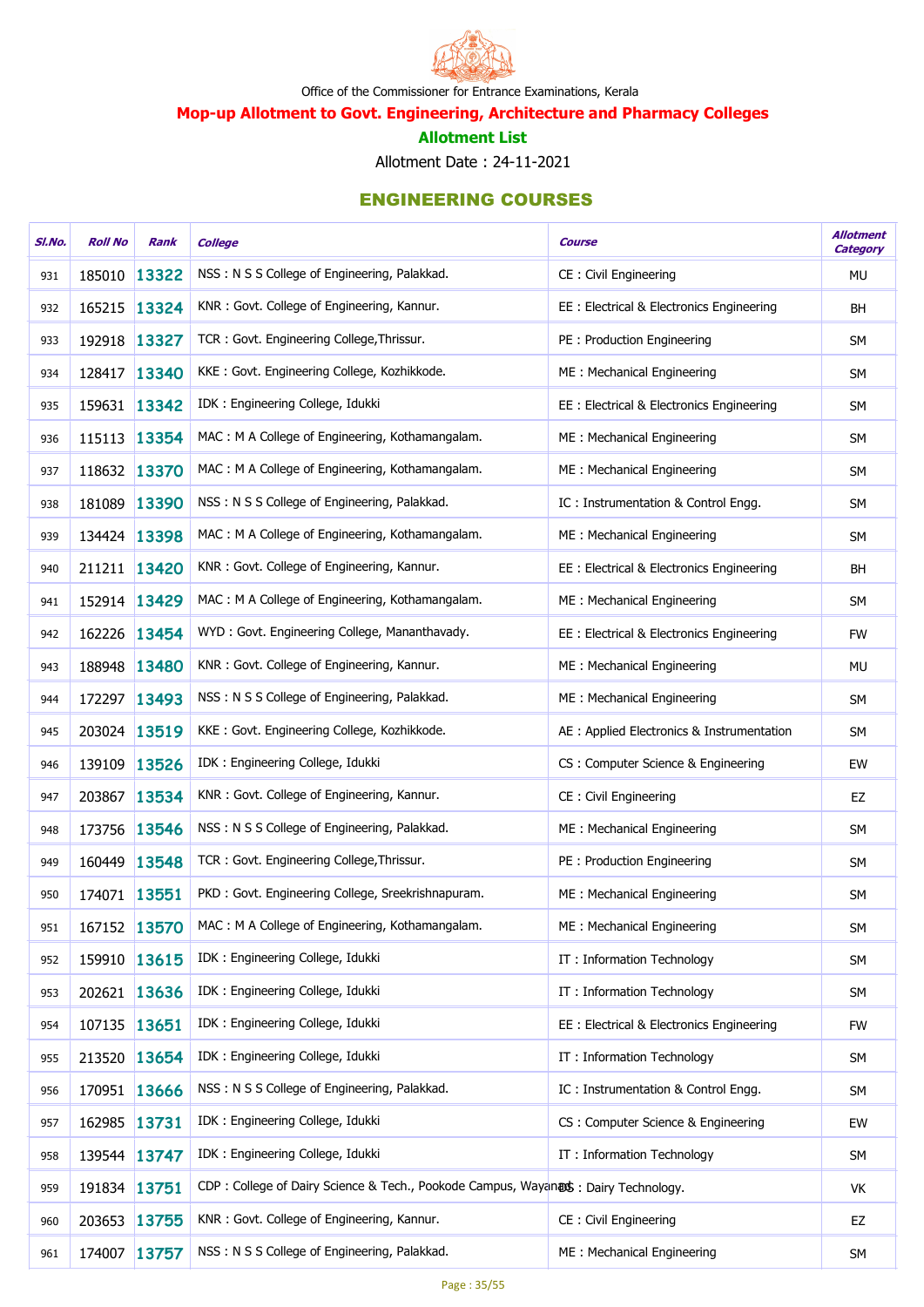

Mop-up Allotment to Govt. Engineering, Architecture and Pharmacy Colleges

#### Allotment List

Allotment Date : 24-11-2021

| SI.No. | <b>Roll No</b> | Rank         | <b>College</b>                                                                 | <b>Course</b>                               | <b>Allotment</b><br><b>Category</b> |
|--------|----------------|--------------|--------------------------------------------------------------------------------|---------------------------------------------|-------------------------------------|
| 962    | 187261 13771   |              | IDK: Engineering College, Idukki                                               | EE : Electrical & Electronics Engineering   | <b>SM</b>                           |
| 963    | 165406 13817   |              | TCR: Govt. Engineering College, Thrissur.                                      | PE: Production Engineering                  | <b>SM</b>                           |
| 964    | 193148 13891   |              | IDK: Engineering College, Idukki                                               | EE : Electrical & Electronics Engineering   | SM                                  |
| 965    | 206292 13895   |              | KKE: Govt. Engineering College, Kozhikkode.                                    | CE: Civil Engineering                       | <b>BH</b>                           |
| 966    | 108718 13905   |              | WYD: Govt. Engineering College, Mananthavady.                                  | EC: Electronics & Communication Engineering | SM                                  |
| 967    | 146466 13920   |              | MAC: M A College of Engineering, Kothamangalam.                                | ME: Mechanical Engineering                  | <b>SM</b>                           |
| 968    | 213234 13931   |              | MAC: M A College of Engineering, Kothamangalam.                                | ME: Mechanical Engineering                  | SM                                  |
| 969    | 186412 13936   |              | NSS: N S S College of Engineering, Palakkad.                                   | ME: Mechanical Engineering                  | SM                                  |
| 970    | 171809 13937   |              | PKD: Govt. Engineering College, Sreekrishnapuram.                              | CS: Computer Science & Engineering          | SC                                  |
| 971    | 104619 13948   |              | IDK: Engineering College, Idukki                                               | EE: Electrical & Electronics Engineering    | SM                                  |
| 972    | 144149 13956   |              | MAC: M A College of Engineering, Kothamangalam.                                | ME: Mechanical Engineering                  | SM                                  |
| 973    | 116971 13975   |              | TKM: T K M College of Engineering, Kollam.                                     | EE : Electrical & Electronics Engineering   | LA                                  |
| 974    | 158868 13992   |              | IDK : Engineering College, Idukki                                              | EC: Electronics & Communication Engineering | <b>BH</b>                           |
| 975    | 174869 14004   |              | KKE: Govt. Engineering College, Kozhikkode.                                    | ME: Mechanical Engineering                  | SM                                  |
| 976    | 109541 14007   |              | TVE: College of Engineering, Thiruvananthapuram.                               | IE: Industrial Engineering                  | EW                                  |
| 977    | 205453 14013   |              | KKE: Govt. Engineering College, Kozhikkode.                                    | CH: Chemical Engineering                    | BH                                  |
| 978    | 178470 14024   |              | NSS: N S S College of Engineering, Palakkad.                                   | ME: Mechanical Engineering                  | <b>SM</b>                           |
| 979    | 201539 14031   |              | COU: School of Ocean Engg. & Underwater Tech., KUFOS, Panangad Food Technology |                                             | MU                                  |
| 980    | 210776 14060   |              | COU: School of Ocean Engg. & Underwater Tech., KUFOS, Panangud Food Technology |                                             | MU                                  |
| 981    | 148708 14066   |              | KKE: Govt. Engineering College, Kozhikkode.                                    | ME: Mechanical Engineering                  | <b>SM</b>                           |
| 982    | 175654 14130   |              | WYD: Govt. Engineering College, Mananthavady.                                  | CS: Computer Science & Engineering          | EW                                  |
| 983    | 121856 14162   |              | WYD: Govt. Engineering College, Mananthavady.                                  | EE: Electrical & Electronics Engineering    | <b>SM</b>                           |
| 984    | 178325 14166   |              | KKE: Govt. Engineering College, Kozhikkode.                                    | CE: Civil Engineering                       | <b>BH</b>                           |
| 985    | 181870 14167   |              | IDK: Engineering College, Idukki                                               | IT: Information Technology                  | MU                                  |
| 986    | 146900 14173   |              | NSS: N S S College of Engineering, Palakkad.                                   | CE: Civil Engineering                       | EZ                                  |
| 987    | 193092 14179   |              | IDK: Engineering College, Idukki                                               | IT: Information Technology                  | MU                                  |
| 988    | 124822 14182   |              | PKD: Govt. Engineering College, Sreekrishnapuram.                              | ME: Mechanical Engineering                  | <b>SM</b>                           |
| 989    | 173672 14219   |              | KKE: Govt. Engineering College, Kozhikkode.                                    | AE : Applied Electronics & Instrumentation  | SM                                  |
| 990    | 176982 14243   |              | WYD: Govt. Engineering College, Mananthavady.                                  | EE: Electrical & Electronics Engineering    | <b>SM</b>                           |
| 991    | 174213 14288   |              | NSS: N S S College of Engineering, Palakkad.                                   | ME: Mechanical Engineering                  | SM                                  |
| 992    |                | 119470 14305 | KKE: Govt. Engineering College, Kozhikkode.                                    | AE : Applied Electronics & Instrumentation  | SM                                  |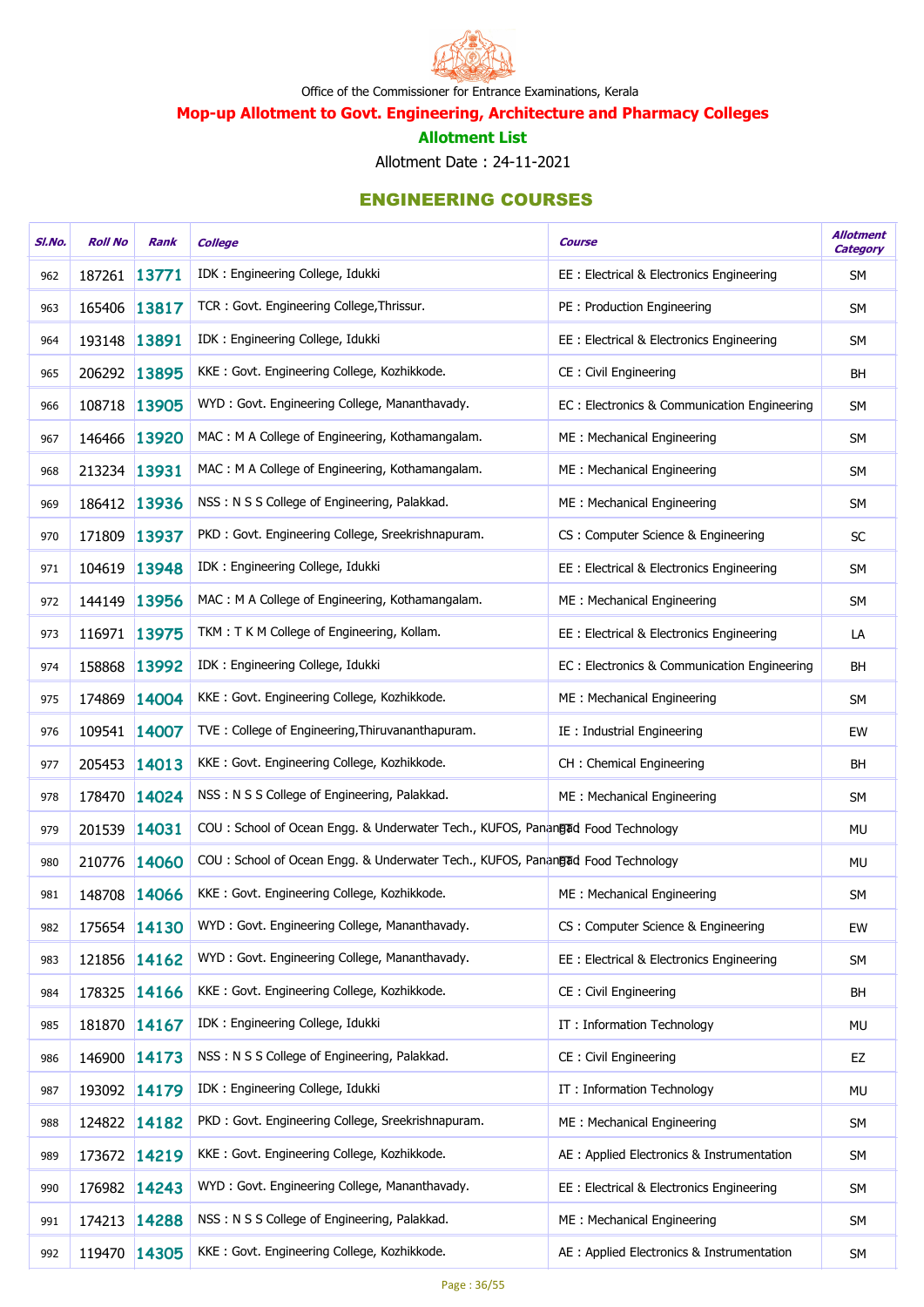

Mop-up Allotment to Govt. Engineering, Architecture and Pharmacy Colleges

#### Allotment List

Allotment Date : 24-11-2021

| SI.No. | <b>Roll No</b> | Rank         | <b>College</b>                                                                 | Course                                     | <b>Allotment</b><br><b>Category</b> |
|--------|----------------|--------------|--------------------------------------------------------------------------------|--------------------------------------------|-------------------------------------|
| 993    | 107156         | 14320        | IDK : Engineering College, Idukki                                              | IT: Information Technology                 | EZ                                  |
| 994    | 159847         | 14329        | PKD: Govt. Engineering College, Sreekrishnapuram.                              | ME: Mechanical Engineering                 | MU                                  |
| 995    | 107327         | 14333        | COU: School of Ocean Engg. & Underwater Tech., KUFOS, Panangud Food Technology |                                            | EZ                                  |
| 996    | 164083         | 14337        | NSS: N S S College of Engineering, Palakkad.                                   | ME: Mechanical Engineering                 | <b>SM</b>                           |
| 997    |                | 203451 14339 | TCR: Govt. Engineering College, Thrissur.                                      | PE: Production Engineering                 | <b>SM</b>                           |
| 998    |                | 161443 14347 | NSS: N S S College of Engineering, Palakkad.                                   | CE: Civil Engineering                      | MU                                  |
| 999    |                | 101745 14352 | MAC: M A College of Engineering, Kothamangalam.                                | ME: Mechanical Engineering                 | <b>SM</b>                           |
| 1000   | 111279         | 14370        | NSS: N S S College of Engineering, Palakkad.                                   | CE: Civil Engineering                      | BX                                  |
| 1001   | 200634 14372   |              | KKE: Govt. Engineering College, Kozhikkode.                                    | ME : Mechanical Engineering                | <b>SM</b>                           |
| 1002   | 173816         | 14405        | NSS: N S S College of Engineering, Palakkad.                                   | ME: Mechanical Engineering                 | <b>SM</b>                           |
| 1003   | 100309         | 14435        | MAC: M A College of Engineering, Kothamangalam.                                | ME: Mechanical Engineering                 | <b>SM</b>                           |
| 1004   | 132936         | 14451        | TCR: Govt. Engineering College, Thrissur.                                      | PE: Production Engineering                 | <b>MU</b>                           |
| 1005   | 151982 14473   |              | TVE: College of Engineering, Thiruvananthapuram.                               | IE : Industrial Engineering                | LA                                  |
| 1006   | 172326         | 14488        | NSS: N S S College of Engineering, Palakkad.                                   | CE: Civil Engineering                      | <b>MU</b>                           |
| 1007   | 132361 14489   |              | IDK: Engineering College, Idukki                                               | ME: Mechanical Engineering                 | <b>SM</b>                           |
| 1008   | 192857         | 14500        | KKE: Govt. Engineering College, Kozhikkode.                                    | AE : Applied Electronics & Instrumentation | SM                                  |
| 1009   | 196578         | 14536        | KKE: Govt. Engineering College, Kozhikkode.                                    | AE : Applied Electronics & Instrumentation | SM                                  |
| 1010   | 191302 14568   |              | KKE: Govt. Engineering College, Kozhikkode.                                    | AE : Applied Electronics & Instrumentation | <b>SM</b>                           |
| 1011   | 173375 14590   |              | NSS: N S S College of Engineering, Palakkad.                                   | ME: Mechanical Engineering                 | EZ                                  |
| 1012   |                | 105923 14600 | KKE: Govt. Engineering College, Kozhikkode.                                    | AE : Applied Electronics & Instrumentation | SM                                  |
| 1013   | 110730 14609   |              | IDK: Engineering College, Idukki                                               | IT: Information Technology                 | EW                                  |
| 1014   | 152179         | 14619        | TCR: Govt. Engineering College, Thrissur.                                      | PE: Production Engineering                 | EZ                                  |
| 1015   |                | 175126 14623 | PKD : Govt. Engineering College, Sreekrishnapuram.                             | EE: Electrical & Electronics Engineering   | MU                                  |
| 1016   |                | 192923 14627 | KKE: Govt. Engineering College, Kozhikkode.                                    | AE : Applied Electronics & Instrumentation | <b>SM</b>                           |
| 1017   |                | 174770 14658 | NSS: N S S College of Engineering, Palakkad.                                   | EE: Electrical & Electronics Engineering   | EW                                  |
| 1018   | 191903         | 14678        | KKE: Govt. Engineering College, Kozhikkode.                                    | AE : Applied Electronics & Instrumentation | SM                                  |
| 1019   | 119289         | 14684        | WYD: Govt. Engineering College, Mananthavady.                                  | EE: Electrical & Electronics Engineering   | <b>SM</b>                           |
| 1020   | 152101         | 14717        | MAC: M A College of Engineering, Kothamangalam.                                | ME: Mechanical Engineering                 | SM                                  |
| 1021   |                | 179736 14725 | WYD: Govt. Engineering College, Mananthavady.                                  | ME: Mechanical Engineering                 | <b>SM</b>                           |
| 1022   |                | 170402 14735 | IDK: Engineering College, Idukki                                               | ME: Mechanical Engineering                 | SM                                  |
| 1023   |                | 118250 14770 | NSS: N S S College of Engineering, Palakkad.                                   | CE: Civil Engineering                      | EZ                                  |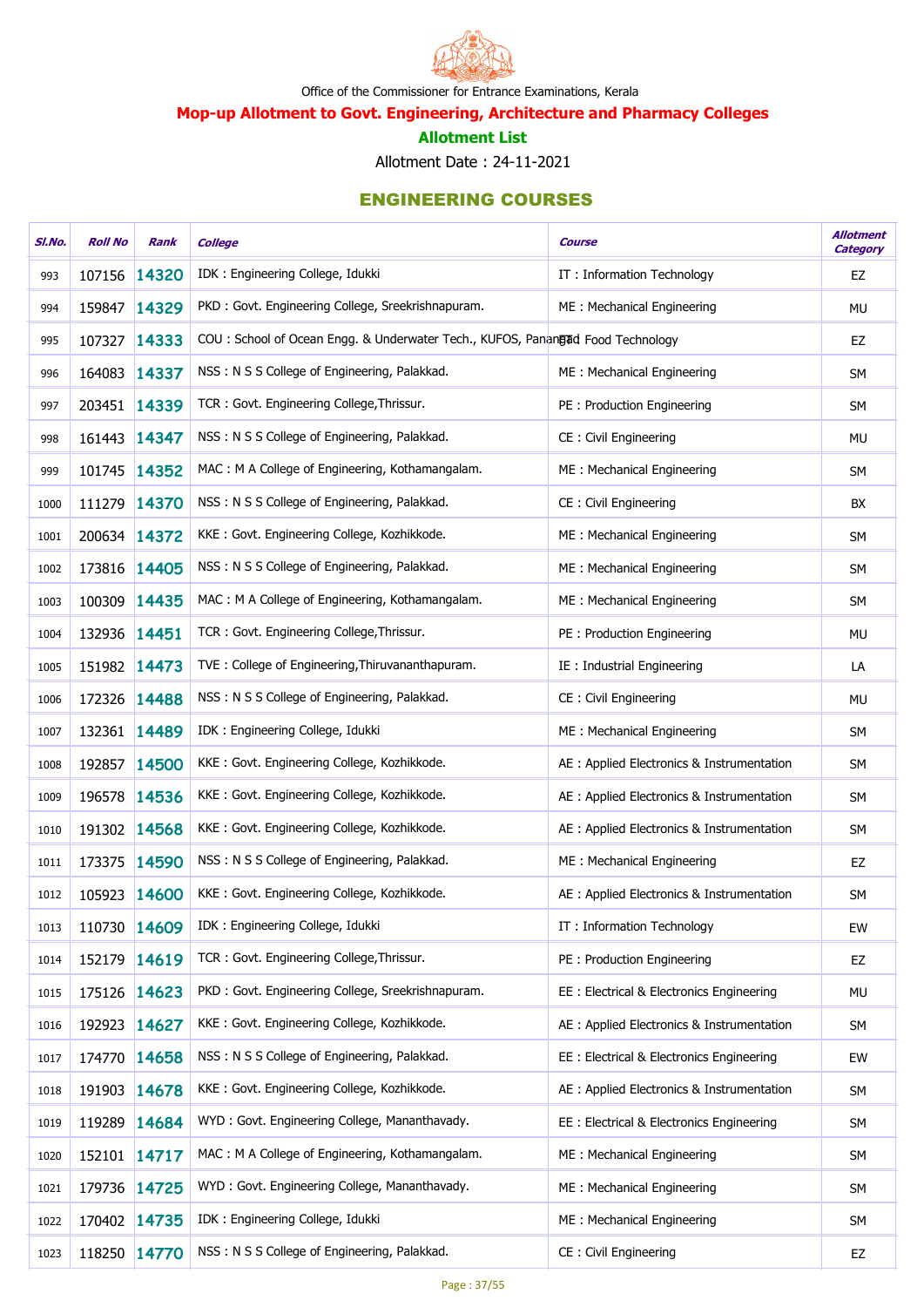

Mop-up Allotment to Govt. Engineering, Architecture and Pharmacy Colleges

#### Allotment List

Allotment Date : 24-11-2021

| SI.No. | <b>Roll No</b> | Rank         | <b>College</b>                                               | <b>Course</b>                               | <b>Allotment</b><br><b>Category</b> |
|--------|----------------|--------------|--------------------------------------------------------------|---------------------------------------------|-------------------------------------|
| 1024   | 167518 14777   |              | IDK: Engineering College, Idukki                             | EC: Electronics & Communication Engineering | EZ                                  |
| 1025   | 109122 14801   |              | MAC: M A College of Engineering, Kothamangalam.              | ME: Mechanical Engineering                  | SM                                  |
| 1026   | 196952 14814   |              | MAC: M A College of Engineering, Kothamangalam.              | ME: Mechanical Engineering                  | SM                                  |
| 1027   | 191374 14830   |              | MAC: M A College of Engineering, Kothamangalam.              | ME: Mechanical Engineering                  | SM                                  |
| 1028   | 125087         | 14834        | MAC: M A College of Engineering, Kothamangalam.              | ME: Mechanical Engineering                  | SM                                  |
| 1029   | 176786 14842   |              | MAC: M A College of Engineering, Kothamangalam.              | ME: Mechanical Engineering                  | SM                                  |
| 1030   | 200147         | 14855        | WYD: Govt. Engineering College, Mananthavady.                | EC: Electronics & Communication Engineering | <b>SM</b>                           |
| 1031   | 103395 14878   |              | IDK: Engineering College, Idukki                             | EE: Electrical & Electronics Engineering    | EZ                                  |
| 1032   | 190898 14880   |              | NSS: N S S College of Engineering, Palakkad.                 | CE: Civil Engineering                       | <b>MU</b>                           |
| 1033   | 154226 14888   |              | NSS: N S S College of Engineering, Palakkad.                 | IC: Instrumentation & Control Engg.         | SM                                  |
| 1034   | 165238 14897   |              | TCR: Govt. Engineering College, Thrissur.                    | PE: Production Engineering                  | EZ                                  |
| 1035   | 103134 15015   |              | IDK: Engineering College, Idukki                             | IT: Information Technology                  | <b>MU</b>                           |
| 1036   | 161561 15033   |              | PKD: Govt. Engineering College, Sreekrishnapuram.            | EE : Electrical & Electronics Engineering   | <b>MU</b>                           |
| 1037   | 160108 15081   |              | TCR: Govt. Engineering College, Thrissur.                    | PE: Production Engineering                  | MU                                  |
| 1038   | 203590 15109   |              | WYD: Govt. Engineering College, Mananthavady.                | ME: Mechanical Engineering                  | <b>SM</b>                           |
| 1039   | 103452 15142   |              | IDK: Engineering College, Idukki                             | IT: Information Technology                  | EZ                                  |
| 1040   | 163130 15148   |              | WYD: Govt. Engineering College, Mananthavady.                | EE: Electrical & Electronics Engineering    | <b>SM</b>                           |
| 1041   | 155552 15184   |              | TVE: College of Engineering, Thiruvananthapuram.             | EE: Electrical & Electronics Engineering    | KN                                  |
| 1042   | 140488 15185   |              | WYD: Govt. Engineering College, Mananthavady.                | EE : Electrical & Electronics Engineering   | <b>SM</b>                           |
| 1043   | 134552 15208   |              | WYD: Govt. Engineering College, Mananthavady.                | EC: Electronics & Communication Engineering | <b>SM</b>                           |
| 1044   | 170115 15228   |              | PKD: Govt. Engineering College, Sreekrishnapuram.            | IT: Information Technology                  | BH                                  |
| 1045   | 193857 15234   |              | NSS: N S S College of Engineering, Palakkad.                 | CE: Civil Engineering                       | EZ                                  |
| 1046   | 155800         | 15254        | MAC: M A College of Engineering, Kothamangalam.              | ME: Mechanical Engineering                  | <b>MU</b>                           |
| 1047   | 166732 15267   |              | KCT: Kelappaji College of-Agrl. Engg. & Technology, Tavanur. | AG: B.Tech. (Agricultural Engg.)            | EW                                  |
| 1048   | 133347         | 15380        | MAC: M A College of Engineering, Kothamangalam.              | ME: Mechanical Engineering                  | EZ                                  |
| 1049   | 184994 15382   |              | IDK: Engineering College, Idukki                             | EE: Electrical & Electronics Engineering    | <b>MU</b>                           |
| 1050   | 179087         | 15441        | IDK: Engineering College, Idukki                             | EC: Electronics & Communication Engineering | <b>MU</b>                           |
| 1051   | 133027 15466   |              | KKE: Govt. Engineering College, Kozhikkode.                  | CH: Chemical Engineering                    | LA                                  |
| 1052   | 192384 15486   |              | CDI: College of Dairy Science & Tech., Idukki                | DS: Dairy Technology.                       | EZ                                  |
| 1053   | 100530         | 15506        | TVE: College of Engineering, Thiruvananthapuram.             | IE: Industrial Engineering                  | VK                                  |
| 1054   |                | 108275 15522 | IDK: Engineering College, Idukki                             | IT: Information Technology                  | <b>MU</b>                           |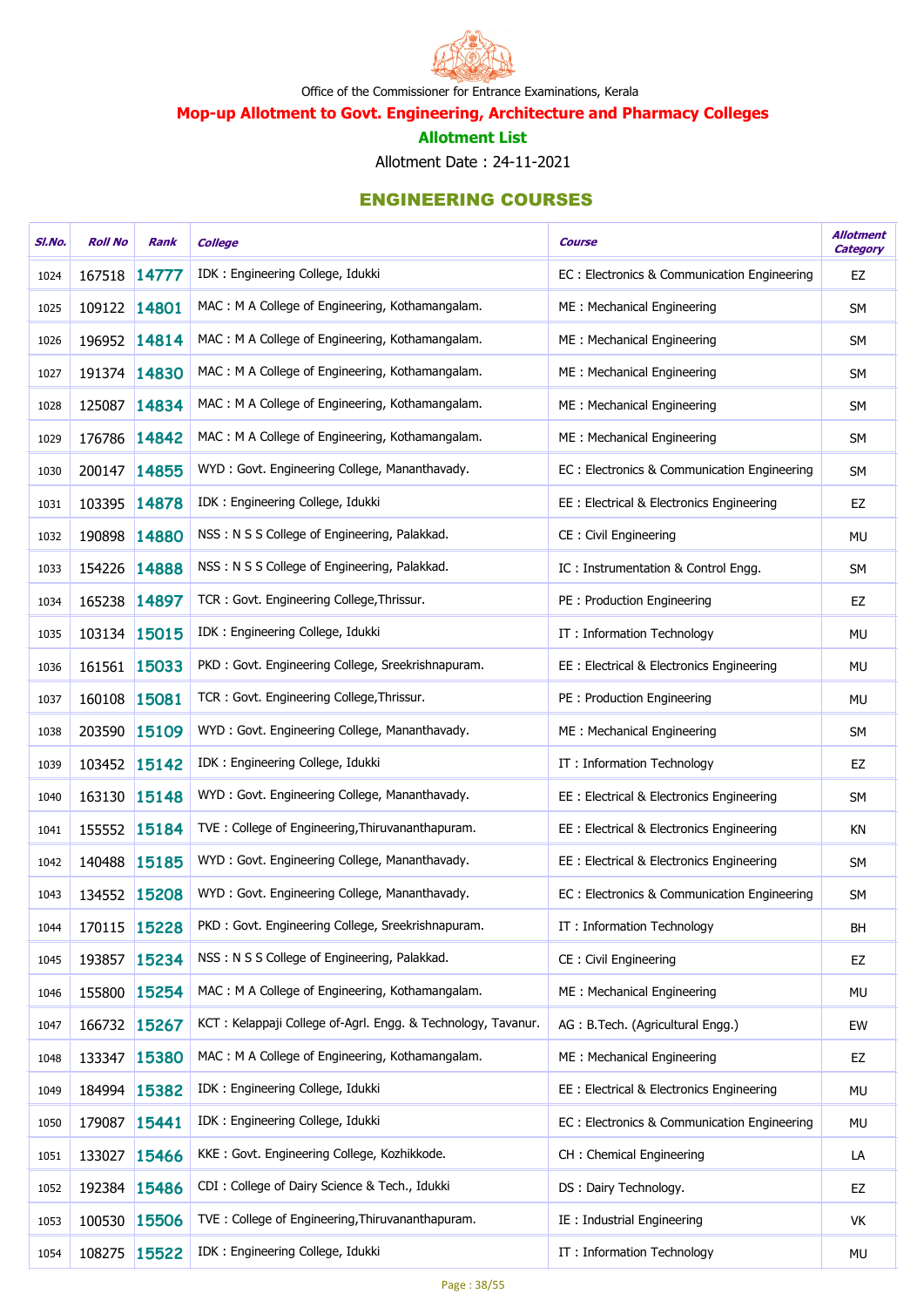

Mop-up Allotment to Govt. Engineering, Architecture and Pharmacy Colleges

#### Allotment List

Allotment Date : 24-11-2021

| SI.No. | <b>Roll No</b> | Rank         | <b>College</b>                                                                 | Course                                      | <b>Allotment</b><br><b>Category</b> |
|--------|----------------|--------------|--------------------------------------------------------------------------------|---------------------------------------------|-------------------------------------|
| 1055   | 159786         | 15523        | IDK: Engineering College, Idukki                                               | IT: Information Technology                  | MU                                  |
| 1056   | 182977 15526   |              | PKD: Govt. Engineering College, Sreekrishnapuram.                              | EE: Electrical & Electronics Engineering    | EZ                                  |
| 1057   | 150370         | 15529        | IDK: Engineering College, Idukki                                               | IT: Information Technology                  | <b>MU</b>                           |
| 1058   | 207971 15557   |              | KKE: Govt. Engineering College, Kozhikkode.                                    | AE : Applied Electronics & Instrumentation  | <b>BH</b>                           |
| 1059   | 134775         | 15593        | IDK: Engineering College, Idukki                                               | EC: Electronics & Communication Engineering | <b>MU</b>                           |
| 1060   | 204829 15602   |              | KKE: Govt. Engineering College, Kozhikkode.                                    | CE: Civil Engineering                       | EW                                  |
| 1061   | 199038         | 15608        | NSS: N S S College of Engineering, Palakkad.                                   | ME: Mechanical Engineering                  | MU                                  |
| 1062   | 142296 15617   |              | TRV: Govt. Engineering College, Barton Hills, TVM                              | ME: Mechanical Engineering                  | EW                                  |
| 1063   | 186832 15688   |              | WYD: Govt. Engineering College, Mananthavady.                                  | ME: Mechanical Engineering                  | <b>FW</b>                           |
| 1064   | 158963 15717   |              | NSS: N S S College of Engineering, Palakkad.                                   | IC: Instrumentation & Control Engg.         | <b>SM</b>                           |
| 1065   | 167024 15748   |              | CDI: College of Dairy Science & Tech., Idukki                                  | DS: Dairy Technology.                       | EZ                                  |
| 1066   | 203994 15792   |              | WYD: Govt. Engineering College, Mananthavady.                                  | EC: Electronics & Communication Engineering | SM                                  |
| 1067   | 206416         | 15796        | WYD: Govt. Engineering College, Mananthavady.                                  | EE: Electrical & Electronics Engineering    | SM                                  |
| 1068   | 129638 15814   |              | NSS: N S S College of Engineering, Palakkad.                                   | IC: Instrumentation & Control Engg.         | SM                                  |
| 1069   | 120050         | 15834        | WYD: Govt. Engineering College, Mananthavady.                                  | EC: Electronics & Communication Engineering | SM                                  |
| 1070   | 184426         | 15839        | IDK: Engineering College, Idukki                                               | EC: Electronics & Communication Engineering | MU                                  |
| 1071   | 153443         | 15862        | MAC: M A College of Engineering, Kothamangalam.                                | ME: Mechanical Engineering                  | EZ                                  |
| 1072   | 153223 15870   |              | IDK: Engineering College, Idukki                                               | EC: Electronics & Communication Engineering | <b>MU</b>                           |
| 1073   | 160381 15880   |              | COU: School of Ocean Engg. & Underwater Tech., KUFOS, Panangud Food Technology |                                             | EZ                                  |
| 1074   | 192937 15897   |              | KKE: Govt. Engineering College, Kozhikkode.                                    | ME: Mechanical Engineering                  | EZ                                  |
| 1075   | 121650 15911   |              | WYD: Govt. Engineering College, Mananthavady.                                  | EC: Electronics & Communication Engineering | <b>SM</b>                           |
| 1076   | 117425         | 15919        | KKE: Govt. Engineering College, Kozhikkode.                                    | CH: Chemical Engineering                    | LA                                  |
| 1077   | 128303         | 15943        | KTE: Govt. Rajiv Gandhi Institute of Tech., Kottayam.                          | CS: Computer Science & Engineering          | SC                                  |
| 1078   | 184162 15949   |              | IDK: Engineering College, Idukki                                               | IT: Information Technology                  | <b>MU</b>                           |
| 1079   | 206815         | 15974        | KNR: Govt. College of Engineering, Kannur.                                     | ME: Mechanical Engineering                  | EZ                                  |
| 1080   | 205493         | 15982        | WYD: Govt. Engineering College, Mananthavady.                                  | EE: Electrical & Electronics Engineering    | SM                                  |
| 1081   | 164512         | 15995        | WYD: Govt. Engineering College, Mananthavady.                                  | EC: Electronics & Communication Engineering | <b>SM</b>                           |
| 1082   | 198323         | 16024        | WYD: Govt. Engineering College, Mananthavady.                                  | EC: Electronics & Communication Engineering | SM                                  |
| 1083   | 165475         | 16035        | TCR: Govt. Engineering College, Thrissur.                                      | PE: Production Engineering                  | EZ                                  |
| 1084   | 169793         | 16046        | PKD: Govt. Engineering College, Sreekrishnapuram.                              | EE: Electrical & Electronics Engineering    | EZ                                  |
| 1085   |                | 203650 16090 | KNR: Govt. College of Engineering, Kannur.                                     | EE: Electrical & Electronics Engineering    | VK                                  |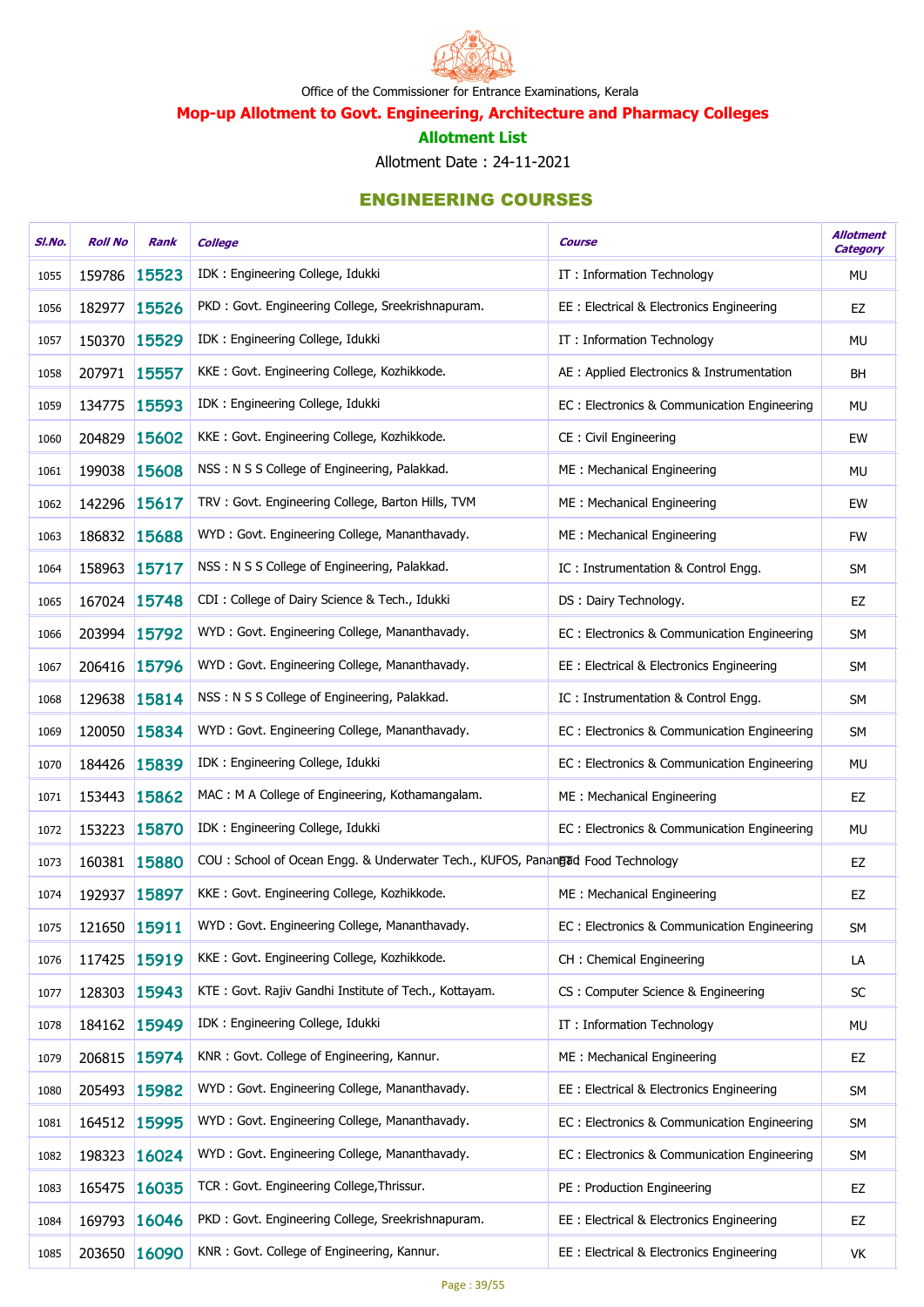

Mop-up Allotment to Govt. Engineering, Architecture and Pharmacy Colleges

#### Allotment List

Allotment Date : 24-11-2021

| SI.No. | <b>Roll No</b> | Rank         | <b>College</b>                                        | Course                                      | <b>Allotment</b><br><b>Category</b> |
|--------|----------------|--------------|-------------------------------------------------------|---------------------------------------------|-------------------------------------|
| 1086   | 152445         | 16156        | NSS: N S S College of Engineering, Palakkad.          | EE: Electrical & Electronics Engineering    | <b>DV</b>                           |
| 1087   | 104761 16182   |              | IDK: Engineering College, Idukki                      | EC: Electronics & Communication Engineering | EZ                                  |
| 1088   | 140441 16205   |              | KTE: Govt. Rajiv Gandhi Institute of Tech., Kottayam. | ME: Mechanical Engineering                  | <b>BH</b>                           |
| 1089   | 123693 16272   |              | KKE: Govt. Engineering College, Kozhikkode.           | CH: Chemical Engineering                    | EW                                  |
| 1090   | 206159         | 16286        | PKD: Govt. Engineering College, Sreekrishnapuram.     | EE: Electrical & Electronics Engineering    | BH                                  |
| 1091   | 204652 16341   |              | IDK: Engineering College, Idukki                      | IT: Information Technology                  | <b>XS</b>                           |
| 1092   | 122093         | 16359        | TCR: Govt. Engineering College, Thrissur.             | PE: Production Engineering                  | MU                                  |
| 1093   | 115396 16361   |              | PKD: Govt. Engineering College, Sreekrishnapuram.     | CE: Civil Engineering                       | EZ                                  |
| 1094   | 125317         | 16368        | NSS: N S S College of Engineering, Palakkad.          | IC: Instrumentation & Control Engg.         | SM                                  |
| 1095   | 122061 16418   |              | WYD: Govt. Engineering College, Mananthavady.         | EC: Electronics & Communication Engineering | SM                                  |
| 1096   | 108383         | 16463        | TCR: Govt. Engineering College, Thrissur.             | CE: Civil Engineering                       | LA                                  |
| 1097   | 104478 16484   |              | PKD: Govt. Engineering College, Sreekrishnapuram.     | CE: Civil Engineering                       | EZ                                  |
| 1098   | 202379         | 16498        | KNR: Govt. College of Engineering, Kannur.            | ME: Mechanical Engineering                  | <b>MU</b>                           |
| 1099   | 167048 16528   |              | NSS: N S S College of Engineering, Palakkad.          | IC: Instrumentation & Control Engg.         | <b>SM</b>                           |
| 1100   | 202350         | 16540        | WYD: Govt. Engineering College, Mananthavady.         | ME: Mechanical Engineering                  | <b>FW</b>                           |
| 1101   | 201048         | 16554        | NSS: N S S College of Engineering, Palakkad.          | IC: Instrumentation & Control Engg.         | SM                                  |
| 1102   | 163128         | 16565        | PKD: Govt. Engineering College, Sreekrishnapuram.     | CE: Civil Engineering                       | EZ                                  |
| 1103   | 118039 16615   |              | NSS: N S S College of Engineering, Palakkad.          | ME: Mechanical Engineering                  | EZ                                  |
| 1104   | 124562 16633   |              | PKD: Govt. Engineering College, Sreekrishnapuram.     | CE: Civil Engineering                       | EZ                                  |
| 1105   |                | 156795 16634 | PKD: Govt. Engineering College, Sreekrishnapuram.     | CE: Civil Engineering                       | EZ                                  |
| 1106   | 173778 16657   |              | IDK: Engineering College, Idukki                      | EC: Electronics & Communication Engineering | MU                                  |
| 1107   | 176792 16663   |              | KKE: Govt. Engineering College, Kozhikkode.           | ME: Mechanical Engineering                  | MU                                  |
| 1108   |                | 170044 16690 | NSS: N S S College of Engineering, Palakkad.          | IC: Instrumentation & Control Engg.         | SM                                  |
| 1109   | 135092 16748   |              | NSS: N S S College of Engineering, Palakkad.          | ME: Mechanical Engineering                  | VK                                  |
| 1110   |                | 173501 16764 | PKD: Govt. Engineering College, Sreekrishnapuram.     | CE: Civil Engineering                       | EZ                                  |
| 1111   | 214110         | 16784        | NSS: N S S College of Engineering, Palakkad.          | ME: Mechanical Engineering                  | MU                                  |
| 1112   | 206073         | 16788        | CFT: College of Food Technolgy, Thumburmuzhy          | FT: Food Technology                         | DV                                  |
| 1113   | 167275         | 16803        | IDK: Engineering College, Idukki                      | ME: Mechanical Engineering                  | <b>SM</b>                           |
| 1114   | 190979         | 16853        | WYD: Govt. Engineering College, Mananthavady.         | EE: Electrical & Electronics Engineering    | SM                                  |
| 1115   | 165758         | 16876        | IDK: Engineering College, Idukki                      | EC: Electronics & Communication Engineering | EZ                                  |
| 1116   |                | 160001 16947 | NSS: N S S College of Engineering, Palakkad.          | IC: Instrumentation & Control Engg.         | SM                                  |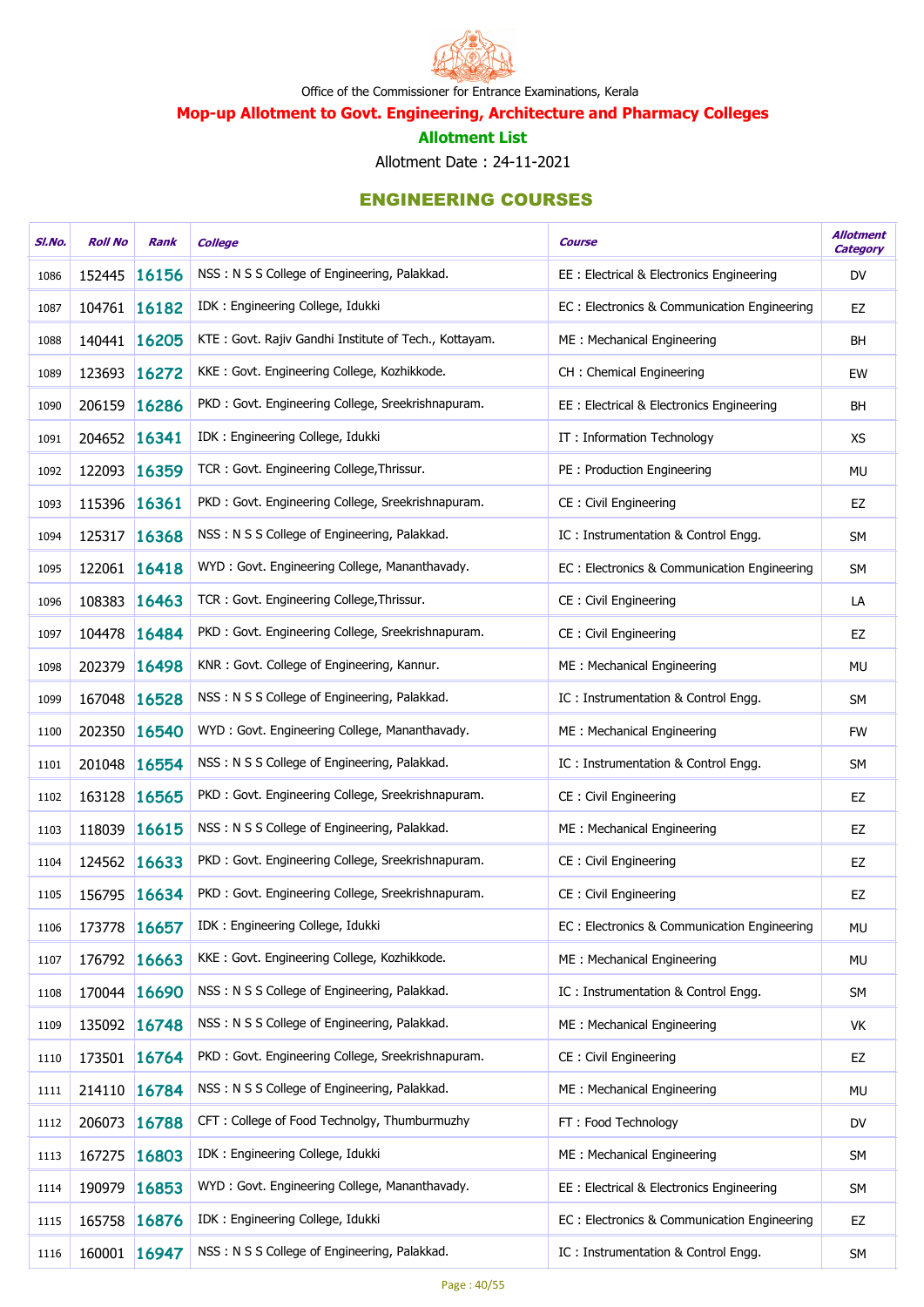

Mop-up Allotment to Govt. Engineering, Architecture and Pharmacy Colleges

#### Allotment List

Allotment Date : 24-11-2021

| SI.No. | <b>Roll No</b> | Rank  | <b>College</b>                                    | <b>Course</b>                               | <b>Allotment</b><br><b>Category</b> |
|--------|----------------|-------|---------------------------------------------------|---------------------------------------------|-------------------------------------|
| 1117   | 166155         | 16961 | WYD: Govt. Engineering College, Mananthavady.     | EE: Electrical & Electronics Engineering    | <b>SM</b>                           |
| 1118   | 164398 16977   |       | PKD: Govt. Engineering College, Sreekrishnapuram. | EE : Electrical & Electronics Engineering   | EZ                                  |
| 1119   | 113566         | 16999 | NSS: N S S College of Engineering, Palakkad.      | IC: Instrumentation & Control Engg.         | <b>SM</b>                           |
| 1120   | 175884 17003   |       | WYD: Govt. Engineering College, Mananthavady.     | EC: Electronics & Communication Engineering | SM                                  |
| 1121   | 178231 17013   |       | KKE: Govt. Engineering College, Kozhikkode.       | ME: Mechanical Engineering                  | <b>MU</b>                           |
| 1122   | 113435 17061   |       | IDK: Engineering College, Idukki                  | ME: Mechanical Engineering                  | <b>SM</b>                           |
| 1123   | 100029         | 17075 | WYD: Govt. Engineering College, Mananthavady.     | EC: Electronics & Communication Engineering | <b>SM</b>                           |
| 1124   | 209854 17121   |       | TVE: College of Engineering, Thiruvananthapuram.  | IE: Industrial Engineering                  | EW                                  |
| 1125   | 128733 17167   |       | TCR: Govt. Engineering College, Thrissur.         | CH: Chemical Engineering                    | BX                                  |
| 1126   | 109360 17178   |       | WYD: Govt. Engineering College, Mananthavady.     | ME: Mechanical Engineering                  | <b>SM</b>                           |
| 1127   | 209821 17212   |       | WYD: Govt. Engineering College, Mananthavady.     | EC: Electronics & Communication Engineering | <b>SM</b>                           |
| 1128   | 186974 17221   |       | IDK: Engineering College, Idukki                  | EE: Electrical & Electronics Engineering    | <b>MU</b>                           |
| 1129   | 178553         | 17238 | KKE: Govt. Engineering College, Kozhikkode.       | ME: Mechanical Engineering                  | <b>MU</b>                           |
| 1130   | 184851 17278   |       | IDK: Engineering College, Idukki                  | EC: Electronics & Communication Engineering | <b>MU</b>                           |
| 1131   | 108498         | 17324 | KKE: Govt. Engineering College, Kozhikkode.       | ME: Mechanical Engineering                  | EZ                                  |
| 1132   | 196599         | 17333 | KKE: Govt. Engineering College, Kozhikkode.       | ME: Mechanical Engineering                  | <b>MU</b>                           |
| 1133   | 179719         | 17350 | NSS: N S S College of Engineering, Palakkad.      | IC: Instrumentation & Control Engg.         | <b>SM</b>                           |
| 1134   | 178042 17361   |       | IDK: Engineering College, Idukki                  | IT: Information Technology                  | <b>MU</b>                           |
| 1135   | 168841 17375   |       | NSS: N S S College of Engineering, Palakkad.      | IC: Instrumentation & Control Engg.         | <b>SM</b>                           |
| 1136   | 207424 17435   |       | WYD: Govt. Engineering College, Mananthavady.     | EC: Electronics & Communication Engineering | <b>SM</b>                           |
| 1137   | 167163 17455   |       | WYD: Govt. Engineering College, Mananthavady.     | EC: Electronics & Communication Engineering | <b>SM</b>                           |
| 1138   | 104623 17458   |       | TRV: Govt. Engineering College, Barton Hills, TVM | EC: Electronics & Communication Engineering | SC                                  |
| 1139   | 170271 17514   |       | PKD: Govt. Engineering College, Sreekrishnapuram. | EE: Electrical & Electronics Engineering    | EZ                                  |
| 1140   | 125755 17515   |       | IDK: Engineering College, Idukki                  | ME: Mechanical Engineering                  | SM                                  |
| 1141   | 160064 17530   |       | PKD: Govt. Engineering College, Sreekrishnapuram. | EE : Electrical & Electronics Engineering   | EZ                                  |
| 1142   | 107929         | 17566 | MAC: M A College of Engineering, Kothamangalam.   | <b>CE: Civil Engineering</b>                | BH                                  |
| 1143   | 166252 17588   |       | PKD: Govt. Engineering College, Sreekrishnapuram. | EE : Electrical & Electronics Engineering   | EZ                                  |
| 1144   | 162895 17599   |       | WYD: Govt. Engineering College, Mananthavady.     | EC: Electronics & Communication Engineering | <b>SM</b>                           |
| 1145   | 132432 17625   |       | CDI : College of Dairy Science & Tech., Idukki    | DS: Dairy Technology.                       | EW                                  |
| 1146   | 102973         | 17668 | WYD: Govt. Engineering College, Mananthavady.     | EE: Electrical & Electronics Engineering    | <b>SM</b>                           |
| 1147   | 117636         | 17676 | IDK : Engineering College, Idukki                 | EE : Electrical & Electronics Engineering   | <b>MU</b>                           |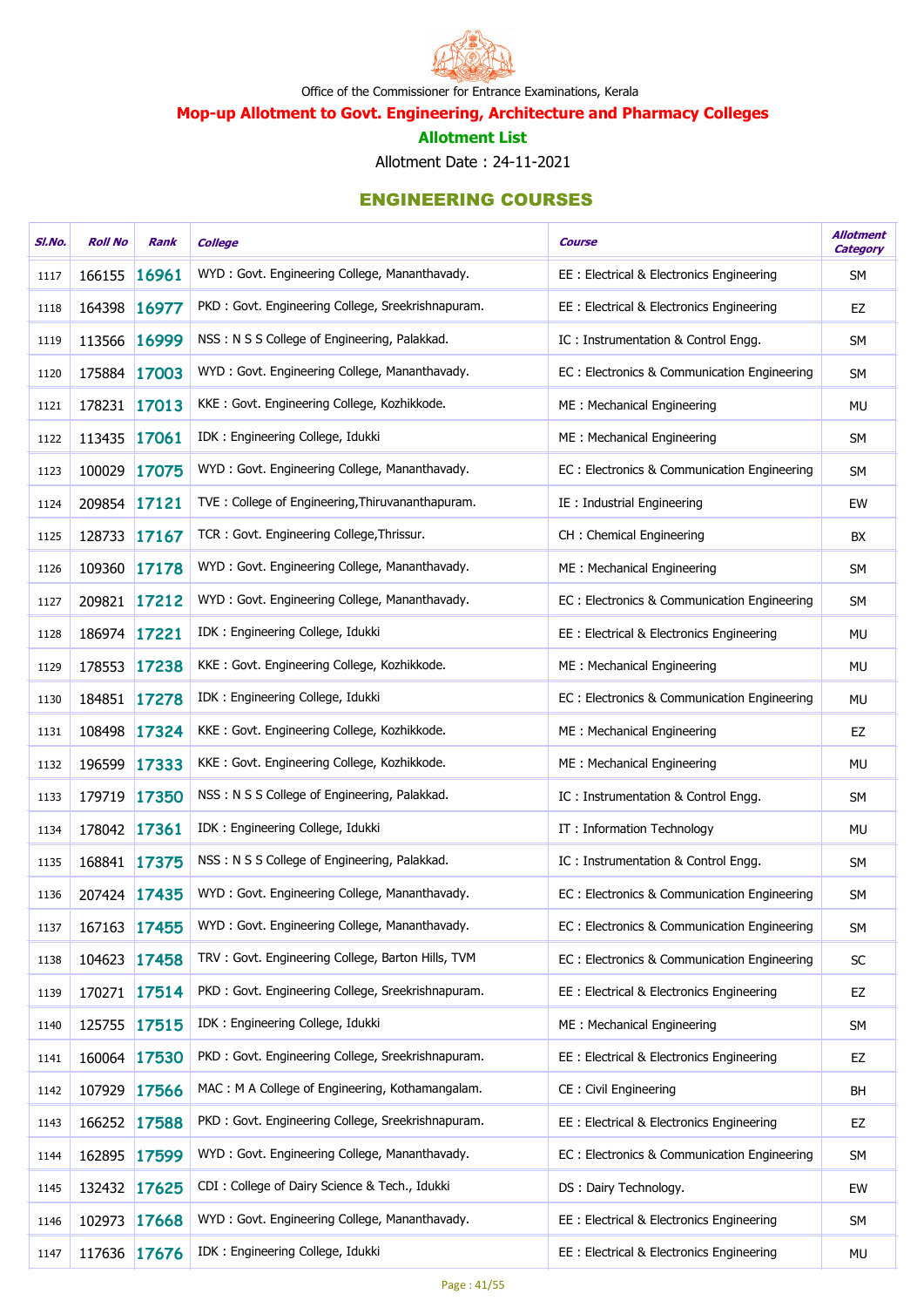

Mop-up Allotment to Govt. Engineering, Architecture and Pharmacy Colleges

#### Allotment List

Allotment Date : 24-11-2021

| SI.No. | <b>Roll No</b> | Rank         | <b>College</b>                                               | Course                                      | <b>Allotment</b><br><b>Category</b> |
|--------|----------------|--------------|--------------------------------------------------------------|---------------------------------------------|-------------------------------------|
| 1148   | 177023 17678   |              | NSS: N S S College of Engineering, Palakkad.                 | ME: Mechanical Engineering                  | MU                                  |
| 1149   | 192690 17690   |              | NSS: N S S College of Engineering, Palakkad.                 | ME: Mechanical Engineering                  | MU                                  |
| 1150   | 209075         | 17720        | WYD: Govt. Engineering College, Mananthavady.                | EC: Electronics & Communication Engineering | SM                                  |
| 1151   | 158598 17801   |              | KCT: Kelappaji College of-Agrl. Engg. & Technology, Tavanur. | FT: Food Technology                         | EW                                  |
| 1152   | 137185         | 17833        | IDK: Engineering College, Idukki                             | ME: Mechanical Engineering                  | <b>SM</b>                           |
| 1153   | 126911 17937   |              | PKD: Govt. Engineering College, Sreekrishnapuram.            | ME: Mechanical Engineering                  | EZ                                  |
| 1154   | 142841 17938   |              | WYD: Govt. Engineering College, Mananthavady.                | ME: Mechanical Engineering                  | <b>SM</b>                           |
| 1155   | 119823 17942   |              | IDK: Engineering College, Idukki                             | ME: Mechanical Engineering                  | SM                                  |
| 1156   | 204417         | 17946        | WYD: Govt. Engineering College, Mananthavady.                | EC: Electronics & Communication Engineering | SM                                  |
| 1157   | 100289 17950   |              | IDK: Engineering College, Idukki                             | IT: Information Technology                  | EZ                                  |
| 1158   | 208136         | 17978        | PKD: Govt. Engineering College, Sreekrishnapuram.            | CE: Civil Engineering                       | <b>BH</b>                           |
| 1159   | 141125         | 17984        | IDK: Engineering College, Idukki                             | EC: Electronics & Communication Engineering | VK                                  |
| 1160   | 173933         | 18014        | NSS: N S S College of Engineering, Palakkad.                 | IC: Instrumentation & Control Engg.         | SM                                  |
| 1161   | 121168 18046   |              | WYD: Govt. Engineering College, Mananthavady.                | EC: Electronics & Communication Engineering | SM                                  |
| 1162   | 176309         | 18082        | KNR: Govt. College of Engineering, Kannur.                   | ME: Mechanical Engineering                  | MU                                  |
| 1163   | 176567         | 18099        | KKE: Govt. Engineering College, Kozhikkode.                  | AE : Applied Electronics & Instrumentation  | MU                                  |
| 1164   | 179669         | 18134        | PKD: Govt. Engineering College, Sreekrishnapuram.            | ME: Mechanical Engineering                  | VK                                  |
| 1165   | 163675 18157   |              | PKD: Govt. Engineering College, Sreekrishnapuram.            | EE: Electrical & Electronics Engineering    | EZ                                  |
| 1166   | 177849         | <b>18169</b> | PKD: Govt. Engineering College, Sreekrishnapuram.            | EE: Electrical & Electronics Engineering    | <b>MU</b>                           |
| 1167   | 158773 18232   |              | WYD: Govt. Engineering College, Mananthavady.                | EC: Electronics & Communication Engineering | <b>SM</b>                           |
| 1168   | 129418 18271   |              | IDK: Engineering College, Idukki                             | CS: Computer Science & Engineering          | SC                                  |
| 1169   | 120032 18308   |              | PKD: Govt. Engineering College, Sreekrishnapuram.            | ME: Mechanical Engineering                  | EZ                                  |
| 1170   | 200155         | 18314        | WYD: Govt. Engineering College, Mananthavady.                | ME: Mechanical Engineering                  | SM                                  |
| 1171   |                | 170005 18360 | PKD: Govt. Engineering College, Sreekrishnapuram.            | EE: Electrical & Electronics Engineering    | EZ                                  |
| 1172   |                | 181411 18386 | IDK : Engineering College, Idukki                            | ME: Mechanical Engineering                  | <b>SM</b>                           |
| 1173   | 178090         | 18388        | IDK: Engineering College, Idukki                             | EE: Electrical & Electronics Engineering    | MU                                  |
| 1174   | 202911 18419   |              | KNR: Govt. College of Engineering, Kannur.                   | ME: Mechanical Engineering                  | EZ                                  |
| 1175   | 194171 18428   |              | KKE: Govt. Engineering College, Kozhikkode.                  | ME: Mechanical Engineering                  | EZ                                  |
| 1176   |                | 136632 18436 | NSS: N S S College of Engineering, Palakkad.                 | ME: Mechanical Engineering                  | MU                                  |
| 1177   | 150208         | 18456        | IDK: Engineering College, Idukki                             | EE: Electrical & Electronics Engineering    | MU                                  |
| 1178   |                | 184474 18462 | IDK : Engineering College, Idukki                            | EE: Electrical & Electronics Engineering    | MU                                  |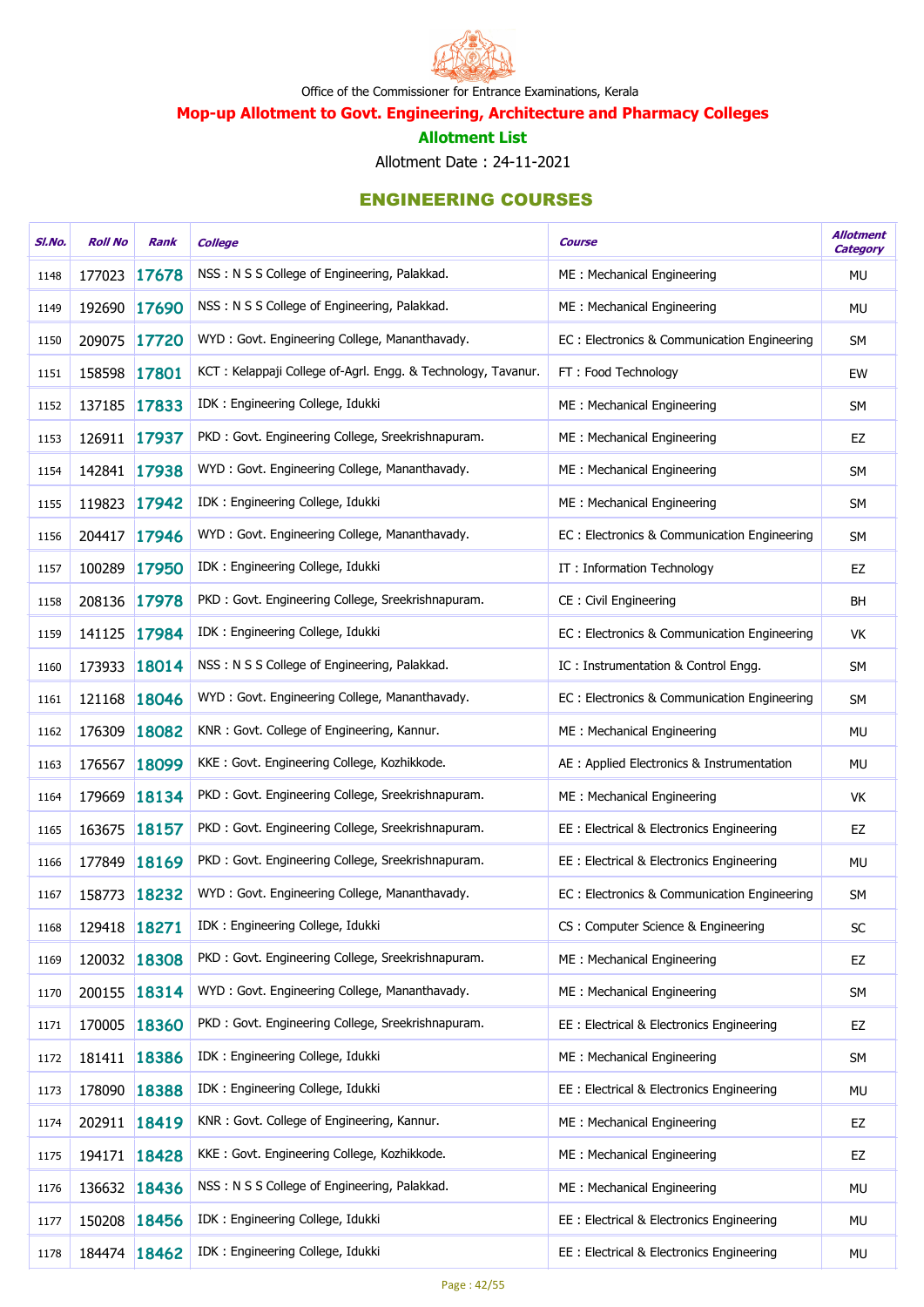

Mop-up Allotment to Govt. Engineering, Architecture and Pharmacy Colleges

#### Allotment List

Allotment Date : 24-11-2021

| SI.No. | <b>Roll No</b> | Rank         | <b>College</b>                                    | <b>Course</b>                                | <b>Allotment</b><br><b>Category</b> |
|--------|----------------|--------------|---------------------------------------------------|----------------------------------------------|-------------------------------------|
| 1179   | 190742 18501   |              | KKE: Govt. Engineering College, Kozhikkode.       | AE : Applied Electronics & Instrumentation   | EZ                                  |
| 1180   | 176602 18511   |              | WYD: Govt. Engineering College, Mananthavady.     | ME: Mechanical Engineering                   | <b>SM</b>                           |
| 1181   |                | 115147 18529 | KKE: Govt. Engineering College, Kozhikkode.       | ME: Mechanical Engineering                   | MU                                  |
| 1182   | 192750         | 18613        | IDK: Engineering College, Idukki                  | EC: Electronics & Communication Engineering  | <b>MU</b>                           |
| 1183   | 196791 18621   |              | NSS: N S S College of Engineering, Palakkad.      | EE : Electrical & Electronics Engineering    | EW                                  |
| 1184   | 199820 18651   |              | WYD: Govt. Engineering College, Mananthavady.     | ME: Mechanical Engineering                   | <b>SM</b>                           |
| 1185   |                | 103404 18724 | MAC: M A College of Engineering, Kothamangalam.   | ME: Mechanical Engineering                   | BH                                  |
| 1186   | 186686         | 18755        | KKE: Govt. Engineering College, Kozhikkode.       | ME: Mechanical Engineering                   | <b>MU</b>                           |
| 1187   |                | 186862 18792 | KKE: Govt. Engineering College, Kozhikkode.       | AE : Applied Electronics & Instrumentation   | MU                                  |
| 1188   | 159103 18861   |              | NSS: N S S College of Engineering, Palakkad.      | IC: Instrumentation & Control Engg.          | SM                                  |
| 1189   |                | 169261 18902 | KNR: Govt. College of Engineering, Kannur.        | ME: Mechanical Engineering                   | EZ                                  |
| 1190   | 194472 18909   |              | WYD: Govt. Engineering College, Mananthavady.     | EC: Electronics & Communication Engineering  | SM                                  |
| 1191   | 157448         | 18921        | PKD: Govt. Engineering College, Sreekrishnapuram. | EE: Electrical & Electronics Engineering     | <b>MU</b>                           |
| 1192   | 125590         | 18930        | IDK: Engineering College, Idukki                  | CS: Computer Science & Engineering           | EW                                  |
| 1193   |                | 162884 18944 | NSS: N S S College of Engineering, Palakkad.      | IC: Instrumentation & Control Engg.          | <b>SM</b>                           |
| 1194   | 167786         | 19018        | IDK: Engineering College, Idukki                  | IT: Information Technology                   | BH                                  |
| 1195   | 175757         | 19032        | WYD: Govt. Engineering College, Mananthavady.     | EC : Electronics & Communication Engineering | SM                                  |
| 1196   | 187049         | 19040        | WYD: Govt. Engineering College, Mananthavady.     | EE: Electrical & Electronics Engineering     | <b>SM</b>                           |
| 1197   |                | 146078 19065 | CDI : College of Dairy Science & Tech., Idukki    | DS: Dairy Technology.                        | EW                                  |
| 1198   |                | 173921 19122 | NSS: N S S College of Engineering, Palakkad.      | IC: Instrumentation & Control Engg.          | SM                                  |
| 1199   | 107226 19123   |              | IDK: Engineering College, Idukki                  | ME: Mechanical Engineering                   | <b>SM</b>                           |
| 1200   |                | 157552 19124 | IDK: Engineering College, Idukki                  | IT: Information Technology                   | EZ                                  |
| 1201   |                | 115642 19156 | IDK : Engineering College, Idukki                 | EE: Electrical & Electronics Engineering     | MU                                  |
| 1202   |                | 155818 19164 | WYD: Govt. Engineering College, Mananthavady.     | EE: Electrical & Electronics Engineering     | SM                                  |
| 1203   | 208075 19261   |              | KNR: Govt. College of Engineering, Kannur.        | ME: Mechanical Engineering                   | EZ                                  |
| 1204   |                | 178342 19264 | NSS: N S S College of Engineering, Palakkad.      | IC: Instrumentation & Control Engg.          | SM                                  |
| 1205   |                | 178182 19265 | PKD: Govt. Engineering College, Sreekrishnapuram. | EE : Electrical & Electronics Engineering    | MU                                  |
| 1206   |                | 161224 19333 | WYD: Govt. Engineering College, Mananthavady.     | EC: Electronics & Communication Engineering  | <b>SM</b>                           |
| 1207   |                | 190739 19339 | PKD: Govt. Engineering College, Sreekrishnapuram. | EE: Electrical & Electronics Engineering     | MU                                  |
| 1208   | 202933         | 19347        | WYD: Govt. Engineering College, Mananthavady.     | EE: Electrical & Electronics Engineering     | SM                                  |
| 1209   |                | 193193 19379 | WYD: Govt. Engineering College, Mananthavady.     | EC: Electronics & Communication Engineering  | <b>SM</b>                           |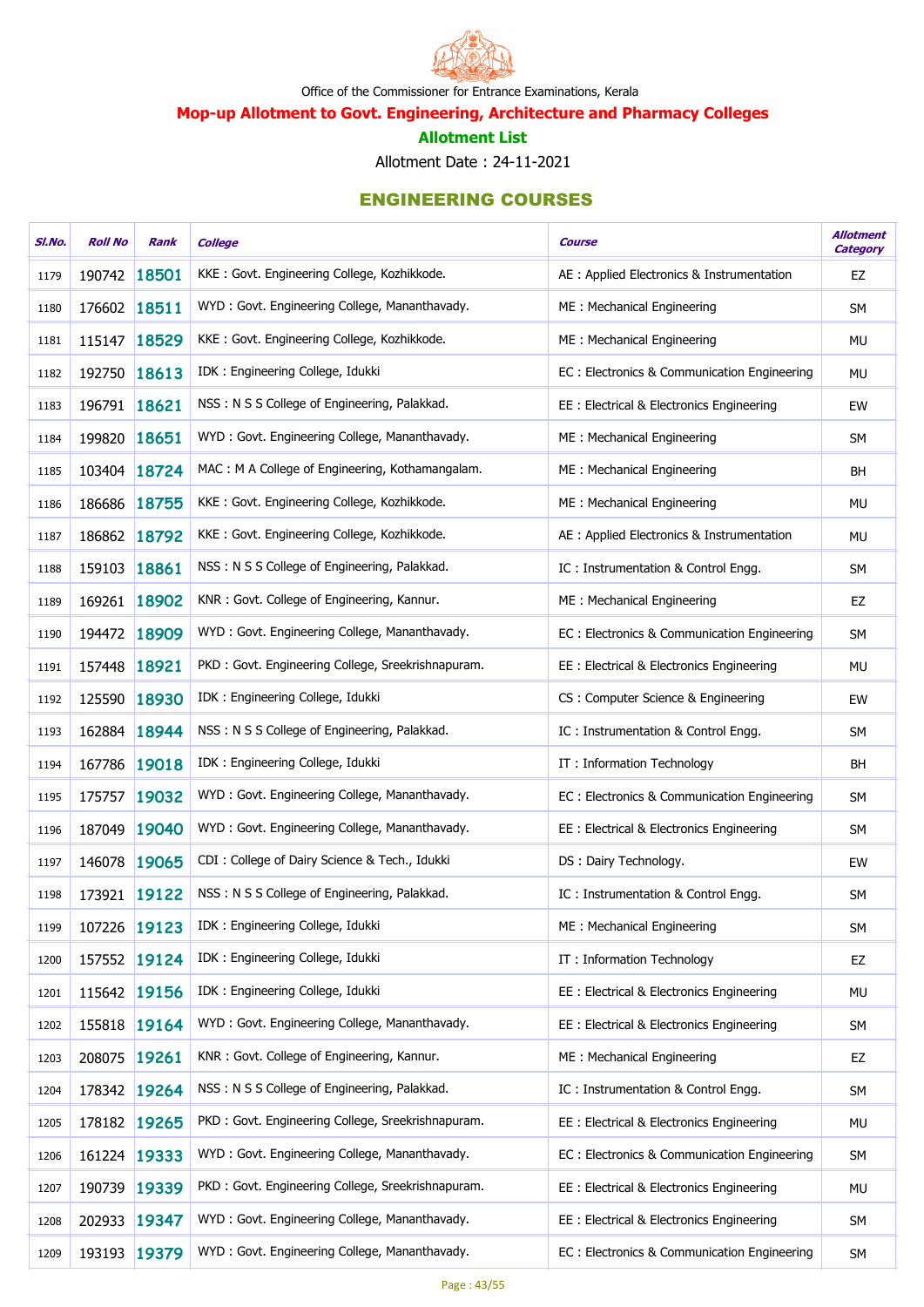

Mop-up Allotment to Govt. Engineering, Architecture and Pharmacy Colleges

#### Allotment List

Allotment Date : 24-11-2021

| SI.No. | <b>Roll No</b> | Rank         | <b>College</b>                                               | Course                                      | <b>Allotment</b><br><b>Category</b> |
|--------|----------------|--------------|--------------------------------------------------------------|---------------------------------------------|-------------------------------------|
| 1210   | 173022         | 19384        | NSS: N S S College of Engineering, Palakkad.                 | IC: Instrumentation & Control Engg.         | <b>SM</b>                           |
| 1211   | 143629 19393   |              | NSS: N S S College of Engineering, Palakkad.                 | ME: Mechanical Engineering                  | EZ                                  |
| 1212   | 157345         | 19414        | WYD: Govt. Engineering College, Mananthavady.                | EE: Electrical & Electronics Engineering    | <b>SM</b>                           |
| 1213   | 147369         | 19444        | IDK: Engineering College, Idukki                             | EC: Electronics & Communication Engineering | MU                                  |
| 1214   | 178484 19451   |              | IDK: Engineering College, Idukki                             | EE: Electrical & Electronics Engineering    | EZ                                  |
| 1215   | 171192 19466   |              | WYD: Govt. Engineering College, Mananthavady.                | EC: Electronics & Communication Engineering | <b>SM</b>                           |
| 1216   | 179991 19481   |              | WYD: Govt. Engineering College, Mananthavady.                | EE : Electrical & Electronics Engineering   | SM                                  |
| 1217   | 153416         | 19499        | WYD: Govt. Engineering College, Mananthavady.                | ME: Mechanical Engineering                  | SM                                  |
| 1218   | 138005         | 19505        | IDK: Engineering College, Idukki                             | ME: Mechanical Engineering                  | <b>SM</b>                           |
| 1219   | 124156         | 19514        | KKE: Govt. Engineering College, Kozhikkode.                  | AE : Applied Electronics & Instrumentation  | <b>MU</b>                           |
| 1220   | 191383         | 19515        | WYD: Govt. Engineering College, Mananthavady.                | EC: Electronics & Communication Engineering | SM                                  |
| 1221   | 119037         | 19522        | IDK: Engineering College, Idukki                             | ME: Mechanical Engineering                  | SM                                  |
| 1222   | 107636         | 19528        | WYD: Govt. Engineering College, Mananthavady.                | EE: Electrical & Electronics Engineering    | SM                                  |
| 1223   | 170357 19536   |              | IDK: Engineering College, Idukki                             | ME: Mechanical Engineering                  | <b>SM</b>                           |
| 1224   | 144172 19548   |              | KKE: Govt. Engineering College, Kozhikkode.                  | AE : Applied Electronics & Instrumentation  | EZ                                  |
| 1225   | 171153         | 19575        | PKD: Govt. Engineering College, Sreekrishnapuram.            | EE: Electrical & Electronics Engineering    | <b>MU</b>                           |
| 1226   | 107227         | 19615        | NSS: N S S College of Engineering, Palakkad.                 | IC: Instrumentation & Control Engg.         | EZ                                  |
| 1227   | 145374 19637   |              | TCR: Govt. Engineering College, Thrissur.                    | EC: Electronics & Communication Engineering | SC                                  |
| 1228   |                | 118562 19654 | CDV: College of Dairy Science & Tech., Karakulam P O, TVM.   | DS: Dairy Technology.                       | LA                                  |
| 1229   | 187571 19683   |              | KKE: Govt. Engineering College, Kozhikkode.                  | AE : Applied Electronics & Instrumentation  | VK                                  |
| 1230   | 172355 19712   |              | PKD: Govt. Engineering College, Sreekrishnapuram.            | CE: Civil Engineering                       | EW                                  |
| 1231   | 102769         | 19726        | IDK: Engineering College, Idukki                             | EE: Electrical & Electronics Engineering    | <b>MU</b>                           |
| 1232   | 164505         | 19748        | IDK: Engineering College, Idukki                             | ME: Mechanical Engineering                  | <b>SM</b>                           |
| 1233   | 162148 19806   |              | PKD: Govt. Engineering College, Sreekrishnapuram.            | EE: Electrical & Electronics Engineering    | <b>MU</b>                           |
| 1234   |                | 165094 19875 | KKE: Govt. Engineering College, Kozhikkode.                  | ME: Mechanical Engineering                  | EZ                                  |
| 1235   | 166315         | 19895        | WYD: Govt. Engineering College, Mananthavady.                | EC: Electronics & Communication Engineering | SM                                  |
| 1236   | 106918         | 19915        | TRV: Govt. Engineering College, Barton Hills, TVM            | ME: Mechanical Engineering                  | EW                                  |
| 1237   | 124283 19955   |              | KCT: Kelappaji College of-Agrl. Engg. & Technology, Tavanur. | AG: B.Tech. (Agricultural Engg.)            | SD                                  |
| 1238   | 148753         | 19989        | IDK: Engineering College, Idukki                             | ME: Mechanical Engineering                  | <b>SM</b>                           |
| 1239   | 189443         | 20036        | PKD: Govt. Engineering College, Sreekrishnapuram.            | CE: Civil Engineering                       | BH                                  |
| 1240   | 119009         | 20051        | IDK: Engineering College, Idukki                             | EE: Electrical & Electronics Engineering    | EZ                                  |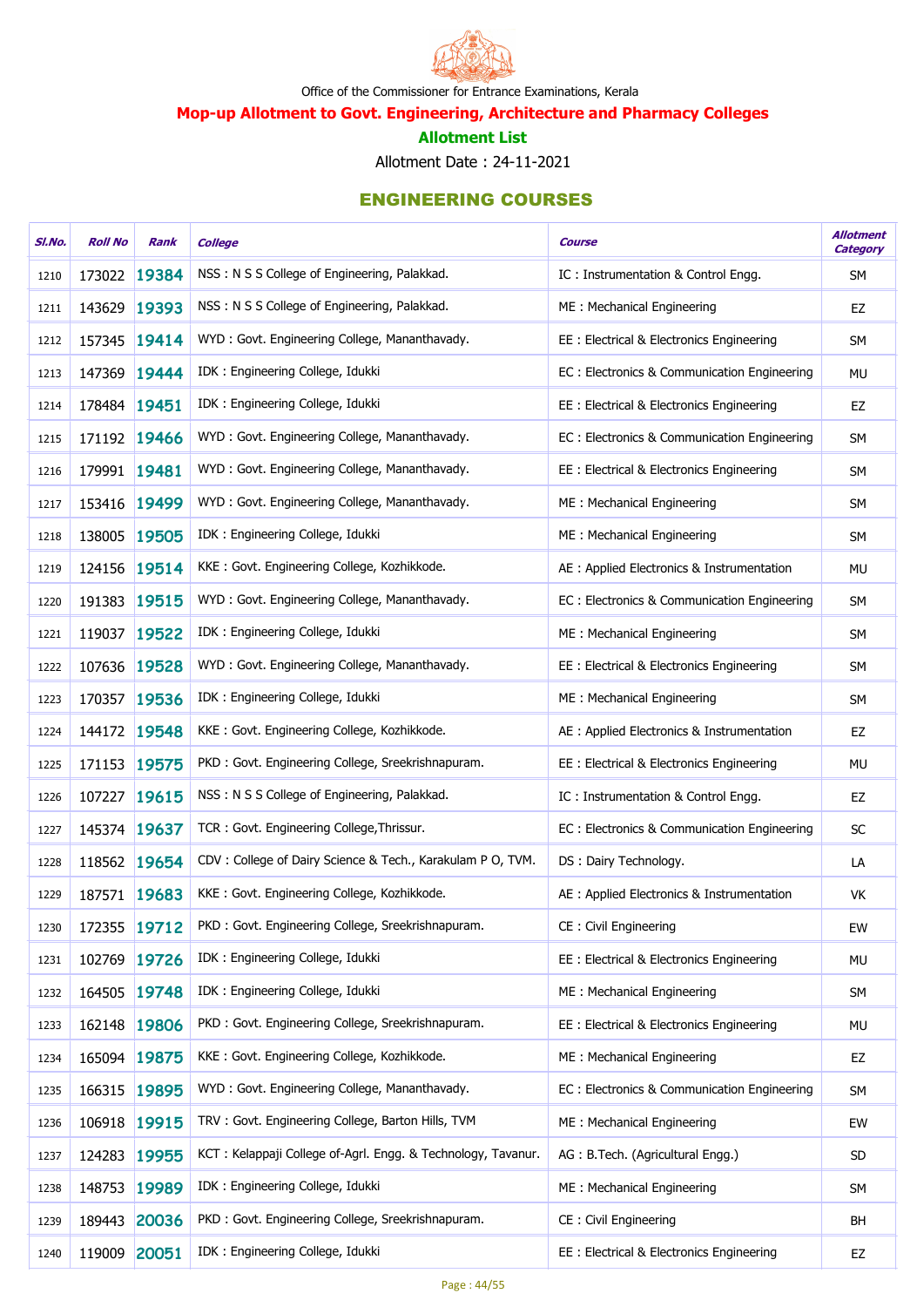

Mop-up Allotment to Govt. Engineering, Architecture and Pharmacy Colleges

#### Allotment List

Allotment Date : 24-11-2021

| SI.No. | <b>Roll No</b> | Rank         | <b>College</b>                                    | Course                                      | <b>Allotment</b><br><b>Category</b> |
|--------|----------------|--------------|---------------------------------------------------|---------------------------------------------|-------------------------------------|
| 1241   | 174123         | 20055        | WYD: Govt. Engineering College, Mananthavady.     | ME: Mechanical Engineering                  | SM                                  |
| 1242   | 175006 20089   |              | WYD: Govt. Engineering College, Mananthavady.     | EE: Electrical & Electronics Engineering    | <b>SM</b>                           |
| 1243   | 205827         | 20148        | WYD: Govt. Engineering College, Mananthavady.     | EC: Electronics & Communication Engineering | SM                                  |
| 1244   | 164225         | 20158        | NSS: N S S College of Engineering, Palakkad.      | ME: Mechanical Engineering                  | <b>BH</b>                           |
| 1245   | 162027         | 20179        | IDK: Engineering College, Idukki                  | ME: Mechanical Engineering                  | SM                                  |
| 1246   | 103429         | 20201        | NSS: N S S College of Engineering, Palakkad.      | IC: Instrumentation & Control Engg.         | <b>BH</b>                           |
| 1247   | 193829         | 20206        | IDK : Engineering College, Idukki                 | EC: Electronics & Communication Engineering | EZ                                  |
| 1248   | 200259         | 20304        | WYD: Govt. Engineering College, Mananthavady.     | EC: Electronics & Communication Engineering | SM                                  |
| 1249   |                | 145692 20310 | IDK: Engineering College, Idukki                  | EC: Electronics & Communication Engineering | EZ                                  |
| 1250   | 202029 20341   |              | KKE: Govt. Engineering College, Kozhikkode.       | AE : Applied Electronics & Instrumentation  | EZ                                  |
| 1251   | 110211 20451   |              | WYD: Govt. Engineering College, Mananthavady.     | EE: Electrical & Electronics Engineering    | SM                                  |
| 1252   | 191306         | 20485        | WYD: Govt. Engineering College, Mananthavady.     | EE: Electrical & Electronics Engineering    | SM                                  |
| 1253   |                | 115464 20514 | IDK: Engineering College, Idukki                  | EC: Electronics & Communication Engineering | EZ                                  |
| 1254   | 201014 20548   |              | NSS: N S S College of Engineering, Palakkad.      | CE: Civil Engineering                       | <b>BH</b>                           |
| 1255   |                | 170796 20575 | WYD: Govt. Engineering College, Mananthavady.     | EE: Electrical & Electronics Engineering    | SM                                  |
| 1256   | 190491 20648   |              | IDK: Engineering College, Idukki                  | IT: Information Technology                  | EZ                                  |
| 1257   |                | 180744 20652 | PKD: Govt. Engineering College, Sreekrishnapuram. | ME: Mechanical Engineering                  | EZ                                  |
| 1258   |                | 179478 20654 | PKD: Govt. Engineering College, Sreekrishnapuram. | EE: Electrical & Electronics Engineering    | MU                                  |
| 1259   | 100488 20661   |              | WYD: Govt. Engineering College, Mananthavady.     | ME: Mechanical Engineering                  | <b>SM</b>                           |
| 1260   | 187755 20668   |              | IDK: Engineering College, Idukki                  | EE : Electrical & Electronics Engineering   | EZ                                  |
| 1261   | 173237         | 20799        | WYD: Govt. Engineering College, Mananthavady.     | EE: Electrical & Electronics Engineering    | <b>SM</b>                           |
| 1262   | 173223         | 20802        | KKE: Govt. Engineering College, Kozhikkode.       | AE : Applied Electronics & Instrumentation  | EZ                                  |
| 1263   |                | 179302 20923 | IDK: Engineering College, Idukki                  | EC: Electronics & Communication Engineering | <b>MU</b>                           |
| 1264   |                | 187225 20925 | WYD: Govt. Engineering College, Mananthavady.     | EE: Electrical & Electronics Engineering    | SM                                  |
| 1265   | 176396         | 20933        | KNR: Govt. College of Engineering, Kannur.        | ME: Mechanical Engineering                  | MU                                  |
| 1266   | 169419         | 20950        | IDK: Engineering College, Idukki                  | IT: Information Technology                  | EW                                  |
| 1267   | 208243         | 20963        | WYD: Govt. Engineering College, Mananthavady.     | EE: Electrical & Electronics Engineering    | <b>SM</b>                           |
| 1268   |                | 169212 21005 | PKD: Govt. Engineering College, Sreekrishnapuram. | ME: Mechanical Engineering                  | EZ                                  |
| 1269   | 167758 21021   |              | WYD: Govt. Engineering College, Mananthavady.     | EE: Electrical & Electronics Engineering    | SM                                  |
| 1270   | 121408         | 21025        | IDK: Engineering College, Idukki                  | EC: Electronics & Communication Engineering | MU                                  |
| 1271   |                | 188736 21046 | PKD: Govt. Engineering College, Sreekrishnapuram. | IT: Information Technology                  | XS                                  |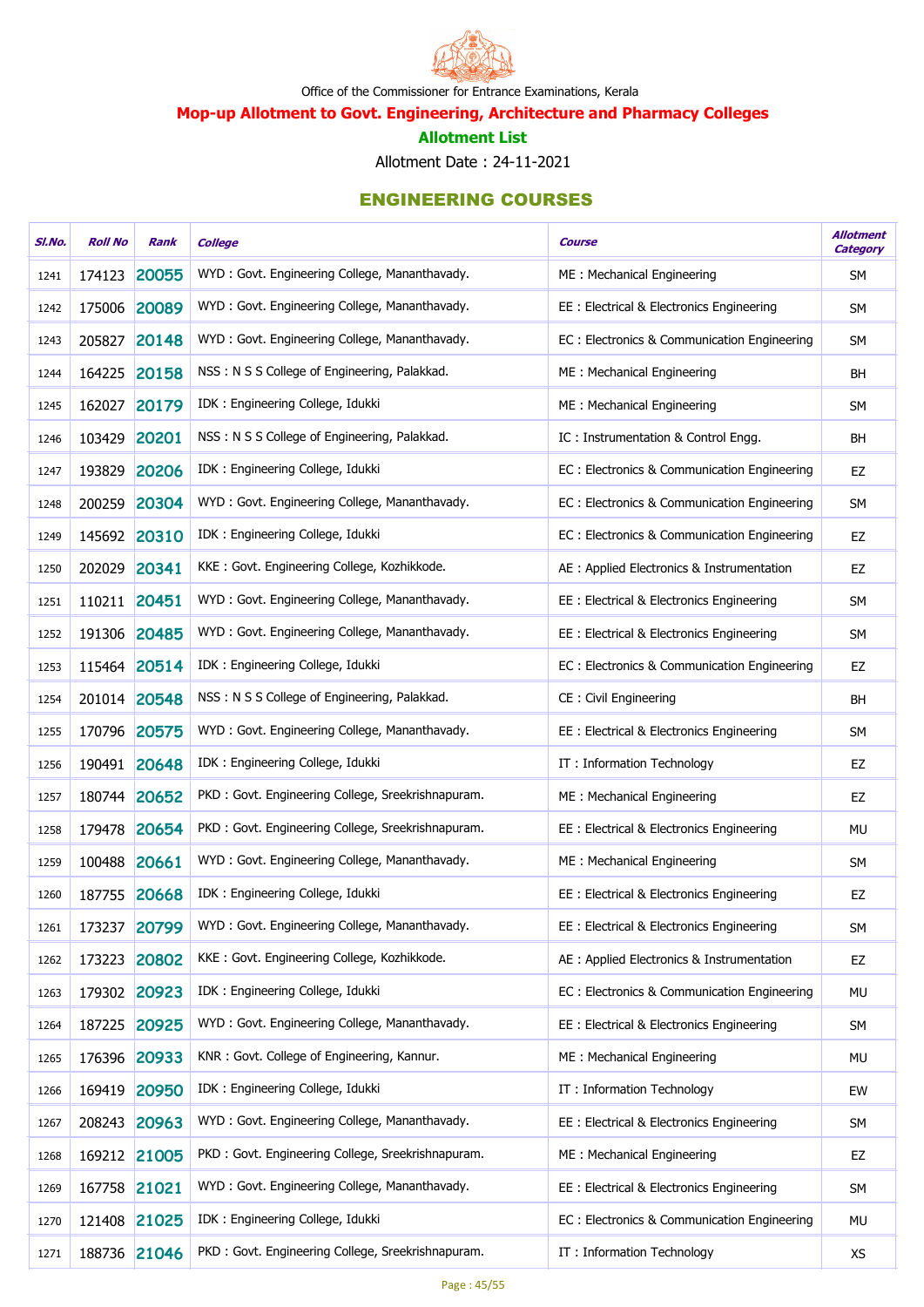

Mop-up Allotment to Govt. Engineering, Architecture and Pharmacy Colleges

#### Allotment List

Allotment Date : 24-11-2021

| SI.No. | <b>Roll No</b> | Rank         | <b>College</b>                                                                 | <b>Course</b>                               | <b>Allotment</b><br><b>Category</b> |
|--------|----------------|--------------|--------------------------------------------------------------------------------|---------------------------------------------|-------------------------------------|
| 1272   | 134724 21053   |              | IDK: Engineering College, Idukki                                               | EE: Electrical & Electronics Engineering    | <b>MU</b>                           |
| 1273   | 130942 21068   |              | IDK: Engineering College, Idukki                                               | EE: Electrical & Electronics Engineering    | EZ                                  |
| 1274   | 154659         | 21076        | KKE: Govt. Engineering College, Kozhikkode.                                    | AE : Applied Electronics & Instrumentation  | <b>MU</b>                           |
| 1275   | 169495 21125   |              | NSS: N S S College of Engineering, Palakkad.                                   | IC: Instrumentation & Control Engg.         | EZ                                  |
| 1276   |                | 194592 21132 | NSS: N S S College of Engineering, Palakkad.                                   | CE: Civil Engineering                       | BH                                  |
| 1277   | 184680 21203   |              | PKD: Govt. Engineering College, Sreekrishnapuram.                              | ME: Mechanical Engineering                  | EZ                                  |
| 1278   | 122664 21242   |              | WYD: Govt. Engineering College, Mananthavady.                                  | EE: Electrical & Electronics Engineering    | <b>SM</b>                           |
| 1279   | 194547 21290   |              | IDK: Engineering College, Idukki                                               | EE: Electrical & Electronics Engineering    | <b>MU</b>                           |
| 1280   | 210702 21347   |              | KKE: Govt. Engineering College, Kozhikkode.                                    | ME: Mechanical Engineering                  | <b>BH</b>                           |
| 1281   | 125203 21385   |              | WYD: Govt. Engineering College, Mananthavady.                                  | ME: Mechanical Engineering                  | SM                                  |
| 1282   | 124011 21407   |              | NSS: N S S College of Engineering, Palakkad.                                   | ME: Mechanical Engineering                  | <b>XS</b>                           |
| 1283   | 168782 21425   |              | KKE: Govt. Engineering College, Kozhikkode.                                    | AE : Applied Electronics & Instrumentation  | EZ                                  |
| 1284   | 151593 21462   |              | WYD: Govt. Engineering College, Mananthavady.                                  | EC: Electronics & Communication Engineering | <b>MU</b>                           |
| 1285   | 194387 21532   |              | NSS: N S S College of Engineering, Palakkad.                                   | IC: Instrumentation & Control Engg.         | <b>MU</b>                           |
| 1286   | 205651 21601   |              | NSS: N S S College of Engineering, Palakkad.                                   | CE: Civil Engineering                       | <b>BH</b>                           |
| 1287   | 191921 21614   |              | KKE: Govt. Engineering College, Kozhikkode.                                    | ME: Mechanical Engineering                  | <b>MU</b>                           |
| 1288   | 136661 21636   |              | IDK: Engineering College, Idukki                                               | EE : Electrical & Electronics Engineering   | EZ                                  |
| 1289   | 110229 21649   |              | COU: School of Ocean Engg. & Underwater Tech., KUFOS, Panangad Food Technology |                                             | LA                                  |
| 1290   |                | 119160 21690 | WYD: Govt. Engineering College, Mananthavady.                                  | EC: Electronics & Communication Engineering | <b>XS</b>                           |
| 1291   |                | 172024 21754 | NSS: N S S College of Engineering, Palakkad.                                   | CE: Civil Engineering                       | BH                                  |
| 1292   | 192793 21763   |              | IDK: Engineering College, Idukki                                               | EE: Electrical & Electronics Engineering    | EZ                                  |
| 1293   | 139584 21829   |              | WYD: Govt. Engineering College, Mananthavady.                                  | EC: Electronics & Communication Engineering | <b>MU</b>                           |
| 1294   | 194440         | 21835        | KNR: Govt. College of Engineering, Kannur.                                     | ME: Mechanical Engineering                  | <b>MU</b>                           |
| 1295   |                | 152932 21857 | IDK: Engineering College, Idukki                                               | EE: Electrical & Electronics Engineering    | <b>MU</b>                           |
| 1296   | 134500         | 21904        | PKD: Govt. Engineering College, Sreekrishnapuram.                              | ME: Mechanical Engineering                  | EZ                                  |
| 1297   | 173643         | 21983        | IDK: Engineering College, Idukki                                               | EC: Electronics & Communication Engineering | EZ                                  |
| 1298   | 145330         | 22030        | NSS: N S S College of Engineering, Palakkad.                                   | CE: Civil Engineering                       | EW                                  |
| 1299   |                | 165881 22105 | WYD: Govt. Engineering College, Mananthavady.                                  | ME: Mechanical Engineering                  | SM                                  |
| 1300   | 173973         | 22134        | NSS: N S S College of Engineering, Palakkad.                                   | IC: Instrumentation & Control Engg.         | MU                                  |
| 1301   | 118994 22201   |              | COU: School of Ocean Engg. & Underwater Tech., KUFOS, Panangad Food Technology |                                             | BH                                  |
| 1302   |                | 202046 22206 | WYD: Govt. Engineering College, Mananthavady.                                  | ME: Mechanical Engineering                  | SM                                  |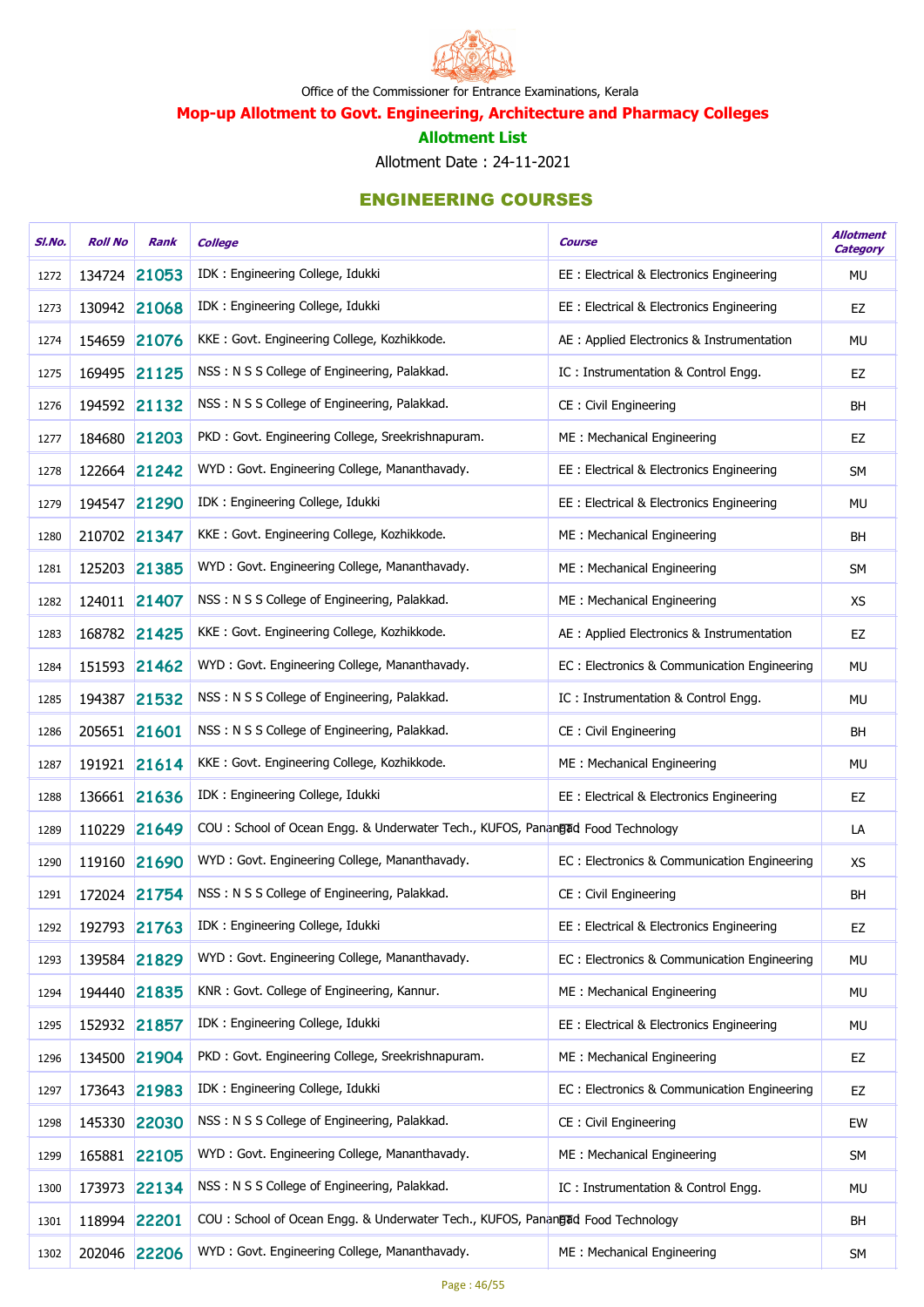

Mop-up Allotment to Govt. Engineering, Architecture and Pharmacy Colleges

#### Allotment List

Allotment Date : 24-11-2021

| SI.No. | <b>Roll No</b> | Rank         | <b>College</b>                                    | Course                                      | <b>Allotment</b><br><b>Category</b> |
|--------|----------------|--------------|---------------------------------------------------|---------------------------------------------|-------------------------------------|
| 1303   | 192658         | 22263        | KKE: Govt. Engineering College, Kozhikkode.       | ME: Mechanical Engineering                  | EZ                                  |
| 1304   |                | 165298 22336 | IDK: Engineering College, Idukki                  | IT: Information Technology                  | BH                                  |
| 1305   | 123946 22381   |              | WYD: Govt. Engineering College, Mananthavady.     | EC: Electronics & Communication Engineering | <b>MU</b>                           |
| 1306   |                | 171008 22393 | WYD: Govt. Engineering College, Mananthavady.     | ME: Mechanical Engineering                  | SM                                  |
| 1307   | 178199         | 22412        | KKE: Govt. Engineering College, Kozhikkode.       | AE : Applied Electronics & Instrumentation  | MU                                  |
| 1308   | 193277 22417   |              | KNR: Govt. College of Engineering, Kannur.        | ME: Mechanical Engineering                  | MU                                  |
| 1309   |                | 161593 22432 | PKD: Govt. Engineering College, Sreekrishnapuram. | ME: Mechanical Engineering                  | MU                                  |
| 1310   |                | 186786 22435 | KKE: Govt. Engineering College, Kozhikkode.       | AE : Applied Electronics & Instrumentation  | MU                                  |
| 1311   |                | 208532 22443 | KNR: Govt. College of Engineering, Kannur.        | ME: Mechanical Engineering                  | EZ                                  |
| 1312   | 148892 22451   |              | KNR: Govt. College of Engineering, Kannur.        | EE: Electrical & Electronics Engineering    | LA                                  |
| 1313   |                | 174192 22472 | PKD: Govt. Engineering College, Sreekrishnapuram. | ME: Mechanical Engineering                  | EZ                                  |
| 1314   | 189138 22533   |              | KKE: Govt. Engineering College, Kozhikkode.       | ME: Mechanical Engineering                  | <b>MU</b>                           |
| 1315   |                | 201664 22542 | TVE: College of Engineering, Thiruvananthapuram.  | CS: Computer Science & Engineering          | <b>ST</b>                           |
| 1316   |                | 179954 22570 | WYD: Govt. Engineering College, Mananthavady.     | ME: Mechanical Engineering                  | SM                                  |
| 1317   | 137179         | 22576        | WYD: Govt. Engineering College, Mananthavady.     | EC: Electronics & Communication Engineering | <b>MU</b>                           |
| 1318   | 173576         | 22593        | IDK: Engineering College, Idukki                  | EC: Electronics & Communication Engineering | EZ                                  |
| 1319   |                | 190621 22609 | WYD: Govt. Engineering College, Mananthavady.     | ME: Mechanical Engineering                  | SM                                  |
| 1320   |                | 180782 22689 | KKE: Govt. Engineering College, Kozhikkode.       | ME: Mechanical Engineering                  | MU                                  |
| 1321   | 134610 22751   |              | PKD: Govt. Engineering College, Sreekrishnapuram. | ME: Mechanical Engineering                  | MU                                  |
| 1322   | 154838 22773   |              | IDK: Engineering College, Idukki                  | EC: Electronics & Communication Engineering | EZ                                  |
| 1323   | 162433 22788   |              | IDK: Engineering College, Idukki                  | ME: Mechanical Engineering                  | EZ                                  |
| 1324   | 153003         | 22824        | IDK: Engineering College, Idukki                  | EE: Electrical & Electronics Engineering    | MU                                  |
| 1325   |                | 104624 22853 | WYD: Govt. Engineering College, Mananthavady.     | ME: Mechanical Engineering                  | SM                                  |
| 1326   |                | 156098 22858 | IDK: Engineering College, Idukki                  | EC: Electronics & Communication Engineering | EW                                  |
| 1327   |                | 196962 22867 | WYD: Govt. Engineering College, Mananthavady.     | EC: Electronics & Communication Engineering | <b>BH</b>                           |
| 1328   | 119088         | 22897        | TRV: Govt. Engineering College, Barton Hills, TVM | ME: Mechanical Engineering                  | EW                                  |
| 1329   | 181500         | 22914        | PKD: Govt. Engineering College, Sreekrishnapuram. | ME: Mechanical Engineering                  | MU                                  |
| 1330   | 179587         | 22927        | NSS: N S S College of Engineering, Palakkad.      | IC: Instrumentation & Control Engg.         | MU                                  |
| 1331   | 188473         | 22966        | WYD: Govt. Engineering College, Mananthavady.     | EE: Electrical & Electronics Engineering    | MU                                  |
| 1332   | 115670         | 22970        | TRV: Govt. Engineering College, Barton Hills, TVM | CE: Civil Engineering                       | ${\sf SC}$                          |
| 1333   | 153027         | 23014        | WYD: Govt. Engineering College, Mananthavady.     | ME: Mechanical Engineering                  | SM                                  |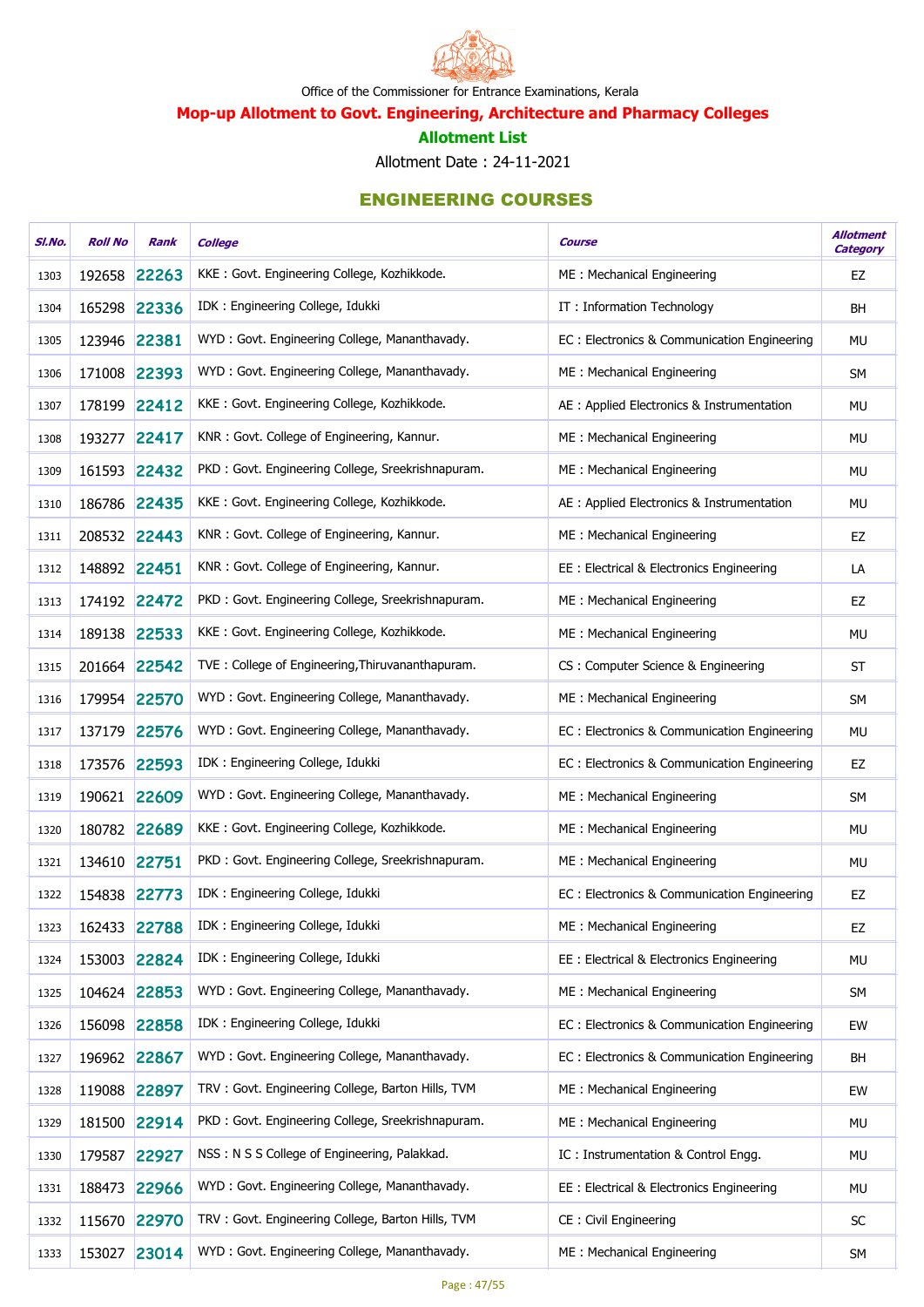

Mop-up Allotment to Govt. Engineering, Architecture and Pharmacy Colleges

#### Allotment List

Allotment Date : 24-11-2021

| SI.No. | <b>Roll No</b> | Rank         | <b>College</b>                                    | <b>Course</b>                               | <b>Allotment</b><br><b>Category</b> |
|--------|----------------|--------------|---------------------------------------------------|---------------------------------------------|-------------------------------------|
| 1334   | 135845         | 23051        | WYD: Govt. Engineering College, Mananthavady.     | ME: Mechanical Engineering                  | <b>SM</b>                           |
| 1335   | 193119 23072   |              | WYD: Govt. Engineering College, Mananthavady.     | EC: Electronics & Communication Engineering | EZ                                  |
| 1336   |                | 184159 23089 | PKD: Govt. Engineering College, Sreekrishnapuram. | ME: Mechanical Engineering                  | EZ                                  |
| 1337   | 130677         | 23110        | IDK: Engineering College, Idukki                  | ME: Mechanical Engineering                  | <b>MU</b>                           |
| 1338   | 203604 23121   |              | IDK: Engineering College, Idukki                  | ME: Mechanical Engineering                  | EZ                                  |
| 1339   | 212238 23127   |              | WYD: Govt. Engineering College, Mananthavady.     | ME: Mechanical Engineering                  | <b>SM</b>                           |
| 1340   | 110576         | 23135        | IDK: Engineering College, Idukki                  | ME: Mechanical Engineering                  | EZ                                  |
| 1341   | 202225 23233   |              | IDK: Engineering College, Idukki                  | EC: Electronics & Communication Engineering | EZ                                  |
| 1342   |                | 171282 23234 | WYD: Govt. Engineering College, Mananthavady.     | ME: Mechanical Engineering                  | SM                                  |
| 1343   |                | 110009 23270 | WYD: Govt. Engineering College, Mananthavady.     | EC: Electronics & Communication Engineering | MU                                  |
| 1344   | 154486         | 23402        | WYD: Govt. Engineering College, Mananthavady.     | ME: Mechanical Engineering                  | <b>SM</b>                           |
| 1345   | 192638         | 23410        | WYD: Govt. Engineering College, Mananthavady.     | ME: Mechanical Engineering                  | <b>SM</b>                           |
| 1346   |                | 124861 23424 | NSS: N S S College of Engineering, Palakkad.      | CE: Civil Engineering                       | EW                                  |
| 1347   | 205680 23437   |              | WYD: Govt. Engineering College, Mananthavady.     | ME: Mechanical Engineering                  | <b>SM</b>                           |
| 1348   | 157026         | 23468        | IDK: Engineering College, Idukki                  | EC: Electronics & Communication Engineering | EZ                                  |
| 1349   | 177077         | 23497        | WYD: Govt. Engineering College, Mananthavady.     | EC: Electronics & Communication Engineering | <b>MU</b>                           |
| 1350   | 115530         | 23498        | TRV: Govt. Engineering College, Barton Hills, TVM | CE: Civil Engineering                       | DV                                  |
| 1351   | 182781 23516   |              | WYD: Govt. Engineering College, Mananthavady.     | EE: Electrical & Electronics Engineering    | EZ                                  |
| 1352   |                | 103490 23517 | IDK: Engineering College, Idukki                  | EE: Electrical & Electronics Engineering    | MU                                  |
| 1353   | 153138 23586   |              | IDK: Engineering College, Idukki                  | ME: Mechanical Engineering                  | MU                                  |
| 1354   |                | 191252 23674 | PKD: Govt. Engineering College, Sreekrishnapuram. | ME: Mechanical Engineering                  | BH                                  |
| 1355   | 154630 23701   |              | PKD: Govt. Engineering College, Sreekrishnapuram. | ME: Mechanical Engineering                  | EZ                                  |
| 1356   | 184533         | 23702        | IDK : Engineering College, Idukki                 | ME: Mechanical Engineering                  | MU                                  |
| 1357   |                | 119344 23749 | WYD: Govt. Engineering College, Mananthavady.     | ME: Mechanical Engineering                  | <b>SM</b>                           |
| 1358   |                | 189634 23789 | WYD: Govt. Engineering College, Mananthavady.     | EC: Electronics & Communication Engineering | MU                                  |
| 1359   | 168989         | 23820        | WYD: Govt. Engineering College, Mananthavady.     | EC: Electronics & Communication Engineering | EZ                                  |
| 1360   | 163430         | 23851        | IDK: Engineering College, Idukki                  | EE : Electrical & Electronics Engineering   | <b>MU</b>                           |
| 1361   |                | 125343 23928 | WYD: Govt. Engineering College, Mananthavady.     | ME: Mechanical Engineering                  | <b>SM</b>                           |
| 1362   |                | 159961 23939 | PKD: Govt. Engineering College, Sreekrishnapuram. | ME: Mechanical Engineering                  | EZ                                  |
| 1363   |                | 153352 23974 | IDK: Engineering College, Idukki                  | EE : Electrical & Electronics Engineering   | VK                                  |
| 1364   |                | 181819 23993 | IDK: Engineering College, Idukki                  | EE : Electrical & Electronics Engineering   | MU                                  |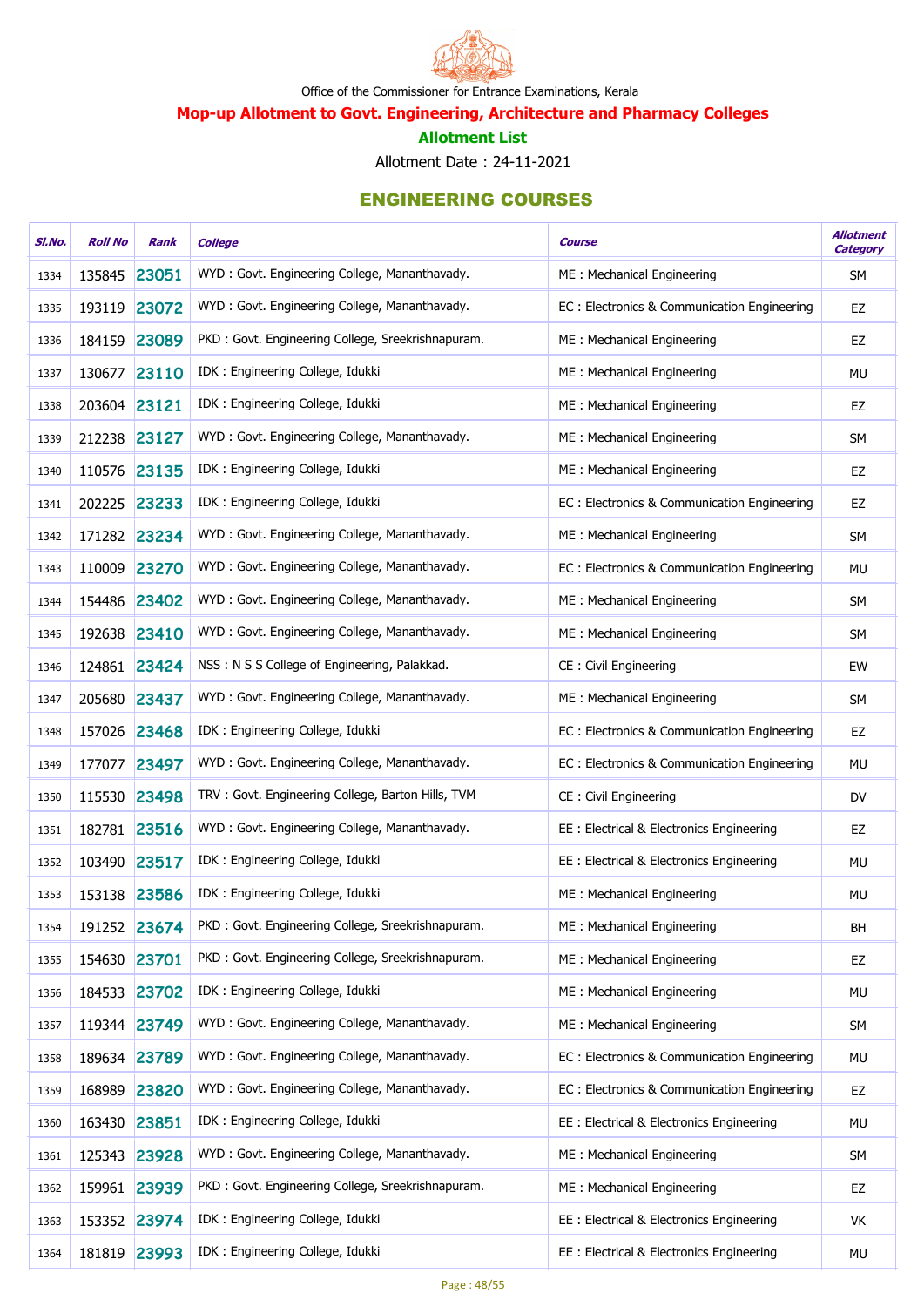

Mop-up Allotment to Govt. Engineering, Architecture and Pharmacy Colleges

#### Allotment List

Allotment Date : 24-11-2021

| SI.No. | <b>Roll No</b> | Rank         | <b>College</b>                                             | <b>Course</b>                               | <b>Allotment</b><br><b>Category</b> |
|--------|----------------|--------------|------------------------------------------------------------|---------------------------------------------|-------------------------------------|
| 1365   | 147177         | 24012        | WYD: Govt. Engineering College, Mananthavady.              | ME: Mechanical Engineering                  | <b>SM</b>                           |
| 1366   |                | 190928 24039 | IDK: Engineering College, Idukki                           | ME: Mechanical Engineering                  | EZ                                  |
| 1367   |                | 203434 24082 | WYD: Govt. Engineering College, Mananthavady.              | EC: Electronics & Communication Engineering | <b>BH</b>                           |
| 1368   |                | 108821 24086 | TCR: Govt. Engineering College, Thrissur.                  | PE: Production Engineering                  | BX                                  |
| 1369   | 190927         | 24142        | WYD: Govt. Engineering College, Mananthavady.              | EC: Electronics & Communication Engineering | MU                                  |
| 1370   |                | 174232 24143 | IDK: Engineering College, Idukki                           | EC: Electronics & Communication Engineering | EZ                                  |
| 1371   |                | 169106 24209 | WYD: Govt. Engineering College, Mananthavady.              | ME: Mechanical Engineering                  | SM                                  |
| 1372   |                | 191713 24286 | WYD: Govt. Engineering College, Mananthavady.              | EC: Electronics & Communication Engineering | EZ                                  |
| 1373   | 176157         | 24310        | IDK: Engineering College, Idukki                           | ME: Mechanical Engineering                  | MU                                  |
| 1374   |                | 201329 24356 | TCR: Govt. Engineering College, Thrissur.                  | EC: Electronics & Communication Engineering | <b>SC</b>                           |
| 1375   |                | 191498 24358 | WYD: Govt. Engineering College, Mananthavady.              | EE: Electrical & Electronics Engineering    | MU                                  |
| 1376   | 181492 24501   |              | PKD: Govt. Engineering College, Sreekrishnapuram.          | ME: Mechanical Engineering                  | MU                                  |
| 1377   |                | 104730 24553 | IDK: Engineering College, Idukki                           | ME: Mechanical Engineering                  | BH                                  |
| 1378   |                | 196934 24574 | CDV: College of Dairy Science & Tech., Karakulam P O, TVM. | DS: Dairy Technology.                       | <b>SC</b>                           |
| 1379   | 171965 24591   |              | PKD: Govt. Engineering College, Sreekrishnapuram.          | CE: Civil Engineering                       | EW                                  |
| 1380   |                | 205913 24627 | WYD: Govt. Engineering College, Mananthavady.              | EC: Electronics & Communication Engineering | BH                                  |
| 1381   |                | 137140 24672 | IDK: Engineering College, Idukki                           | ME: Mechanical Engineering                  | <b>EZ</b>                           |
| 1382   |                | 175705 24723 | PKD: Govt. Engineering College, Sreekrishnapuram.          | ME: Mechanical Engineering                  | <b>MU</b>                           |
| 1383   |                | 123730 24774 | WYD: Govt. Engineering College, Mananthavady.              | EE: Electrical & Electronics Engineering    | EZ                                  |
| 1384   |                | 188590 24829 | WYD: Govt. Engineering College, Mananthavady.              | EE: Electrical & Electronics Engineering    | <b>MU</b>                           |
| 1385   |                | 157684 24833 | PKD: Govt. Engineering College, Sreekrishnapuram.          | ME: Mechanical Engineering                  | MU                                  |
| 1386   | 172371         | 24897        | WYD: Govt. Engineering College, Mananthavady.              | EE: Electrical & Electronics Engineering    | VK                                  |
| 1387   | 109608         | 24924        | IDK : Engineering College, Idukki                          | ME: Mechanical Engineering                  | EZ                                  |
| 1388   | 139257         | 24947        | WYD: Govt. Engineering College, Mananthavady.              | EE: Electrical & Electronics Engineering    | MU                                  |
| 1389   | 176695         | 24958        | WYD: Govt. Engineering College, Mananthavady.              | EE: Electrical & Electronics Engineering    | MU                                  |
| 1390   | 123641         | 25043        | IDK: Engineering College, Idukki                           | EE: Electrical & Electronics Engineering    | EW                                  |
| 1391   | 211353         | 25059        | WYD: Govt. Engineering College, Mananthavady.              | EC: Electronics & Communication Engineering | EZ                                  |
| 1392   | 115101         | 25140        | TRV: Govt. Engineering College, Barton Hills, TVM          | EC: Electronics & Communication Engineering | DV                                  |
| 1393   |                | 189604 25148 | WYD: Govt. Engineering College, Mananthavady.              | EE : Electrical & Electronics Engineering   | MU                                  |
| 1394   | 192908         | 25195        | NSS: N S S College of Engineering, Palakkad.               | IC: Instrumentation & Control Engg.         | MU                                  |
| 1395   |                | 155912 25201 | WYD: Govt. Engineering College, Mananthavady.              | EC: Electronics & Communication Engineering | EZ                                  |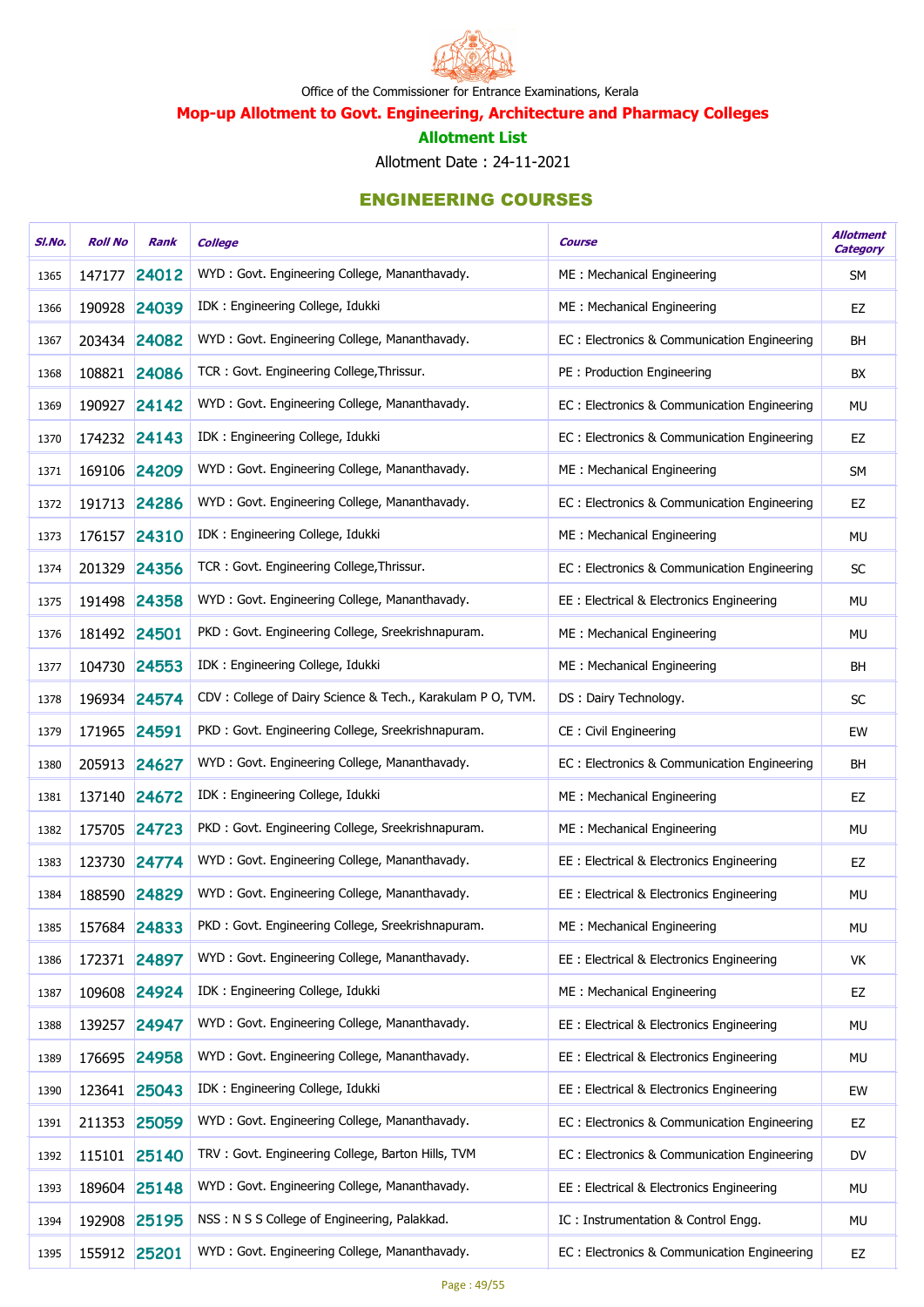

Mop-up Allotment to Govt. Engineering, Architecture and Pharmacy Colleges

#### Allotment List

Allotment Date : 24-11-2021

| SI.No. | <b>Roll No</b> | Rank         | <b>College</b>                                    | Course                                     | <b>Allotment</b><br><b>Category</b> |
|--------|----------------|--------------|---------------------------------------------------|--------------------------------------------|-------------------------------------|
| 1396   | 146863         | 25211        | TKM: T K M College of Engineering, Kollam.        | CH: Chemical Engineering                   | SC                                  |
| 1397   |                | 201980 25259 | KKE: Govt. Engineering College, Kozhikkode.       | AE : Applied Electronics & Instrumentation | BH                                  |
| 1398   |                | 171621 25318 | PKD: Govt. Engineering College, Sreekrishnapuram. | ME: Mechanical Engineering                 | EZ                                  |
| 1399   | 194407         | 25377        | PKD: Govt. Engineering College, Sreekrishnapuram. | ME: Mechanical Engineering                 | <b>BH</b>                           |
| 1400   | 172283         | 25420        | WYD: Govt. Engineering College, Mananthavady.     | EE: Electrical & Electronics Engineering   | EZ                                  |
| 1401   | 173197 25441   |              | PKD: Govt. Engineering College, Sreekrishnapuram. | ME: Mechanical Engineering                 | <b>BH</b>                           |
| 1402   | 158895         | 25459        | PKD: Govt. Engineering College, Sreekrishnapuram. | ME: Mechanical Engineering                 | EW                                  |
| 1403   | 142568         | 25473        | IDK: Engineering College, Idukki                  | ME: Mechanical Engineering                 | VK                                  |
| 1404   | 173362 25571   |              | WYD: Govt. Engineering College, Mananthavady.     | ME: Mechanical Engineering                 | MU                                  |
| 1405   | 188864 25573   |              | WYD: Govt. Engineering College, Mananthavady.     | ME: Mechanical Engineering                 | EW                                  |
| 1406   |                | 191314 25576 | KKE: Govt. Engineering College, Kozhikkode.       | ME: Mechanical Engineering                 | <b>BH</b>                           |
| 1407   |                | 132403 25639 | IDK: Engineering College, Idukki                  | EE: Electrical & Electronics Engineering   | VK                                  |
| 1408   | 162400         | 25659        | NSS: N S S College of Engineering, Palakkad.      | IC: Instrumentation & Control Engg.        | <b>MU</b>                           |
| 1409   | 188977         | 25786        | KKE: Govt. Engineering College, Kozhikkode.       | CE: Civil Engineering                      | EW                                  |
| 1410   |                | 140951 25829 | IDK: Engineering College, Idukki                  | ME: Mechanical Engineering                 | MU                                  |
| 1411   |                | 175711 25882 | WYD: Govt. Engineering College, Mananthavady.     | ME: Mechanical Engineering                 | <b>MU</b>                           |
| 1412   | 179033         | 25916        | WYD: Govt. Engineering College, Mananthavady.     | ME: Mechanical Engineering                 | EZ                                  |
| 1413   |                | 134711 25925 | WYD: Govt. Engineering College, Mananthavady.     | ME: Mechanical Engineering                 | MU                                  |
| 1414   |                | 191621 26096 | WYD: Govt. Engineering College, Mananthavady.     | ME: Mechanical Engineering                 | MU                                  |
| 1415   |                | 208491 26123 | WYD: Govt. Engineering College, Mananthavady.     | ME: Mechanical Engineering                 | EZ                                  |
| 1416   |                | 209615 26176 | WYD: Govt. Engineering College, Mananthavady.     | ME: Mechanical Engineering                 | EZ                                  |
| 1417   | 111646         | 26181        | IDK: Engineering College, Idukki                  | IT: Information Technology                 | EW                                  |
| 1418   | 131316         | 26206        | IDK : Engineering College, Idukki                 | ME: Mechanical Engineering                 | EZ                                  |
| 1419   |                | 157330 26279 | IDK : Engineering College, Idukki                 | ME: Mechanical Engineering                 | EZ                                  |
| 1420   |                | 121411 26465 | IDK : Engineering College, Idukki                 | ME: Mechanical Engineering                 | EZ                                  |
| 1421   | 159633         | 26545        | IDK: Engineering College, Idukki                  | ME: Mechanical Engineering                 | EZ                                  |
| 1422   | 135830         | 26563        | WYD: Govt. Engineering College, Mananthavady.     | ME: Mechanical Engineering                 | EZ                                  |
| 1423   |                | 135019 26605 | IDK: Engineering College, Idukki                  | ME: Mechanical Engineering                 | EZ                                  |
| 1424   |                | 198134 26649 | KKE: Govt. Engineering College, Kozhikkode.       | CH: Chemical Engineering                   | SC                                  |
| 1425   |                | 109760 26655 | TRV: Govt. Engineering College, Barton Hills, TVM | EE: Electrical & Electronics Engineering   | ${\sf SC}$                          |
| 1426   |                | 119762 26698 | WYD: Govt. Engineering College, Mananthavady.     | ME: Mechanical Engineering                 | EZ                                  |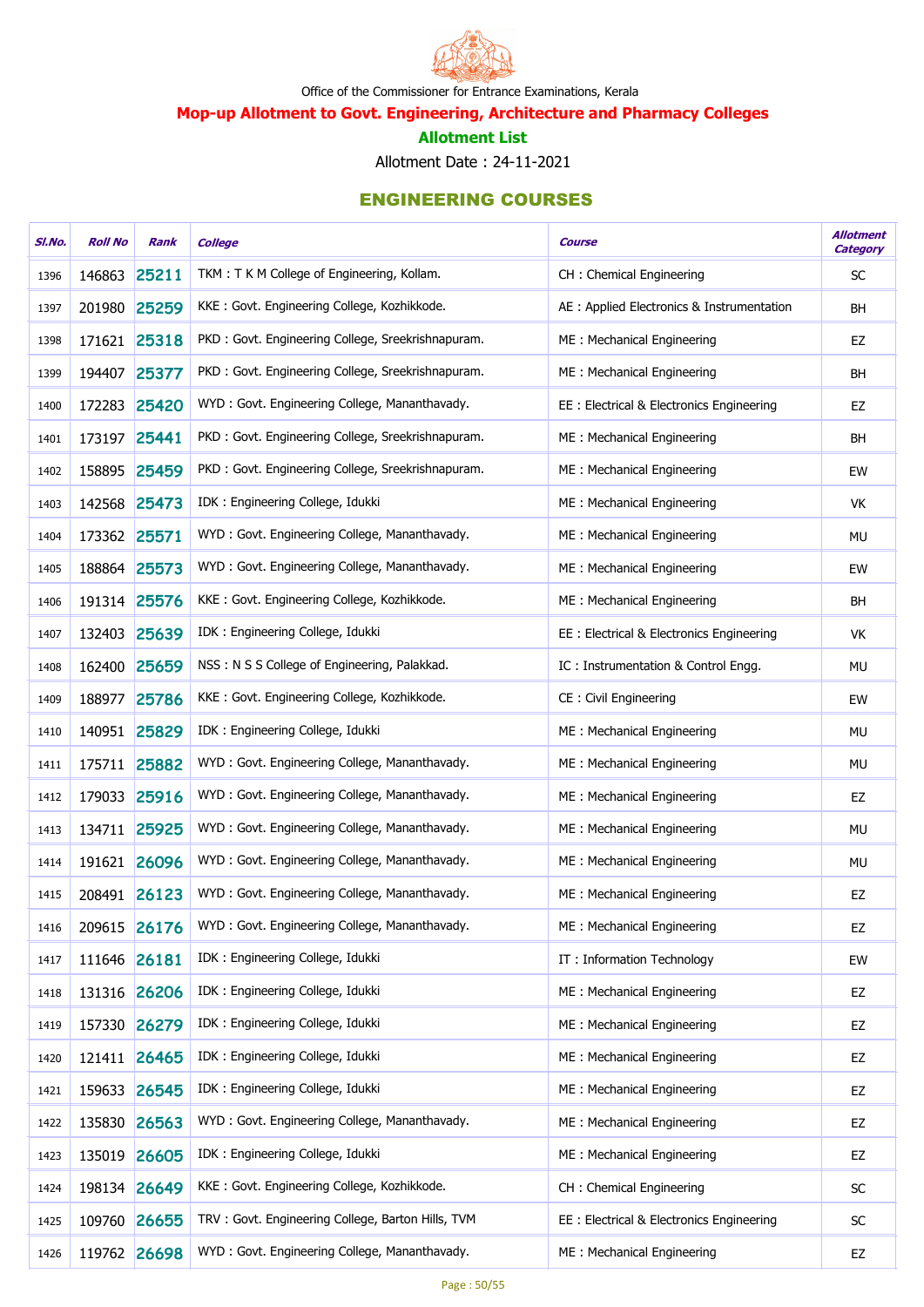

Mop-up Allotment to Govt. Engineering, Architecture and Pharmacy Colleges

#### Allotment List

Allotment Date : 24-11-2021

| SI.No. | <b>Roll No</b> | Rank         | <b>College</b>                                                                    | Course                                     | <b>Allotment</b><br><b>Category</b> |
|--------|----------------|--------------|-----------------------------------------------------------------------------------|--------------------------------------------|-------------------------------------|
| 1427   | 100299         | 26747        | TKM: T K M College of Engineering, Kollam.                                        | CH: Chemical Engineering                   | SC                                  |
| 1428   |                | 140122 26809 | PKD: Govt. Engineering College, Sreekrishnapuram.                                 | CE: Civil Engineering                      | EW                                  |
| 1429   |                | 102130 26852 | CDP: College of Dairy Science & Tech., Pookode Campus, Wayanas: Dairy Technology. |                                            | BX                                  |
| 1430   |                | 109650 27008 | IDK: Engineering College, Idukki                                                  | ME: Mechanical Engineering                 | <b>BH</b>                           |
| 1431   | 166532 27101   |              | IDK: Engineering College, Idukki                                                  | EE: Electrical & Electronics Engineering   | <b>BH</b>                           |
| 1432   |                | 212897 27160 | PKD: Govt. Engineering College, Sreekrishnapuram.                                 | CE: Civil Engineering                      | EW                                  |
| 1433   |                | 117688 27330 | PKD: Govt. Engineering College, Sreekrishnapuram.                                 | IT: Information Technology                 | LA                                  |
| 1434   |                | 126944 27384 | NSS: N S S College of Engineering, Palakkad.                                      | ME: Mechanical Engineering                 | EW                                  |
| 1435   | 104579         | 27390        | IDK : Engineering College, Idukki                                                 | EE: Electrical & Electronics Engineering   | <b>BH</b>                           |
| 1436   | 173837 27401   |              | IDK: Engineering College, Idukki                                                  | ME: Mechanical Engineering                 | <b>BH</b>                           |
| 1437   |                | 167385 27410 | PKD: Govt. Engineering College, Sreekrishnapuram.                                 | CE: Civil Engineering                      | EW                                  |
| 1438   |                | 177949 27518 | KKE: Govt. Engineering College, Kozhikkode.                                       | ME: Mechanical Engineering                 | <b>SC</b>                           |
| 1439   | 144975         | 27772        | TKM: T K M College of Engineering, Kollam.                                        | CE: Civil Engineering                      | SC                                  |
| 1440   |                | 134281 28160 | WYD: Govt. Engineering College, Mananthavady.                                     | ME: Mechanical Engineering                 | <b>BH</b>                           |
| 1441   |                | 212024 28254 | IDK: Engineering College, Idukki                                                  | IT: Information Technology                 | EW                                  |
| 1442   |                | 200113 28314 | IDK: Engineering College, Idukki                                                  | ME: Mechanical Engineering                 | <b>BH</b>                           |
| 1443   | 102635         | 28903        | IDK : Engineering College, Idukki                                                 | EE: Electrical & Electronics Engineering   | <b>BH</b>                           |
| 1444   | 152976         | 28929        | NSS: N S S College of Engineering, Palakkad.                                      | ME: Mechanical Engineering                 | EW                                  |
| 1445   | 116489         | 28944        | NSS: N S S College of Engineering, Palakkad.                                      | EE : Electrical & Electronics Engineering  | LA                                  |
| 1446   |                | 164466 29088 | TCR: Govt. Engineering College, Thrissur.                                         | CE: Civil Engineering                      | SC                                  |
| 1447   |                | 185136 29114 | IDK: Engineering College, Idukki                                                  | EE: Electrical & Electronics Engineering   | BH                                  |
| 1448   |                | 131325 29186 | IDK: Engineering College, Idukki                                                  | ME: Mechanical Engineering                 | <b>BH</b>                           |
| 1449   | 113412 29431   |              | WYD: Govt. Engineering College, Mananthavady.                                     | EE : Electrical & Electronics Engineering  | <b>BH</b>                           |
| 1450   | 150037 29531   |              | IDK: Engineering College, Idukki                                                  | ME: Mechanical Engineering                 | <b>BH</b>                           |
| 1451   |                | 105714 29675 | WYD: Govt. Engineering College, Mananthavady.                                     | EE: Electrical & Electronics Engineering   | BH                                  |
| 1452   | 142489         | 29703        | IDK: Engineering College, Idukki                                                  | ME: Mechanical Engineering                 | VK                                  |
| 1453   | 158655         | 30598        | IDK: Engineering College, Idukki                                                  | IT: Information Technology                 | EW                                  |
| 1454   |                | 193593 30716 | KKE: Govt. Engineering College, Kozhikkode.                                       | AE : Applied Electronics & Instrumentation | <b>XS</b>                           |
| 1455   | 108717         | 30915        | TCR: Govt. Engineering College, Thrissur.                                         | ME: Mechanical Engineering                 | <b>SC</b>                           |
| 1456   | 172229         | 30973        | KKE: Govt. Engineering College, Kozhikkode.                                       | ME: Mechanical Engineering                 | EW                                  |
| 1457   |                | 171719 31311 | CFT: College of Food Technolgy, Thumburmuzhy                                      | FT: Food Technology                        | $\sf SC$                            |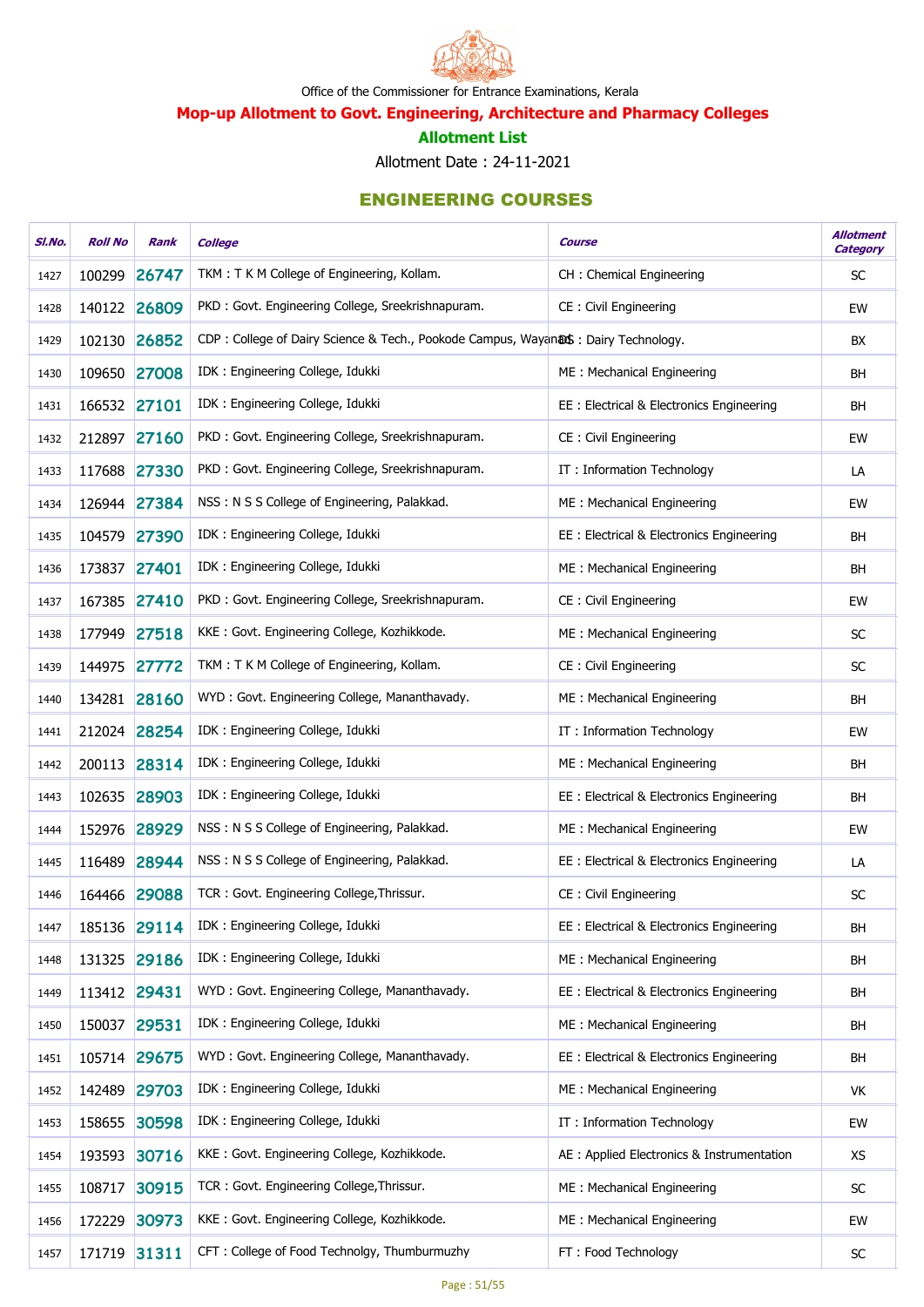

Mop-up Allotment to Govt. Engineering, Architecture and Pharmacy Colleges

#### Allotment List

Allotment Date : 24-11-2021

| SI.No. | <b>Roll No</b> | Rank  | <b>College</b>                                    | <b>Course</b>                               | <b>Allotment</b><br><b>Category</b> |
|--------|----------------|-------|---------------------------------------------------|---------------------------------------------|-------------------------------------|
| 1458   | 158467         | 31584 | PKD: Govt. Engineering College, Sreekrishnapuram. | ME: Mechanical Engineering                  | EW                                  |
| 1459   | 171860 31993   |       | PKD: Govt. Engineering College, Sreekrishnapuram. | CE : Civil Engineering                      | EW                                  |
| 1460   | 171904 32143   |       | PKD: Govt. Engineering College, Sreekrishnapuram. | EE : Electrical & Electronics Engineering   | EW                                  |
| 1461   | 186714 32248   |       | KKE: Govt. Engineering College, Kozhikkode.       | ME: Mechanical Engineering                  | EW                                  |
| 1462   | 131264 32645   |       | TKM: T K M College of Engineering, Kollam.        | ME: Mechanical Engineering                  | <b>DV</b>                           |
| 1463   | 153942 32851   |       | TVE: College of Engineering, Thiruvananthapuram.  | AE : Applied Electronics & Instrumentation  | SC                                  |
| 1464   | 207319 33051   |       | KNR: Govt. College of Engineering, Kannur.        | EC: Electronics & Communication Engineering | SC                                  |
| 1465   | 188972 33433   |       | TCR: Govt. Engineering College, Thrissur.         | CE: Civil Engineering                       | ${\sf SC}$                          |
| 1466   | 149545         | 33484 | MAC: M A College of Engineering, Kothamangalam.   | EC: Electronics & Communication Engineering | SC                                  |
| 1467   | 173538 33544   |       | IDK: Engineering College, Idukki                  | EE : Electrical & Electronics Engineering   | VK                                  |
| 1468   | 167849         | 33562 | NSS: N S S College of Engineering, Palakkad.      | EE : Electrical & Electronics Engineering   | SC                                  |
| 1469   | 212123         | 33766 | PKD: Govt. Engineering College, Sreekrishnapuram. | CE: Civil Engineering                       | EW                                  |
| 1470   | 136422 33794   |       | TKM: T K M College of Engineering, Kollam.        | EC: Electronics & Communication Engineering | SC                                  |
| 1471   | 169971 33957   |       | WYD: Govt. Engineering College, Mananthavady.     | ME: Mechanical Engineering                  | VK                                  |
| 1472   | 171045 34012   |       | PKD: Govt. Engineering College, Sreekrishnapuram. | ME: Mechanical Engineering                  | EW                                  |
| 1473   | 145584 34127   |       | IDK: Engineering College, Idukki                  | EE : Electrical & Electronics Engineering   | VK                                  |
| 1474   | 107994 35152   |       | WYD: Govt. Engineering College, Mananthavady.     | CS: Computer Science & Engineering          | <b>DV</b>                           |
| 1475   | 130648 35933   |       | TRV: Govt. Engineering College, Barton Hills, TVM | ME: Mechanical Engineering                  | SC                                  |
| 1476   | 211204 36117   |       | WYD: Govt. Engineering College, Mananthavady.     | CS: Computer Science & Engineering          | <b>DV</b>                           |
| 1477   | 162062 36159   |       | TCR: Govt. Engineering College, Thrissur.         | PE: Production Engineering                  | EW                                  |
| 1478   | 118790 36719   |       | TKM: T K M College of Engineering, Kollam.        | EC: Electronics & Communication Engineering | <b>SC</b>                           |
| 1479   | 119429         | 36963 | NSS: N S S College of Engineering, Palakkad.      | IC: Instrumentation & Control Engg.         | EW                                  |
| 1480   | 148607         | 37210 | PKD: Govt. Engineering College, Sreekrishnapuram. | EE : Electrical & Electronics Engineering   | LA                                  |
| 1481   | 167398 37331   |       | IDK : Engineering College, Idukki                 | CS: Computer Science & Engineering          | SC                                  |
| 1482   | 162155         | 37451 | CDI: College of Dairy Science & Tech., Idukki     | DS: Dairy Technology.                       | SC                                  |
| 1483   | 160947         | 37513 | WYD: Govt. Engineering College, Mananthavady.     | CS: Computer Science & Engineering          | DV                                  |
| 1484   | 116425         | 37619 | NSS: N S S College of Engineering, Palakkad.      | CE: Civil Engineering                       | SC                                  |
| 1485   | 130464 37752   |       | NSS: N S S College of Engineering, Palakkad.      | EE : Electrical & Electronics Engineering   | LA                                  |
| 1486   | 166630 38003   |       | WYD: Govt. Engineering College, Mananthavady.     | EE : Electrical & Electronics Engineering   | VK                                  |
| 1487   | 175162 38499   |       | PKD: Govt. Engineering College, Sreekrishnapuram. | EC: Electronics & Communication Engineering | ${\sf SC}$                          |
| 1488   | 110668         | 38626 | TVE: College of Engineering, Thiruvananthapuram.  | IE : Industrial Engineering                 | ${\sf SC}$                          |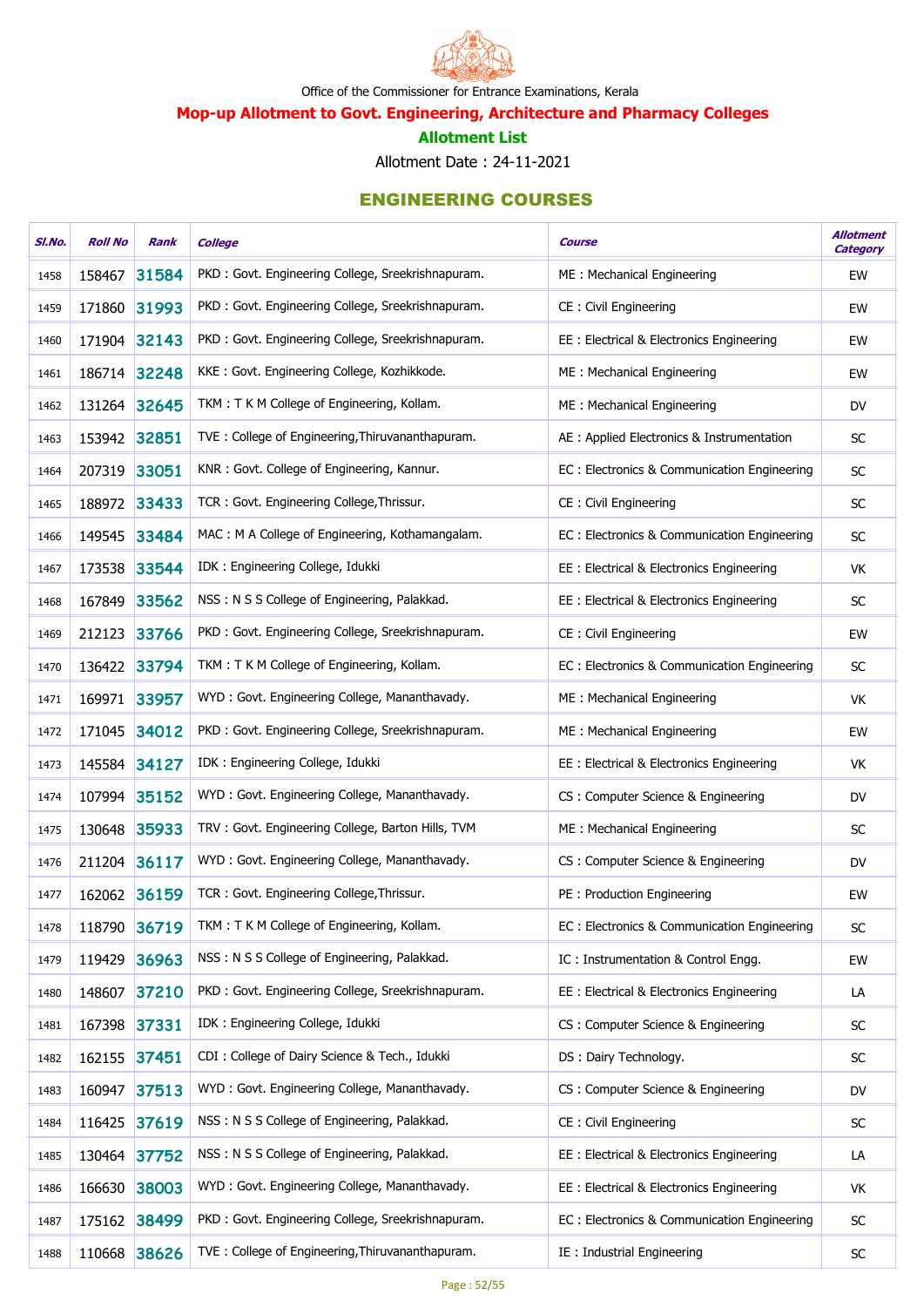

Mop-up Allotment to Govt. Engineering, Architecture and Pharmacy Colleges

#### Allotment List

Allotment Date : 24-11-2021

| SI.No. | <b>Roll No</b> | Rank         | <b>College</b>                                        | Course                                      | <b>Allotment</b><br><b>Category</b> |
|--------|----------------|--------------|-------------------------------------------------------|---------------------------------------------|-------------------------------------|
| 1489   |                | 165444 39202 | WYD: Govt. Engineering College, Mananthavady.         | EE : Electrical & Electronics Engineering   | EW                                  |
| 1490   | 176503         | 39243        | KKE: Govt. Engineering College, Kozhikkode.           | CH: Chemical Engineering                    | <b>SC</b>                           |
| 1491   |                | 191511 39572 | KKE: Govt. Engineering College, Kozhikkode.           | AE : Applied Electronics & Instrumentation  | EW                                  |
| 1492   | 194903         | 39773        | IDK: Engineering College, Idukki                      | CS: Computer Science & Engineering          | <b>SC</b>                           |
| 1493   |                | 130641 39879 | KKE: Govt. Engineering College, Kozhikkode.           | ME: Mechanical Engineering                  | DV                                  |
| 1494   |                | 162262 40064 | PKD: Govt. Engineering College, Sreekrishnapuram.     | IT: Information Technology                  | SC                                  |
| 1495   |                | 123878 40210 | IDK: Engineering College, Idukki                      | ME: Mechanical Engineering                  | EW                                  |
| 1496   |                | 143167 40263 | WYD: Govt. Engineering College, Mananthavady.         | CS: Computer Science & Engineering          | SC                                  |
| 1497   | 158309         | 40357        | WYD: Govt. Engineering College, Mananthavady.         | CS: Computer Science & Engineering          | SC                                  |
| 1498   | 202928         | 40386        | KNR: Govt. College of Engineering, Kannur.            | ME: Mechanical Engineering                  | SC                                  |
| 1499   |                | 121881 40413 | IDK: Engineering College, Idukki                      | EC: Electronics & Communication Engineering | SC                                  |
| 1500   |                | 128053 40438 | KKE: Govt. Engineering College, Kozhikkode.           | CE: Civil Engineering                       | SC                                  |
| 1501   |                | 145223 41118 | WYD: Govt. Engineering College, Mananthavady.         | ME: Mechanical Engineering                  | EW                                  |
| 1502   |                | 165938 41352 | MAC: M A College of Engineering, Kothamangalam.       | CE: Civil Engineering                       | SC                                  |
| 1503   |                | 138349 41605 | NSS: N S S College of Engineering, Palakkad.          | CE: Civil Engineering                       | SC                                  |
| 1504   |                | 144157 41686 | IDK: Engineering College, Idukki                      | EE : Electrical & Electronics Engineering   | SC                                  |
| 1505   |                | 165262 41699 | NSS: N S S College of Engineering, Palakkad.          | CE: Civil Engineering                       | SC                                  |
| 1506   |                | 192633 41736 | IDK: Engineering College, Idukki                      | IT: Information Technology                  | DV                                  |
| 1507   |                | 170374 41810 | NSS: N S S College of Engineering, Palakkad.          | ME: Mechanical Engineering                  | SC                                  |
| 1508   |                | 136707 41976 | TKM: T K M College of Engineering, Kollam.            | EC: Electronics & Communication Engineering | SC                                  |
| 1509   |                | 151651 41984 | NSS: N S S College of Engineering, Palakkad.          | CE : Civil Engineering                      | SC                                  |
| 1510   |                | 107401 42242 | TRV: Govt. Engineering College, Barton Hills, TVM     | EC: Electronics & Communication Engineering | SC                                  |
| 1511   |                | 184878 42436 | TVE: College of Engineering, Thiruvananthapuram.      | IE : Industrial Engineering                 | SC                                  |
| 1512   |                | 183983 42482 | TCR: Govt. Engineering College, Thrissur.             | PE: Production Engineering                  | SC                                  |
| 1513   | 163655 43101   |              | TCR: Govt. Engineering College, Thrissur.             | PE: Production Engineering                  | <b>SC</b>                           |
| 1514   |                | 146424 43110 | MAC: M A College of Engineering, Kothamangalam.       | ME: Mechanical Engineering                  | SC                                  |
| 1515   | 131078 43261   |              | KKE: Govt. Engineering College, Kozhikkode.           | AE : Applied Electronics & Instrumentation  | EW                                  |
| 1516   | 192754 43671   |              | NSS: N S S College of Engineering, Palakkad.          | CE: Civil Engineering                       | SC                                  |
| 1517   |                | 138306 44200 | KTE: Govt. Rajiv Gandhi Institute of Tech., Kottayam. | EC: Electronics & Communication Engineering | SC                                  |
| 1518   |                | 168795 44225 | PKD: Govt. Engineering College, Sreekrishnapuram.     | EE : Electrical & Electronics Engineering   | ${\sf SC}$                          |
| 1519   |                | 152391 44266 | TKM: T K M College of Engineering, Kollam.            | EC: Electronics & Communication Engineering | ${\sf SC}$                          |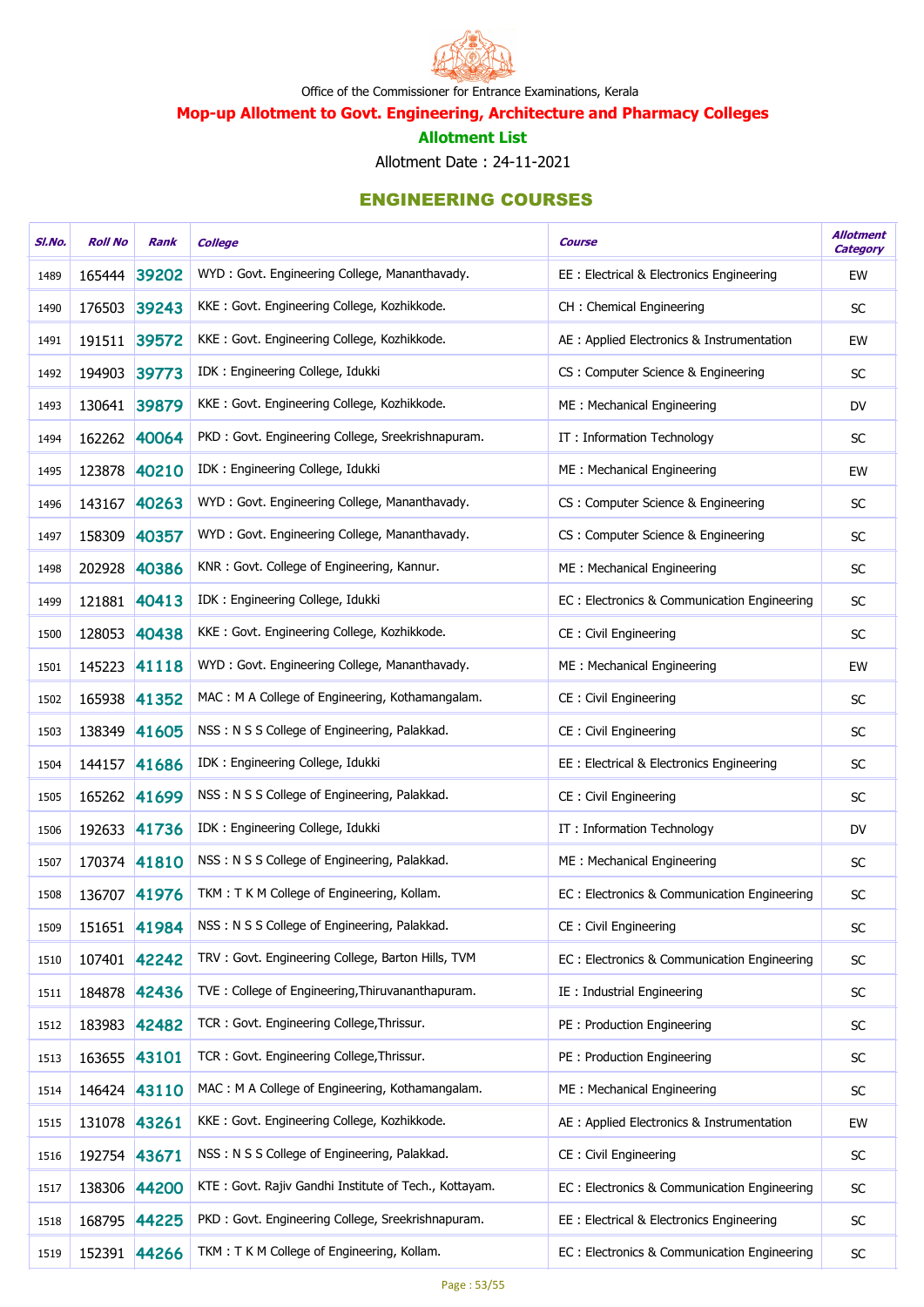

Mop-up Allotment to Govt. Engineering, Architecture and Pharmacy Colleges

#### Allotment List

Allotment Date : 24-11-2021

| SI.No. | <b>Roll No</b> | <b>Rank</b>  | <b>College</b>                                        | <b>Course</b>                               | <b>Allotment</b><br><b>Category</b> |
|--------|----------------|--------------|-------------------------------------------------------|---------------------------------------------|-------------------------------------|
| 1520   | 114015 44532   |              | KTE: Govt. Rajiv Gandhi Institute of Tech., Kottayam. | EE: Electrical & Electronics Engineering    | <b>SC</b>                           |
| 1521   | 212396 44809   |              | KKE: Govt. Engineering College, Kozhikkode.           | EC: Electronics & Communication Engineering | <b>SC</b>                           |
| 1522   | 118955 45078   |              | IDK: Engineering College, Idukki                      | EE : Electrical & Electronics Engineering   | SC                                  |
| 1523   | 200824 45169   |              | KNR: Govt. College of Engineering, Kannur.            | CE: Civil Engineering                       | <b>ST</b>                           |
| 1524   | 105710 45189   |              | KKE: Govt. Engineering College, Kozhikkode.           | AE : Applied Electronics & Instrumentation  | <b>SC</b>                           |
| 1525   | 161934 45421   |              | WYD: Govt. Engineering College, Mananthavady.         | EC: Electronics & Communication Engineering | SC                                  |
| 1526   | 110386 45479   |              | IDK: Engineering College, Idukki                      | IT: Information Technology                  | <b>SC</b>                           |
| 1527   | 150771 45585   |              | TVE: College of Engineering, Thiruvananthapuram.      | EC: Electronics & Communication Engineering | <b>KU</b>                           |
| 1528   | 101890 45678   |              | IDK: Engineering College, Idukki                      | ME: Mechanical Engineering                  | $\sf SC$                            |
| 1529   | 158792 45982   |              | NSS: N S S College of Engineering, Palakkad.          | IC: Instrumentation & Control Engg.         | <b>SC</b>                           |
| 1530   | 191573 46202   |              | KKE: Govt. Engineering College, Kozhikkode.           | AE : Applied Electronics & Instrumentation  | $\sf SC$                            |
| 1531   | 163706 46218   |              | NSS: N S S College of Engineering, Palakkad.          | ME: Mechanical Engineering                  | <b>SC</b>                           |
| 1532   | 176097 46220   |              | WYD: Govt. Engineering College, Mananthavady.         | EC: Electronics & Communication Engineering | SC                                  |
| 1533   | 153174 46364   |              | WYD: Govt. Engineering College, Mananthavady.         | EC: Electronics & Communication Engineering | $\sf SC$                            |
| 1534   | 119961 46393   |              | WYD: Govt. Engineering College, Mananthavady.         | ME: Mechanical Engineering                  | <b>SC</b>                           |
| 1535   | 173456 46541   |              | NSS: N S S College of Engineering, Palakkad.          | ME: Mechanical Engineering                  | $\sf SC$                            |
| 1536   |                | 164096 46762 | NSS: N S S College of Engineering, Palakkad.          | ME: Mechanical Engineering                  | SC                                  |
| 1537   | 169201 46875   |              | PKD: Govt. Engineering College, Sreekrishnapuram.     | ME: Mechanical Engineering                  | <b>SC</b>                           |
| 1538   | 150828         | 47118        | WYD: Govt. Engineering College, Mananthavady.         | EE : Electrical & Electronics Engineering   | $\sf SC$                            |
| 1539   | 182840 47229   |              | NSS: N S S College of Engineering, Palakkad.          | IC: Instrumentation & Control Engg.         | <b>SC</b>                           |
| 1540   |                | 145558 47430 | MAC: M A College of Engineering, Kothamangalam.       | EE: Electrical & Electronics Engineering    | <b>ST</b>                           |